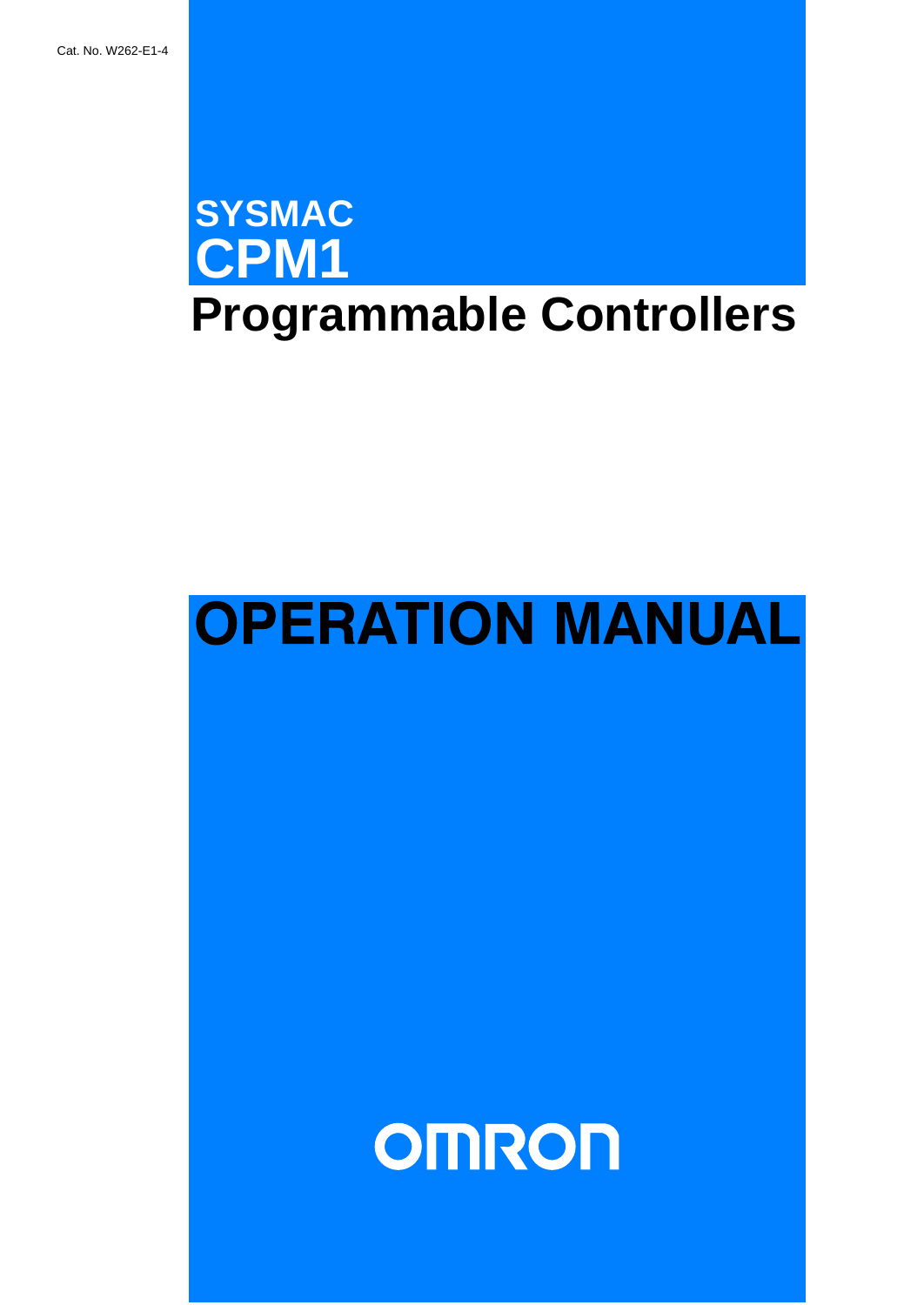# **CPM1 Programmable Controllers**

# **Operation Manual**

Revised February 1998

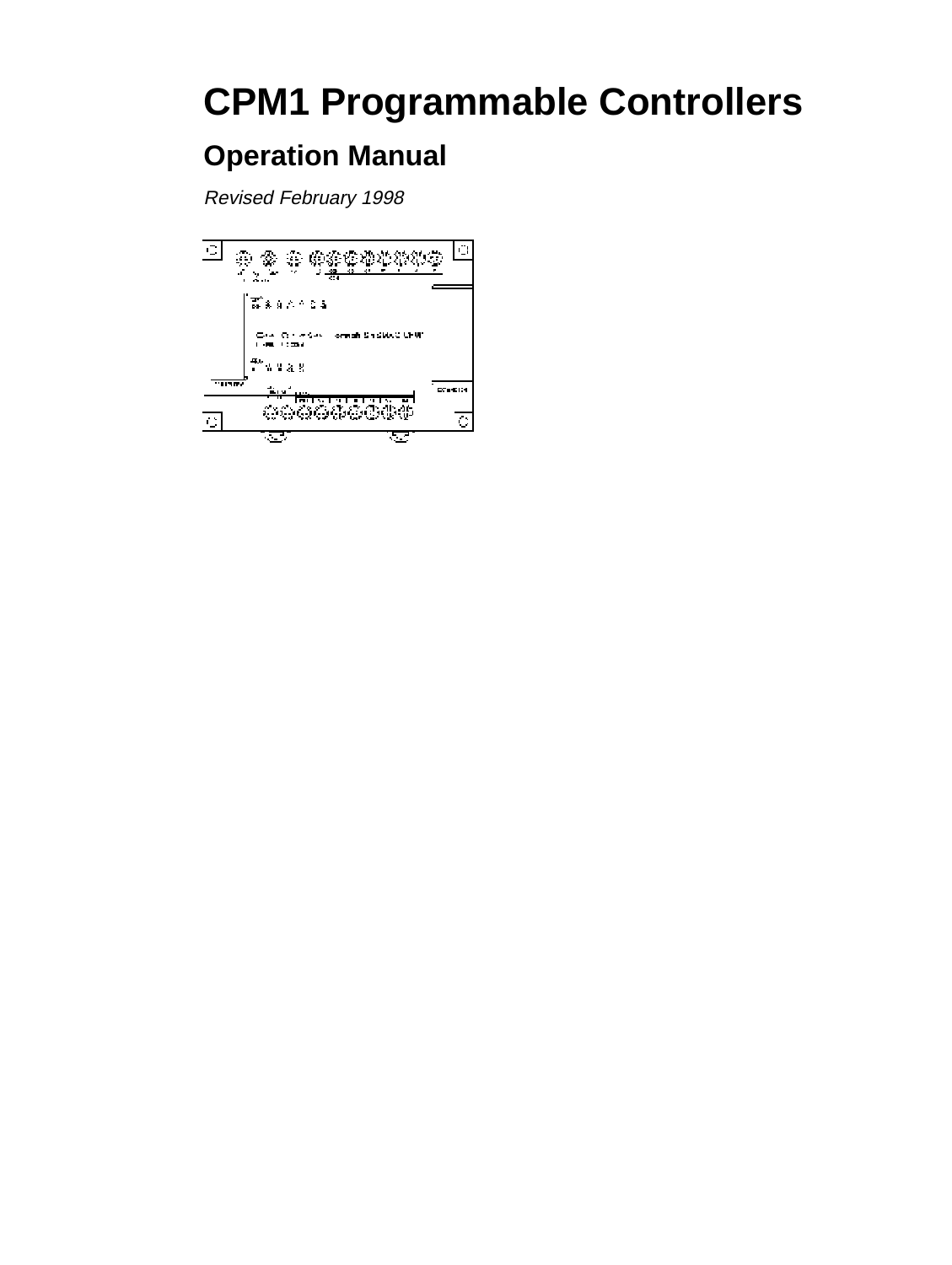# **Notice:**

OMRON products are manufactured for use according to proper procedures by a qualified operator and only for the purposes described in this manual.

The following conventions are used to indicate and classify precautions in this manual. Always heed the information provided with them. Failure to heed precautions can result in injury to people or damage to property.

- A DANGER **DANGER** Indicates an imminently hazardous situation which, if not avoided, will result in death or serious injury.
- **!** Indicates a potentially hazardous situation which, if not avoided, could result in death or serious injury.
- **/!**∖Caution **Caution** Indicates a potentially hazardous situation which, if not avoided, may result in minor or moderate injury, or property damage.

# **OMRON Product References**

All OMRON products are capitalized in this manual. The word "Unit" is also capitalized when it refers to an OMRON product, regardless of whether or not it appears in the proper name of the product.

The abbreviation "Ch," which appears in some displays and on some OMRON products, often means "word" and is abbreviated "Wd" in documentation in this sense.

The abbreviation "PC" means Programmable Controller and is not used as an abbreviation for anything else.

# **Visual Aids**

The following headings appear in the left column of the manual to help you locate different types of information.

- **Note** Indicates information of particular interest for efficient and convenient operation of the product.
- **1, 2, 3...** 1. Indicates lists of one sort or another, such as procedures, checklists, etc.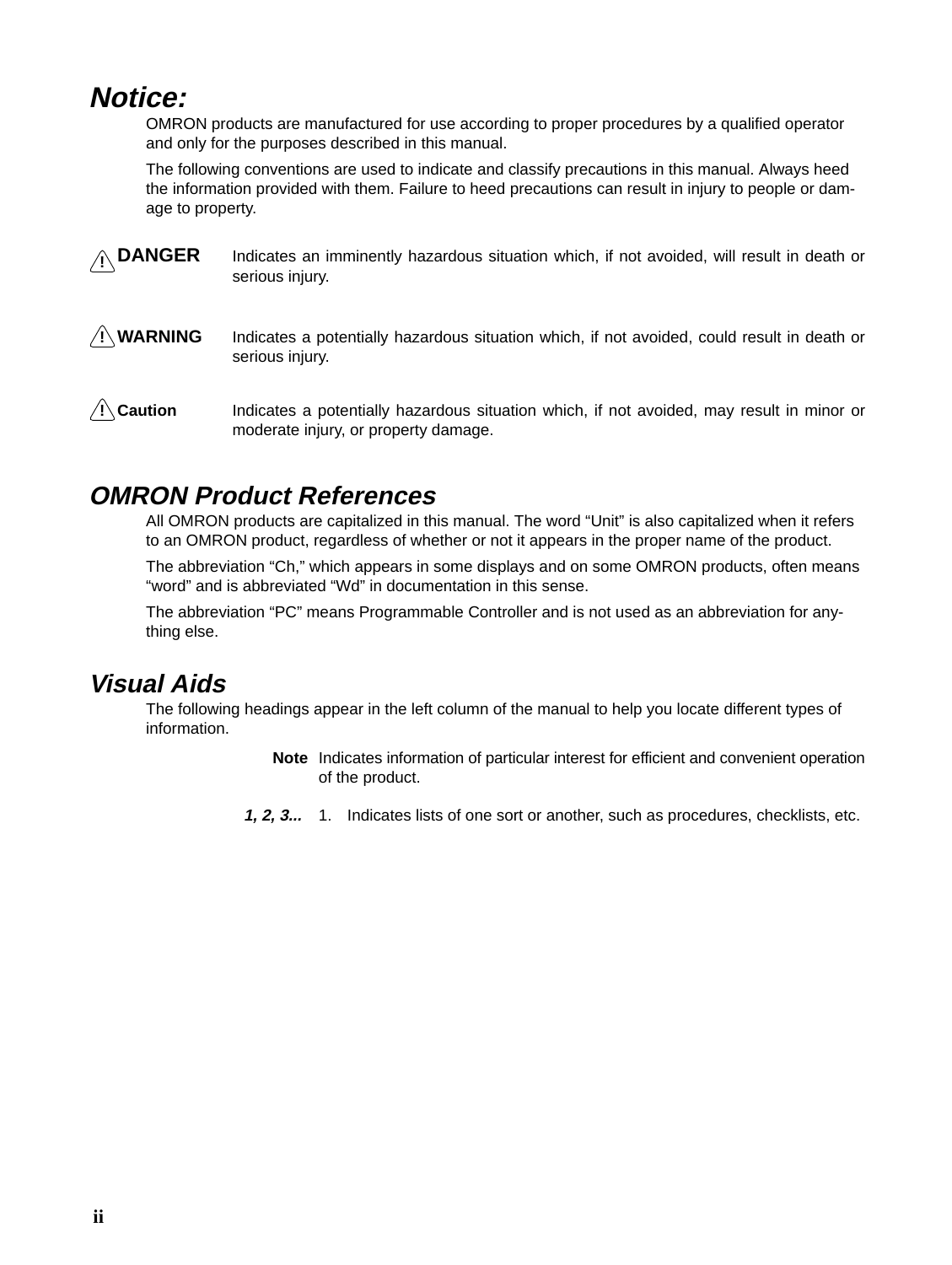# **About this Manual:**

The CPM1 is a compact, high-speed Programmable Controller (PC) designed for control operations in systems requiring from 10 to 50 I/O points per PC. There are two manuals describing the setup and operation of the CPM1: the CPM1 Operation Manual (this manual) and the CQM1/CPM1/CPM1A/SRM1 Programming Manual.

This manual describes the system configuration and installation of the CPM1 and provides a basic explanation of operating procedures for the Programming Consoles and introduces the capabilities of the SYSMAC Support Software (SSS). Read this manual first to acquaint yourself with the CPM1.

The CQM1/CPM1/CPM1A/SRM1 Programming Manual (W228) provides detailed descriptions of the CPM1's programming functions. The SYSMAC Support Software Operation Manual: C-series PCs provides descriptions of SSS operations for the CPM1 and C-series PCs. The SYSMAC-CPT Support Software Quick Start Guide (W332) and User Manual (W333) provide descriptions of ladder diagram operations in the Windows environment.

Please read this manual carefully and be sure you understand the information provide before attempting to install and operate the CPM1.

**Section 1** gives a brief overview of the steps involved in developing of a CPM1 System, describes the possible system configurations, and describes the CPM1's special features and functions.

**Section 2** provides the technical specifications of the Units that go together to create a CPM1 PC and describes the main components of the Units.

**Section 3** describes how to install and wire a CPM1 PC.

**Section 4** describes SSS capabilities, how to connect the Programming Console, and how to perform the various Programming Console operations.

**Section 5** describes how to perform a test run and how to diagnose and correct the hardware and software errors that can occur during PC operation.

**Appendix A** provides tables of CPM1 Units and related products.

**Appendix B** provides the dimensions of CPM1 Units.

### **WARNING** Failure to read and understand the information provided in this manual may result in **!**personal injury or death, damage to the product, or product failure. Please read each section in its entirety and be sure you understand the information provided in the section and related sections before attempting any of the procedures or operations given.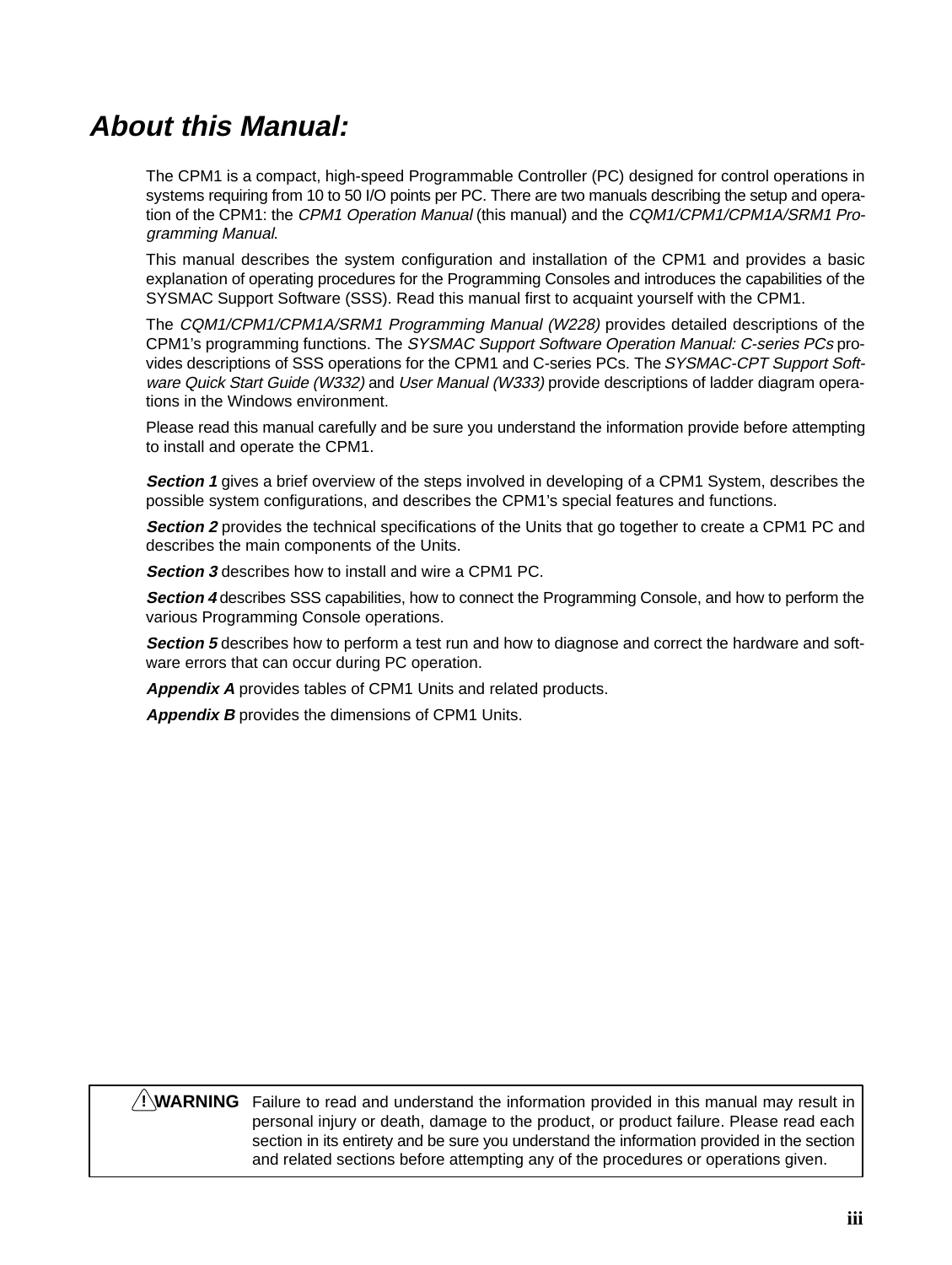# **TABLE OF CONTENTS**

|         | vii                                                               |
|---------|-------------------------------------------------------------------|
| 1       | viii                                                              |
| 2       | viii                                                              |
| 3       | viii                                                              |
| 4       | ix                                                                |
| 5       | ix                                                                |
|         | 1                                                                 |
| $1 - 1$ | $\overline{2}$                                                    |
|         | $\overline{2}$<br>$1 - 1 - 1$                                     |
|         | 3<br>$1 - 1 - 2$                                                  |
|         | $\overline{4}$<br>$1 - 1 - 3$                                     |
| $1-2$   | 8                                                                 |
|         | 8<br>CPU Unit and Expansion I/O Unit Configuration<br>$1 - 2 - 1$ |
|         | 9<br>$1 - 2 - 2$                                                  |
|         | 11<br>$1 - 2 - 3$<br>$1 - 2 - 4$<br>12                            |
|         | $1 - 2 - 5$<br>12                                                 |
| $1 - 3$ | 14                                                                |
|         |                                                                   |
|         | <b>SECTION 2 – Unit Specifications and Components </b><br>15      |
| $2 - 1$ | 16                                                                |
|         | $2 - 1 - 1$<br>16                                                 |
|         | $2 - 1 - 2$<br>17<br>19<br>$2 - 1 - 3$                            |
|         | $2 - 1 - 4$<br>Communications Adapter Specifications<br>21        |
| $2 - 2$ | 22                                                                |
|         | $2 - 2 - 1$<br>22                                                 |
|         | 25<br>$2 - 2 - 2$                                                 |
|         | 26<br>$2 - 2 - 3$                                                 |
|         | 27<br><b>SECTION 3 - Installation and Wiring </b>                 |
| $3-1$   | 28                                                                |
|         | 28<br>$3 - 1 - 1$                                                 |
|         | $3 - 1 - 2$<br>28                                                 |
|         | $3 - 1 - 3$<br>28                                                 |
|         | $3 - 1 - 4$<br>28                                                 |
| $3 - 2$ | 29                                                                |
|         | 3-2-1<br>29                                                       |
|         | $3 - 2 - 2$<br>30                                                 |
| $3-3$   | 30                                                                |
|         | $3 - 3 - 1$<br>30<br>$3 - 3 - 2$<br>31                            |
|         | $3 - 3 - 3$<br>33                                                 |
| 3-4     | 34                                                                |
|         | $3-4-1$<br>34                                                     |
|         | $3-4-2$<br>35                                                     |
|         | $3-4-3$<br>36                                                     |
|         | $3 - 4 - 4$<br>38                                                 |
|         | $3-4-5$<br>Conformance to EMC Directives<br>40                    |
|         | $3-4-6$<br>42                                                     |
|         | $3-4-7$<br>42                                                     |
|         | $3-4-8$<br>45                                                     |
|         | $3-4-9$<br>46                                                     |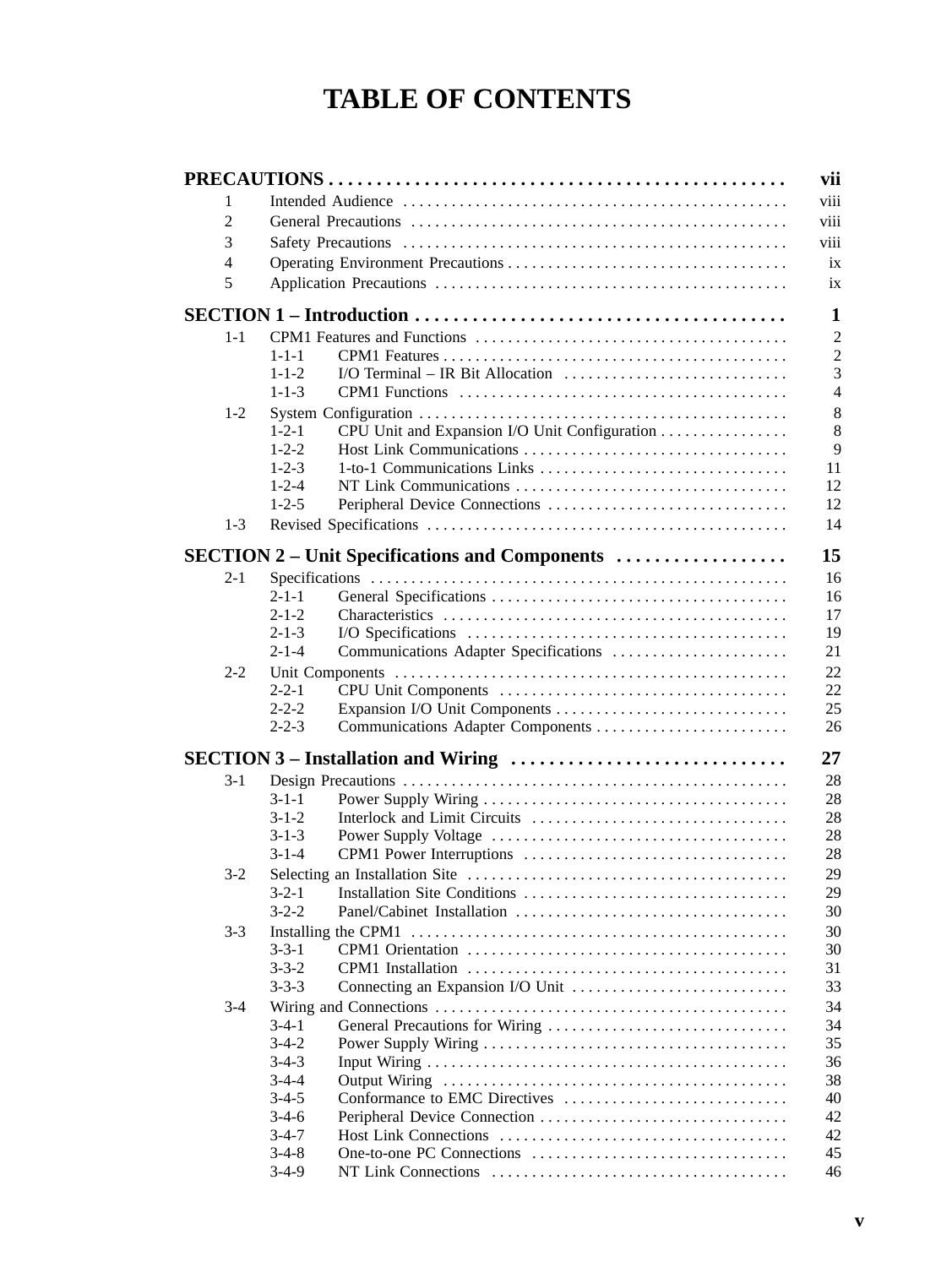|         | <b>SECTION 4 – Using Peripheral Devices </b>       | 47  |
|---------|----------------------------------------------------|-----|
| $4 - 1$ |                                                    | 48  |
| $4 - 2$ |                                                    | 55  |
| $4 - 3$ |                                                    | 59  |
| $4 - 4$ |                                                    | 78  |
|         | <b>SECTION 5 - Test Runs and Error Processing </b> | 85  |
| $5 - 1$ |                                                    | 86  |
|         | $5 - 1 - 1$                                        | 86  |
|         | $5 - 1 - 2$<br>CPM1 Test Run Procedure             | 86  |
|         | $5 - 1 - 3$                                        | 87  |
| $5-2$   |                                                    | 88  |
| $5-3$   |                                                    | 89  |
|         | $5 - 3 - 1$                                        | 89  |
|         | $5 - 3 - 2$                                        | 89  |
|         | $5 - 3 - 3$                                        | 90  |
|         | $5 - 3 - 4$                                        | 90  |
| $5-4$   |                                                    | 91  |
| $5-5$   |                                                    | 91  |
| $5-6$   |                                                    | 93  |
| $5 - 7$ |                                                    | 101 |
| $5-8$   |                                                    | 102 |
|         |                                                    | 103 |
|         |                                                    | 103 |
|         |                                                    | 105 |
|         |                                                    | 111 |
|         |                                                    | 127 |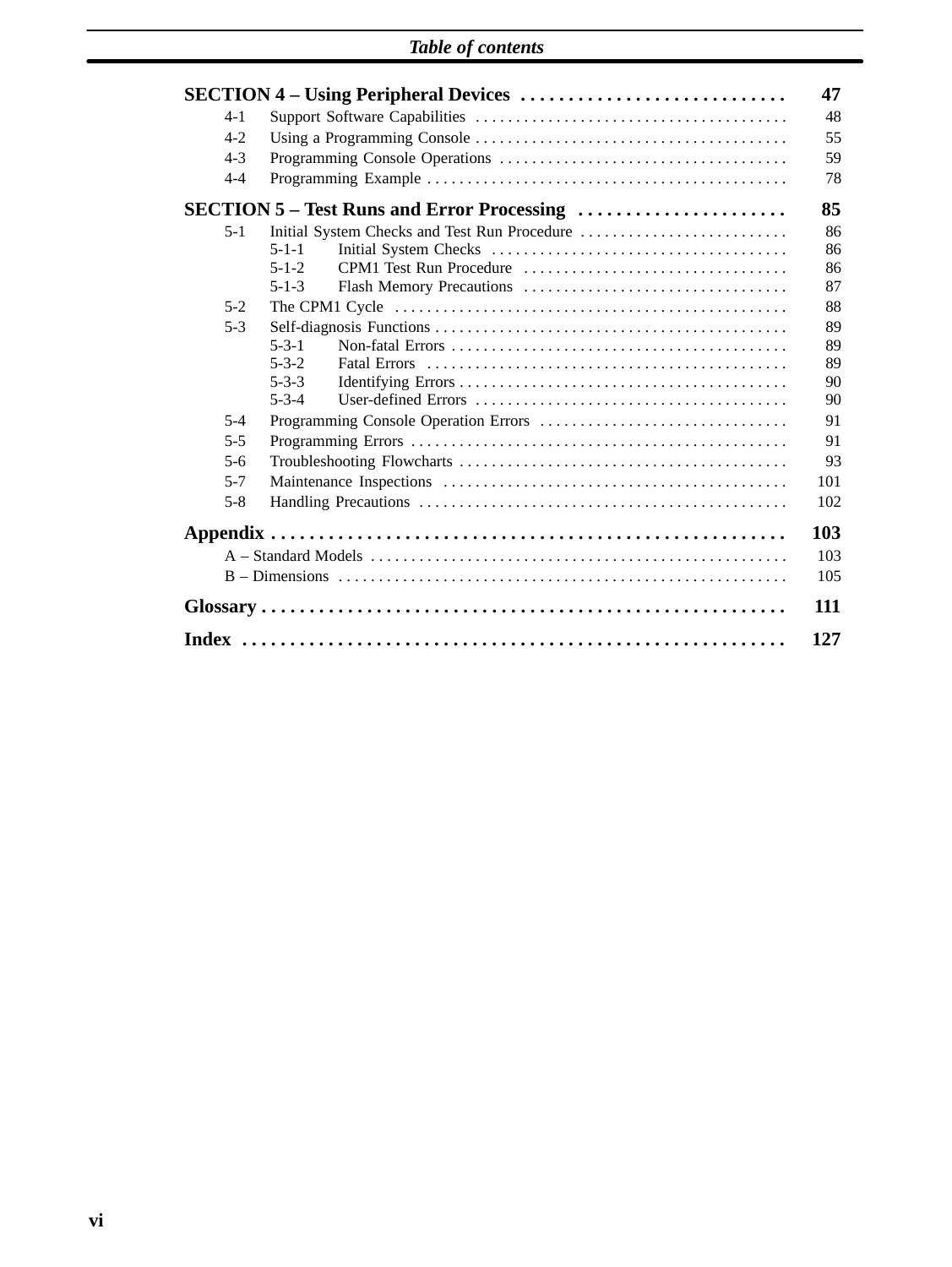# **PRECAUTIONS**

<span id="page-6-0"></span>This section provides general precautions for using the Programmable Controller (PC) and related devices.

**The information contained in this section is important for the safe and reliable application of the Programmable Controller. You must read this section and understand the information contained before attempting to set up or operate a PC system.**

| 2 | $\cdots$ |
|---|----------|
|   |          |
|   |          |
|   |          |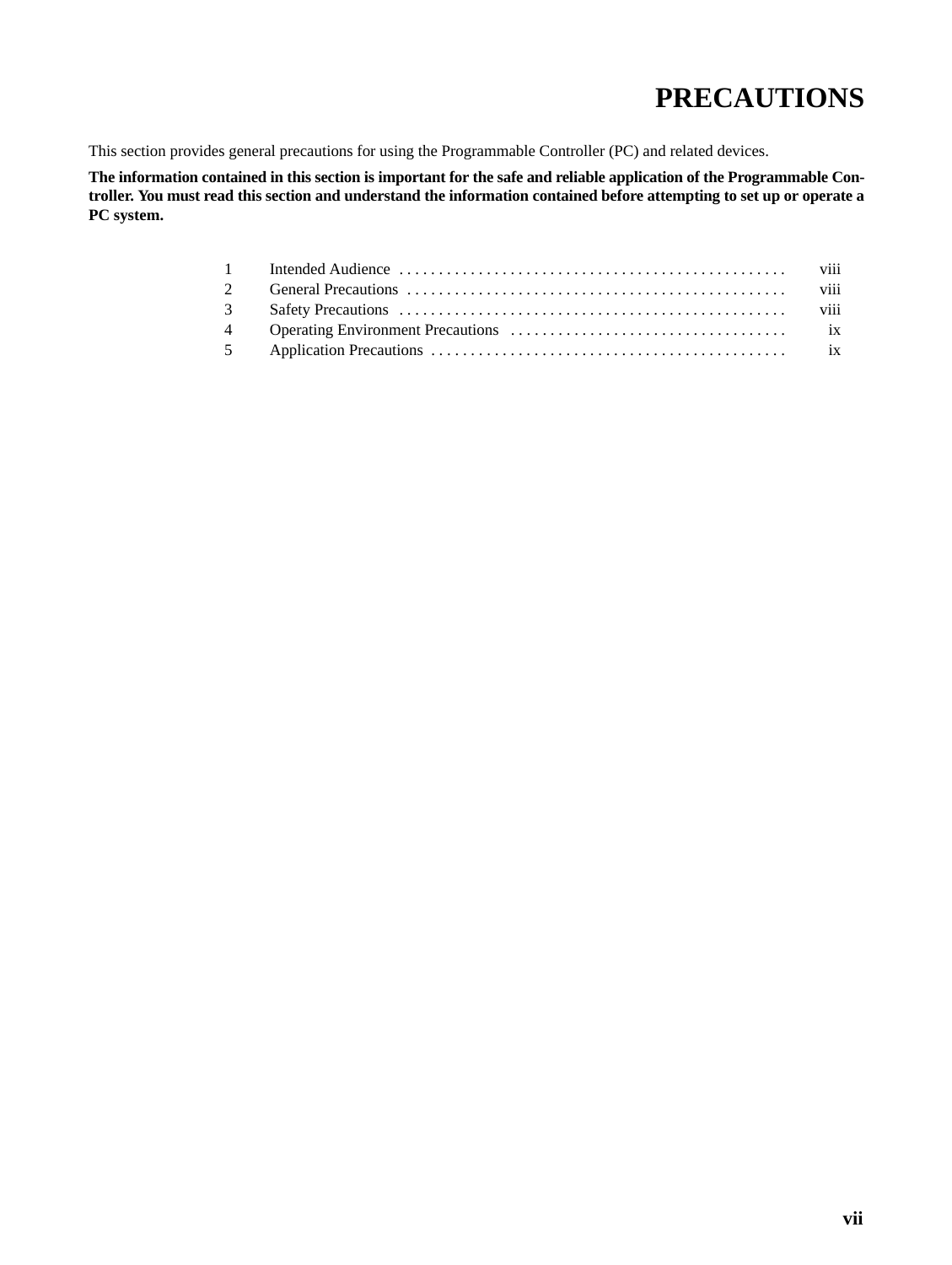### <span id="page-7-0"></span>**1 Intended Audience**

This manual is intended for the following personnel, who must also have knowledge of electrical systems (an electrical engineer or the equivalent).

- Personnel in charge of installing FA systems.
- Personnel in charge of designing FA systems.
- Personnel in charge of managing FA systems and facilities.

### **2 General Precautions**

The user must operate the product according to the performance specifications described in the operation manuals.

Before using the product under conditions which are not described in the manual or applying the product to nuclear control systems, railroad systems, aviation systems, vehicles, combustion systems, medical equipment, amusement machines, safety equipment, and other systems, machines, and equipment that may have a serious influence on lives and property if used improperly, consult your OMRON representative.

Make sure that the ratings and performance characteristics of the product are sufficient for the systems, machines, and equipment, and be sure to provide the systems, machines, and equipment with double safety mechanisms.

This manual provides information for programming and operating the Unit. Be sure to read this manual before attempting to use the Unit and keep this manual close at hand for reference during operation.

**! WARNING** It is extremely important that a PC and all PC Units be used for the specified purpose and under the specified conditions, especially in applications that can directly or indirectly affect human life. You must consult with your OMRON representative before applying a PC System to the above-mentioned applications.

# **3 Safety Precautions**

- **! WARNING** Do not attempt to take any Unit apart while the power is being supplied. Doing so may result in electric shock.
- **! WARNING** Do not touch any of the terminals or terminal blocks while the power is being supplied. Doing so may result in electric shock.
- **! WARNING** Do not attempt to disassemble, repair, or modify any Units. Any attempt to do so may result in malfunction, fire, or electric shock.
	- **/!∖Caution** Execute online edit only after confirming that no adverse effects will be caused by extending the cycle time. Otherwise, the input signals may not be readable.
	- **/!∖** Caution Confirm safety at the destination node before transferring a program to another node or changing the I/O memory area. Doing either of these without confirming safety may result in injury.
	- /!∖Caution Tighten the screws on the terminal block of the AC Power Supply Unit to the torque specified in the operation manual. The loose screws may result in burning or malfunction.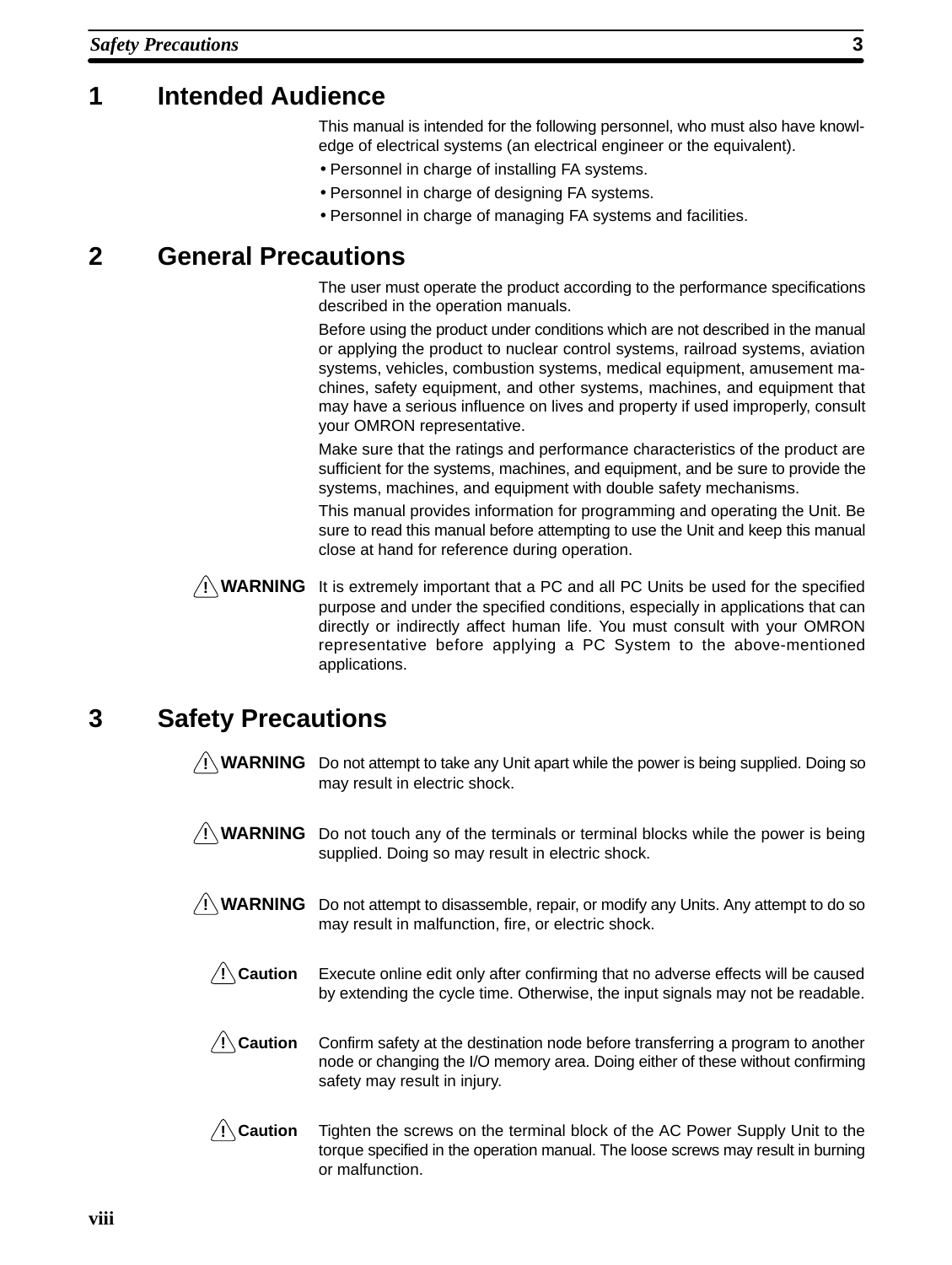# <span id="page-8-0"></span>**4 Operating Environment Precautions**



Do not operate the control system in the following places:

- Locations subject to direct sunlight.
- Locations subject to temperatures or humidity outside the range specified in the specifications.
- Locations subject to condensation as the result of severe changes in temperature.
- Locations subject to corrosive or flammable gases.
- Locations subject to dust (especially iron dust) or salts.
- Locations subject to exposure to water, oil, or chemicals.
- Locations subject to shock or vibration.
- **/!∖Caution** Take appropriate and sufficient countermeasures when installing systems in the following locations:
	- Locations subject to static electricity or other forms of noise.
	- Locations subject to strong electromagnetic fields.
	- Locations subject to possible exposure to radioactivity.
	- Locations close to power supplies.

/**!**∖Caution The operating environment of the PC System can have a large effect on the longevity and reliability of the system. Improper operating environments can lead to malfunction, failure, and other unforeseeable problems with the PC System. Be sure that the operating environment is within the specified conditions at installation and remains within the specified conditions during the life of the system.

# **5 Application Precautions**

Observe the following precautions when using the PC System.

**! WARNING** Always heed these precautions. Failure to abide by the following precautions could lead to serious or possibly fatal injury.

- Always connect to a class-3 ground (to 100  $\Omega$  or less) when installing the Units. Not connecting to a class-3 ground may result in electric shock.
- Always turn off the power supply to the PC before attempting any of the following. Not turning off the power supply may result in malfunction or electric shock.
	- Mounting or dismounting I/O Units, CPU Units, Memory Cassettes, or any other Units.
	- Assembling the Units.
	- Setting DIP switches or rotary switches.
	- Connecting or wiring the cables.
	- Connecting or disconnecting the connectors.

**/!**∖Caution

Failure to abide by the following precautions could lead to faulty operation of the PC or the system, or could damage the PC or PC Units. Always heed these precautions.

• Fail-safe measures must be taken by the customer to ensure safety in the event of incorrect, missing, or abnormal signals caused by broken signal lines, momentary power interruptions, or other causes.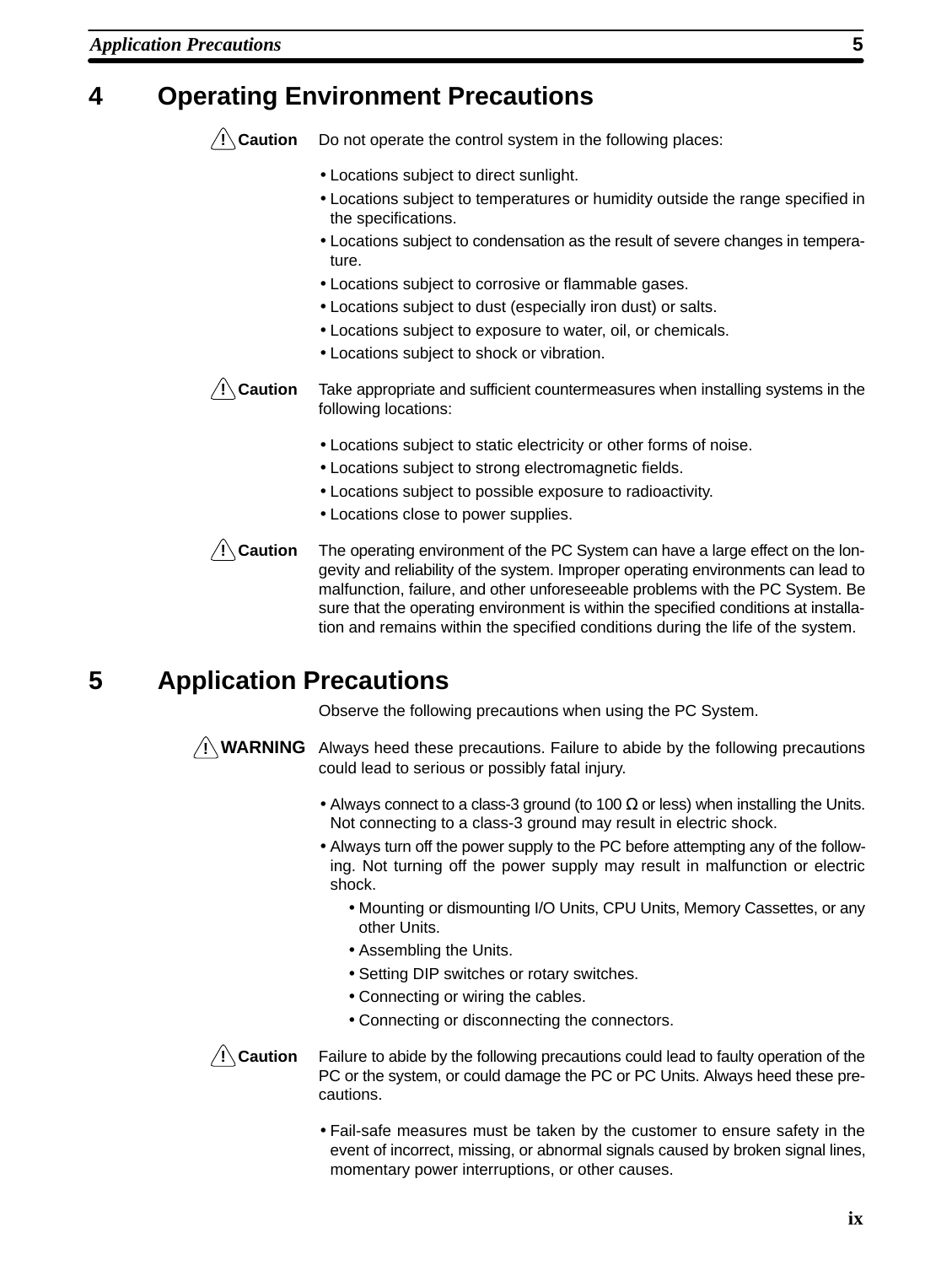- Interlock circuits, limit circuits, and similar safety measures in external circuits (i.e., not in the Programmable Controller) must be provided by the customer.
- Always use the power supply voltage specified in the operation manuals. An incorrect voltage may result in malfunction or burning.
- Take appropriate measures to ensure that the specified power with the rated voltage and frequency is supplied. Be particularly careful in places where the power supply is unstable. An incorrect power supply may result in malfunction.
- Install external breakers and take other safety measures against short-circuiting in external wiring. Insufficient safety measures against short-circuiting may result in burning.
- Do not apply voltages to the Input Units in excess of the rated input voltage. Excess voltages may result in burning.
- Do not apply voltages or connect loads to the Output Units in excess of the maximum switching capacity. Excess voltage or loads may result in burning.
- Disconnect the functional ground terminal when performing withstand voltage tests. Not disconnecting the functional ground terminal may result in burning.
- Install the Unit properly as specified in the operation manual. Improper installation of the Unit may result in malfunction.
- Be sure that all the mounting screws, terminal screws, and cable connector screws are tightened to the torque specified in the relevant manuals. Incorrect tightening torque may result in malfunction.
- Leave the label attached to the Unit when wiring. Removing the label may result in malfunction.
- Remove the label after the completion of wiring to ensure proper heat dissipation. Leaving the label attached may result in malfunction.
- Use crimp terminals for wiring. Do not connect bare stranded wires directly to terminals. Connection of bare stranded wires may result in burning.
- Double-check all the wiring before turning on the power supply. Incorrect wiring may result in burning.
- Mount the Unit only after checking the terminal block completely.
- Be sure that the terminal blocks, Memory Units, expansion cables, and other items with locking devices are properly locked into place. Improper locking may result in malfunction.
- Check the user program for proper execution before actually running it on the Unit. Not checking the program may result in an unexpected operation.
- Confirm that no adverse effect will occur in the system before attempting any of the following. Not doing so may result in an unexpected operation.
	- Changing the operating mode of the PC.
	- Force-setting/force-resetting any bit in memory.
	- Changing the present value of any word or any set value in memory.
- Resume operation only after transferring to the new CPU Unit the contents of the DM and HR Areas required for resuming operation. Not doing so may result in an unexpected operation.
- Do not pull on the cables or bend the cables beyond their natural limit. Doing either of these may break the cables.
- Do not place objects on top of the cables. Doing so may break the cables.
- When replacing parts, be sure to confirm that the rating of a new part is correct. Not doing so may result in malfunction or burning.
- Before touching the Unit, be sure to first touch a grounded metallic object in order to discharge any static built-up. Not doing so may result in malfunction or damage.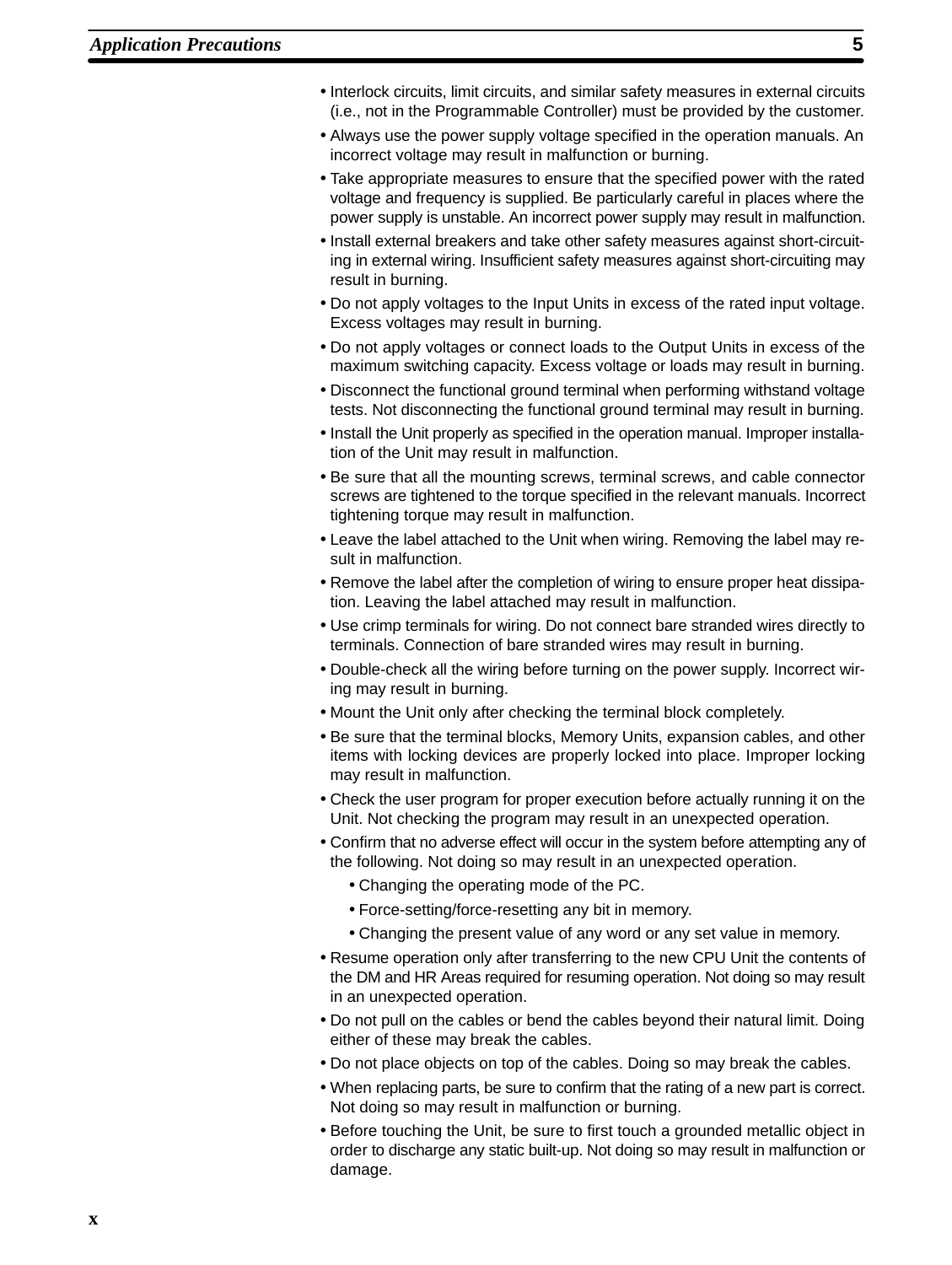- Do not touch the Expansion I/O Unit Connecting Cable while the power is being supplied in order to prevent any malfunction due to static electricity.
- <span id="page-10-0"></span>**/!**∖Caution Always clear memory before beginning to program the CPM1. Although memory is cleared before the CPU Unit is shipped (except for bits with specific functions), AR 1314, which turns ON when the internal capacitor cannot back up memory, may have turned ON during shipment.
- **/!∖Caution** If the CPM1 will be turned off for periods exceeding the data backup period of the internal capacitor, design the system so that it will not be influenced if data in the DM, HR, and CNT areas is cleared when power is turned off.
- **/!**∖Caution Either switch the CPM1 to RUN or MONITOR mode, or turn off and on power to the CPM1 after changing from a Programming Device any data that is backed up in flash memory. This data includes the user program, read-only DM area (DM 6144 to DM 6599), and the PC Setup (DM 6600 to DM 6655).
	- The user program and memory area data in the CPM1 are backed up either by an internal capacitor or in flash memory as shown in the following table.

| <b>Backup method</b> | Data                                                             |
|----------------------|------------------------------------------------------------------|
| Internal capacitor   | Read/write DM area (DM 0000 to DM 0999, DM 1022, and<br>DM 1023) |
|                      | Error log area (DM 1000 to DM 1021)                              |
|                      | HR area (HR 00 to HR 19)                                         |
|                      | Counter area (CNT 000 to CNT 127)                                |
| Flash memory         | User program                                                     |
|                      | Read-only DM area (DM 6144 to DM 6599)                           |
|                      | PC Setup (DM 6600 to DM 6655)                                    |

- **Note** 1. The IR, TR, LR, and timer areas are not normally backed up when power is turned off and all contents will be cleared the next time power is turned on. (The PC Setup setting in DM 6601 can be used to back up this data. Refer to details on the PC Setup later in this manual for details.)
	- 2. The bits in the AR and SR areas have special functions and are set according to these functions when power is turned on.
	- The capacitor backup time depends on the ambient temperature, as shown in the following graph. The backup time, however, assumes that the capacitor is fully charged, which requires that power be supplied to the CPU Unit continuously for at least 15 minutes.

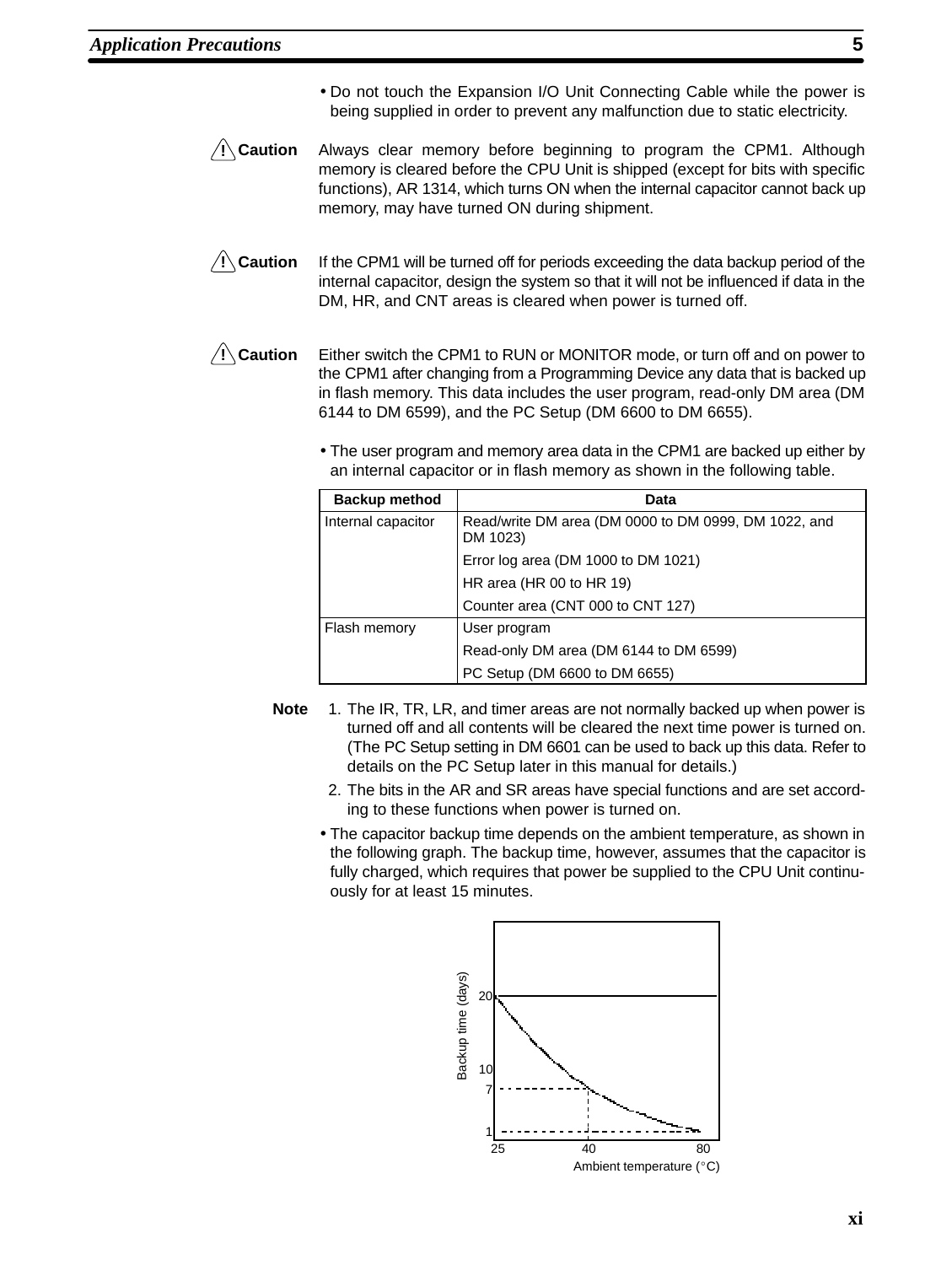If the power remains off for a period exceeding the data backup period, AR 1314 will turn ON to indicate that the capacitor can no longer back up data and the data backed up by the capacitor will be cleared. AR 1314 will remain ON unless it is turned OFF using I/O monitor operations, using memory clear operations, or from the user program.

If desired, the PC Setup setting in DM 6604 can be set to create a fatal error and thus stop the system when AR 1314 goes ON.

- The data stored in flash memory will not be lost even if power remains off for a period exceeding the data backup period, because the data stored in flash memory will be read to the CPU Unit when the CPM1 is turned on.
- If the power is turned off without changing the mode from PROGRAM mode to RUN or MONITOR mode after having made changes in the data that is backed up in flash memory, the changes will not be written to flash memory. If the power is then left off for more than 20 days (at  $25^{\circ}$ C), the changes (i.e., the contents of the RAM) will be erased and the data values will become undefined.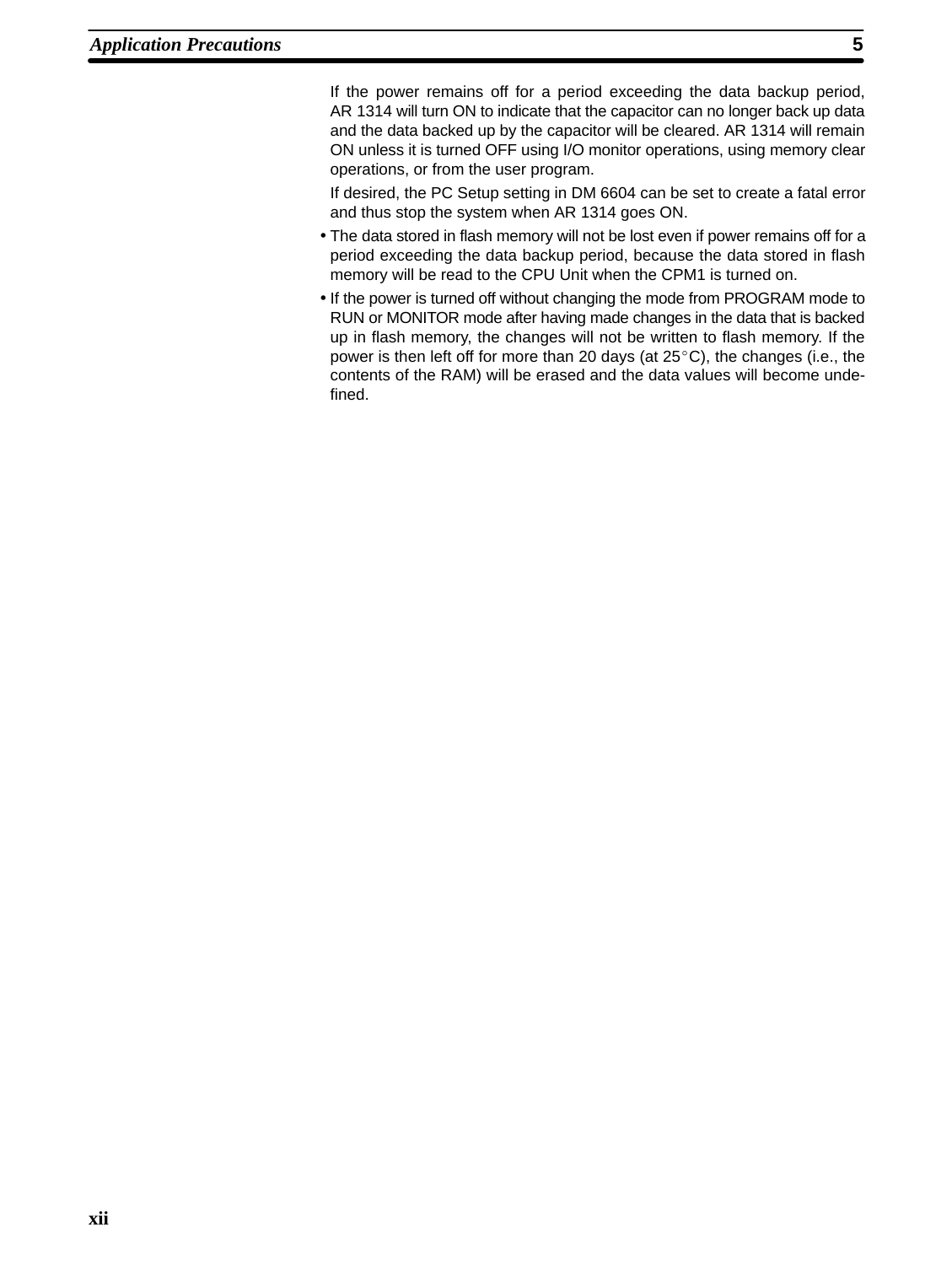# **SECTION 1 Introduction**

<span id="page-12-0"></span>This section describes the CPM1's special features and functions and shows the possible system configurations. Refer to the *Programming Manual* (W228) for details on programming actual operation.

| $1 - 1$ |             |                                                                                            | $\mathcal{D}_{\mathcal{L}}$ |
|---------|-------------|--------------------------------------------------------------------------------------------|-----------------------------|
|         | $1 - 1 - 1$ |                                                                                            | $\mathcal{L}$               |
|         | $1 - 1 - 2$ | I/O Terminal – IR Bit Allocation $\ldots \ldots \ldots \ldots \ldots \ldots \ldots \ldots$ | $\mathcal{R}$               |
|         | $1 - 1 - 3$ |                                                                                            | $\overline{4}$              |
| $1 - 2$ |             |                                                                                            | 8                           |
|         | $1 - 2 - 1$ |                                                                                            |                             |
|         | $1 - 2 - 2$ |                                                                                            | $\mathbf{Q}$                |
|         | $1 - 2 - 3$ |                                                                                            | 11                          |
|         | $1 - 2 - 4$ |                                                                                            | 12                          |
|         | $1 - 2 - 5$ |                                                                                            | 12                          |
| $1 - 3$ |             |                                                                                            | 14                          |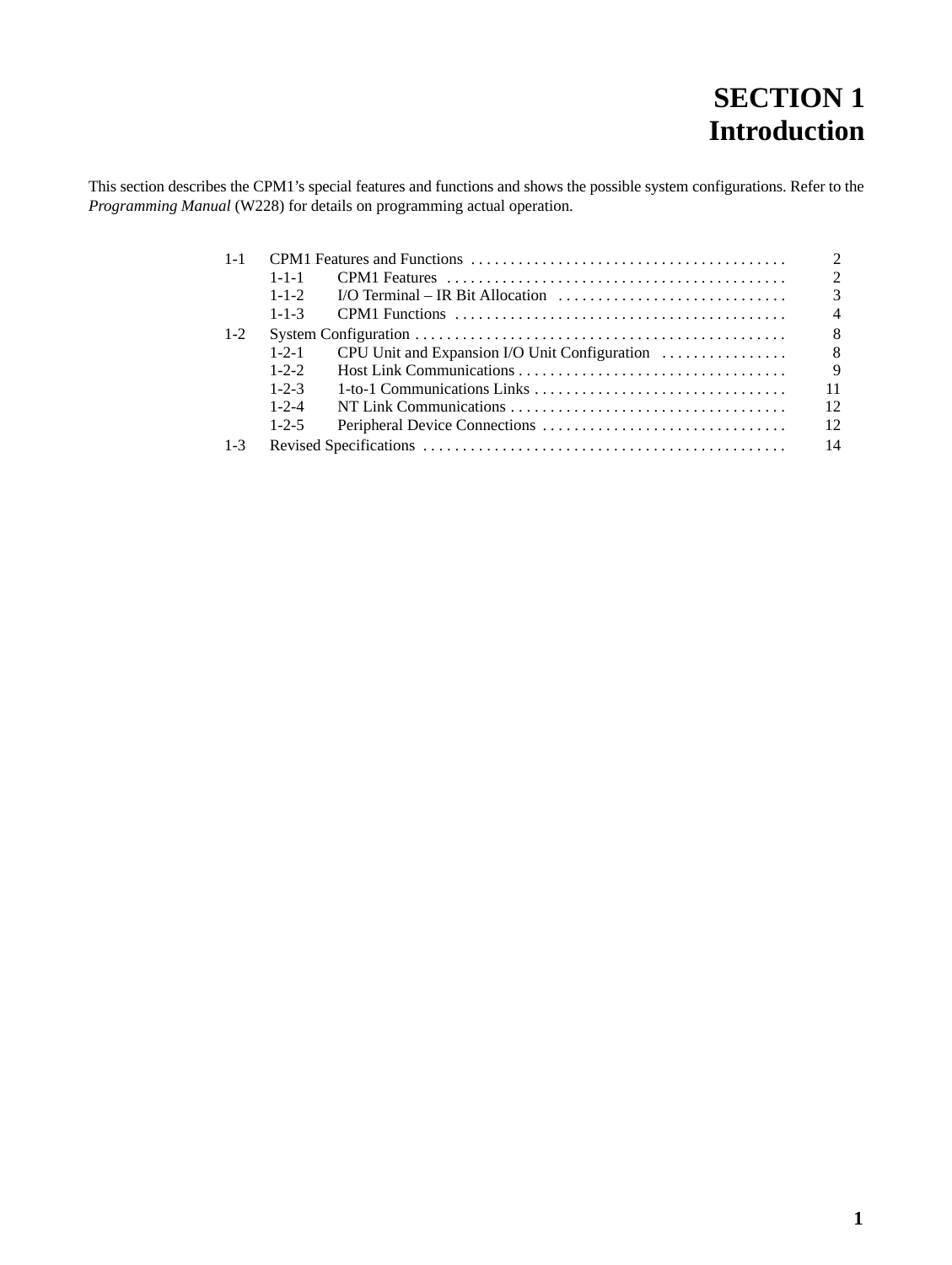# <span id="page-13-0"></span>**1-1 CPM1 Features and Functions**

### **1-1-1 CPM1 Features**

**One-piece Construction** The CPM1 is a one-piece PC with10, 20, or 30 I/O terminals built into the CPU Unit.



| <b>Extra I/O Capacity</b>        | An Expansion I/O Unit can be connected to the CPU Unit to add an extra 20 I/O<br>points.                                                                                                                                                                                                                                                             |
|----------------------------------|------------------------------------------------------------------------------------------------------------------------------------------------------------------------------------------------------------------------------------------------------------------------------------------------------------------------------------------------------|
|                                  | By using the CPM1-30CDR-A-V1 (Available soon) or CPM1-30CDR-D-V1<br>(Available soon), I/O expansion up to 90 points is possible.                                                                                                                                                                                                                     |
| <b>Input Filter Function</b>     | The CPM1 is equipped with a filter function to prevent incorrect operation<br>caused by chatter or noise in the input signal. The user can select an input time<br>constant of 1 ms, 2 ms, 4 ms, 8 ms, 16 ms, 32 ms, 64 ms, or 128 ms.                                                                                                               |
| <b>Low-maintenance Design</b>    | Flash memory provides memory backup without a battery.                                                                                                                                                                                                                                                                                               |
| <b>Conforms to EC Directives</b> | The CPM1 PCs conform to EC directives (EMC and low-voltage directives), so<br>they can be incorporated in equipment destined for the EC. Contact your<br>OMRON representative for more details.                                                                                                                                                      |
| <b>Input Interrupts</b>          | The CPM1-10CDR- $\square$ PCs can handle 2 interrupt inputs; the CPM1-20CDR- $\square$<br>and CPM1-30CDR-□ (CPM1-30CDR-□-V1 (Available soon)) PCs can handle<br>4 interrupt inputs. In addition to normal input interrupts, the CPM1 has a counter<br>mode that counts high-speed input signals and triggers interrupts at fixed count<br>multiples. |
| Quick-response Inputs            | Quick-response inputs can detect input signals with a pulse width as short as<br>0.2 ms regardless of their timing during the PC cycle. Quick-response inputs<br>and interrupt inputs use the same input terminals.                                                                                                                                  |
| <b>Interval Timer</b>            | CPM1 PCs have a high-speed interval timer which can be set from 0.5 ms to<br>319968 ms. The timer can be set to trigger a single interrupt (one-shot mode) or<br>repeat scheduled interrupts (scheduled interrupt mode).                                                                                                                             |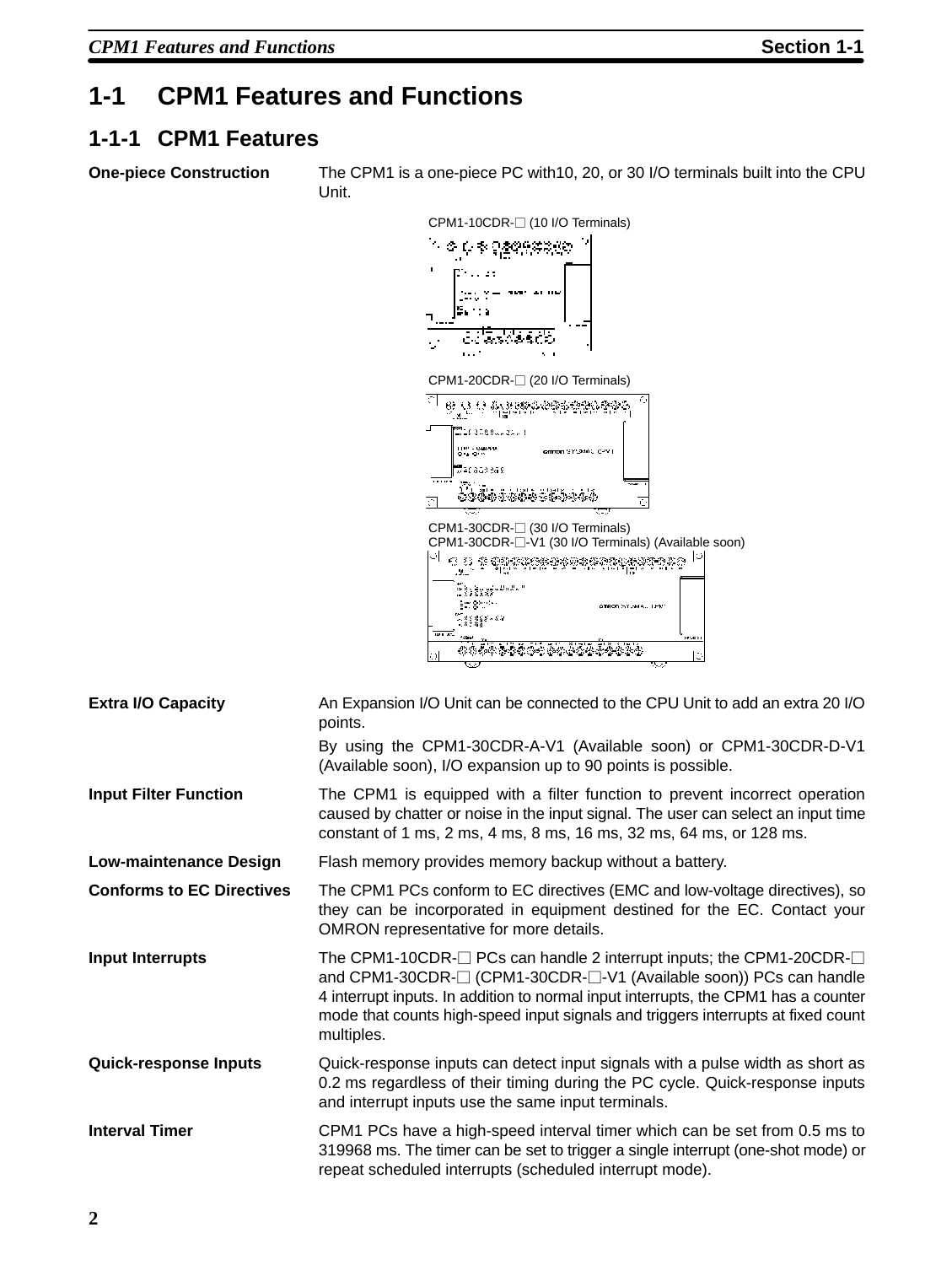<span id="page-14-0"></span>

| <b>High-speed Counter</b>                      | CPM1 PCs have a high-speed counter that can be used in incremental mode or<br>up/down mode. The high-speed counter can be combined with input interrupts<br>to perform target value control or zone comparison control that isn't affected by<br>the PC's cycle time. |
|------------------------------------------------|-----------------------------------------------------------------------------------------------------------------------------------------------------------------------------------------------------------------------------------------------------------------------|
| <b>Analog Setting Function</b>                 | The CPM1 PCs have 2 analog volume controls that can be used to make manual<br>analog settings.                                                                                                                                                                        |
| <b>Host Link Communications</b>                | The CPM1 PCs are compatible with the Host Link, which allows communica-<br>tions with personal computers. The CPM1 using the Host Link can also commu-<br>nicate with Programmable Terminal using host link commands.                                                 |
|                                                | An RS-232C Adapter is used for 1-to-1 communications and an RS-422 Adapter<br>is used for 1-to-n communications.                                                                                                                                                      |
| 1-to-1 Link                                    | A data link can be created with a data area in another CPM1, CQM1, or C200HS<br>PC. An RS-232C Adapter is used to make the 1-to-1 connection.                                                                                                                         |
| <b>NT Link Communications</b>                  | High-speed operations can be achieved by providing a direct access by con-<br>necting the CPM1 to the Programmable Terminal through the NT Link Interface.<br>An RS-232 Adapter is used for this connection.                                                          |
| <b>Standard Peripheral Devices</b>             | The CPM1 uses the same Programming Consoles, SYSMAC Support Software<br>(SSS), and Ladder Support Software (LSS) as the Mini H-type and CQM1 PCs.                                                                                                                     |
| <b>Programming is Possible</b><br>Using the PT | Programming operation is possible through the PT screen by using an OMRON<br>PT that has a built-in Programming Console function.                                                                                                                                     |

### **1-1-2 I/O Terminal – IR Bit Allocation**

The following table shows which IR bits are allocated to the I/O terminals on the CPM1's CPU Unit and Expansion I/O Unit.

**Note** The Expansion I/O Units consist of models with relay output. The Expansion I/O Units can also be connected to CPM1A Expansion I/O Units (sink type or source type) with transistor output. For more information about the transistor-output Expansion I/O Units of the CPM1A, refer to the CPM1A Operation Manual (W317).

| Number of<br><b>VO Terminals</b> | <b>CPU Unit Terminals</b> |                | <b>Expansion I/O Unit Terminals</b> |                | <b>Power</b><br><b>Supply</b> | <b>Model Number</b> |
|----------------------------------|---------------------------|----------------|-------------------------------------|----------------|-------------------------------|---------------------|
| on the CPU<br>Unit               | <b>Inputs</b>             | <b>Outputs</b> | <b>Inputs</b>                       | <b>Outputs</b> |                               |                     |
| 10                               | 6 points:                 | 4 points:      | 12 points:                          | 8 points:      | АC                            | CPM1-10CDR-A        |
|                                  | 00000 to 00005            | 01000 to 01003 | 00100 to 00111                      | 01100 to 01107 | DC.                           | CPM1-10CDR-D        |
| 20                               | 12 points:                | 8 points:      | 12 points:                          | 8 points:      | AC.                           | CPM1-20CDR-A        |
|                                  | 00000 to 00011            | 01000 to 01007 | 00100 to 00111                      | 01100 to 01107 | DC.                           | CPM1-20CDR-D        |
| 30                               | 18 points:                | 12 points:     | 12 points:                          | 8 points:      | AC.                           | CPM1-30CDR-A        |
|                                  | 00000 to 00011            | 01000 to 01007 | 00200 to 00211                      | 01200 to 01207 | DC.                           | CPM1-30CDR-D        |
|                                  | 00100 to 00105            | 01100 to 01103 | 36 points:                          | 24 points:     | AC.                           | CPM1-30CDR-A-V1     |
|                                  |                           |                | 00200 to 00211                      | 01200 to 01207 |                               | (Available soon)    |
|                                  |                           |                | 00300 to 00311                      | 01300 to 01307 | DC.                           | CPM1-30CDR-D-V1     |
|                                  |                           |                | 00400 to 00411                      | 01400 to 01407 |                               | (Available soon)    |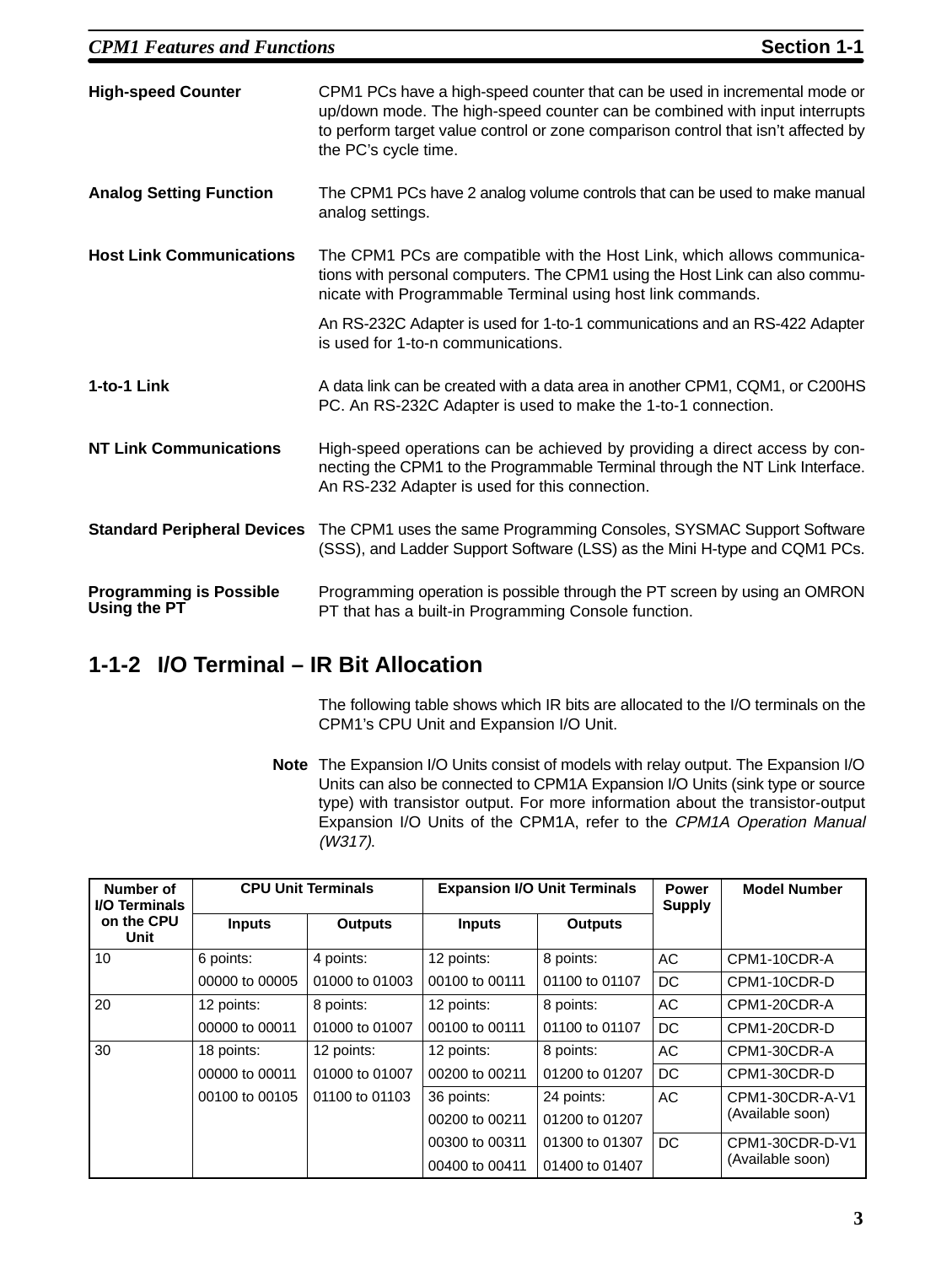### <span id="page-15-0"></span>**1-1-3 CPM1 Functions**

**Analog Setting Function** CPM1 PCs have 2 analog volume controls that can be used to make analog timer and counter settings manually. When one of the volume controls is turned, the content of the corresponding IR word is set automatically between 0 and 200 (BCD).

Adjust the volume control with a Phillips-head screwdriver.



The following table shows which IR words are allocated to the analog controls on the CPM1's CPU Unit.

| Control                 | <b>Corresponding IR word</b> | <b>Setting range (BCD)</b> |
|-------------------------|------------------------------|----------------------------|
| Analog volume control 0 | IR 250                       | 0000 to 0200               |
| Analog volume control 1 | IR 251                       |                            |

**Input Filter Function** The input time constant for the CPM1's external inputs can be set to 1, 2, 4, 8, 16, 32, 64, or 128 ms. Increasing the input time constant can reduce the effects of chatter or noise in the input signal.



With the CPM1, actual response time for each set input time constant for word 000 is different from that for word 001 or later.

| Set value       | <b>Word 000</b> | Word 001 or later |
|-----------------|-----------------|-------------------|
| 1 <sub>ms</sub> | 1 to 1.5 ms     | $0.1$ to $0.3$ ms |
| 2 ms            | 2 to 2.5 ms     | 0.7 to 1.5 ms     |
| 4 ms            | 4 to 4.5 ms     | 1.5 to 2.5 ms     |
| 8 ms            | 8 to 8.5 ms     | 3 to 4.5 ms       |
| $16 \text{ ms}$ | 16 to 16.5 ms   | 6 to 9 ms         |
| $32 \text{ ms}$ | 32 to 32.5 ms   | 12 to 18 ms       |
| 64 ms           | 64 to 64.5 ms   | 24 to 35 ms       |
| $128$ ms        | 128 to 128.5 ms | 50 to 70 ms       |

The input response time of the CPM1 is obtained with the following:

2 ms max. (hardware performance) + input time constant (see above table) + cycle time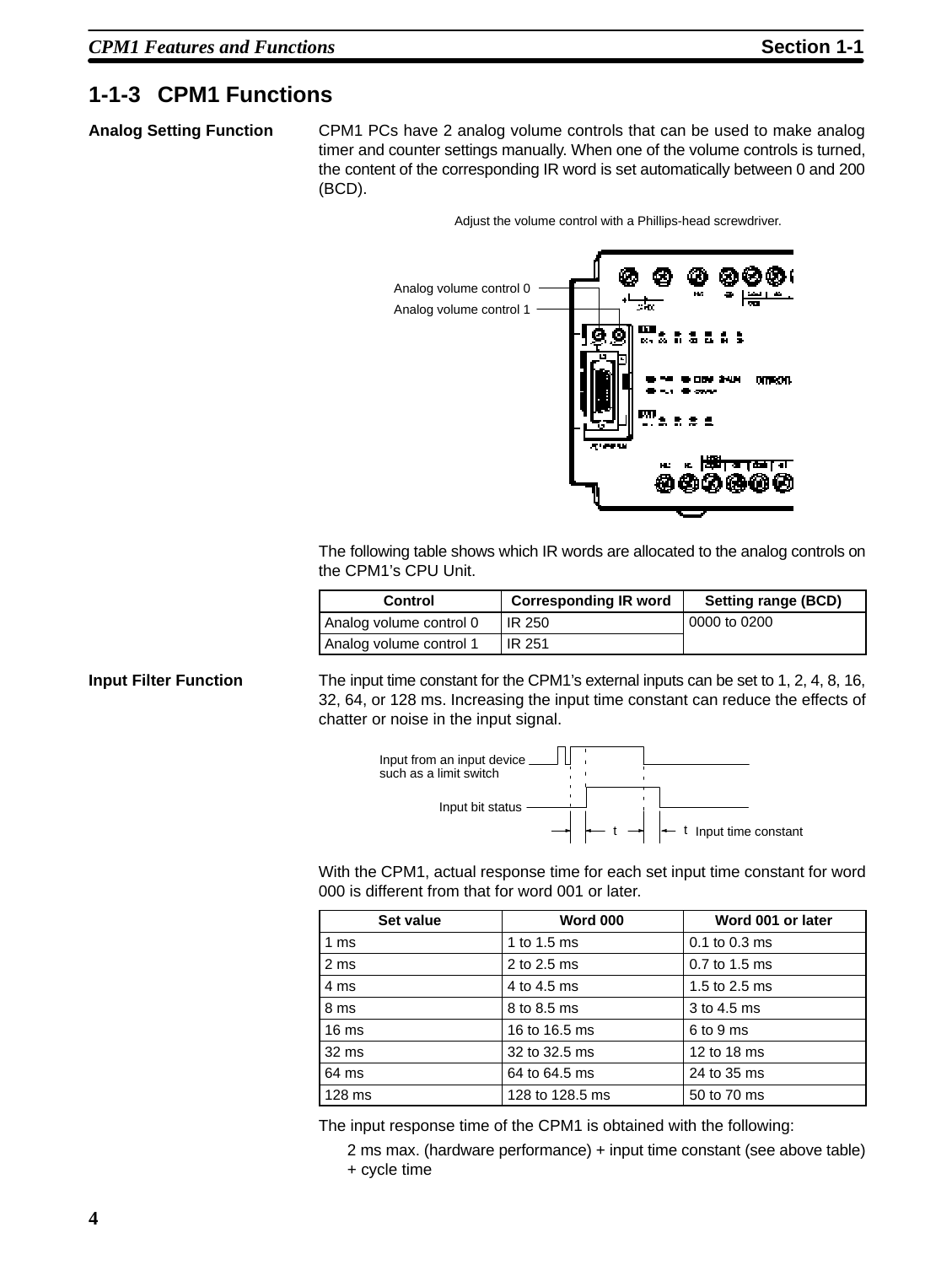**Input Interrupts** The CPM1-10CDR- $\square$  PCs have 2 interrupt input terminals and the CPM1-20CDR- $\Box$  and CPM1-30CDR- $\Box$  PCs have 4 interrupt input terminals. There are two modes for input interrupts: input interrupt mode and counter mode.

- **1, 2, 3...** 1. When an interrupt occurs in Input Interrupt Mode, the main program is interrupted and the interrupt program is executed immediately, regardless of the cycle time.
	- 2. In Counter Mode, external input signals are counted at high speed (up to 1 kHz) and an interrupt is generated each time the count reaches the set value. When an interrupt occurs, the main program is interrupted and the interrupt program is executed. The set value can be set from 0 to 65,535.

The following diagram shows the program execution when an interrupt occurs.



| <b>PC</b> model                                                                                                                                   | Input bits                    | <b>Response time</b>    |
|---------------------------------------------------------------------------------------------------------------------------------------------------|-------------------------------|-------------------------|
| $\mathsf{ICPM1}\text{-}10\mathsf{CDR}\text{-}\square$                                                                                             | IR 00003 to IR 00004   0.3 ms |                         |
| $\mathsf{CPM1}\text{-}20\mathsf{CDR}\text{-}\square$<br>$\mathsf{ICPM1}\text{-}30\mathsf{CDR}\text{-}\square$<br>CPM1-30CDR-□-V1 (Available soon) | IR 00003 to IR 00006          | (1 kHz in Counter Mode) |

**Note** When not using as interrupt input terminals, the input bits IR 00003 to IR 00006 can be used as normal input terminals.

Refer to the CQM1/CPM1/CPM1A/SRM1 Programming Manual (W228) for setting and using the input interrupts.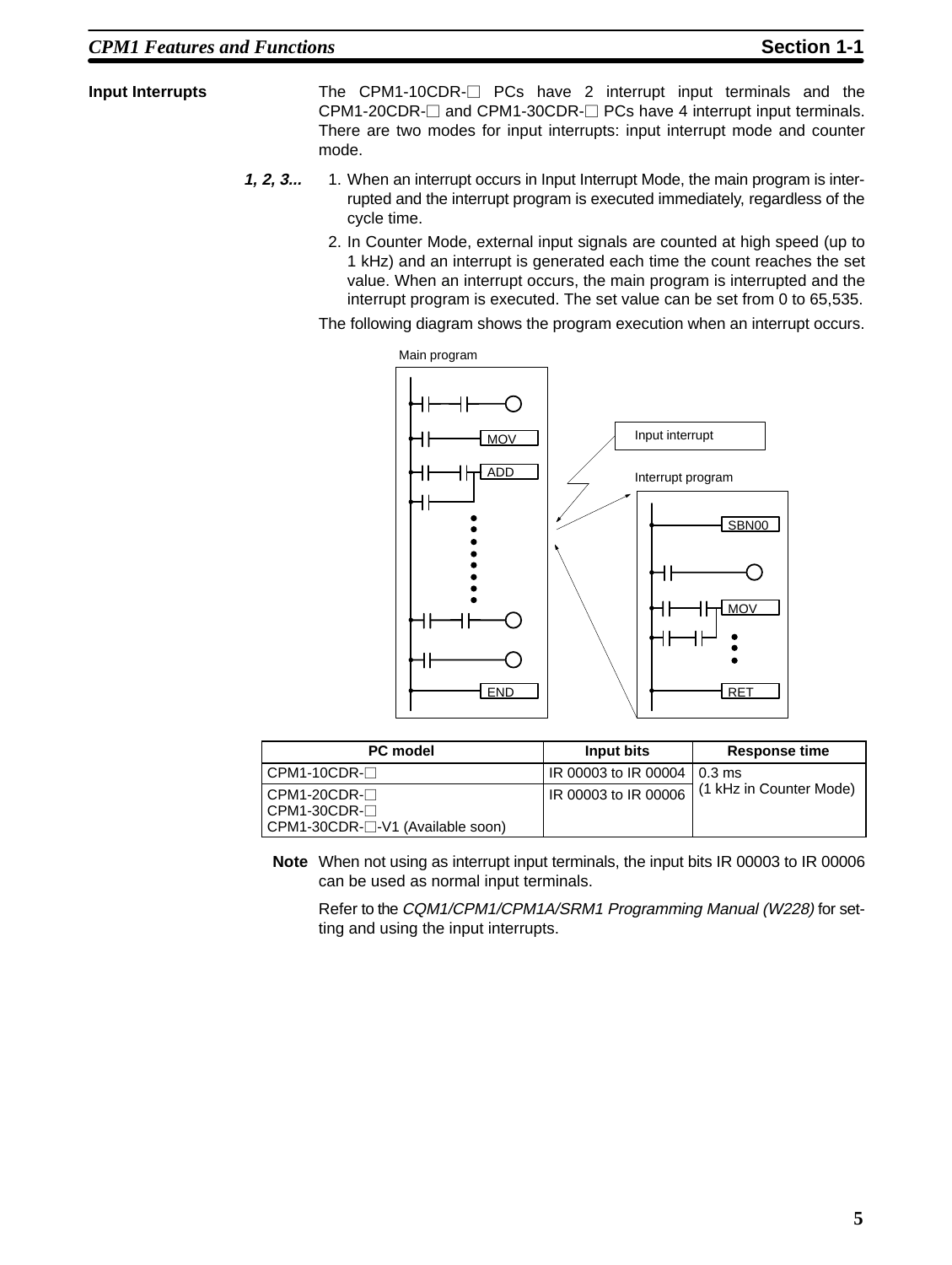**Quick-response Inputs** The CPM1-10CDR-□ PCs have 2 quick-response input terminals and the CPM1-20CDR- $\Box$ /30CDR- $\Box$  PCs have 4 quick-response input terminals. (The same terminals are used for quick-response inputs and interrupt inputs.)

> Quick-response inputs have an internal buffer, so input signals shorter than one cycle can be detected.



| <b>PC</b> model                                                                                                                                  | Input bits           | Min. input<br>pulse width |
|--------------------------------------------------------------------------------------------------------------------------------------------------|----------------------|---------------------------|
| $\mathsf{CPM1\text{-}10CDF\text{-}}\square$                                                                                                      | IR 00003 to IR 00004 | $0.2$ ms                  |
| $\mathsf{CPM1}\text{-}20\mathsf{CDR}\text{-}\square$<br>$\mathsf{CPM1}\text{-}30\mathsf{CDR}\text{-}\square$<br>CPM1-30CDR-□-V1 (Available soon) | IR 00003 to IR 00006 |                           |

### **Interval Timer Function (Scheduled Interrupts)**

CPM1 PCs are equipped with an interval timer which can be set from 0.5 ms to 319,968 ms in units of 0.1 ms. The timer can be set to trigger a single interrupt (one-shot mode) or repeat scheduled interrupts (scheduled interrupt mode).



| Mode                | <b>Function</b>                                                          |
|---------------------|--------------------------------------------------------------------------|
| One-shot            | Generates a single interrupt the first time that the timer times<br>out. |
| Scheduled interrupt | Generates an interrupt each time that the timer times out.               |

Refer to the CQM1/CPM1/CPM1A/SRM1 Programming Manual (W228) for setting and using the interval timer function.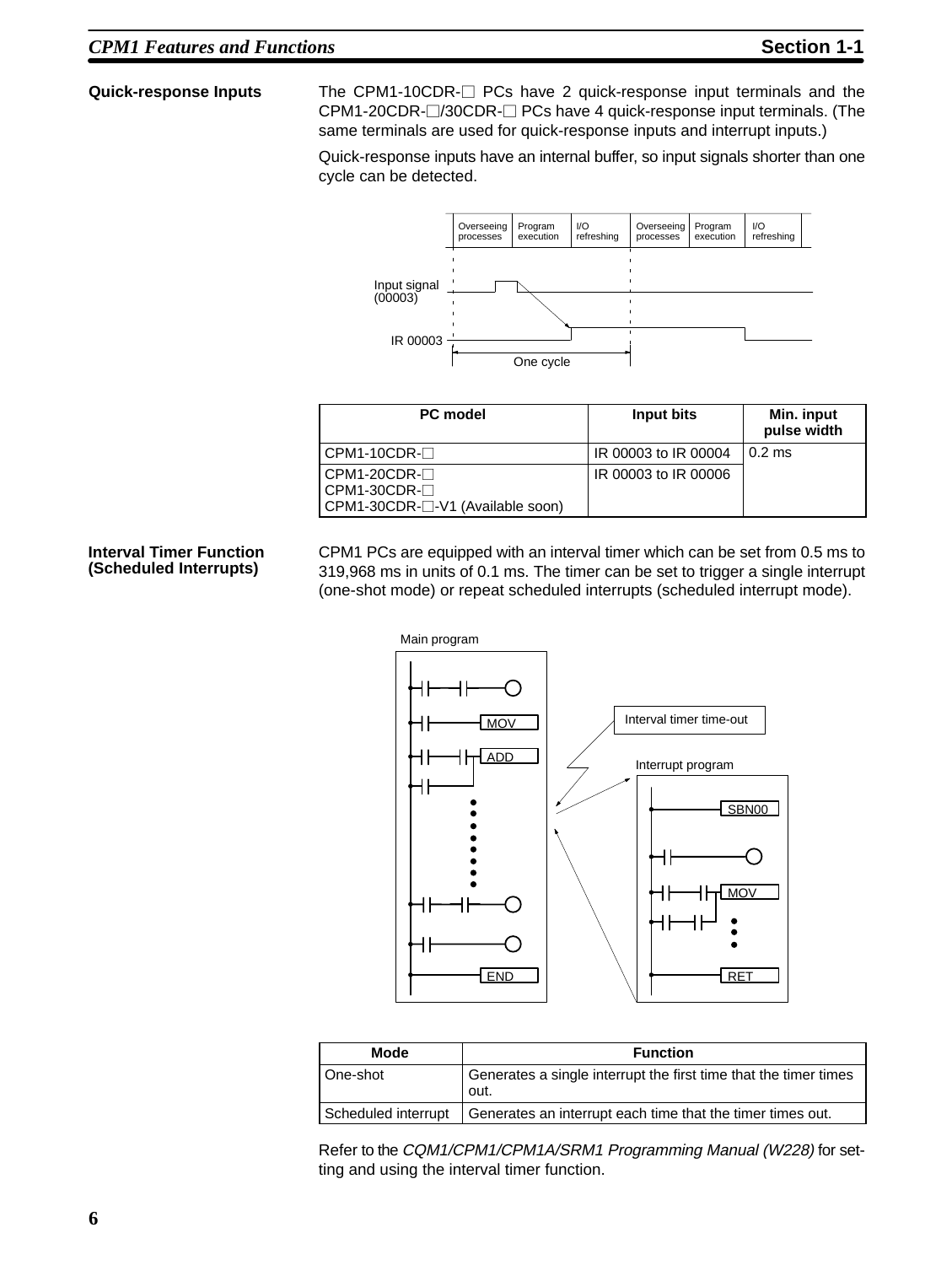**High-speed Counter** CPM1 PCs have a high-speed counter that can be used in incremental mode or up/down mode. The high-speed counter can be combined with input interrupts to perform target value control or zone comparison control that isn't affected by the PC's cycle time.



| <b>Mode</b> | <b>Input functions</b>                                               | Input method                          | Count<br>frequency | Count<br>range          | <b>Control methods</b>                                                                                                                           |
|-------------|----------------------------------------------------------------------|---------------------------------------|--------------------|-------------------------|--------------------------------------------------------------------------------------------------------------------------------------------------|
| Up/Down     | 00000: A-phase input<br>00001: B-phase input<br>00002: Z-phase input | Phase-difference,<br>$4\times$ inputs | 2.5 kHz            | $-32767$<br>to<br>32767 | Target value control:<br>Up to 16 target values and interrupt<br>subroutine numbers can be<br>registered.                                        |
| Incremental | 00000: Count input<br>00001: See note.<br>00002: Reset input         | Individual inputs                     | $5.0$ kHz          | 0<br>to<br>65535        | Zone comparison control:<br>Up to 8 sets of upper limit values,<br>lower limit values, and interrupt<br>subroutine numbers can be<br>registered. |

**Note** In incremental mode, this input (00001) can be used as an regular input.

Refer to the CQM1/CPM1/CPM1A/SRM1 Programming Manual (W228) for setting and using the high-speed counter.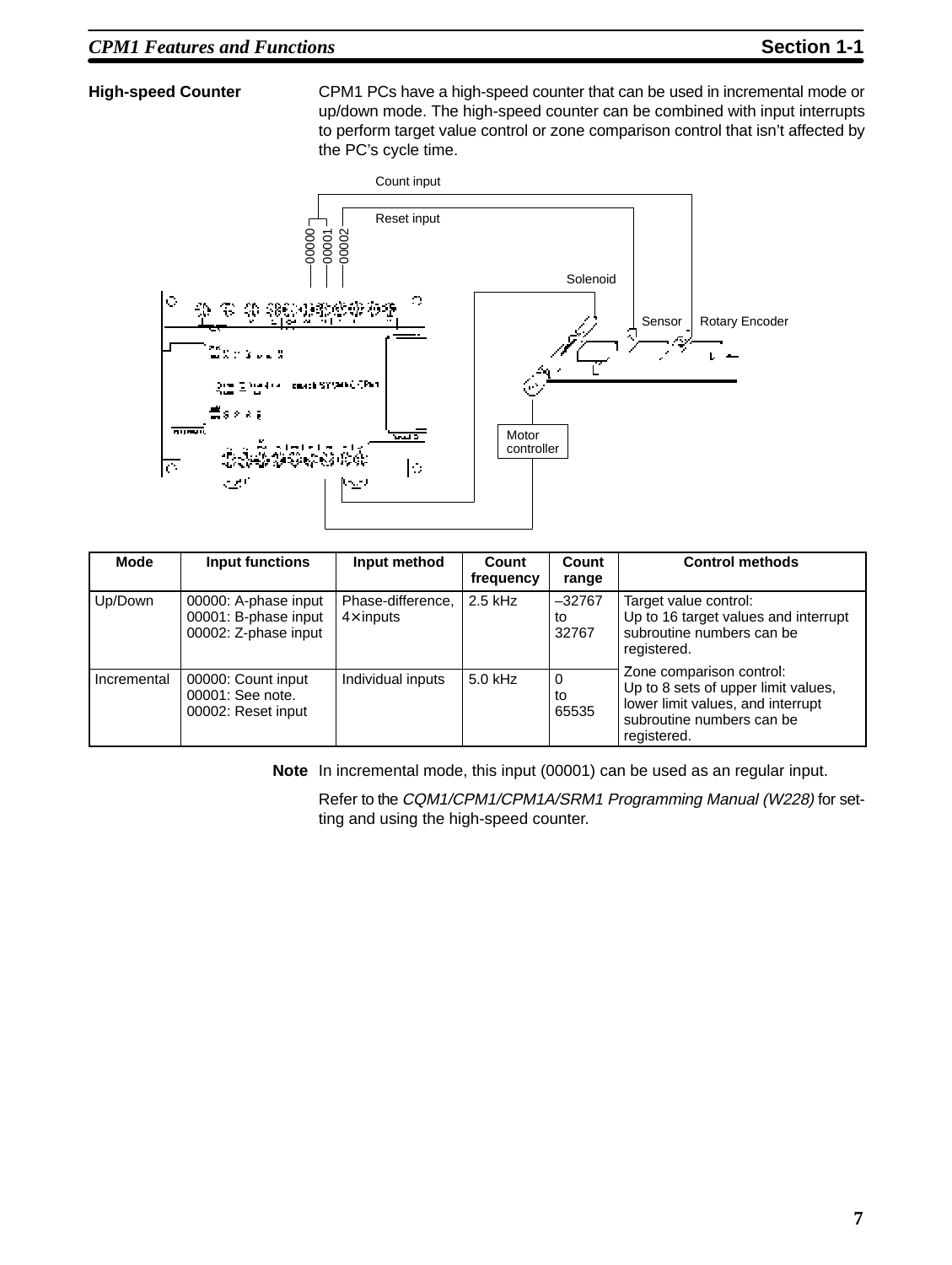# <span id="page-19-0"></span>**1-2 System Configuration**

### **1-2-1 CPU Unit and Expansion I/O Unit Configuration**



**CPM1 CPU Units** The following table describes the six CPM1 CPU Units. All outputs are relay outputs.

| Number of<br>I/O terminals | <b>Inputs</b> | <b>Outputs</b> | <b>Power</b><br>supply | Model number                        |
|----------------------------|---------------|----------------|------------------------|-------------------------------------|
| 10                         | 6 points      | 4 points       | AC.                    | CPM1-10CDR-A                        |
|                            |               |                | DC.                    | CPM1-10CDR-D                        |
| 20                         | 12 points     | 8 points       | AC                     | CPM1-20CDR-A                        |
|                            |               |                | DC                     | CPM1-20CDR-D                        |
| 30                         | 18 points     | 12 points      | AC                     | CPM1-30CDR-A                        |
|                            |               |                | DC                     | CPM1-30CDR-D                        |
|                            |               |                | AC                     | CPM1-30CDR-A-V1<br>(Available soon) |
|                            |               |                | DC                     | CPM1-30CDR-D-V1<br>(Available soon) |

**CPM1 Expansion I/O Unit** The following table describes the CPM1 Expansion I/O Unit. All outputs are relay outputs.

| Number of<br>I I/O terminals | Inputs    | <b>Outputs</b> | Model number |
|------------------------------|-----------|----------------|--------------|
| 20                           | 12 points | 8 points       | CPM1-20EDR   |

- CPM1A Expansion I/O Units with transistor output can also be connected to a CPM1 CPU Unit.
- For the CPM1-30CDR- $\square$ -V1 (Available soon), a maximum of three Expansion I/O Units can be connected. For other CPU Units, only one Expansion I/O Unit can be connected.
- **Note** Do not touch the Expansion I/O Unit Connecting Cable while the power is being supplied in order to prevent any malfunction due to static electricity.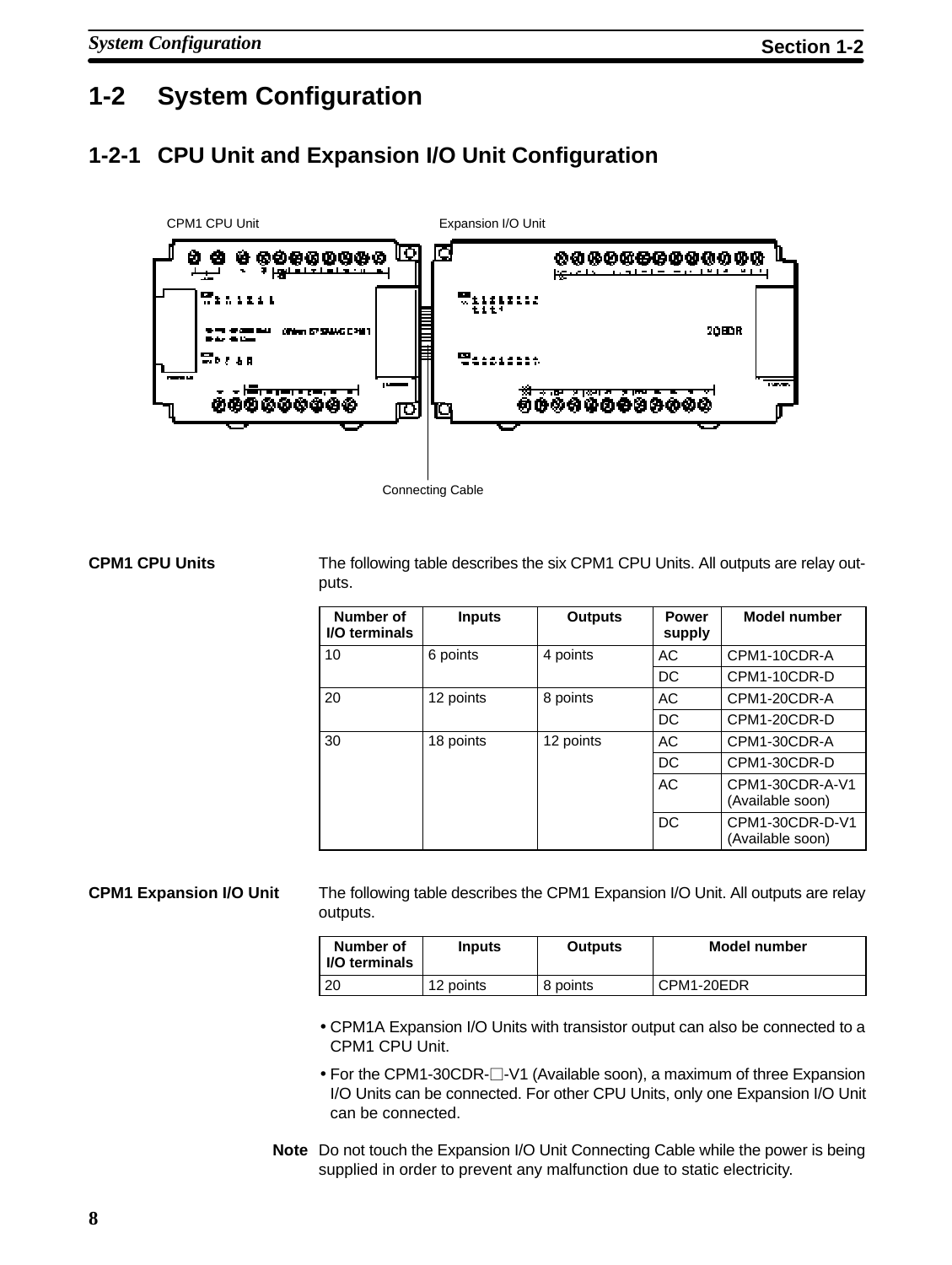### <span id="page-20-0"></span>**1-2-2 Host Link Communications**

Host Link communications which allows up to 32 OMRON PCs to be controlled from a host computer. The computer-PC connections can be made connectors such as RS-232C and RS-422 Adapters.

**1-to-1 Communications** The following diagram shows the possible methods for a 1-to-1 connection between a CPM1 and an IBM PC/AT or compatible computer.



### **Connecting to a Programmable Terminal**

The following diagram shows the possible methods for a connection between a CPM1 PC and an OMRON Programmable Terminal (a display device).



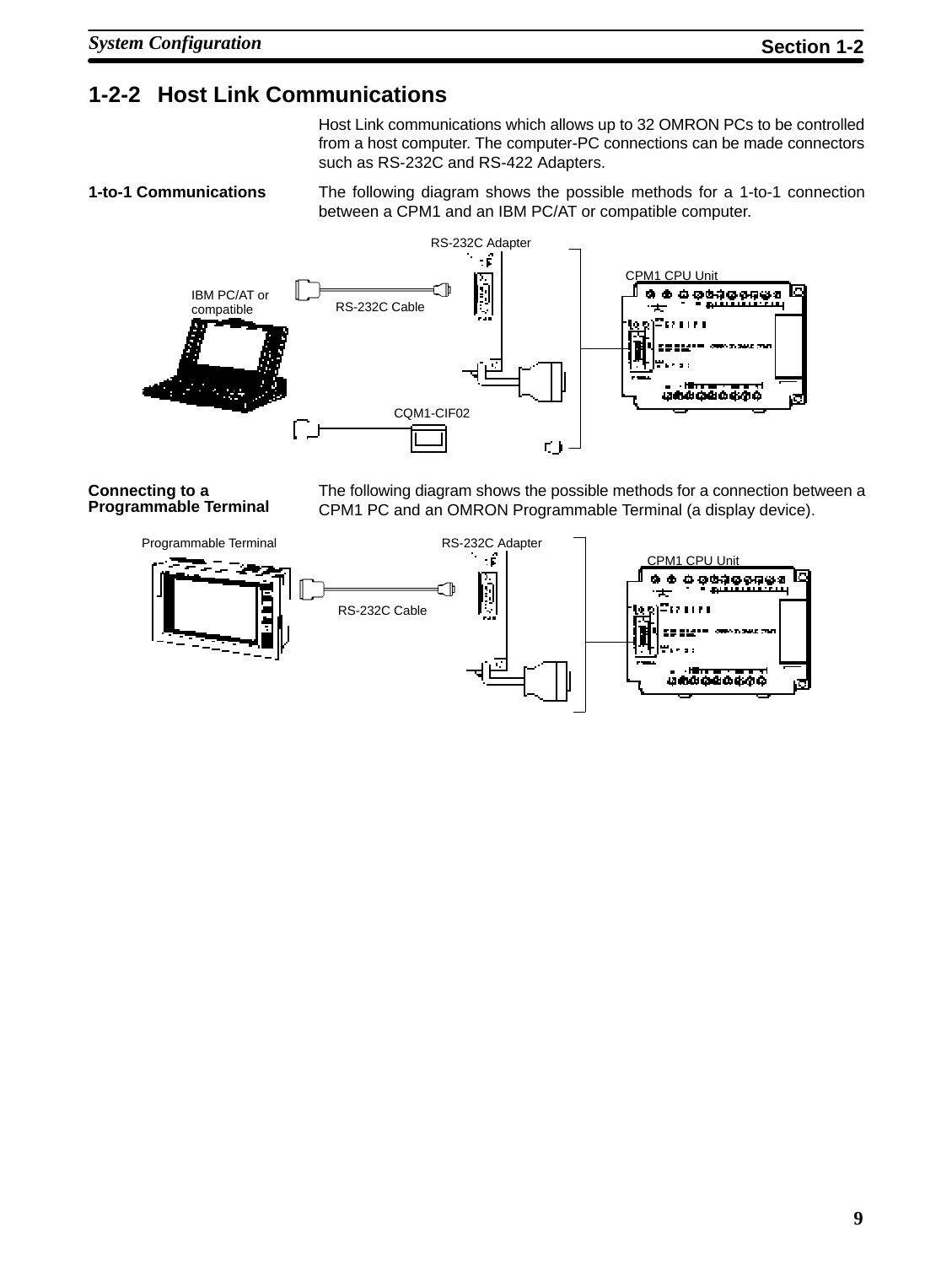**1-to-n Communications** The following diagram shows how to connect up to 32 CPM1 PCs to an IBM PC/AT or compatible computer.



**Adapters and Cables** The following table lists some of the Adapters and Cables used in Host Link communications.

| <b>Name</b>              | Usage                                                                          | <b>Model Number</b> |
|--------------------------|--------------------------------------------------------------------------------|---------------------|
| RS-232C Adapter          | Converts to peripheral port-level                                              | CPM1-CIF01          |
| RS-422 Adapter           | communications.                                                                | CPM1-CIF11          |
| <b>Connecting Cables</b> | Used to connect IBM PC/AT or<br>compatible computers.<br>(Cable length: 3.3 m) | CQM1-CIF02          |
| Link Adapter             | Converts between the RS-232C and<br>RS-422 formats.                            | 3G2A9-AL004-E       |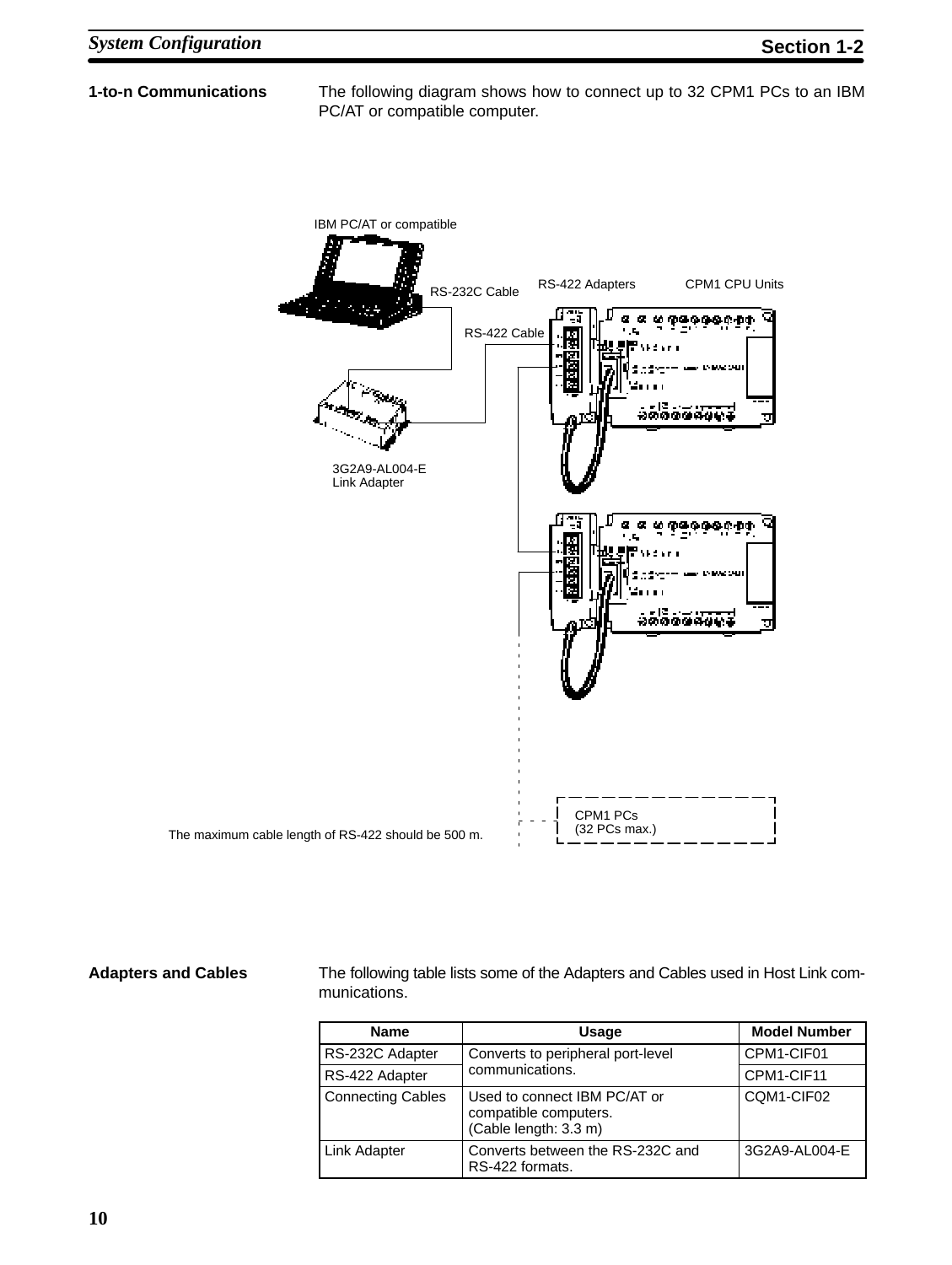### <span id="page-22-0"></span>**1-2-3 1-to-1 Communications Links**

A data link can be created with a data area in another CPM1, CQM1, or C200HS PC. An RS-232C Adapter must be used to make the 1-to-1 connection.



| Name            | Usage                                   | <b>Model Number</b> |
|-----------------|-----------------------------------------|---------------------|
| RS-232C Adapter | Converts to the Peripheral Port format. | CPM1-CIF01          |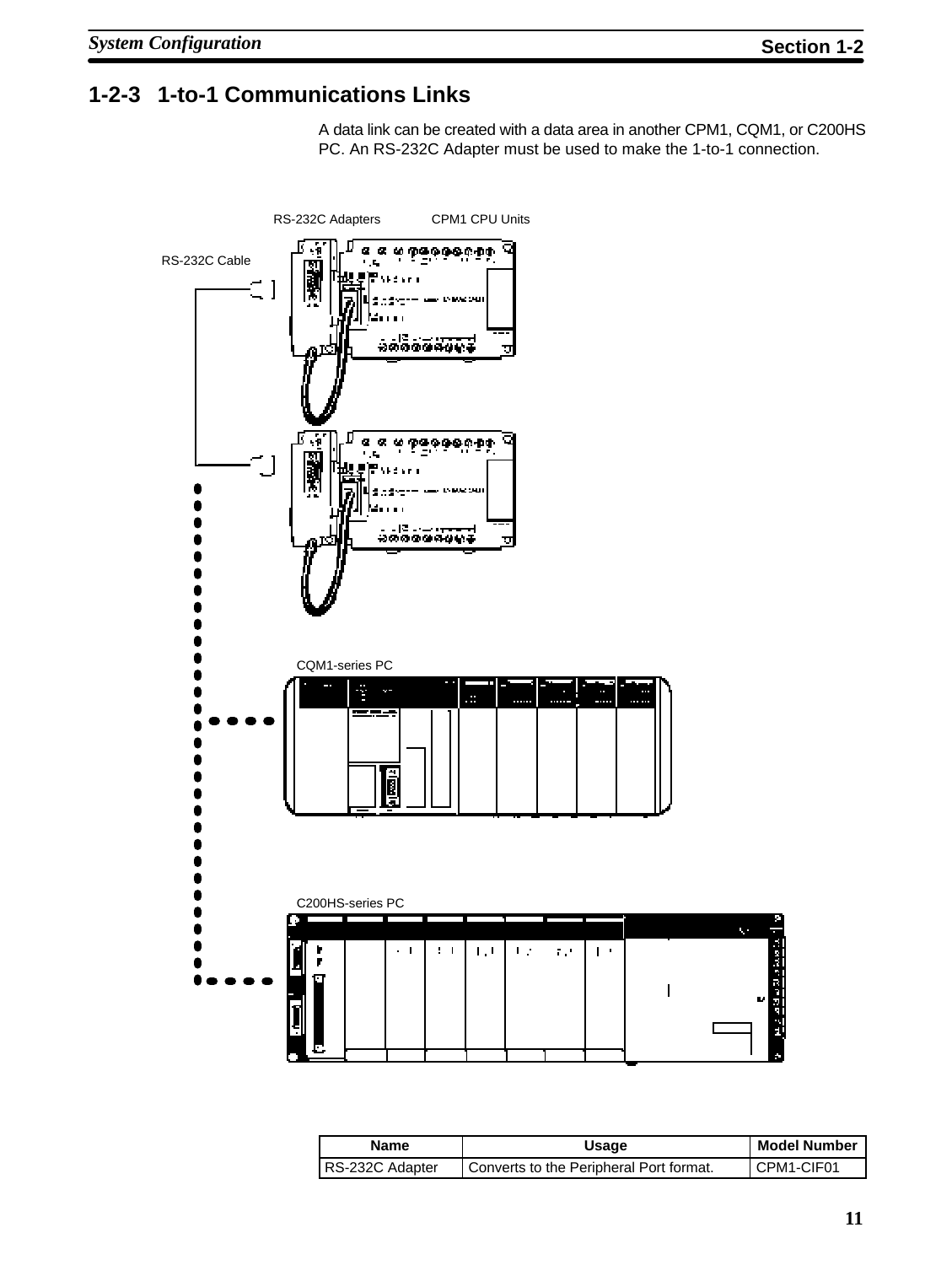### <span id="page-23-0"></span>**1-2-4 NT Link Communications**

Using the NT Link, the CPM1 PC can connected to the Programmable Terminal (NT Link Interface) through an RS-232C Adapter.



nected to the CPM1 as shown in the following diagram.

| Name            | Usage                                   | <b>Model Number</b> |
|-----------------|-----------------------------------------|---------------------|
| RS-232C Adapter | Converts to the Peripheral Port format. | CPM1-CIF01          |

### **1-2-5 Peripheral Device Connections**

CPM1 programming can be created or edited with a Programming Console or a personal computer running the SYSMAC Support Software (SSS).

### **Programming Console** A CQM1-PRO01-E or C200H-PRO27-E Programming Console can be con-









CQM1-PRO01-E C200H-PRO27-E

| <b>Name</b>                                                                   | <b>Model Number</b> |               |
|-------------------------------------------------------------------------------|---------------------|---------------|
| <b>CQM1-series Programming Console</b><br>(The Connecting Cable is attached.) |                     | CQM1-PRO01-E  |
| C200H-series Programming Console                                              |                     | C200H-PRO27-E |
| Cable length: 2 m<br>C200H-series Connecting Cables                           |                     | C200H-CN222   |
| Cable length: 4 m                                                             |                     | C200H-CN422   |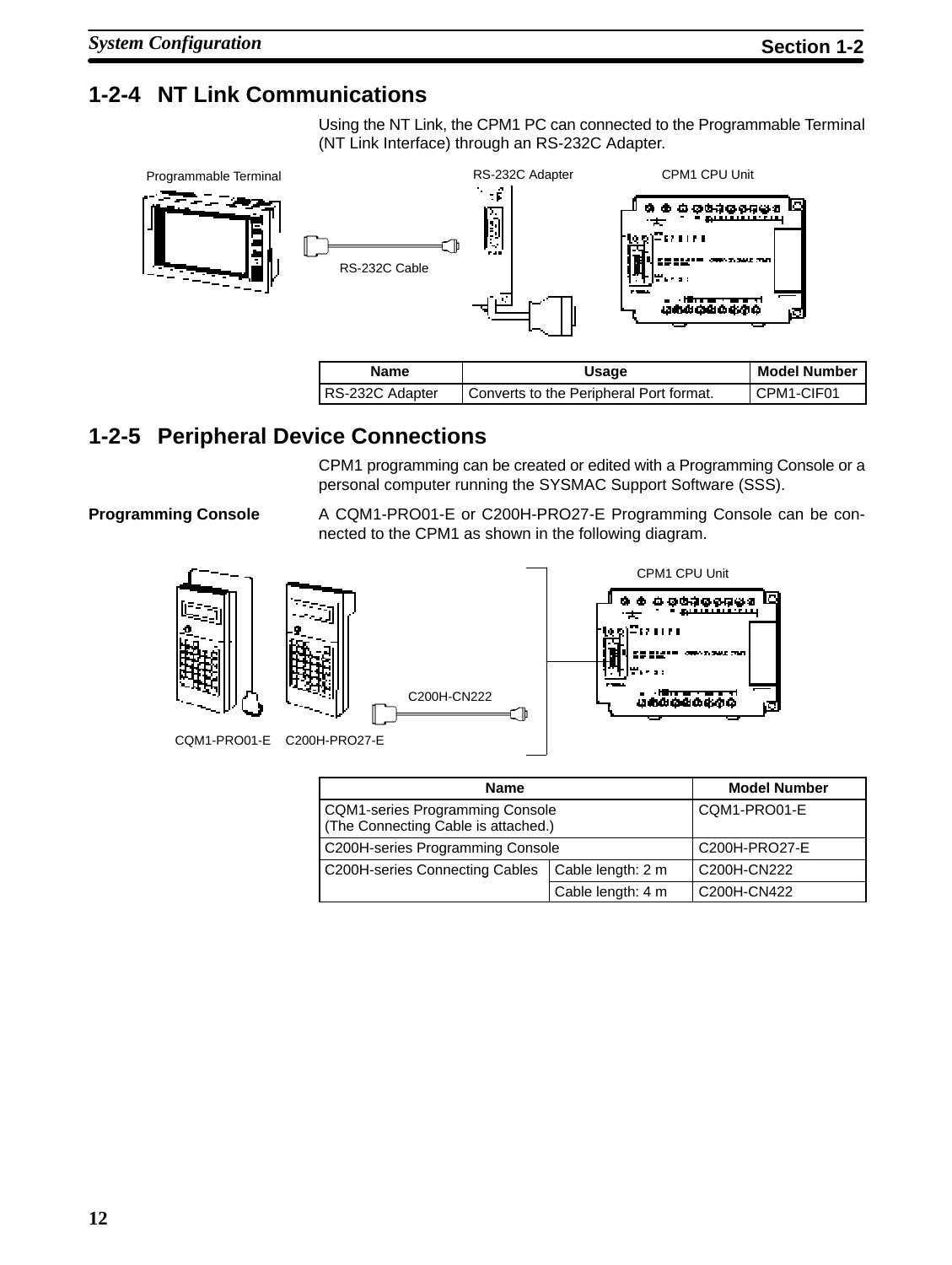### **SYSMAC Support Software and SYSMAC-CPT Support Software**

An IBM PC/AT or compatible personal computer running SSS or the SYSMAC-CPT Support Software can be connected to the CPM1A as shown in the following diagram. Refer to [3-4-7 Host Link Connections](#page-53-0) for a diagram showing the standard wiring for the RS-232C cable.

Any version of the Support Software may be used. Refer to [4-1 Support Soft](#page-59-0)[ware Capabilities](#page-59-0) for further details on installing and using Support Software.



| <b>Name</b>                    | <b>Usage</b>                                                          | <b>Model Number</b>      |
|--------------------------------|-----------------------------------------------------------------------|--------------------------|
| RS-232C Adapter                | Converts to Peripheral Port format level communications.              | CPM1-CIF01               |
| <b>Connecting Cable</b>        | Used to connect IBM PC/AT or compatible computers. (Length: 3.3 m)    | CQM1-CIF02<br>(see note) |
| <b>SYSMAC Support Software</b> | For IBM PC/AT or compatible computers (3.5" disks, 2HD)               | C500-ZL3AT1-E            |
| SYSMAC-CPT Support<br>Software | For IBM PC/AT or compatible computers<br>(3.5" disks (2HD) and CDROM) | WS01-CPTB1-E             |

**Note** Specify the model number when making a new purchase of a product.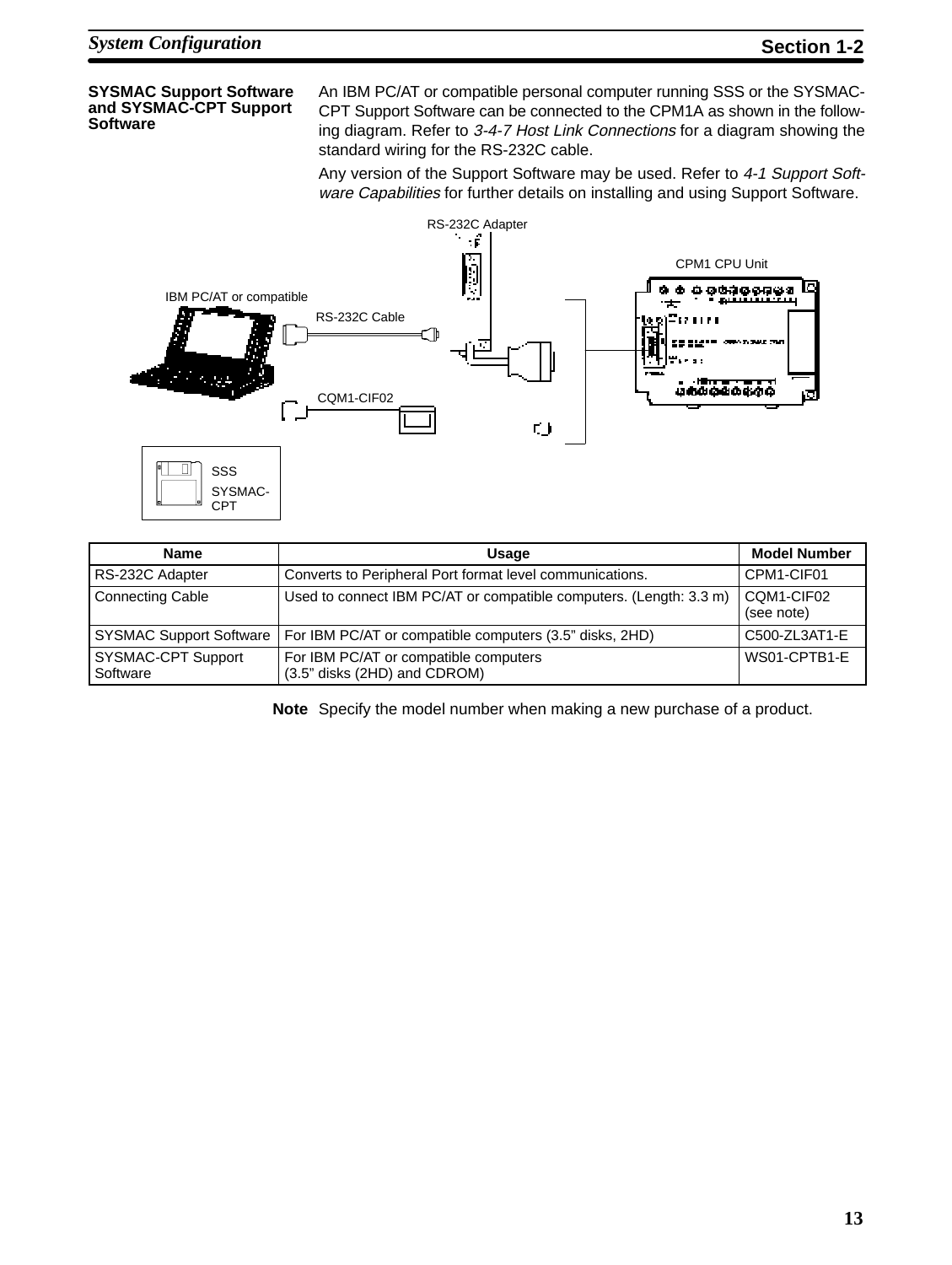# <span id="page-25-0"></span>**1-3 Revised Specifications**

The following table shows the changes that have been made in product specifications beginning with lots produced in January 1998 (December 1997 for some models).

| Item                                                    | <b>Previous specifications</b>                                                                                                                                                                                                                                                                   | <b>New specifications</b>                                                                                                                                                                                                                                                                                                                                                                                                                      | <b>Relevant pages</b>                                                                                                                                                                                                             |
|---------------------------------------------------------|--------------------------------------------------------------------------------------------------------------------------------------------------------------------------------------------------------------------------------------------------------------------------------------------------|------------------------------------------------------------------------------------------------------------------------------------------------------------------------------------------------------------------------------------------------------------------------------------------------------------------------------------------------------------------------------------------------------------------------------------------------|-----------------------------------------------------------------------------------------------------------------------------------------------------------------------------------------------------------------------------------|
| Input indicator operation<br>when an error occurs       | The input indicators will<br>maintain the current status<br>and will not change with the<br>status of the input signal<br>when a memory error, no<br>END instruction error, or<br>system error occurs.                                                                                           | The input indicators will<br>change with the status of<br>the input signal when a<br>memory error, no END<br>instruction error, or system<br>error occurs.                                                                                                                                                                                                                                                                                     | Item 8., <i>Input Indicators</i> , on<br>page 24.                                                                                                                                                                                 |
| Memory holding operation<br>of built-in capacitor       | If the power remains OFF<br>for a period exceeding the<br>data backup period, the<br>capacitor will not be able to<br>back up data and the<br>status of the data backed<br>up by the capacitor<br>(Read/write DM area, Error<br>log area, HR area, and<br>Counter area) will become<br>unstable. | If the power remains OFF<br>for a period exceeding the<br>data backup period,<br>AR 1314 will turn ON to<br>indicate that the capacitor<br>can no longer back up data<br>and the data backed up by<br>the capacitor (Read/write<br>DM area, Error log area,<br>HR area, and Counter<br>area) will be cleared. The<br>PC Setup setting in<br>DM 6604 can be set to<br>create a fatal error and thus<br>stop the system when<br>AR 1314 goes ON. | Page ix and xi under 5<br>Application Precautions.<br>Page 18 under 2-1-2<br>Characteristics.<br>See also information on the<br>PC Setup in the<br>CQM1/CPM1/CPM1A/SRM1<br>Programmable Controllers<br>Programming Manual (W228). |
| Online editing and changing<br>set values from the SSS  | If unsupported addresses<br>are set in the program for<br>operands or for set values<br>for timers or counters from<br>the SSS during online<br>editing, the values will be<br>accepted, but a memory<br>error will occur in<br><b>MONITOR or RUN mode.</b>                                      | If unsupported addresses<br>are set in the program for<br>operands or for set values<br>for timers or counters from<br>the SSS during online<br>editing, error messages will<br>be displayed and the<br>values will not be accepted.                                                                                                                                                                                                           | 4-1-2 CPM1 Restrictions and<br>Precautions                                                                                                                                                                                        |
| Communications<br>parameters for the<br>peripheral port | Communications are not<br>possible if unsupported<br>settings are made for the<br>peripheral port's<br>communications<br>parameters.                                                                                                                                                             | Communications are<br>possible using the following<br>parameters if unsupported<br>settings are made for the<br>peripheral port's<br>communications<br>parameters.<br>Mode: Host Link<br>Standard format<br>1 start bit<br>7-bit data<br>Even parity<br>2 stop bits<br>9,600 bps baud<br>Transmission delay: None<br>Unit number: 0                                                                                                            | See information on the PC<br>Setup in the<br>CQM1/CPM1/CPM1A/SRM1<br>Programmable Controllers<br>Programming Manual.                                                                                                              |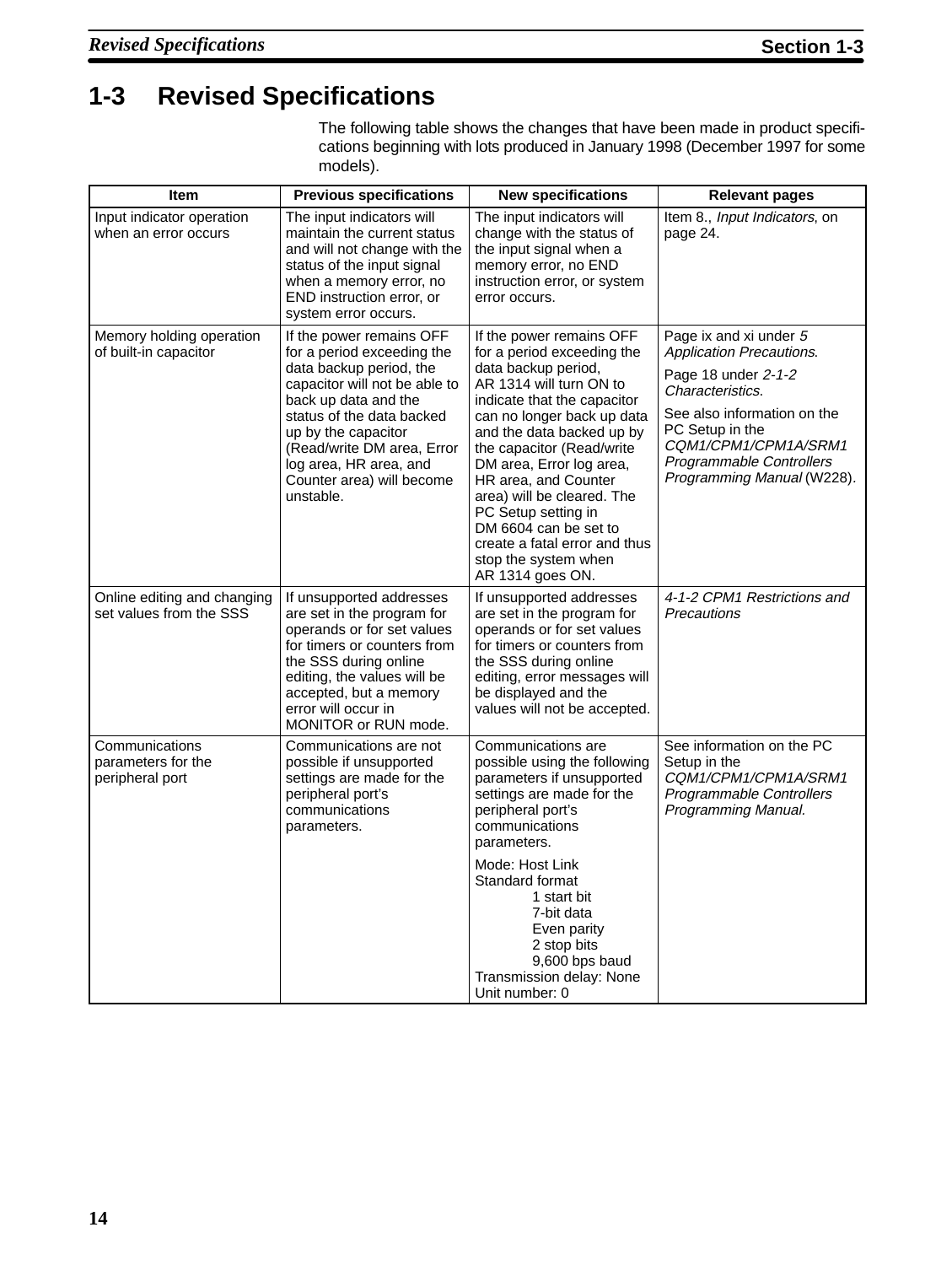# **SECTION 2 Unit Specifications and Components**

<span id="page-26-0"></span>This section provides the technical specifications of the Units that go together to create a CPM1 PC and describes the main components of the Units.

|             | 16                                                                                                       |
|-------------|----------------------------------------------------------------------------------------------------------|
| $2 - 1 - 1$ | 16                                                                                                       |
| $2 - 1 - 2$ | 17                                                                                                       |
| $2 - 1 - 3$ | 19                                                                                                       |
| $2 - 1 - 4$ | 21                                                                                                       |
|             | 22                                                                                                       |
| $2 - 2 - 1$ | 22                                                                                                       |
| $2 - 2 - 2$ | 25                                                                                                       |
| $2 - 2 - 3$ | - 26                                                                                                     |
|             | I/O Specifications $\ldots \ldots \ldots \ldots \ldots \ldots \ldots \ldots \ldots \ldots \ldots \ldots$ |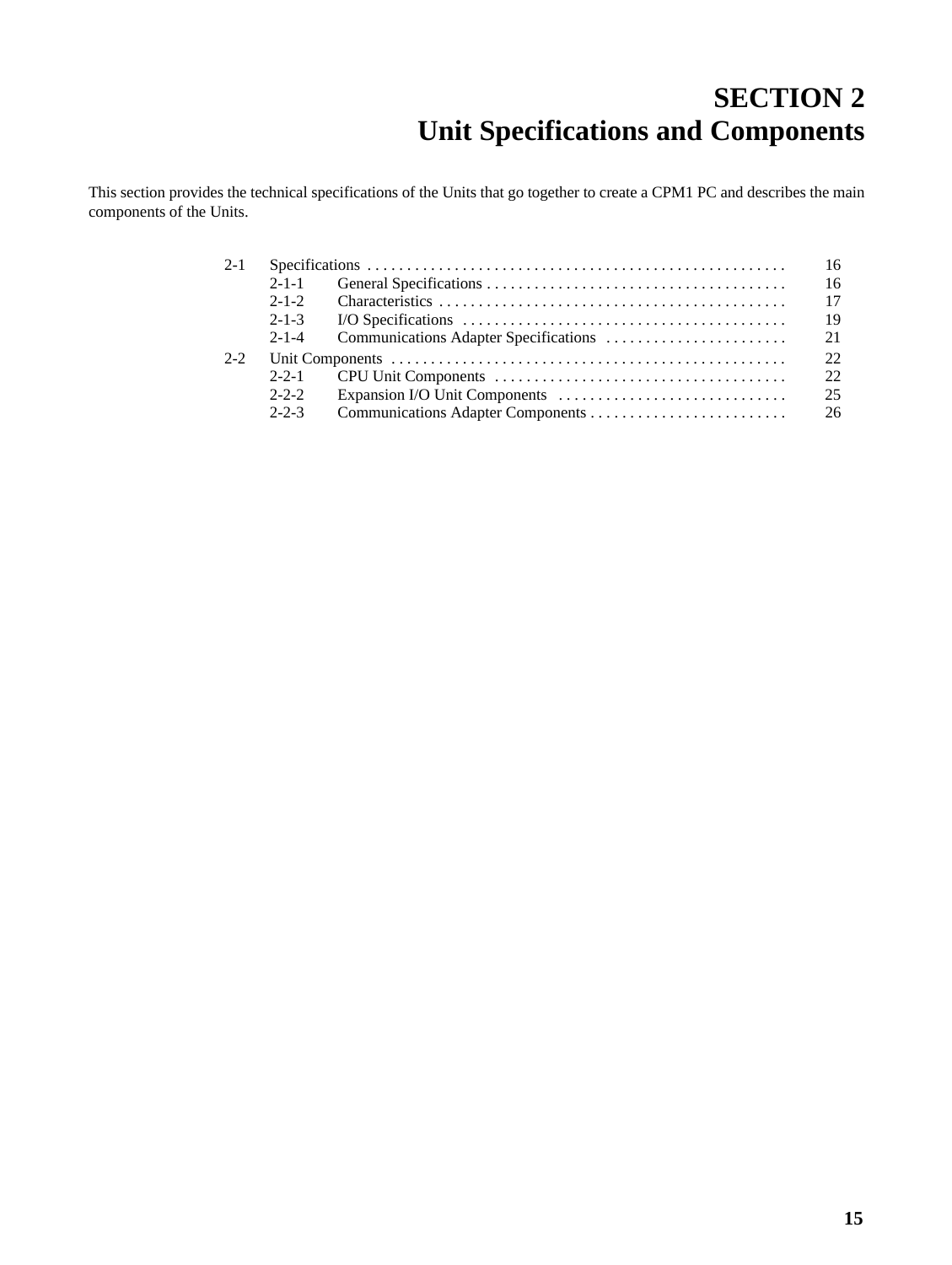# <span id="page-27-0"></span>**2-1 Specifications**

### **2-1-1 General Specifications**

| <b>Item</b>                             |                                                                                                                     | CPM1-10CDR-□                                                                                                                                                                                                                    | CPM1-20CDR-□                                                               | CPM1-30CDR-□<br>CPM1-30CDR-□-V1<br>(see note 2) |  |
|-----------------------------------------|---------------------------------------------------------------------------------------------------------------------|---------------------------------------------------------------------------------------------------------------------------------------------------------------------------------------------------------------------------------|----------------------------------------------------------------------------|-------------------------------------------------|--|
| Supply voltage                          | AC type                                                                                                             | 100 to 240 VAC, 50/60 Hz                                                                                                                                                                                                        |                                                                            |                                                 |  |
|                                         | DC type                                                                                                             | 24 VDC                                                                                                                                                                                                                          |                                                                            |                                                 |  |
| Operating voltage range                 | AC type                                                                                                             | 85 to 264 VAC                                                                                                                                                                                                                   |                                                                            |                                                 |  |
|                                         | DC type                                                                                                             | 20.4 to 26.4 VDC                                                                                                                                                                                                                |                                                                            |                                                 |  |
| Power consumption                       | AC type                                                                                                             | 60 VA max.                                                                                                                                                                                                                      |                                                                            |                                                 |  |
|                                         | DC type                                                                                                             | 20 W max.                                                                                                                                                                                                                       |                                                                            |                                                 |  |
| Inrush current                          |                                                                                                                     | 60 A max.                                                                                                                                                                                                                       |                                                                            |                                                 |  |
| External power supply                   | Supply voltage                                                                                                      | 24 VDC                                                                                                                                                                                                                          |                                                                            |                                                 |  |
| (AC type only)                          | Output capacity                                                                                                     | 300 mA (see note)                                                                                                                                                                                                               |                                                                            |                                                 |  |
| Insulation resistance                   |                                                                                                                     | protective earth terminals                                                                                                                                                                                                      | 20 M $\Omega$ min. (at 500 VDC) between the external AC terminals and      |                                                 |  |
| Dielectric strength                     | 2,300 VAC 50/60 Hz for 1 min between the external AC and protective<br>earth terminals, leakage current: 10 mA max. |                                                                                                                                                                                                                                 |                                                                            |                                                 |  |
| Noise immunity                          |                                                                                                                     | 1,500 Vp-p, pulse width: 0.1 to 1 µs, rise time: 1 ns (via noise simulation)                                                                                                                                                    |                                                                            |                                                 |  |
| Vibration resistance                    |                                                                                                                     | 10 to 57 Hz, 0.075-mm amplitude, 57 to 150 Hz, acceleration: 9.8 m/s <sup>2</sup><br>(1G) in X, Y, and Z directions for 80 minutes each<br>(Time coefficient; 8 minutes $\times$ coefficient factor 10 = total time 80 minutes) |                                                                            |                                                 |  |
| Shock resistance                        |                                                                                                                     |                                                                                                                                                                                                                                 | 147 m/s <sup>2</sup> (15G) three times each in X, Y, and Z directions      |                                                 |  |
| Ambient temperature                     |                                                                                                                     | Operating: 0° to 55°C<br>Storage: - 20° to 75°C                                                                                                                                                                                 |                                                                            |                                                 |  |
| Humidity                                |                                                                                                                     | 10% to 90% (with no condensation)                                                                                                                                                                                               |                                                                            |                                                 |  |
| Atmosphere                              |                                                                                                                     | Must be free from corrosive gas                                                                                                                                                                                                 |                                                                            |                                                 |  |
| Terminal screw size                     |                                                                                                                     | M <sub>3</sub>                                                                                                                                                                                                                  |                                                                            |                                                 |  |
| Grounding                               |                                                                                                                     |                                                                                                                                                                                                                                 |                                                                            |                                                 |  |
| Power interrupt time                    |                                                                                                                     | AC type: 10 ms min.<br>DC type: 2 ms min.                                                                                                                                                                                       |                                                                            |                                                 |  |
|                                         |                                                                                                                     | for longer than the power interrupt time.)                                                                                                                                                                                      | (A power interruption occurs if power falls below 85% of the rated voltage |                                                 |  |
| CPU Unit weight                         | AC type                                                                                                             | 600 g max.                                                                                                                                                                                                                      | 800 g max.                                                                 | 900 g max.                                      |  |
|                                         | DC type                                                                                                             | 500 g max.                                                                                                                                                                                                                      | 700 g max.                                                                 | 800 g max.                                      |  |
| Expansion I/O Unit weight<br>600 g max. |                                                                                                                     |                                                                                                                                                                                                                                 |                                                                            |                                                 |  |

**Note** 1. When the external power supply provides an excessive current or is short circuited, the external power supply voltage drops. The PC will, however, continue to operate.

2. CPM1-30CDR- $\square$ -V1 will be available soon.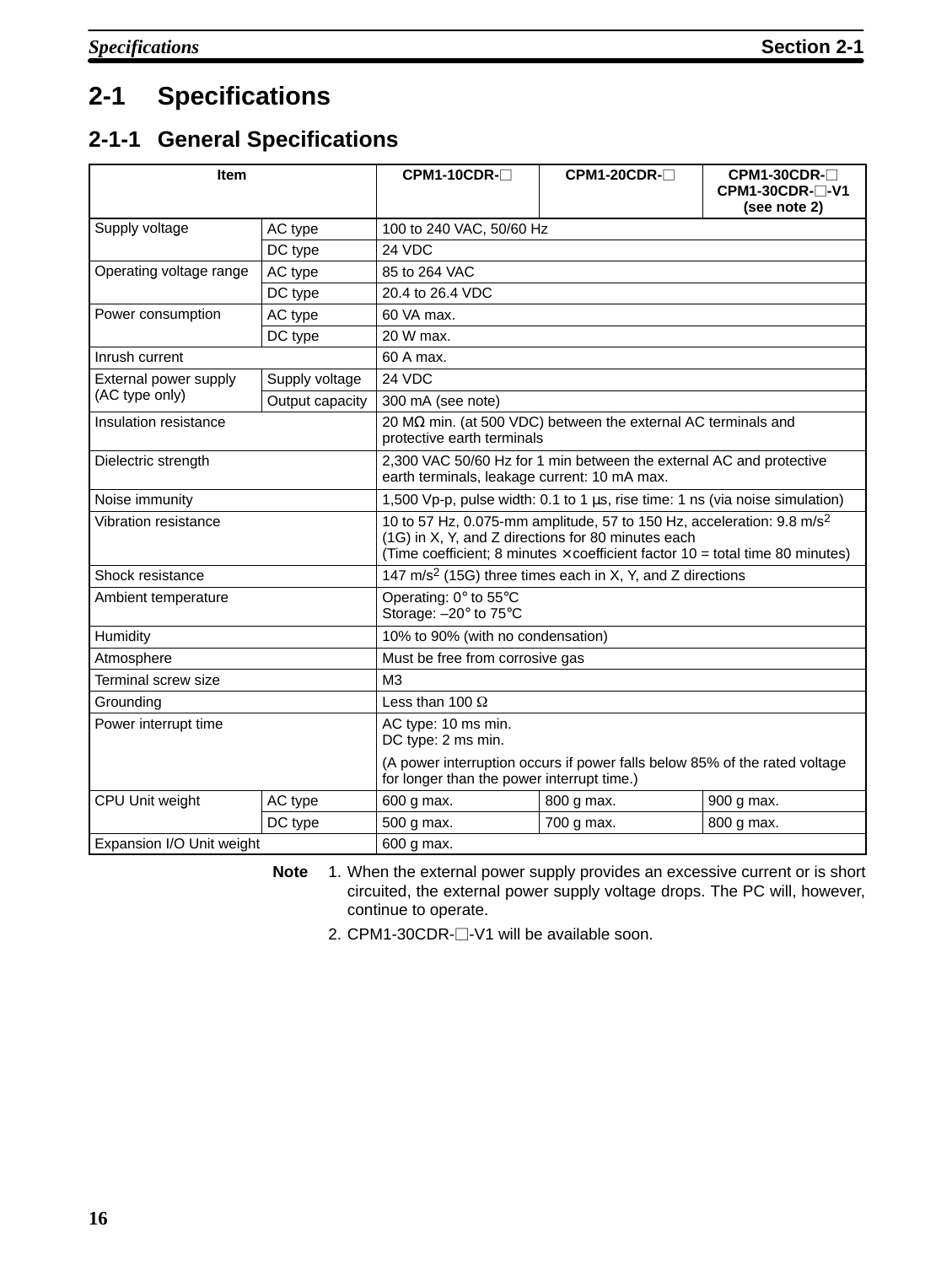### <span id="page-28-0"></span>**2-1-2 Characteristics**

| Item                      | CPM1-10CDR-□                                                                                                                                                                                                                                                              | CPM1-20CDR-□                                           | $CPM1-30CDR-$<br>$CPM1-30CDR-T-V1$<br>(see note 2) |  |
|---------------------------|---------------------------------------------------------------------------------------------------------------------------------------------------------------------------------------------------------------------------------------------------------------------------|--------------------------------------------------------|----------------------------------------------------|--|
| Control method            | Stored program method                                                                                                                                                                                                                                                     |                                                        |                                                    |  |
| I/O control method        | Cyclic scan with direct output; immediate refresh processing                                                                                                                                                                                                              |                                                        |                                                    |  |
| Programming language      | Ladder diagram                                                                                                                                                                                                                                                            |                                                        |                                                    |  |
| Instruction length        | 1 step per instruction, 1 to 5 words per instruction                                                                                                                                                                                                                      |                                                        |                                                    |  |
| Types of instructions     | Basic instructions:<br>14<br>Special instructions:                                                                                                                                                                                                                        | 77 types, 134 instructions                             |                                                    |  |
| Execution time            | Basic instructions:<br>0.72 to 16.2 us<br>Special instructions:                                                                                                                                                                                                           | 16.3 µs (MOV instruction)                              |                                                    |  |
| Program capacity          | 2,048 words                                                                                                                                                                                                                                                               |                                                        |                                                    |  |
| Input bits                | 00000 to 00915 (Words not used for input bits can be used for work bits.)                                                                                                                                                                                                 |                                                        |                                                    |  |
| Output bits               | 01000 to 01915 (Words not used for output bits can be used for work bits.)                                                                                                                                                                                                |                                                        |                                                    |  |
| Work bits                 | 512 bits: 20000 to 23115 (Words IR 200 to IR 231)                                                                                                                                                                                                                         |                                                        |                                                    |  |
| Special bits (SR area)    | 384 bits: 23200 to 25515 (Words IR 232 to IR 255)                                                                                                                                                                                                                         |                                                        |                                                    |  |
| Temporary bits (TR area)  | 8 bits (TR0 to TR7)                                                                                                                                                                                                                                                       |                                                        |                                                    |  |
| Holding bits (HR area)    | 320 bits: HR 0000 to HR 1915 (Words HR 00 to HR 19)                                                                                                                                                                                                                       |                                                        |                                                    |  |
| Auxiliary bits (AR area)  | 256 bits: AR 0000 to AR 1515 (Words AR 00 to AR 15)                                                                                                                                                                                                                       |                                                        |                                                    |  |
| Link bits (LR area)       | 256 bits: LR 0000 to LR 1515 (Words LR 00 to LR 15)                                                                                                                                                                                                                       |                                                        |                                                    |  |
| <b>Timers/Counters</b>    | 128 timers/counters (TIM/CNT 000 to TIM/CNT 127)                                                                                                                                                                                                                          |                                                        |                                                    |  |
|                           | 100-ms timers: TIM 000 to TIM 127<br>10-ms timers (high-speed counter): TIM 000 to TIM 127 (see note 1)<br>(the timer numbers used are the same as for the 100-ms timers)<br>Decrementing counters and reversible counters                                                |                                                        |                                                    |  |
| Data memory               | Read/Write: 1,024 words (DM 0000 to DM 1023)<br>Read-only: 512 words (DM 6144 to DM 6655)                                                                                                                                                                                 |                                                        |                                                    |  |
| Interrupt processing      | External interrupts: 2<br>(Response time: 0.3 ms max.)                                                                                                                                                                                                                    | External interrupts: 4<br>(Response time: 0.3 ms max.) |                                                    |  |
| Input interrupts          | $\overline{2}$                                                                                                                                                                                                                                                            | $\boldsymbol{\Lambda}$                                 |                                                    |  |
| Interval timer interrupts | 1 (0.5 to 319,968 ms in Scheduled Interrupt Mode or Single Interrupt Mode)                                                                                                                                                                                                |                                                        |                                                    |  |
| Memory protection         | HR and read/write DM area contents; and counter values maintained during power<br>interruptions.                                                                                                                                                                          |                                                        |                                                    |  |
| Memory backup             | Flash memory:<br>The program, read-only DM area, and PC Setup area are backed up without a battery.                                                                                                                                                                       |                                                        |                                                    |  |
|                           | Capacitor backup:<br>The read/write DM area, error log area, HR area, and counter values are backed up by a<br>capacitor for 20 days at $25^{\circ}$ C. The capacitor backup time depends on the ambient<br>temperature. See the graph on the following page for details. |                                                        |                                                    |  |
| Self-diagnostic functions | CPU Unit failure (watchdog timer), I/O bus error, and memory failure                                                                                                                                                                                                      |                                                        |                                                    |  |
| Program checks            | No END instruction, programming errors (continuously checked during operation)                                                                                                                                                                                            |                                                        |                                                    |  |
| High-speed counter        | One high-speed counter: 5 kHz single-phase or 2.5 kHz two-phase (linear count method)<br>Increment mode: 0 to 65,535 (16 bits)<br>Up/Down mode: -32,767 to 32,767 (16 bits)                                                                                               |                                                        |                                                    |  |
| Quick-response inputs     | The same inputs are used for quick-response inputs and external interrupt inputs.<br>(Min. input puls width: 0.2 ms)                                                                                                                                                      |                                                        |                                                    |  |
| Input time constant       | Can be set to 1 ms, 2 ms, 4 ms, 8 ms, 16 ms, 32 ms, 64 ms, or 128 ms.                                                                                                                                                                                                     |                                                        |                                                    |  |
| Analog volume settings    | 2 controls (0 to 200 BCD)                                                                                                                                                                                                                                                 |                                                        |                                                    |  |

- **Note** 1. Use TIM 000 to TIM 003 when creating a timer using the high-speed timer instruction to perform interrupt processing.
	- 2. CPM1-30CDR- $\square$ -V1 will be available soon.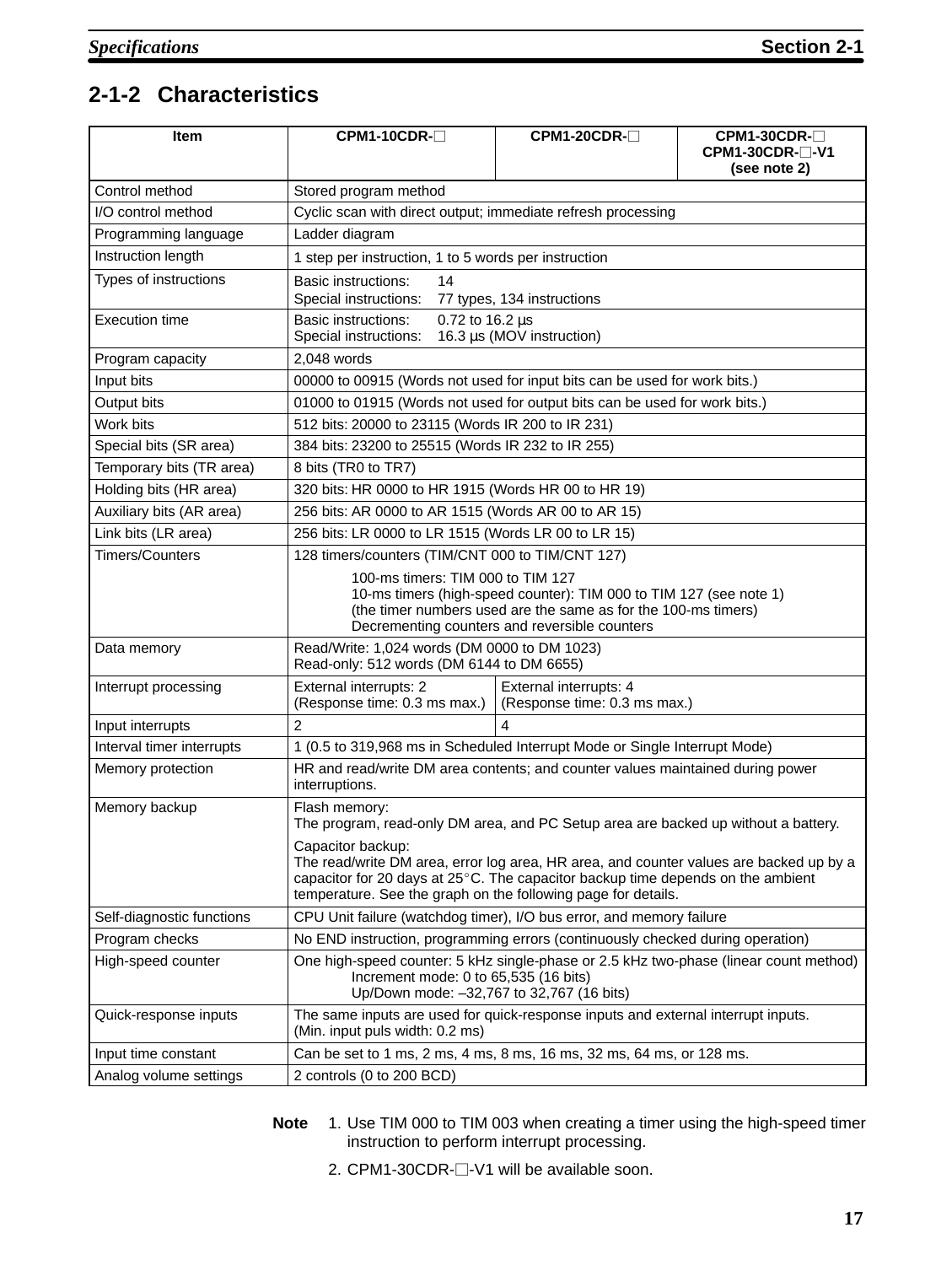<span id="page-29-0"></span>**Memory Backup** The user program and memory area data in the CPM1 are backed up either by an internal capacitor or in flash memory as shown in the following table.

| <b>Backup method</b> | Data                                                             |  |  |
|----------------------|------------------------------------------------------------------|--|--|
| Internal capacitor   | Read/write DM area (DM 0000 to DM 0999, DM 1022, and<br>DM 1023) |  |  |
|                      | Error log area (DM 1000 to DM 1021)                              |  |  |
|                      | HR area (HR 00 to HR 19)                                         |  |  |
|                      | Counter area (CNT 000 to CNT 127)                                |  |  |
| Flash memory         | User program                                                     |  |  |
|                      | Read-only DM area (DM 6144 to DM 6599)                           |  |  |
|                      | PC Setup (DM 6600 to DM 6655)                                    |  |  |

- **Note** 1. The IR, TR, LR, and timer areas are not normally backed up when power is turned off and all contents will be cleared the next time power is turned on. (The PC Setup setting in DM 6601 can be used to back up this data. Refer to details on the PC Setup later in this manual for details.)
	- 2. The bits in the AR and SR areas have special functions and are set according to these functions when power is turned on.

The capacitor backup time depends on the ambient temperature, as shown in the following graph. The backup time, however, assumes that the capacitor is fully charged, which requires that power be supplied to the CPU Unit continuously for at least 15 minutes.



If the power remains off for a period exceeding the data backup period, AR 1314 will turn ON to indicate that the capacitor can no longer back up data and the data backed up by the capacitor will be cleared. AR 1314 will remain ON unless it is turned OFF using I/O monitor operations, using memory clear operations, or from the user program.

If desired, the PC Setup setting in DM 6604 can be set to create a fatal error and thus stop the system when AR 1314 goes ON.

The data stored in flash memory will not be lost even if power remains off for a period exceeding the data backup period, because the data stored in flash memory will be read to the CPU Unit when the CPM1 is turned on.

If the power is turned off without changing the mode from PROGRAM mode to RUN or MONITOR mode after having made changes in the data that is backed up in flash memory, the changes will not be written to flash memory. If the power is then left off for more than 20 days (at  $25^{\circ}$ C), the changes (i.e., the contents of the RAM) will be erased and the data values will become undefined.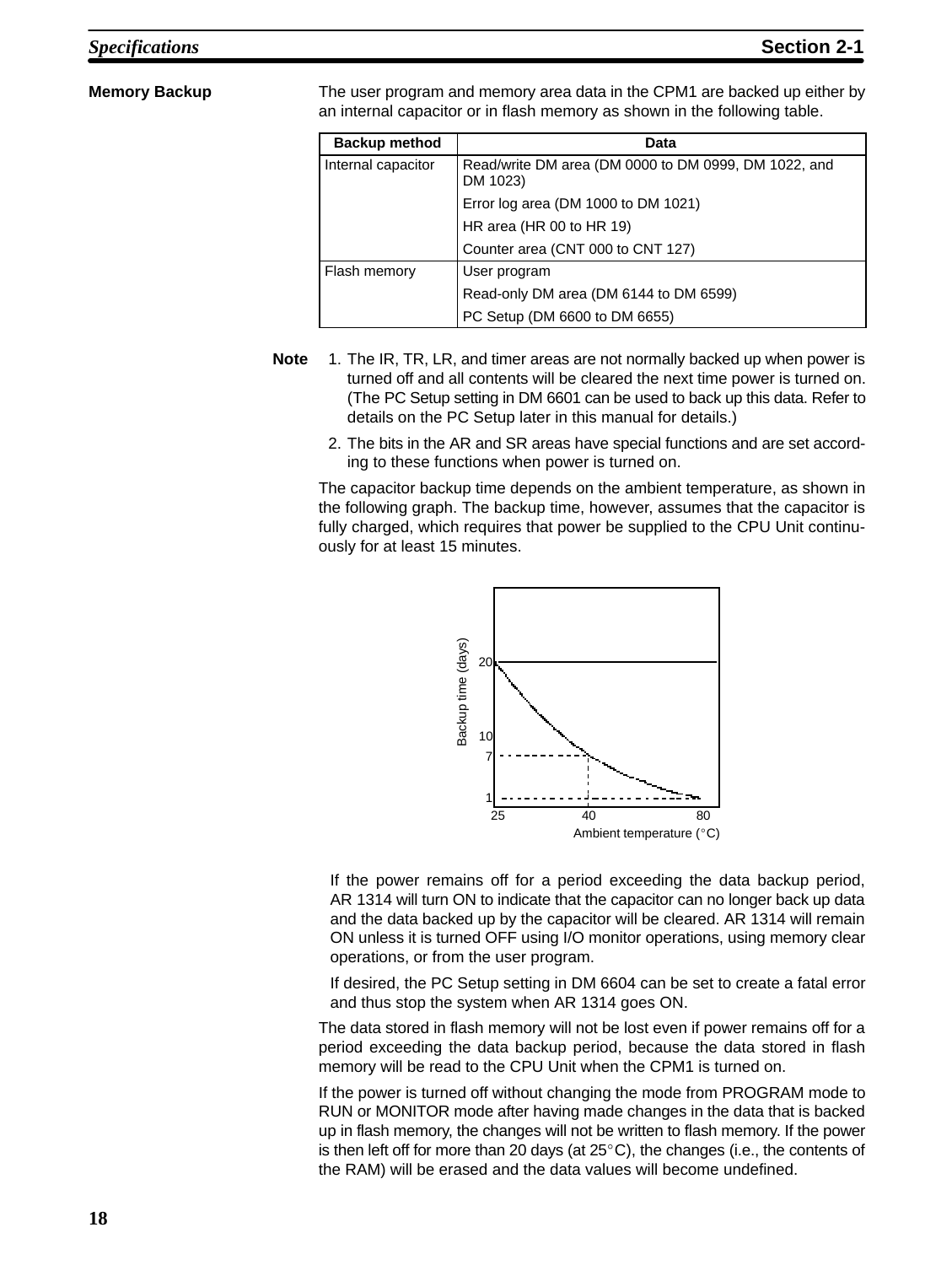Either switch the CPM1 to RUN or MONITOR mode, or turn off and on power to the CPM1 after changing from a Programming Device any data that is backed up in flash memory. This data includes the user program, read-only DM area (DM 6144 to DM 6599), and the PC Setup (DM 6600 to DM 6655).

### <span id="page-30-0"></span>**2-1-3 I/O Specifications**

### **CPU Unit Input Specifications**

| Item                  | <b>Specification</b>                                                                                                                                                                    |  |  |
|-----------------------|-----------------------------------------------------------------------------------------------------------------------------------------------------------------------------------------|--|--|
| Input voltage         | 24 VDC +10%/ <sub>-15%</sub>                                                                                                                                                            |  |  |
| Input impedance       | IN00000 to IN00002: 2 kΩ; other inputs: 4.7 kΩ                                                                                                                                          |  |  |
| Input current         | IN00000 to IN00002: 12 mA typical; other inputs: 5 mA typical                                                                                                                           |  |  |
| ON voltage            | 14.4 VDC min.                                                                                                                                                                           |  |  |
| OFF voltage           | 5.0 VDC max.                                                                                                                                                                            |  |  |
| ON delay              | 1 to 128 ms max. (default: 8 ms) (see note.)                                                                                                                                            |  |  |
| OFF delay             | 1 to 128 ms max. (default: 8 ms) (see note.)                                                                                                                                            |  |  |
| Circuit configuration | IN<br>Input<br>LED<br>4.7 k $\Omega$<br>(2 kΩ)<br>W۰<br>Internal<br>820 $\Omega$ $\leq$<br>Circuits<br>$(510 \Omega)$<br>COM<br>Note Figures in parentheses are for IN00000 to IN00002. |  |  |

**Note** Using the PC Setup, 1, 2, 4, 8, 16, 32, 64, or 128 ms can be selected. When IN00000 through IN00002 are used as high-speed counter inputs, the delays are as shown in the following table.

| <b>Input</b>      | Increment mode                                            | Differential phase mode |
|-------------------|-----------------------------------------------------------|-------------------------|
| IN00000 (A-phase) | 5 KHz                                                     | 2.5 KHz                 |
| IN00001 (B-phase) | I Normal input                                            |                         |
| IN00002 (Z-phase) | $\vert$ ON: 100 $\mu$ s min.; OFF delay: 500 $\mu$ s min. |                         |

The minimum delay is as follows.

### **Increment Mode (5 KHz Max.)**

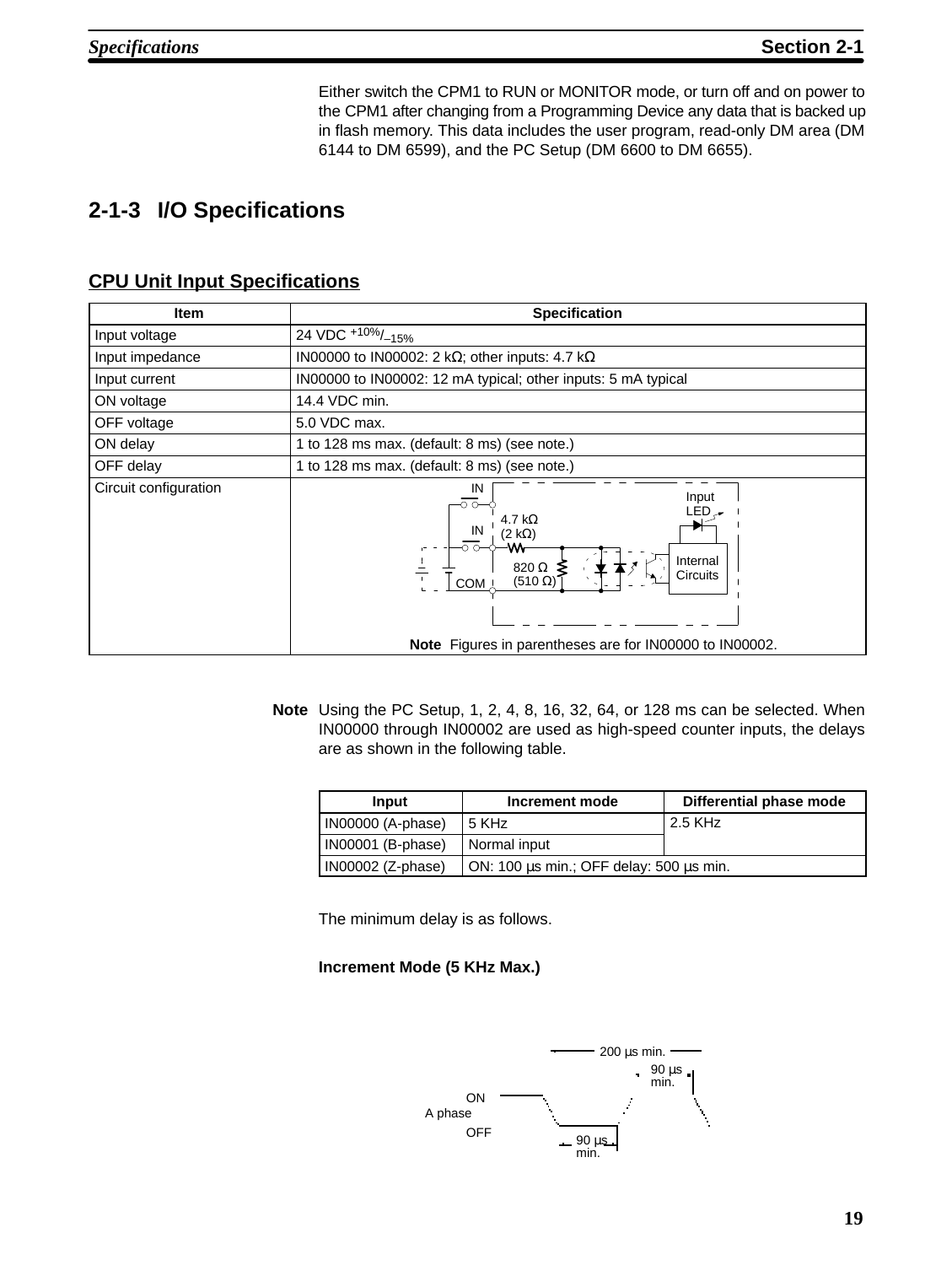### **Differential Phase Mode (2.5 KHz Max.)**

IN00000 (A phase), IN00001 (B phase)



IN00002 (Z phase)



When IN00003 through IN00006 are used as interrupt inputs, the delay is 0.3 ms max. The delay is measured from the time that the input goes ON until the interrupt subroutine is executed.

|  |  |  | <b>Expansion I/O Unit Input Specifications</b> |
|--|--|--|------------------------------------------------|
|  |  |  |                                                |

| <b>Item</b>           | <b>Specification</b>                                                                                            |  |  |
|-----------------------|-----------------------------------------------------------------------------------------------------------------|--|--|
| Input voltage         | 24 VDC +10%/ <sub>-15%</sub>                                                                                    |  |  |
| Input impedance       | 4.7 k $\Omega$                                                                                                  |  |  |
| Input current         | 5 mA typical                                                                                                    |  |  |
| ON voltage            | 14.4 VDC min.                                                                                                   |  |  |
| OFF voltage           | 5.0 VDC max.                                                                                                    |  |  |
| ON delay              | 1 to 128 ms max. (default: 8 ms) (see note.)                                                                    |  |  |
| OFF delay             | 1 to 128 ms max. (default: 8 ms) (see note.)                                                                    |  |  |
| Circuit configuration | IN<br>Input<br>$LED_A$<br>4.7 k $\Omega$<br>IN<br>Internal<br>820 $\Omega$ $\lessgtr$<br>Circuits<br><b>COM</b> |  |  |

**Note** Using the PC Setup, 1, 2, 4, 8, 16, 32, 64, or 128 ms can be selected.



Do not apply voltage in excess of the rated voltage to the input terminal. It may result in damage to the product or fire.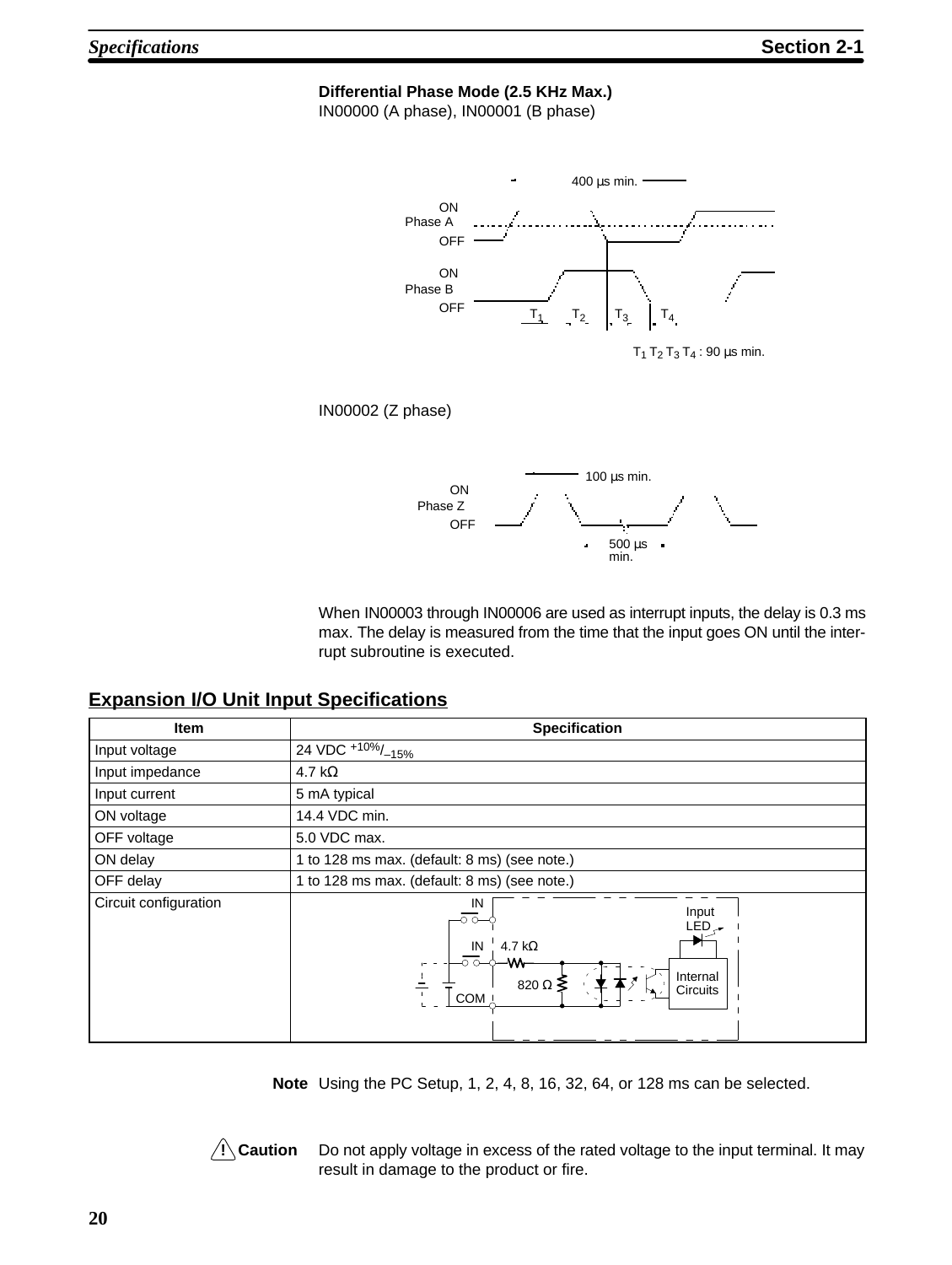### <span id="page-32-0"></span>**CPU Unit and Expansion I/O Unit Output Specifications**

| <b>Item</b>             | <b>Specification</b>                                                                                                     |  |  |
|-------------------------|--------------------------------------------------------------------------------------------------------------------------|--|--|
| Output type             | All outputs are relay outputs.                                                                                           |  |  |
| Max. switching capacity | 2 A, 250 VAC $(cos \phi = 1)$<br>2 A, 24 VDC<br>(4 A/common)                                                             |  |  |
| Min. switching capacity | 10 mA, 5 VDC                                                                                                             |  |  |
| Service life of relay   | Electrical: 300,000 operations (resistive load) 100,000 operations (inductive load)<br>Mechanical: 10,000,000 operations |  |  |
| ON delay                | 15 ms max.                                                                                                               |  |  |
| OFF delay               | 15 ms max.                                                                                                               |  |  |
| Circuit configuration   | OUT<br>Output<br>LED ,<br>Internal<br>OUT<br>Circuits<br><b>COM</b><br>Maximum<br>250 VAC: 2 A<br>24 VDC: 2 A            |  |  |

**! Caution** Do not connect loads or apply voltage in excess of the maximum switching capacity to an output terminal. It may result in damage to the product or fire.

### **2-1-4 Communications Adapter Specifications**

### **RS-232C Adapter Specifications**

| <b>Item</b>           | <b>Specification</b>                                                                                                                                                                       |
|-----------------------|--------------------------------------------------------------------------------------------------------------------------------------------------------------------------------------------|
| Function              | Converts between the CMOS format (PC CPU Unit side) and the RS-232C format<br>(peripheral device side).                                                                                    |
| Insulation            | The RS-232C (peripheral device side) is isolated by a DC/DC convertor and photocoupler.                                                                                                    |
| Power supply          | Power is supplied from the PC CPU Unit.                                                                                                                                                    |
| Power consumption     | $0.3$ A max.                                                                                                                                                                               |
| Baud rate             | 38,400 bps max.                                                                                                                                                                            |
| Transmission distance | Total length:15 m max.                                                                                                                                                                     |
| Vibration resistance  | 10 to 57 Hz: 0.075-mm amplitude                                                                                                                                                            |
|                       | 57 to 150 Hz: 9.8 m/s <sup>2</sup> (1G) acceleration in X, Y, and Z directions for 80 minutes each<br>(Time coefficient; 8 minutes $\times$ coefficient factor 10 = total time 80 minutes) |
| Shock resistance      | 147 m/s <sup>2</sup> (15 G) three times each in X, Y, and Z directions                                                                                                                     |
| Ambient temperature   | Operating: $0^\circ$ to 55 $^\circ$ C<br>Storage: $-20^\circ$ to 75 $^\circ$ C                                                                                                             |
| Humidity              | 10% to 90% (with no condensation)                                                                                                                                                          |
| Atmosphere            | Must be free from corrosive gas                                                                                                                                                            |
| Weight                | 200 g max.                                                                                                                                                                                 |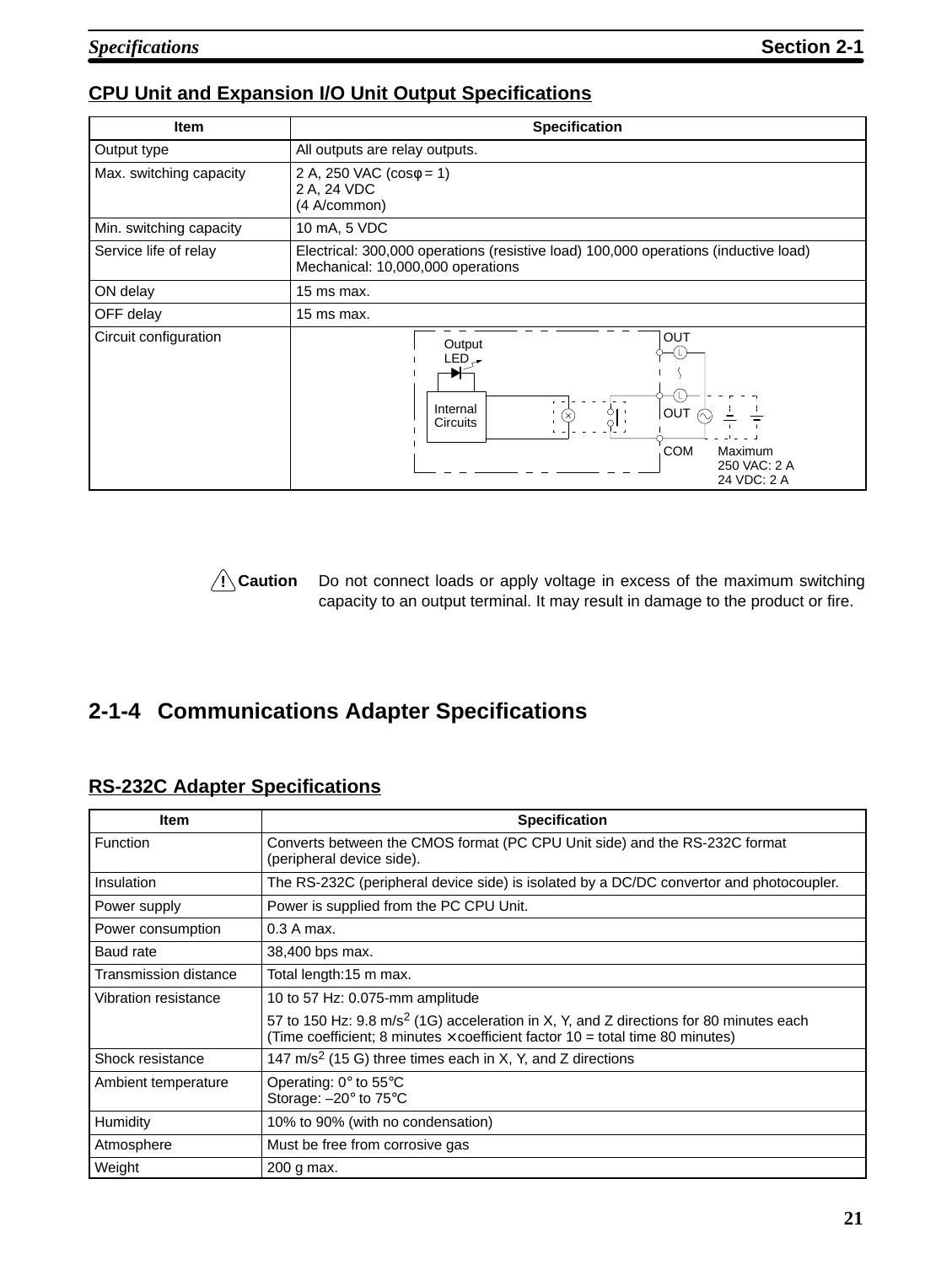### <span id="page-33-0"></span>**RS-422 Adapter Specifications**

| Item                  | <b>Specification</b>                                                                                                                                                                       |
|-----------------------|--------------------------------------------------------------------------------------------------------------------------------------------------------------------------------------------|
| <b>Function</b>       | Converts between the CMOS format (PC CPU Unit side) and the RS-422 format (peripheral<br>device side).                                                                                     |
| Insulation            | The RS-422 (peripheral device side) is isolated by a DC/DC convertor and photocoupler.                                                                                                     |
| Power supply          | Power is supplied from the PC CPU Unit.                                                                                                                                                    |
| Power consumption     | $0.3A$ max.                                                                                                                                                                                |
| Baud rate             | 38,400 bps max.                                                                                                                                                                            |
| Transmission distance | Total length: 500 m max.                                                                                                                                                                   |
| Vibration resistance  | 10 to 57 Hz: 0.075-mm amplitude                                                                                                                                                            |
|                       | 57 to 150 Hz: 9.8 m/s <sup>2</sup> (1G) acceleration in X, Y, and Z directions for 80 minutes each<br>(Time coefficient; 8 minutes $\times$ coefficient factor 10 = total time 80 minutes) |
| Shock resistance      | 147 m/s <sup>2</sup> (15G) three times each in X, Y, and Z directions                                                                                                                      |
| Ambient temperature   | Operating: $0^\circ$ to 55 $^\circ$ C<br>Storage: -20° to 75°C                                                                                                                             |
| Humidity              | 10% to 90% (with no condensation)                                                                                                                                                          |
| Atmosphere            | Must be free from corrosive gas                                                                                                                                                            |
| Weight                | 200 g max.                                                                                                                                                                                 |

# **2-2 Unit Components**

### **2-2-1 CPU Unit Components**

### **CPM1-10CDR-**j

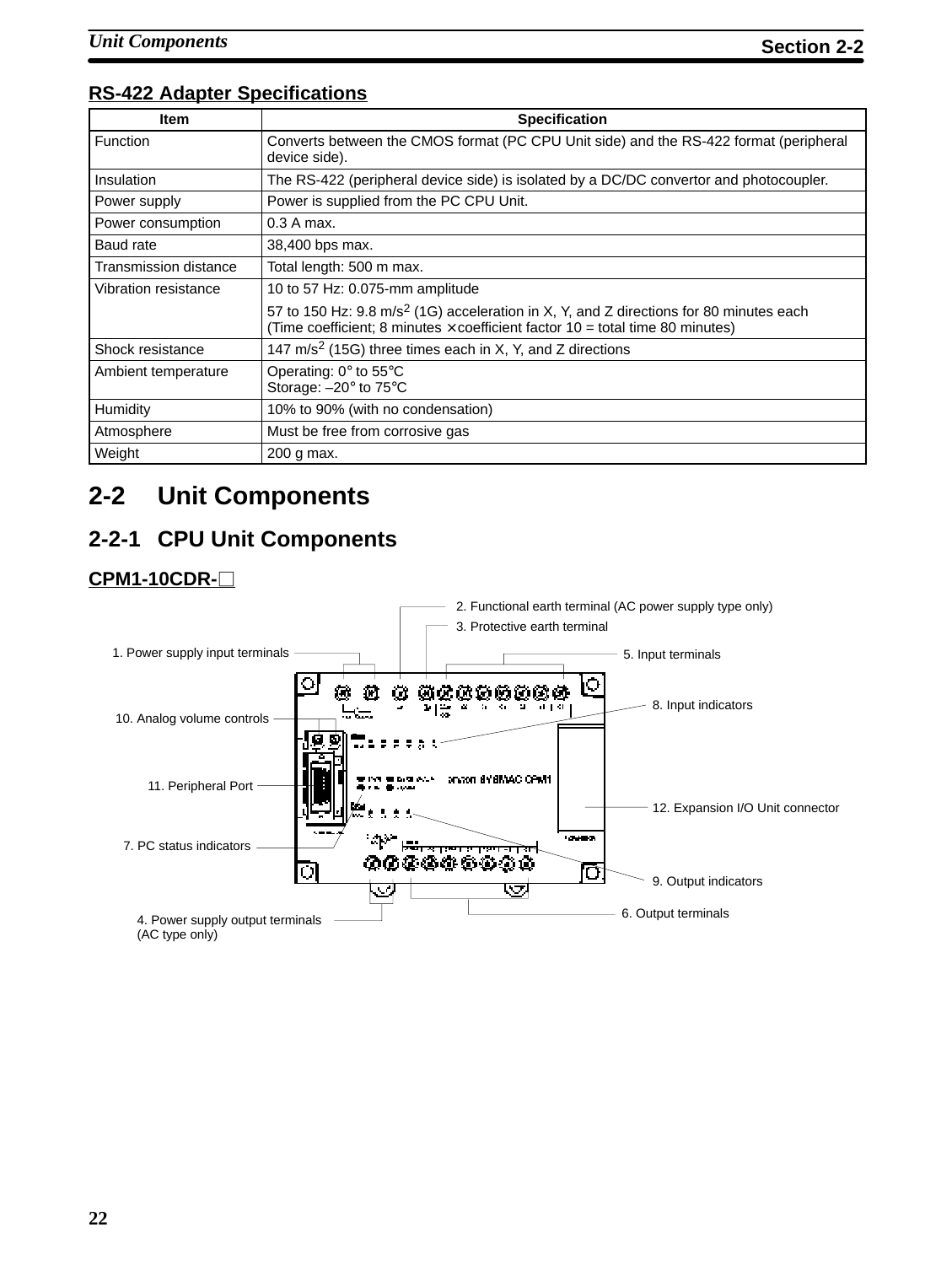### *Unit Components* **Section 2-2**

### **CPM1-20CDR-**j



### **CPM1-30CDR-**j **CPM1-30CDR-**j**-V1 (see note)**



**Note** CPM1-30CDR-<sup>1</sup>-V1 will be available soon

### **CPU Unit Component Descriptions**

**1, 2, 3...** 1. Power Supply Input Terminals

Connect the power supply (100 to 240 VAC or 24 VDC) to these terminals.

2. Functional Earth Terminal  $\phi$ 

Be sure to ground this terminal (AC-type PCs only) to enhance immunity to noise and reduce the risk of electric shock.

3. Protective Earth Terminal  $(\bigoplus)$ 

Be sure to ground this terminal to reduce the risk of electric shock.

4. Power Supply Output Terminals

CPM1 PCs are equipped with these 24-VDC power output terminals to supply power to input devices (AC-type PCs only).

5. Input Terminals

Connect to the input circuits.

6. Output Terminals

Connect to the output circuits.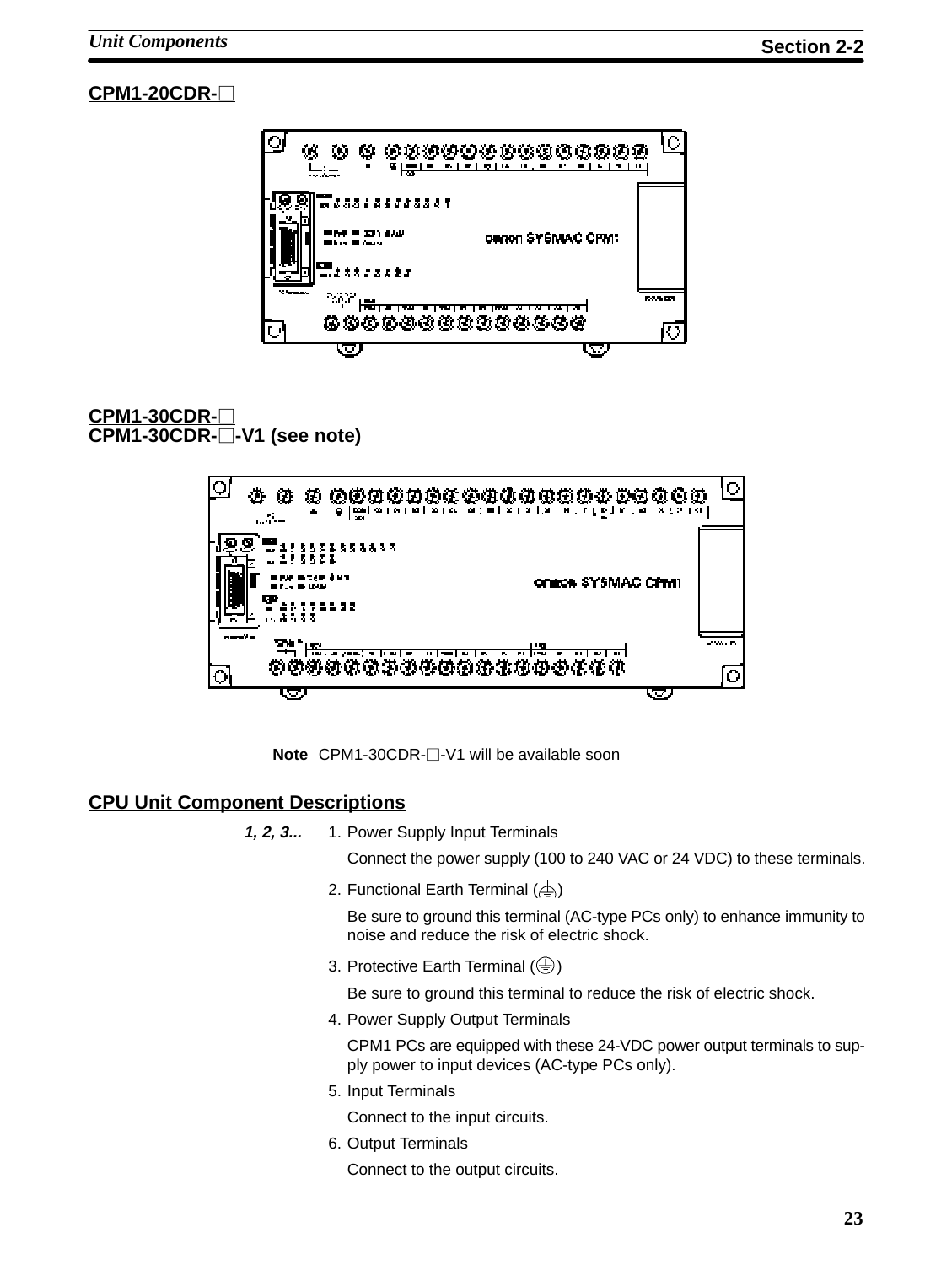<span id="page-35-0"></span>7. PC Status Indicators

These indicators show the operating status of the PC, as shown in the following table.

| <b>Indicator</b> | <b>Status</b> | <b>Meaning</b>                                               |  |
|------------------|---------------|--------------------------------------------------------------|--|
| POWER (green)    | <b>ON</b>     | Power is being supplied to the PC.                           |  |
|                  | OFF           | Power isn't being supplied to the PC.                        |  |
| RUN (green)      | <b>ON</b>     | The PC is operating in RUN or MONITOR mode.                  |  |
|                  | <b>OFF</b>    | The PC is in PROGRAM mode or a fatal error<br>has occurred.  |  |
| ERROR/ALARM      | <b>ON</b>     | A fatal error has occurred. (PC operation stops.)            |  |
| (red)            | Flashing      | A non-fatal error has occurred. (PC operation<br>continues.) |  |
|                  | OFF           | Indicates normal operation.                                  |  |
| COMM (orange)    | <b>ON</b>     | Data is being transferred via the Peripheral Port.           |  |
|                  | OFF           | Data isn't being transferred via the Peripheral<br>Port.     |  |

### 8. Input Indicators

These indicators are lit when the corresponding input terminal is ON. When a fatal error occurs, the input indicators change as follows:

| <b>Fatal error</b>                                         | Input indicators                                                                                                      |  |
|------------------------------------------------------------|-----------------------------------------------------------------------------------------------------------------------|--|
| CPU Unit error or I/O bus error                            | Turn OFF.                                                                                                             |  |
| Memory error, no END instruction<br>error, or system error | The indicators will change with the<br>status of the input signal, but input<br>status will not be updated in memory. |  |

9. Output Indicators

These indicators are lit when the corresponding output terminal is ON.

10. Analog Volume Controls

Setting these controls sets the contents of IR 250 and IR 251 from 0 to 200.

11. Peripheral Port

Connects the PC to a Peripheral Device, RS-232C Adapter, or RS-422 Adapter.

12. Expansion I/O Unit Connector

Connects the PC's CPU Unit to an Expansion I/O Unit to add another 12 input points and 8 output points.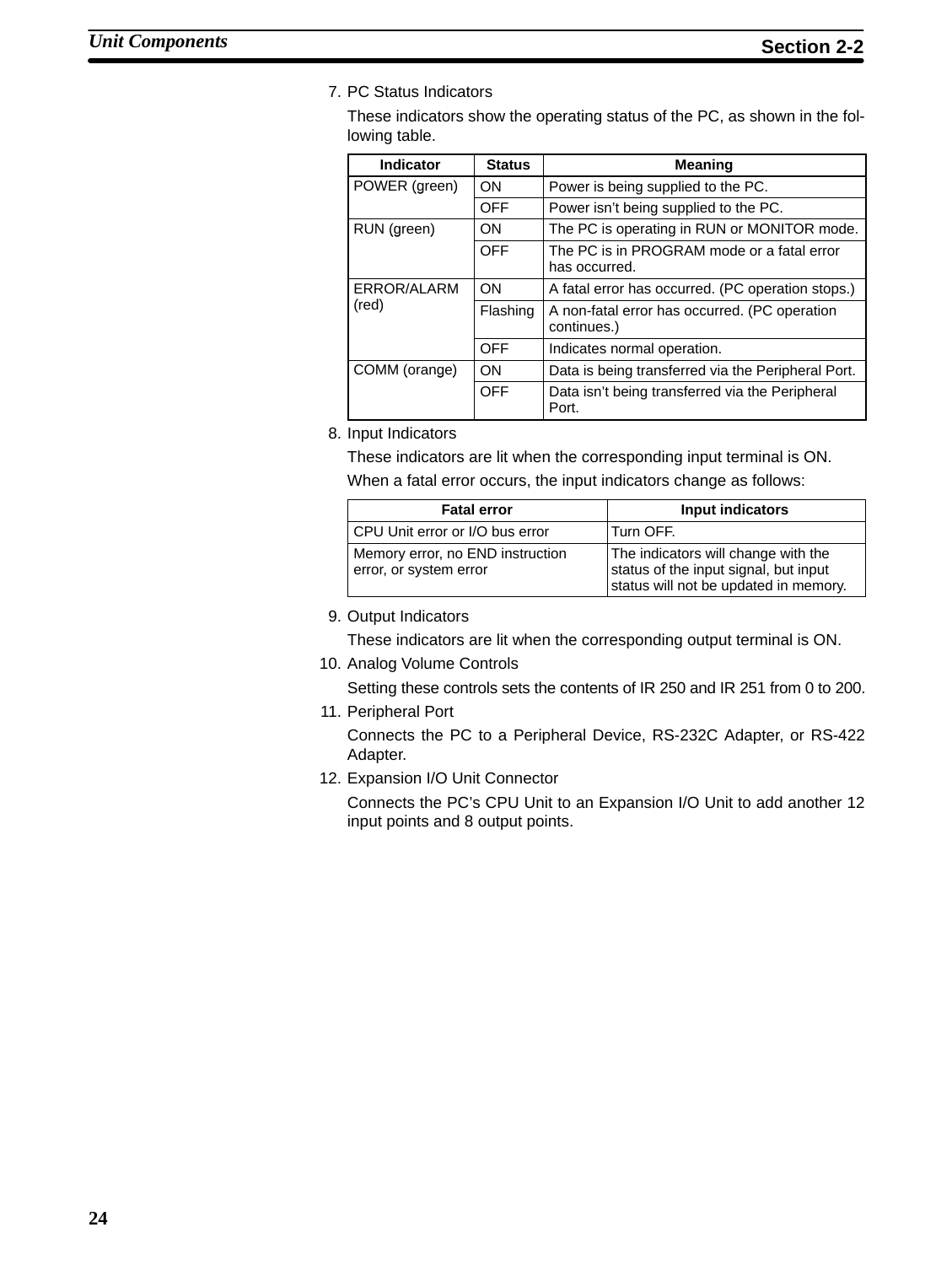# **2-2-2 Expansion I/O Unit Components**



- Connect to the output circuits.
- 3. Input Indicators

These indicators are lit when the corresponding input terminal is ON.

4. Output Indicators

These indicators are lit when the corresponding output terminal is ON.

- 5. Expansion I/O Unit Connecting Cable Connects the Expansion I/O Unit to the PC's CPU Unit.
- **/!**∖Caution Do not touch the Expansion I/O Unit Connecting Cable while the power is being supplied in order to prevent any malfunction due to static electricity.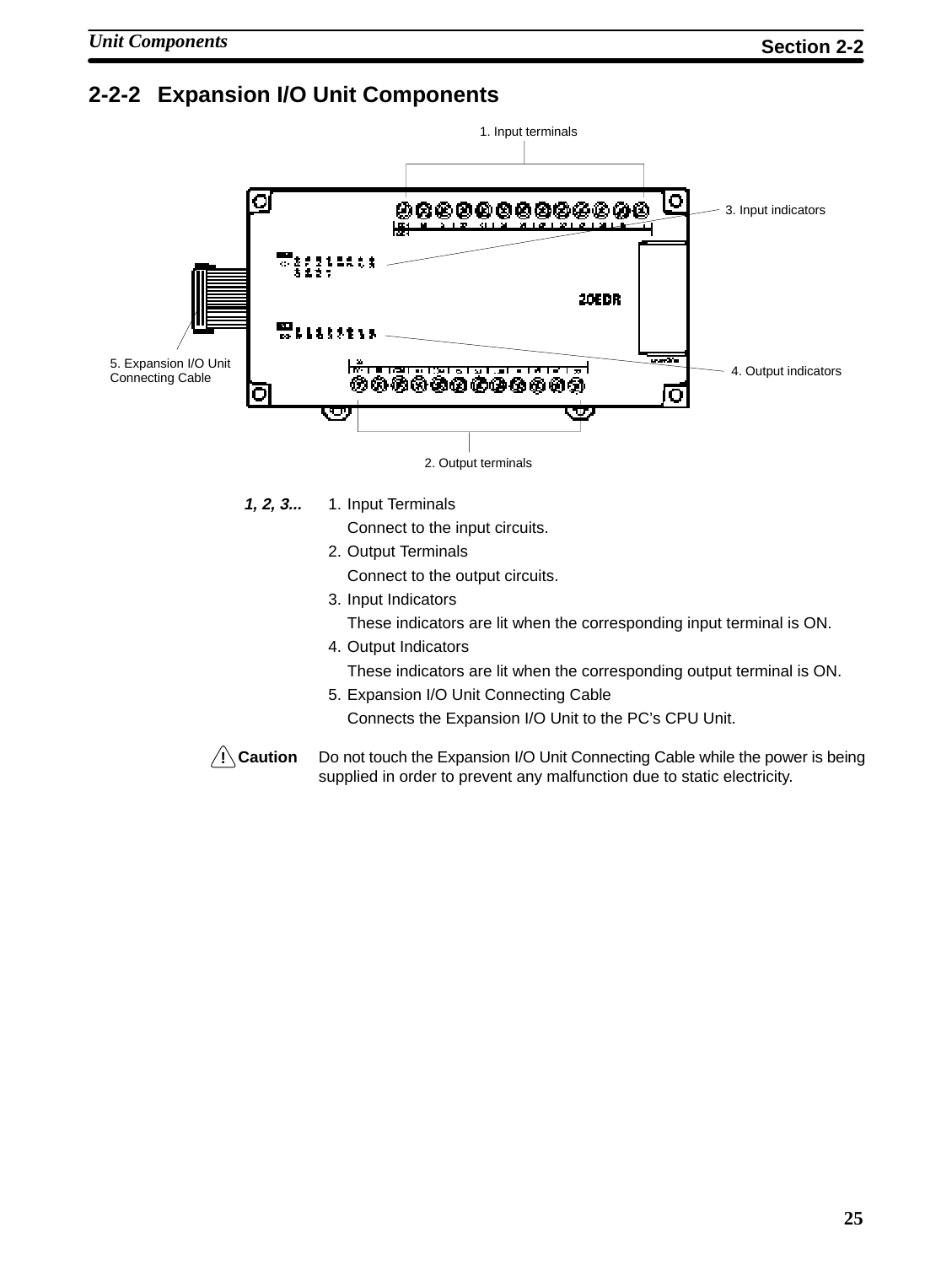## **2-2-3 Communications Adapter Components**

### **RS-232C Adapter**



**1, 2, 3...** 1. Mode Setting Switch

Set this switch to "HOST" when using a Host Link system to connect to a personal computer. Set this switch to "NT" when connecting to a Programmable Terminal or PC for 1:1 link.

2. Connector

Connects to the CPU Unit's Peripheral Port.

3. RS-232C Port

Connects to the RS-232C cable from the other device such as a personal computer, Peripheral Device, or Programmable Terminal.

#### **RS-422 Adapter**



**1, 2, 3...** 1. Termination Resistance Switch

Set the termination resistance switch to "ON" (upper side) for the Link Adapters on both ends of the Host Link system and for the RS-422 Adapter.

- 2. Connector
	- Connects to the CPU Unit's Peripheral Port.
- 3. RS-422 Port

Connects to the Host Link network.

**Note** The CPM1-CIF01/CIF11 are used with the CPM1A, CPM1, and SRM1 only. Do not use them with a C200HS PC or other PC.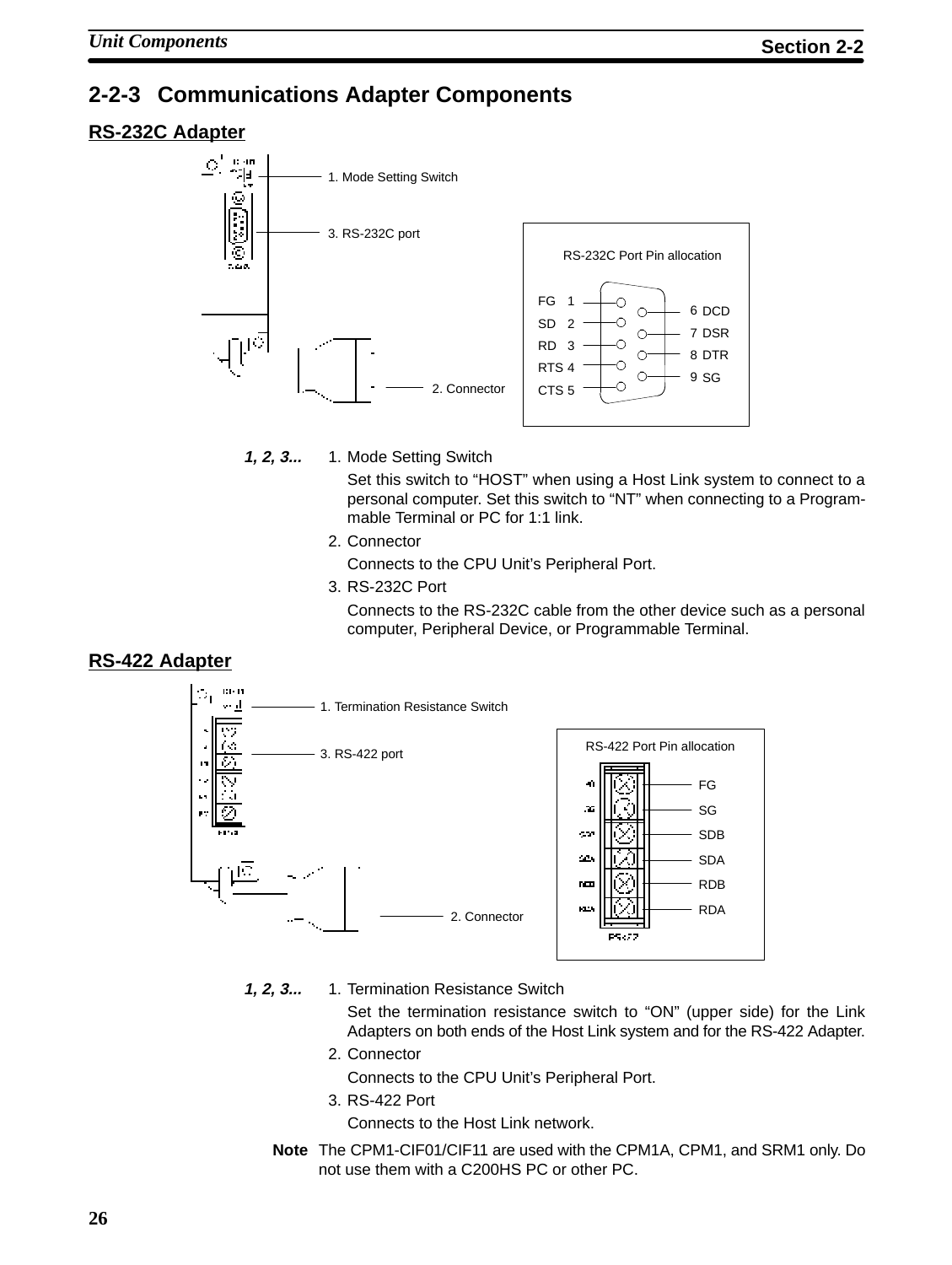# **SECTION 3 Installation and Wiring**

This section provides information on installing and wiring a CPM1 PC. Be sure to follow the directions and precautions in this section when installing the CPM1 in a panel or cabinet, wiring the power supply, or wiring I/O.

| $3-1$ |             |  |    |  |  |
|-------|-------------|--|----|--|--|
|       | $3 - 1 - 1$ |  | 28 |  |  |
|       | $3 - 1 - 2$ |  | 28 |  |  |
|       | $3 - 1 - 3$ |  | 28 |  |  |
|       | $3 - 1 - 4$ |  | 28 |  |  |
| $3-2$ |             |  | 29 |  |  |
|       | $3 - 2 - 1$ |  | 29 |  |  |
|       | $3 - 2 - 2$ |  | 30 |  |  |
| $3-3$ |             |  | 30 |  |  |
|       | $3 - 3 - 1$ |  | 30 |  |  |
|       | $3 - 3 - 2$ |  | 31 |  |  |
|       | $3 - 3 - 3$ |  | 33 |  |  |
| $3-4$ |             |  |    |  |  |
|       | $3-4-1$     |  | 34 |  |  |
|       | $3-4-2$     |  | 35 |  |  |
|       | $3 - 4 - 3$ |  | 36 |  |  |
|       | $3 - 4 - 4$ |  | 38 |  |  |
|       | $3-4-5$     |  | 40 |  |  |
|       | $3-4-6$     |  | 42 |  |  |
|       | $3 - 4 - 7$ |  | 42 |  |  |
|       | $3-4-8$     |  | 45 |  |  |
|       | $3-4-9$     |  | 46 |  |  |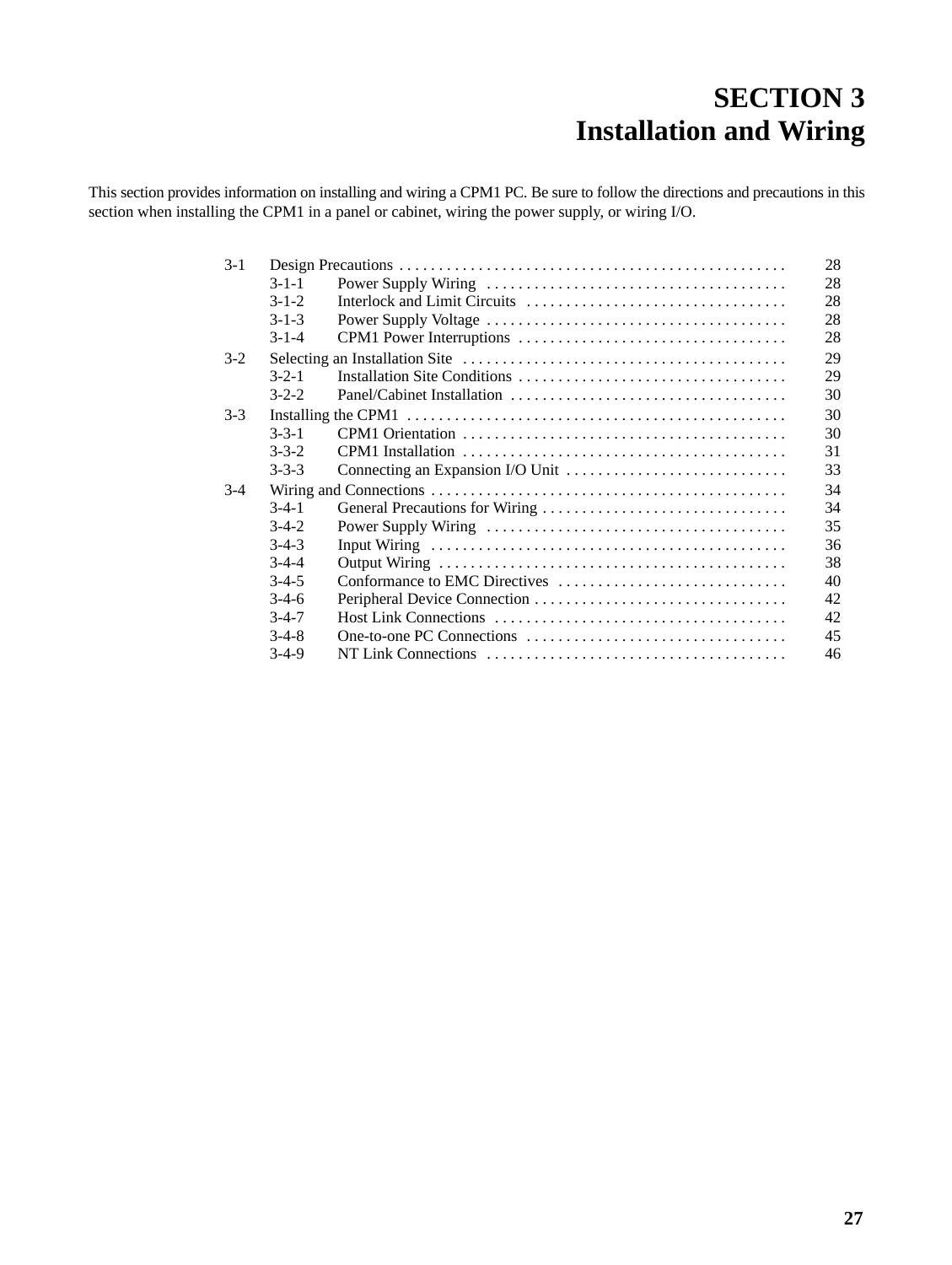# <span id="page-39-0"></span>**3-1 Design Precautions**

Observe the following precautions when designing a system incorporating a CPM1 PC.

## **3-1-1 Power Supply Wiring**

Separate the power supply wiring from the control system, CPM1 system, and DC I/O system wiring.

## **3-1-2 Interlock and Limit Circuits**

Construct an external interlock circuit if CPM1 outputs are used to perform reciprocal operations such as controlling the forward and reverse operation of a motor or if incorrect PC operation could cause accidents or mechanical damage. Also, construct an external limit circuit to prevent run-away movement in systems such as position control.

The following diagram shows an example of an interlock circuit.



In the interlock circuit above, MC1 and MC2 can't be ON at the same time even if CPM1 outputs 01005 and 01006 are both ON (an incorrect PC operation).

## **3-1-3 Power Supply Voltage**

**/!∖Caution** 

Use the power supply voltages indicated in [Section 2 Unit Specifications and](#page-26-0) [Components](#page-26-0). Failure to adhere to the specifications may result in fire. In places where power supply conditions are poor, take steps to ensure that power is supplied at the rated voltage. Be sure to adhere to safety precautions, such as providing breakers to prevent short circuits in external wiring. When conducting any of the following operations, turn OFF the power to the PC. Electrocution, product damage and malfunction may result.

- Connecting or disconnecting Expansion I/O Units and CPU Units.
- Assembling Units
- Connecting cables and wiring.

## **3-1-4 CPM1 Power Interruptions**

#### **Supply Voltage Drop**

When the supply voltage falls below 85% of the rated value, the PC stops and the output goes OFF.

#### **Momentary Power Failure Detection**

A momentary power failure lasting less than 10 ms with an AC power supply and 2 ms with a DC power supply is not detected and the CPU Unit continues to operate.

A momentary power failure lasting longer than 10 ms with an AC power supply and 2 ms with a DC power supply may or may not be detected in an uncertain area.

When a momentary power failure is detected, the CPU Unit stops operating and the output goes OFF.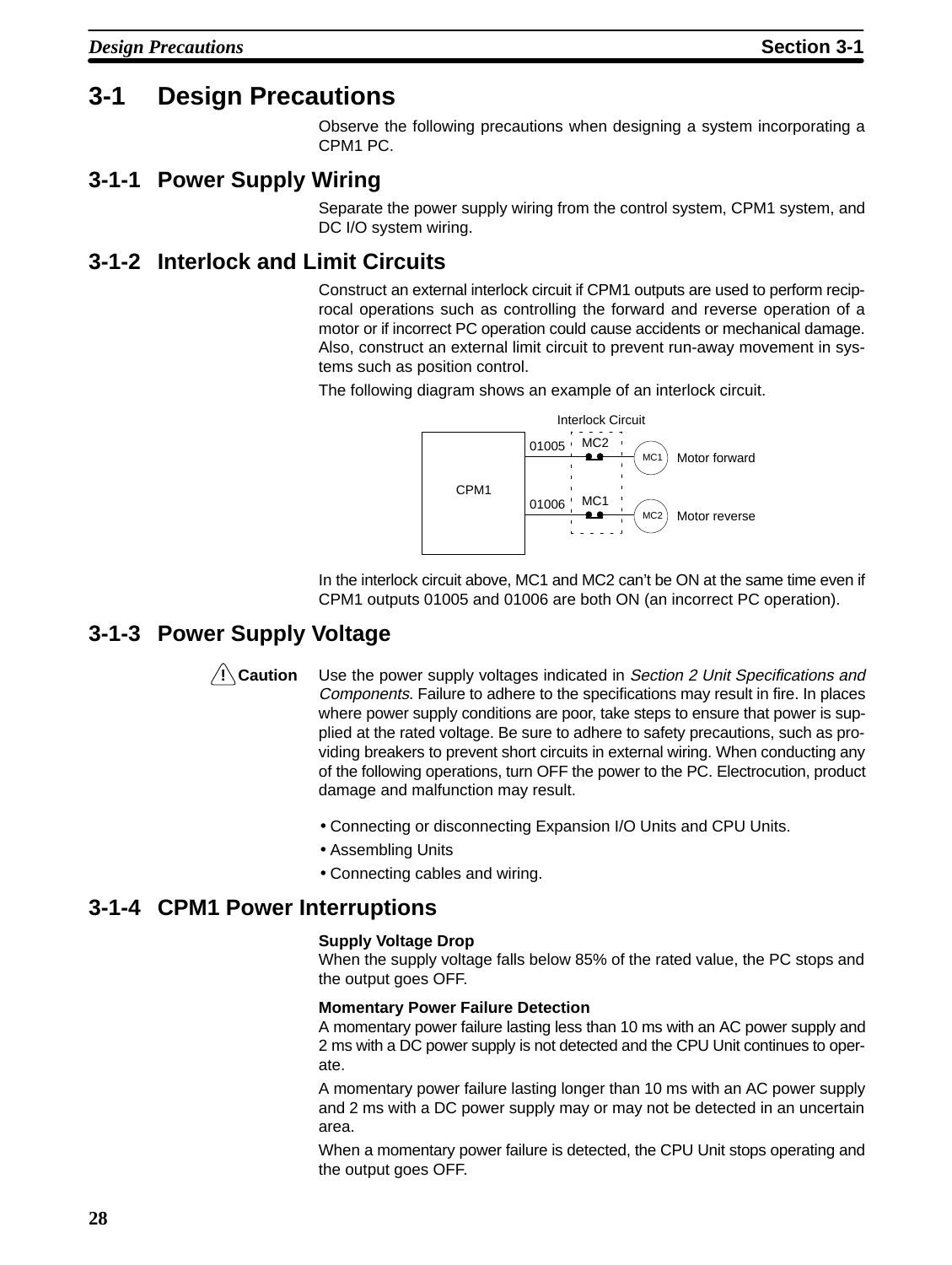#### <span id="page-40-0"></span>**Automatic Restart**

When the supply voltage recovers to a value higher than 85% of the rated value, operations resumes automatically.



**Note** The CPM1 may repeat stop/start operations if the supply voltage of less than 85% of the rated value gradually goes up or down.

If this affects the equipment, etc., provide a protection circuit which shuts off the output if the supply voltage is not above the rated value.

#### **Time Up to the Start of Operation**

The time from when the power supply is turned on to when the operation starts varies depending on the operation conditions such as power supply voltage, configuration, ambient temperature, etc. The minimum time is approximately 300 ms.

## **3-2 Selecting an Installation Site**

The CPM1 is resistant to harsh conditions and highly reliable, but installing the PC in a favorable site will maximize its reliability and operating lifetime.



**Caution** Be sure to install the CPM1 correctly, as outlined in this manual. Failure to do so may result in Unit malfunction.

#### **3-2-1 Installation Site Conditions**

**Note** Do not install the CPM1 under any of the following conditions.

- Locations subject to direct sunlight.
- Locations subject to a temperature below 0°C or over 55°C.
- Locations subject to a humidity below 10% or over 90%.
- Locations subject to condensation as the result of severe changes in temperature.
- Locations subject to corrosive or flammable gases.
- Locations subject to dust (especially iron dust) or salts.
- Locations subject to shock or vibration.
- Locations subject to exposure to water, oil, or chemicals.

Be sure that the conditions at the installation site conform to the CPM1's general specifications. Refer to [2-1-1 General Specifications](#page-27-0) for details.

- **Note** Provide proper shielding when installing in the following locations:
	- Locations subject to static electricity or other sources of noise.
	- Locations subject to strong electromagnetic fields.
	- Locations subject to possible exposure to radiation.
	- Locations near to power supply lines.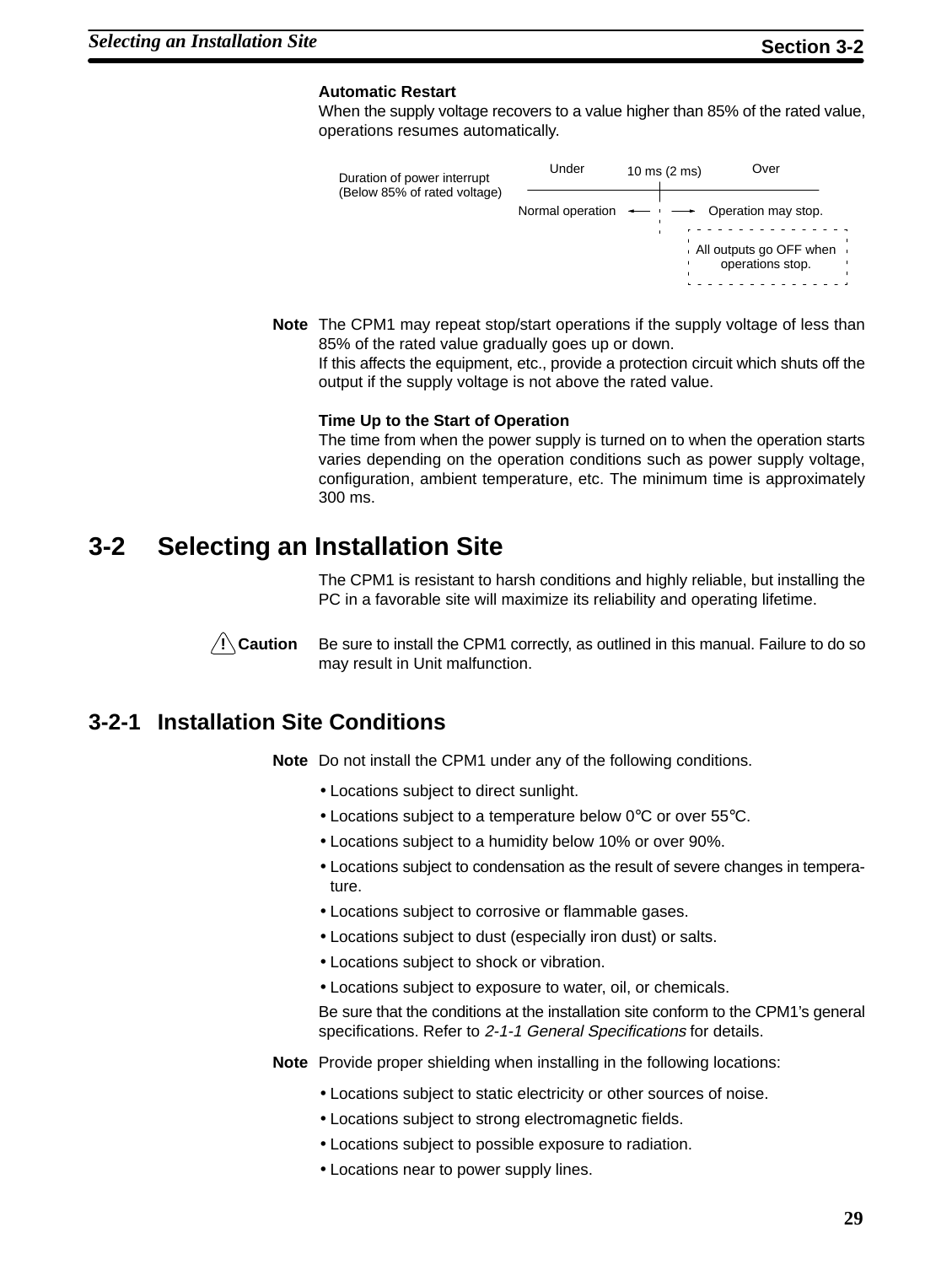## <span id="page-41-0"></span>**3-2-2 Panel/Cabinet Installation**

Consider PC operation, maintenance, and surrounding conditions when installing the CPM1 in a panel or cabinet.

**Overheating** The operating temperature range for the CPM1 is 0<sup>o</sup>C to 55<sup>o</sup>C. Be sure that there is adequate ventilation for cooling.

- Allow enough space for air circulation.
- Do not install the CPM1 above equipment that generates a large amount of heat, such as heaters, transformers, or large resistors.
- Install a cooling fan or system when the ambient temperature exceeds 55°C.





**Electrical Noise** Power lines and high-voltage equipment can cause electrical noise in the PC.

- Do not install the CPM1 in a panel or cabinet with high-voltage equipment.
- Allow at least 200 mm between the CPM1 and nearby power lines.



**Accessibility** Ensure that the CPM1 can be accessed for normal operation and maintenance.

- Provide a clear path to the CPM1 for operation and maintenance. High-voltage equipment or power lines could be dangerous if they are in the way during routine operations.
- The PC will be easiest to access if the panel or cabinet is installed about 3 to 5 feet off of the floor.

# **3-3 Installing the CPM1**

### **3-3-1 CPM1 Orientation**

The CPM1 must be installed in the position shown below to ensure adequate cooling.

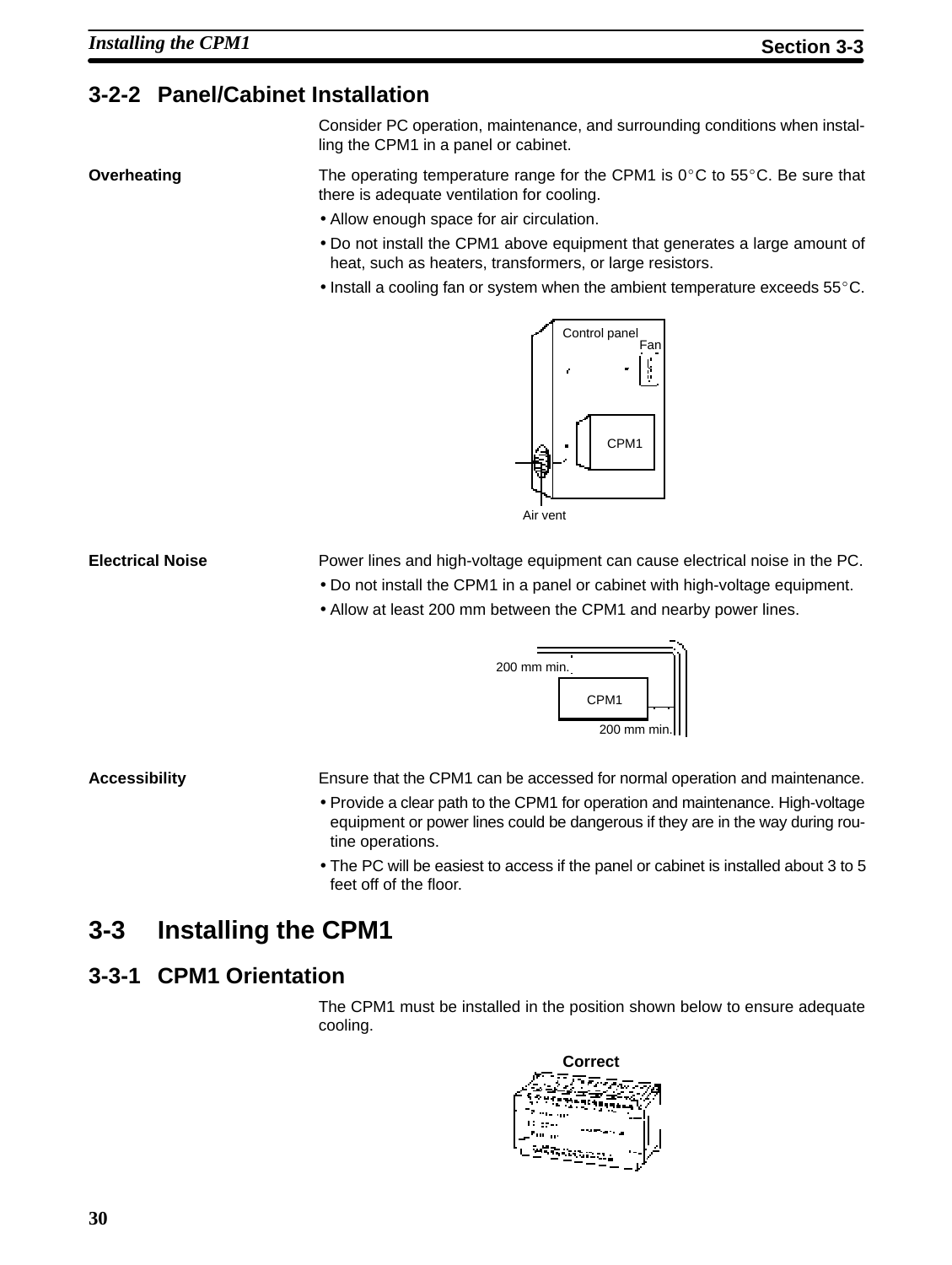<span id="page-42-0"></span>Do not install the CPM1 in either of the following positions.



## **3-3-2 CPM1 Installation**

The CPM1 can be installed on a horizontal surface or on a DIN track.

**Surface Installation** Use the following pattern when installing a CPM1 on a horizontal surface.





The width (A) between the mounting holes depends on the CPM1 model.

| <b>Model number</b>                                             | Width (A)       |
|-----------------------------------------------------------------|-----------------|
| CPM1-10CDR-□ CPU Unit                                           | 121 mm          |
| l CPM1-20CDR-⊟ CPU Unit                                         | 171 mm          |
| CPM1-30CDR-□ CPU Unit<br>CPM1-30CDR-□-V1 CPU Unit<br>(see note) | 221 mm          |
| CPM1-20EDR Expansion I/O Unit                                   | 171 mm          |
| RS-232C Adapter                                                 | $21 \text{ mm}$ |
| RS-422 Adapter                                                  | 21 mm           |

Use the following pattern when installing a CPM1 PC and Communications Adapter on a horizontal surface.

Note CPM1-30CDR-<sup>[]</sup>-V1 will be available soon

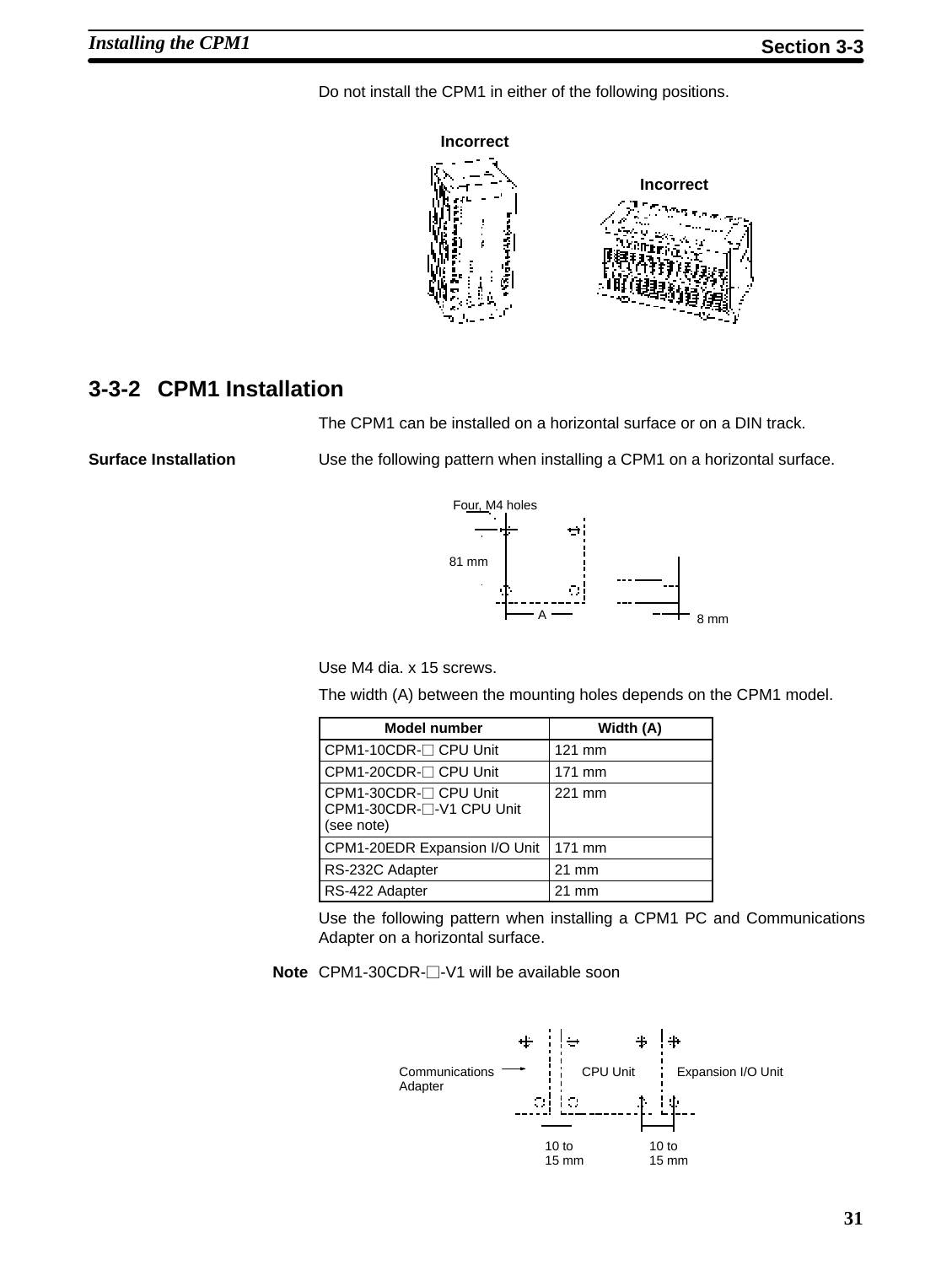**DIN Track Installation** The CPM1 can be installed on a 35-mm DIN Track.



#### **Installation**

Lower the CPM1 so that the notch on the back of the PC catches the top of the DIN Track. Push the PC forward until the lock snaps into place.



#### **Removal**

Pry the lock down with a standard screwdriver and pivot the PC upward to remove it.

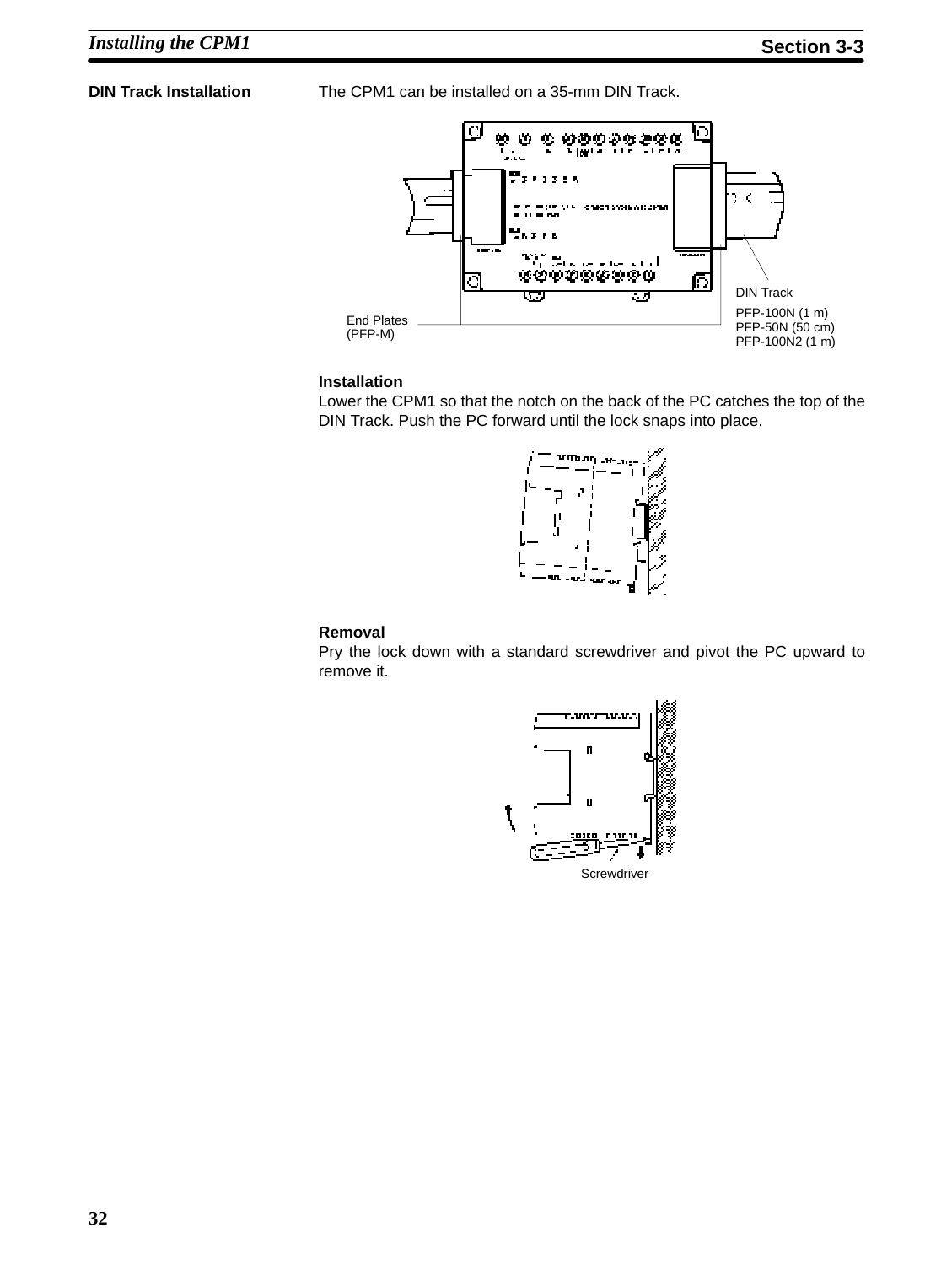## <span id="page-44-0"></span>**3-3-3 Connecting an Expansion I/O Unit**

A single Expansion I/O Unit can be connected to the CPM1's CPU Unit. Use the following procedure when connecting an Expansion I/O Unit.

**1, 2, 3...** 1. Remove the cover from the CPU Unit's Expansion I/O Unit Connector.



2. Insert the Expansion I/O Unit's Connecting Cable into the CPU Unit's Expansion I/O Unit Connector.



3. Replace the cover on the CPU Unit's Expansion I/O Unit Connector.

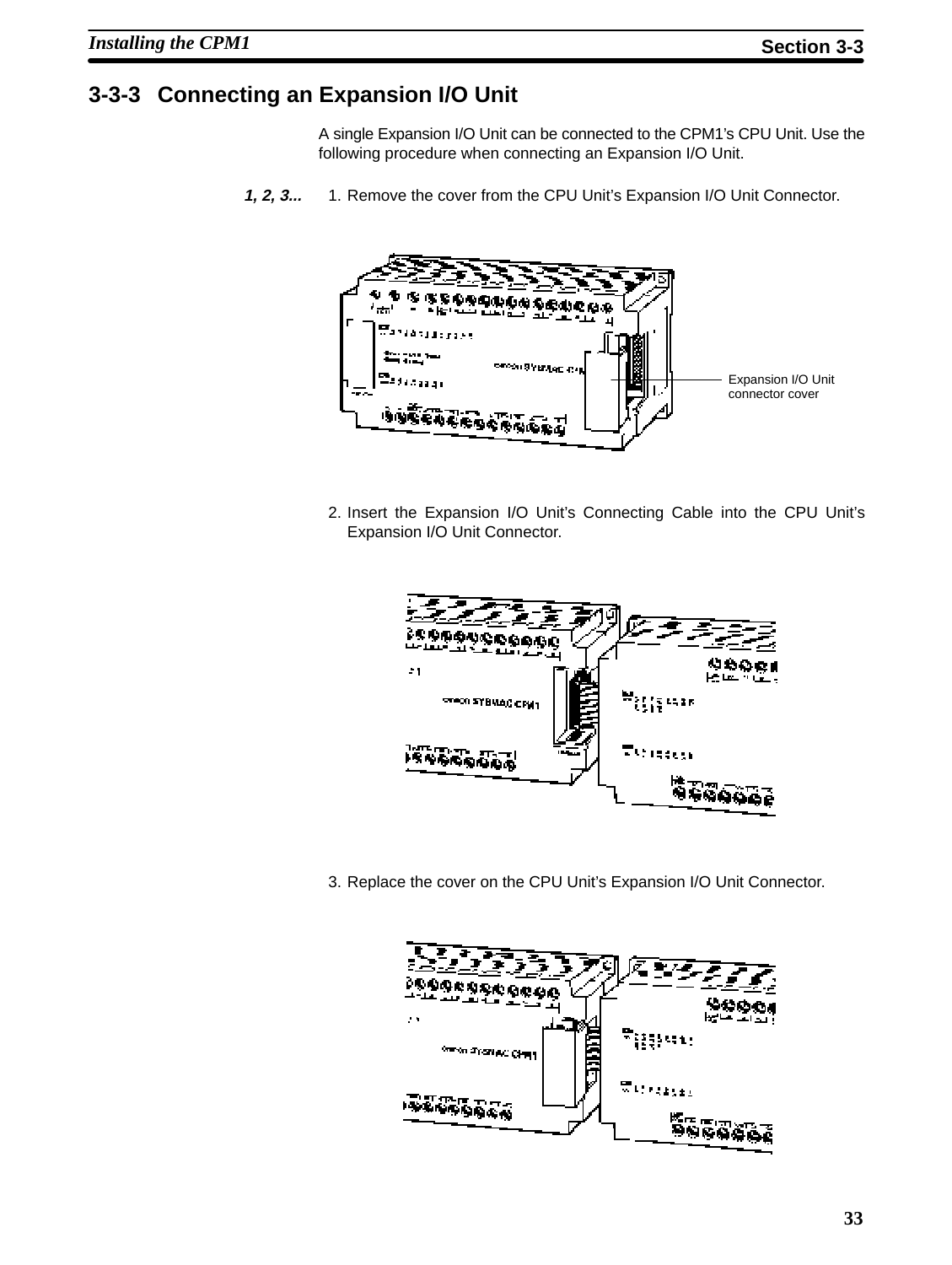# <span id="page-45-0"></span>**3-4 Wiring and Connections**

This section provides basic information on wiring the Power Supply Unit and Expansion I/O Units, and on connecting Peripheral Devices.

## **3-4-1 General Precautions for Wiring**

**I/O Line Noise Do not run CPM1 I/O lines in the same duct or conduit as power lines.** 

 $\sqrt{!}$  Caution Attach the dustproof label provided before wiring. If scraps of wire get inside the Unit, malfunction will result. After completing wiring be sure to remove the label to avoid overheating.

#### **Hanging Ducts**

Leave at least 300 mm between the power cables and the I/O or control wiring, as shown in the following diagram.



#### **Floor Ducts**

Leave at least 200 mm between the wiring and the top of the duct, as shown in the following diagram.



#### **Conduit**

Separate the CPM1 I/O lines, power and control lines, and power cables, as shown in the following diagram.

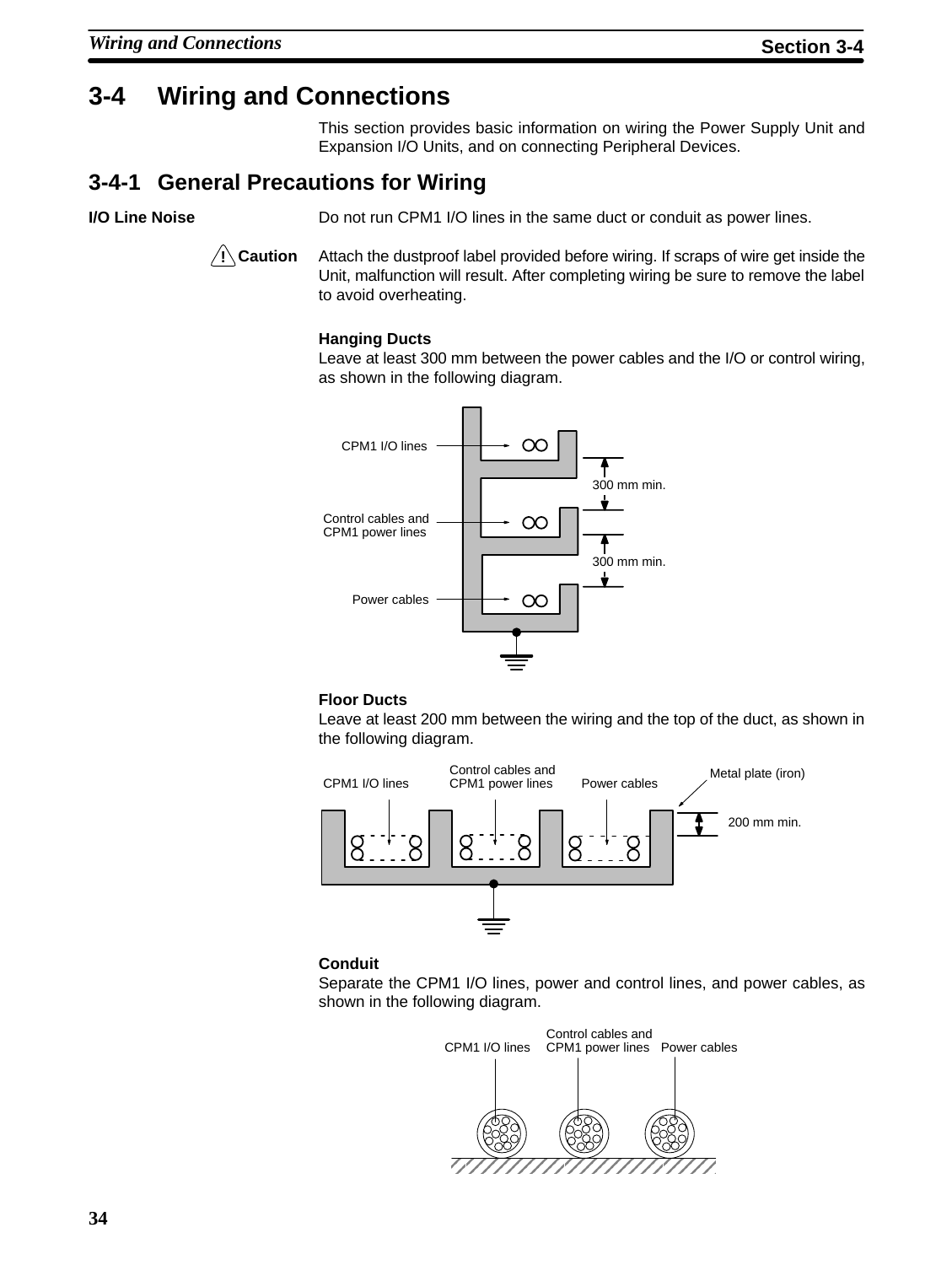<span id="page-46-0"></span>**Grounding** Be sure to ground the functional earth and protective earth terminals together to less than 100  $\Omega$  in order to protect against electric shock and incorrect operation from electrical noise. Be sure to use a wire of at least 1.25 mm<sup>2</sup> for grounding.



When installing the Units, always connect to a class-3 (to 100  $\Omega$  or less) ground. Otherwise, an electric shock may occur.



**Note** Disconnect the functional earth terminal when performing withstand voltage tests.

**Crimp Connectors** Always use crimp connectors for the CPM1's power lines and I/O lines or else use a single-wire line (instead of a stranded wire). Stray wire strands could accidentally short out.

Use M3 terminal screws and tighten the screws securely  $(0.5 N \cdot m)$ .

Recommended Terminal: Use the terminal shown below. Round terminals cannot be used.



### **3-4-2 Power Supply Wiring**

**100- to 240-VAC Power Supply**

Wire a separate circuit for the CPM1's power supply circuit so that there isn't a voltage drop from the inrush current that flows when other equipment is turned on.

When several CPM1 PCs are being used, it is recommended to wire the PCs on separate circuits to prevent a voltage drop from the inrush current or incorrect operation of the circuit breaker.

Use twisted power supply wires to prevent noise from the power supply lines. Adding a 1:1 isolating transformer reduces electrical noise even further.





Tighten the terminal block screws of the AC Power Supply to the torque of  $0.5 N \cdot m$ . Loose screws may result in burning or malfunction.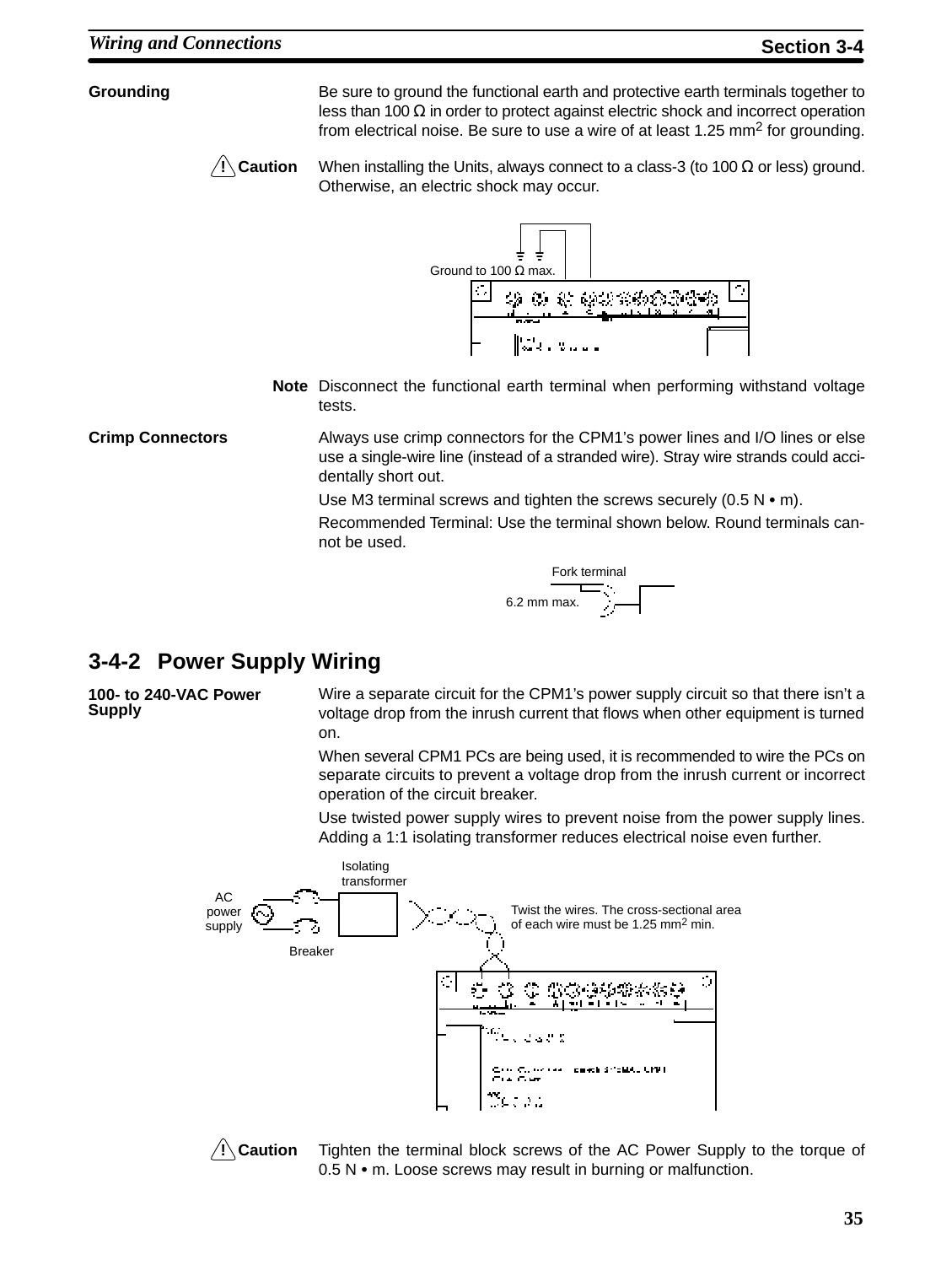<span id="page-47-0"></span>**24-VDC Power Supply** Use a DC power supply with sufficient capacity and low ripple.





Do not perform a dielectric test on a DC-type CPU Unit. Use the Power Supply provided with double insulation or reinforced insulation for conforming to the EC Directives (Low-voltage Directives).

## **3-4-3 Input Wiring**

Wire the inputs to the CPM1's CPU Unit and Expansion I/O Unit as shown in the following diagrams. Use crimp connectors or single-wire lines (not stranded wire) to connect to the PC. The power supply output terminals can be used with AC-type CPU Units.

**CPM1-10CDR-**j **CPU Units** An AC-type CPU Unit is shown. DC-type CPU Units don't have power supply outputs.



#### **CPM1-20CDR-**j **CPU Units and CPM1-20EDR Expansion I/O Unit**

This diagram shows the input configuration for CPM1-20CDR- $\Box$  CPU Units and CPM1-20EDR Expansion I/O Unit.

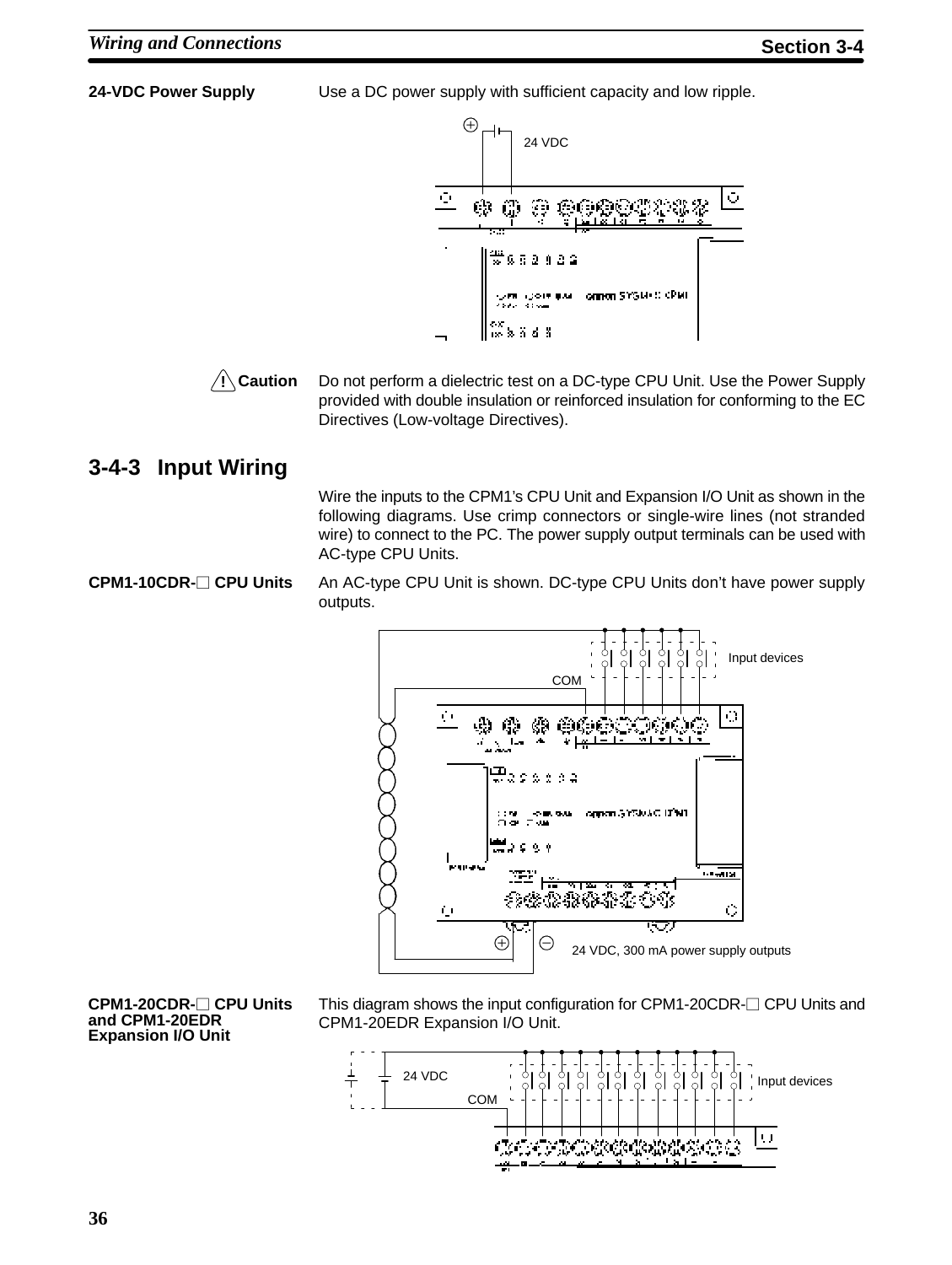**CPM1-30CDR-□ CPU Units** This diagram shows the input configuration for CPM1-30CDR-□ CPU Units.



**Input Devices** The following table shows how to connect various input devices.

| <b>Device</b>      | <b>Circuit Diagram</b>                                                                                                                                                               |
|--------------------|--------------------------------------------------------------------------------------------------------------------------------------------------------------------------------------|
| Relay output       | Relay<br>IN<br>5 mA/12 mA<br>CPM1<br>$COM (+)$                                                                                                                                       |
| NPN open collector | Sensor<br>$\ddot{}$<br>Sensor power<br>supply<br>Output<br>${\sf IN}$<br>CPM1<br>5 mA/12 mA<br>$COM (+)$<br>$\overline{0 V}$                                                         |
| NPN current output | Use the same power supply for<br>the input and sensor.<br>Constant current<br>circuit<br>+<br>Output<br>${\sf IN}$<br>CPM1<br>5 mA/12 mA<br>$\ddot{}$<br>$COM (+)$<br>0 <sub>V</sub> |
| PNP current output | $\ddot{}$<br>Sensor power<br>supply<br>CPM1<br>5 mA/12 mA<br>$\sf IN$<br>Output<br>$COM(-)$<br>0 V                                                                                   |
| Voltage output     | $\ddot{}$<br>$COM (+)$<br>CPM1<br>ξ<br>Output<br>Ϋ́ IN<br>0 V<br>Sensor power<br>supply                                                                                              |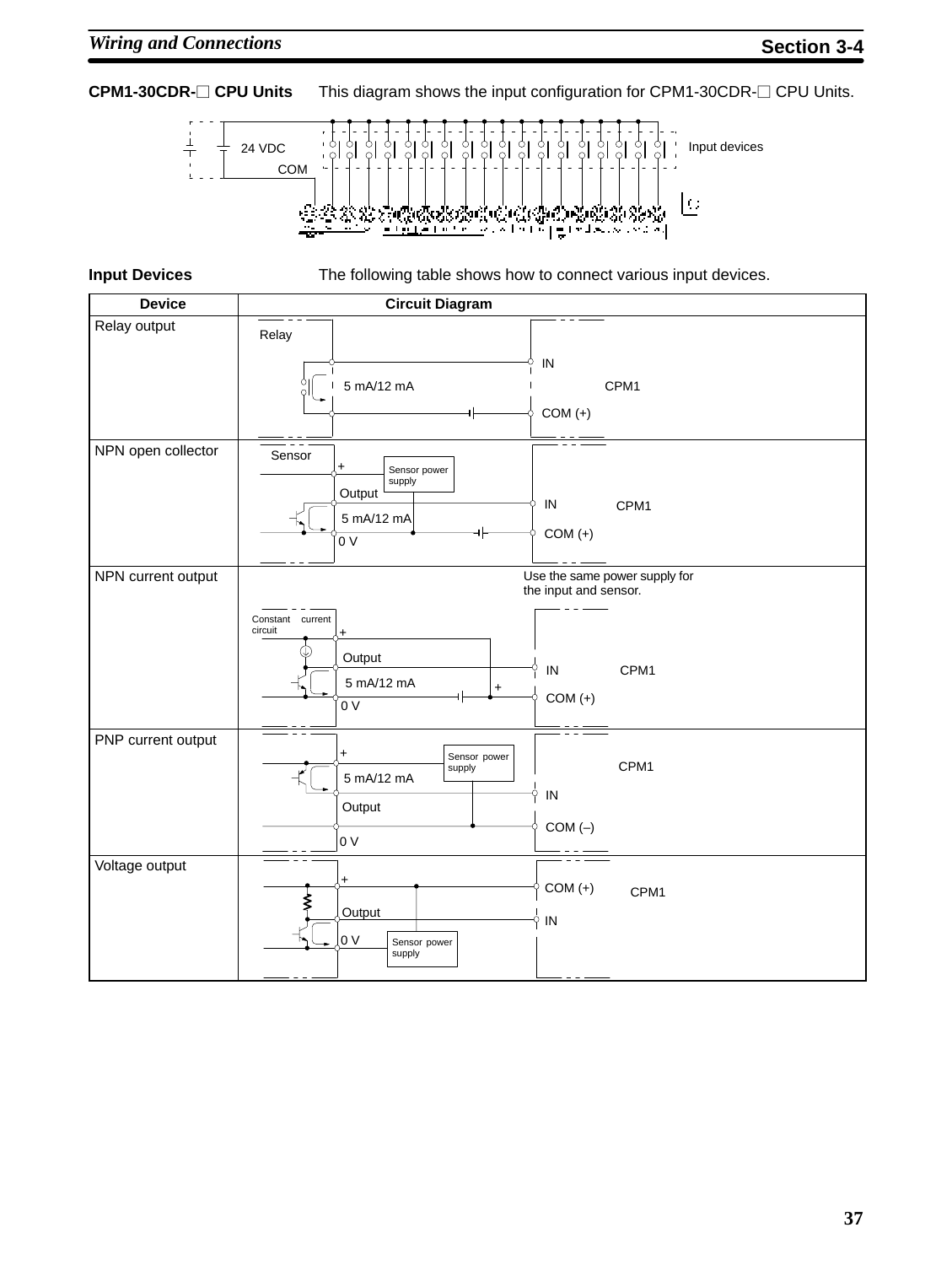<span id="page-49-0"></span>**Leakage Current (24 VDC)** A leakage current can cause false inputs when using 2-wire sensors (proximity switches or photoelectric switches) or limit switches with LEDs.

> False inputs won't occur if the leakage current is less than 1.0 mA (2.5 mA for IN00000 to IN00002), but if the leakage current exceeds these values, insert a bleeder resistor in the circuit to reduce the input impedance, as shown in the following diagram.





Refer to *[2-1-3 I/O Specifications](#page-30-0)* for details on the values L<sub>C</sub>, I<sub>C</sub>, and E<sub>C</sub>.<br>The input impedance, input current, and OFF voltage may vary depending on the input being used. (IN00000 through IN00002 have different values.)

**Inductive Loads** When connecting an inductive load to an input, connect a diode in parallel with the load. The diode should satisfy the following requirements:

- **1, 2, 3...** 1. Peak reverse-breakdown voltage must be at least 3 times the load voltage.
	- 2. Average rectified current must be 1 A.



## **3-4-4 Output Wiring**

Wire the outputs to the CPM1's CPU Unit and Expansion I/O Unit as shown in the following diagrams. Use crimp connectors or single-wire lines (not stranded wire) to connect to the PC. The power supply output terminals can be used with AC-type CPU Units.

- Always use single wire or attach crimp connectors if a stranded wire is used.
- Don't exceed the output capacity or the maximum common current. Refer to [2-1-3 I/O Specifications](#page-30-0) for details.

| Item                 | <b>Specification</b>    |
|----------------------|-------------------------|
| Output capacity      | 2 A (250 VAC or 24 VDC) |
| Max. common capacity | 4 A/common              |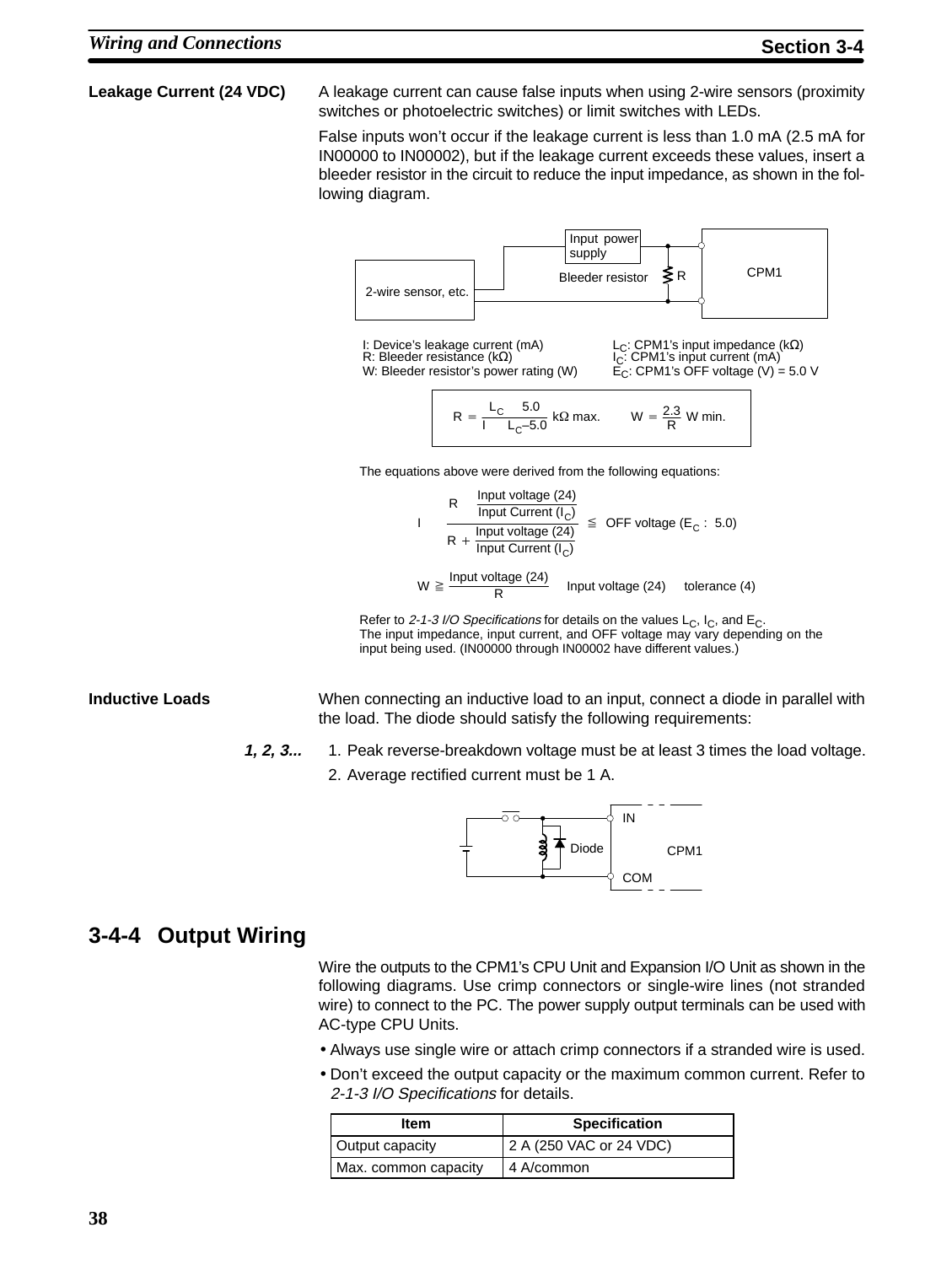**CPM1-10CDR-**j **CPU Units** An AC-type CPU Unit is shown. DC-type CPU Units don't have power supply outputs.



#### **CPM1-20CDR-**j **CPU Units and CPM1-20EDR Expansion I/O Unit**

This diagram shows the output configuration for CPM1-20CDR- $\square$  CPU Units and CPM1-20EDR Expansion I/O Unit.



**CPM1-30CDR-**j **CPM1-30CDR-**j**-V1 CPU Units**

This diagram shows the output configuration for CPM1-30CDR- $\Box$  or CPM1-30CDR-□-V1 (Available soon) CPU Units.



**Output Wiring Precautions** Observe the following precautions to protect the PC's internal components.

#### **Output Short Protection**

The output or internal circuitry might be damaged when the load connected to an output is short-circuited, so it is recommended to install protective fuses in the output circuits.

#### **Inductive Loads**

When connecting an inductive load to an input, connect a surge protector or diode in parallel with the load.

The surge protector's components should have the following ratings:

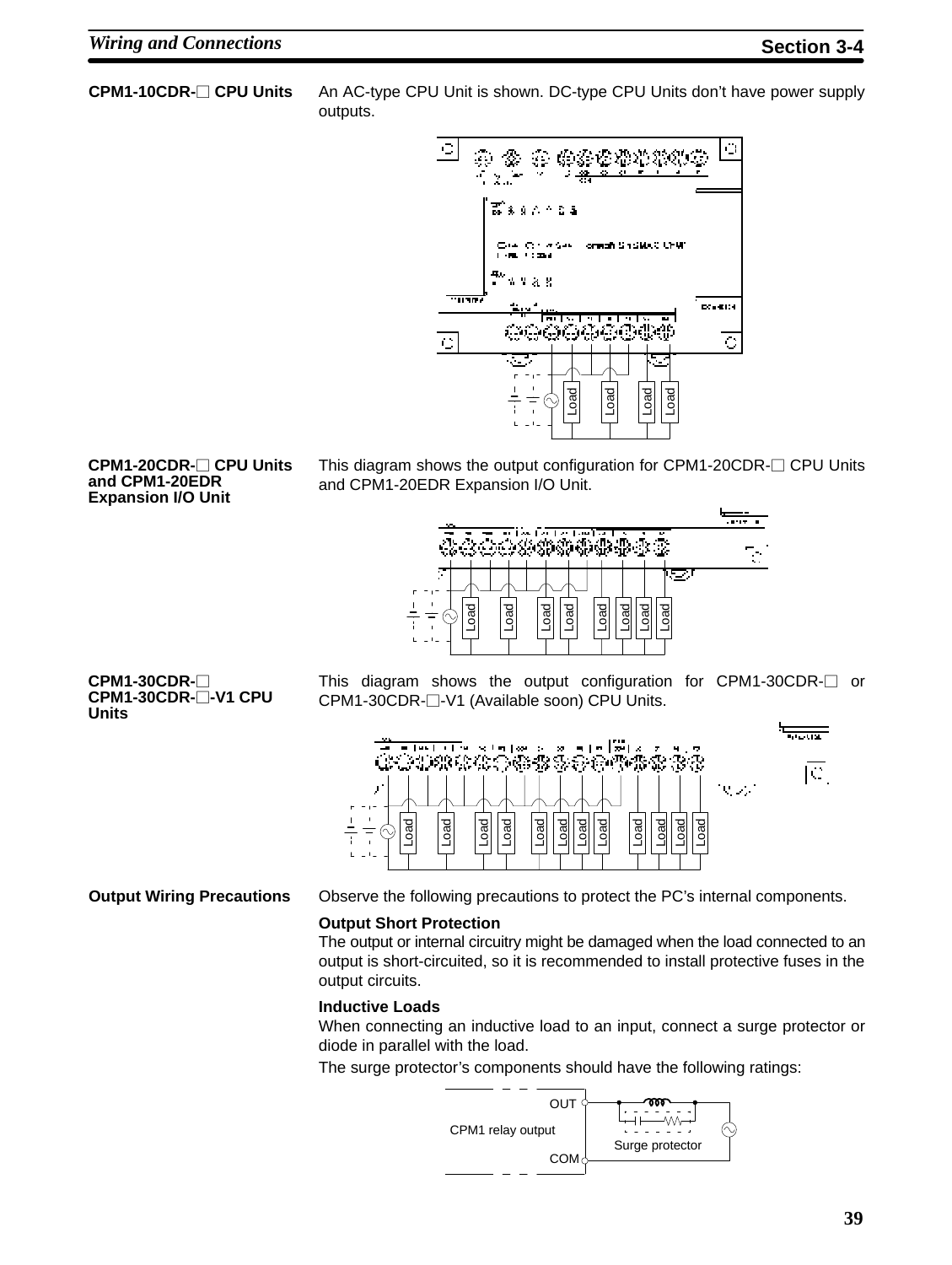The diode should satisfy the following requirements:

Peak reverse-breakdown voltage must be at least 3 times the load voltage. Average rectified current must be 1 A.



### <span id="page-51-0"></span>**3-4-5 Conformance to EMC Directives**

Each CPM1 PC conforms to the Common Emission Standards (EN50081-2, established in June 1993) of the EMC Directives. However, the noise generated when the PC is switched ON or OFF using the relay output may not satisfy these standards. In such a case, a noise filter must be connected to the load side or other appropriate countermeasures must be provided external to the PC.

Countermeasures taken to satisfy the standards vary depending on the devices on the load side, wiring, configuration of machines, etc. Following is an example of a countermeasure for reducing the generated noise.

#### **Countermeasures**

(Refer to EN50081-2 for more details.)

Countermeasures are not required if the frequency of load switching for the whole system with the PC included is less than 5 times per minute.

Countermeasures are required if the frequency of load switching for the whole system with the PC included is more than 5 times per minute.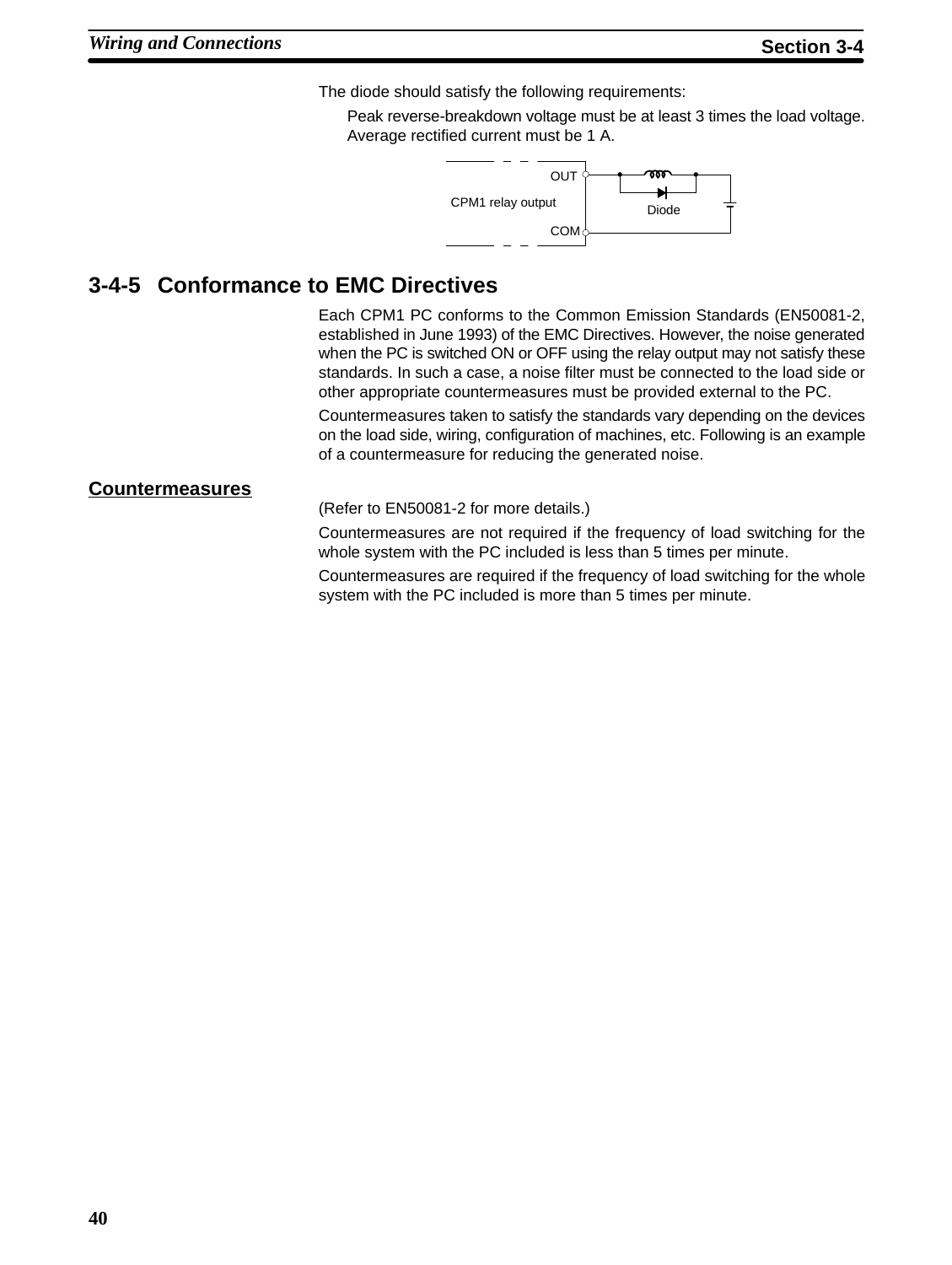#### **Countermeasure Examples**

When switching an inductive load, connect an surge protector, diodes, etc., in parallel with the load or contact as shown below.

| <b>Circuit</b>                                                                              | <b>Current</b> |           | <b>Characteristic</b>                                                                                                                                                                                                                                                                                                                                                                                                                             | <b>Required element</b>                                                                                                                                                                                                                                                                                                                                                                                                                                                                                                                                                                                                                                                                      |
|---------------------------------------------------------------------------------------------|----------------|-----------|---------------------------------------------------------------------------------------------------------------------------------------------------------------------------------------------------------------------------------------------------------------------------------------------------------------------------------------------------------------------------------------------------------------------------------------------------|----------------------------------------------------------------------------------------------------------------------------------------------------------------------------------------------------------------------------------------------------------------------------------------------------------------------------------------------------------------------------------------------------------------------------------------------------------------------------------------------------------------------------------------------------------------------------------------------------------------------------------------------------------------------------------------------|
|                                                                                             | <b>AC</b>      | <b>DC</b> |                                                                                                                                                                                                                                                                                                                                                                                                                                                   |                                                                                                                                                                                                                                                                                                                                                                                                                                                                                                                                                                                                                                                                                              |
| CR method<br>Inductive<br>load<br>Power<br>supply                                           | Yes            | Yes       | If the load is a relay or solenoid, there<br>is a time lag between the moment the<br>circuit is opened and the moment the<br>load is reset.<br>If the supply voltage is 24 or 48 V,<br>insert the surge protector in parallel<br>with the load. If the supply voltage is<br>100 to 200 V, insert the surge<br>protector between the contacts.                                                                                                     | The capacitance of the capacitor must<br>be 1 to 0.5 µF per contact current of 1<br>A and resistance of the resistor must<br>be 0.5 to 1 $\Omega$ per contact voltage of 1<br>V. These values, however, vary with<br>the load and the characteristics of the<br>relay. Decide these values from<br>experiments, and take into<br>consideration that the capacitance<br>suppresses spark discharge when the<br>contacts are separated and the<br>resistance limits the current that flows<br>into the load when the circuit is closed<br>again.<br>The dielectric strength of the capacitor<br>must be 200 to 300 V. If the circuit is<br>an AC circuit, use a capacitor with no<br>polarity. |
| Diode method<br>o o<br>Inductive<br>load<br>Power<br>supply                                 | No             | Yes       | The diode connected in parallel with<br>the load changes energy accumulated<br>by the coil into a current, which then<br>flows into the coil so that the current<br>will be converted into Joule heat by<br>the resistance of the inductive load.<br>This time lag, between the moment<br>the circuit is opened and the moment<br>the load is reset, caused by this<br>method is longer than that caused by<br>the CR method.                     | The reversed dielectric strength value<br>of the diode must be at least 10 times<br>as large as the circuit voltage value.<br>The forward current of the diode must<br>be the same as or larger than the load<br>current.<br>The reversed dielectric strength value<br>of the diode may be two to three times<br>larger than the supply voltage if the<br>surge protector is applied to electronic<br>circuits with low circuit voltages.                                                                                                                                                                                                                                                    |
| Varistor method<br>O<br>$\bigcirc$<br>$\sim$ $\sim$<br>Inductive<br>load<br>Power<br>supply | Yes            | Yes       | The varistor method prevents the<br>imposition of high voltage between the<br>contacts by using the constant voltage<br>characteristic of the varistor. There is<br>time lag between the moment the<br>circuit is opened and the moment the<br>load is reset.<br>If the supply voltage is 24 or 48 V,<br>insert the varistor in parallel with the<br>load. If the supply voltage is 100 to<br>200 V, insert the varistor between the<br>contacts. | $\overline{a}$                                                                                                                                                                                                                                                                                                                                                                                                                                                                                                                                                                                                                                                                               |

When switching a load with a high inrush current such as an incandescent lamp, suppress the inrush current as shown below.

#### **Countermeasure 1**



Providing a dark current of approx. one-third of the rated value through an incandescent lamp

#### **Countermeasure 2**



Providing a limiting resistor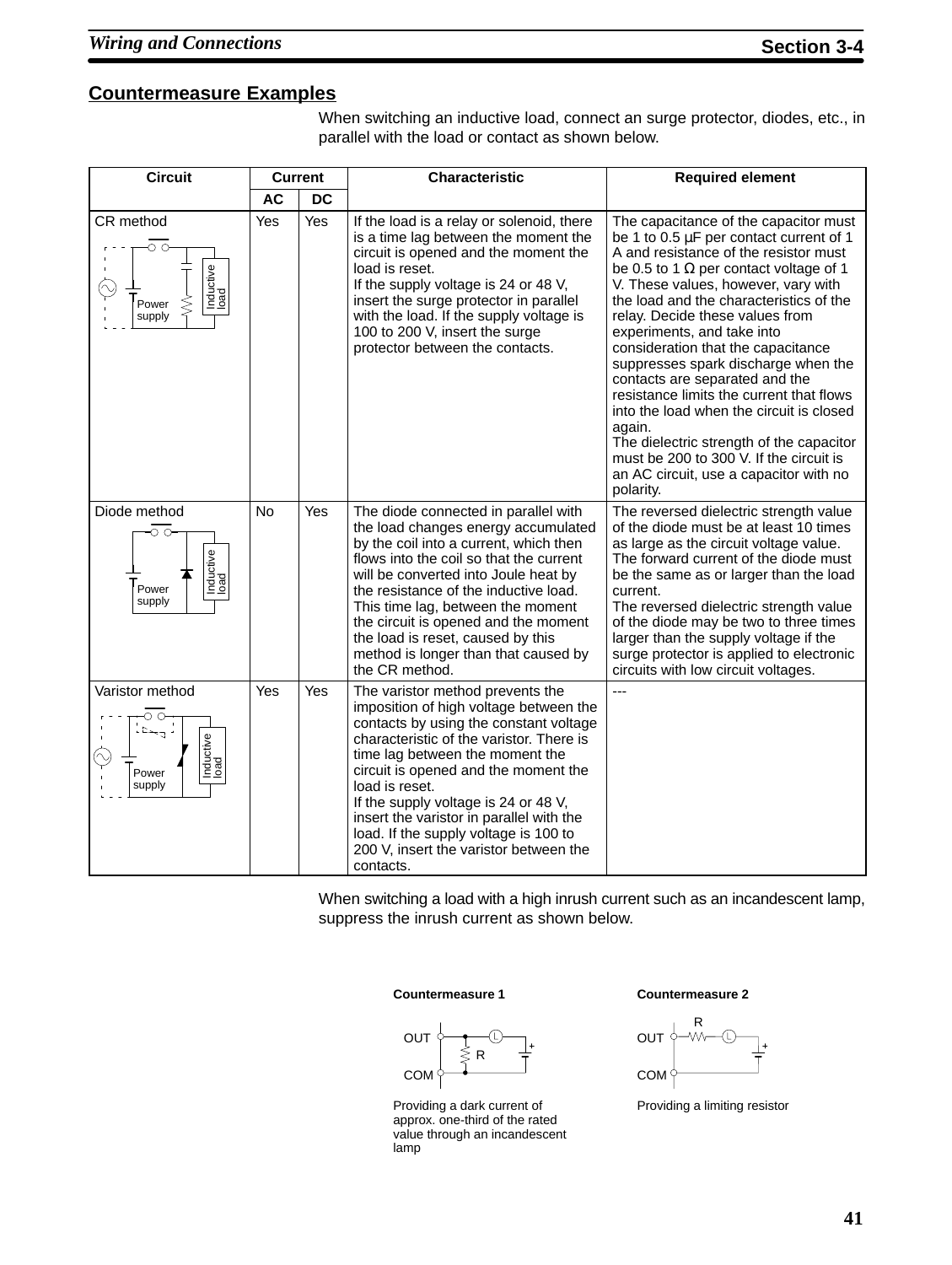## <span id="page-53-0"></span>**3-4-6 Peripheral Device Connection**

The CPM1 CPU Unit can be connected to a C200H-PRO27-E Programming Console with a standard C200H-CN222 (2 m) or C200H-CN422 (4 m) Connecting Cable. The CPM1 CPU Unit can be also connected to a CQM1-PRO01-E. The CQM1-PRO01-E is provided with a 2-m Connecting Cable.



## **3-4-7 Host Link Connections**

Host Link is a command/response communications system in which commands are transmitted from the host computer and corresponding responses are returned from the destination PCs. Host Link commands can be used to read/ write data in PC data areas and read/write PC settings.

**1:1 Host Link Connection** The CPM1 CPU Unit can be connected to an IBM PC/AT compatible computer or a Programmable Terminal with an RS-232C Adapter, as shown in the following diagram.

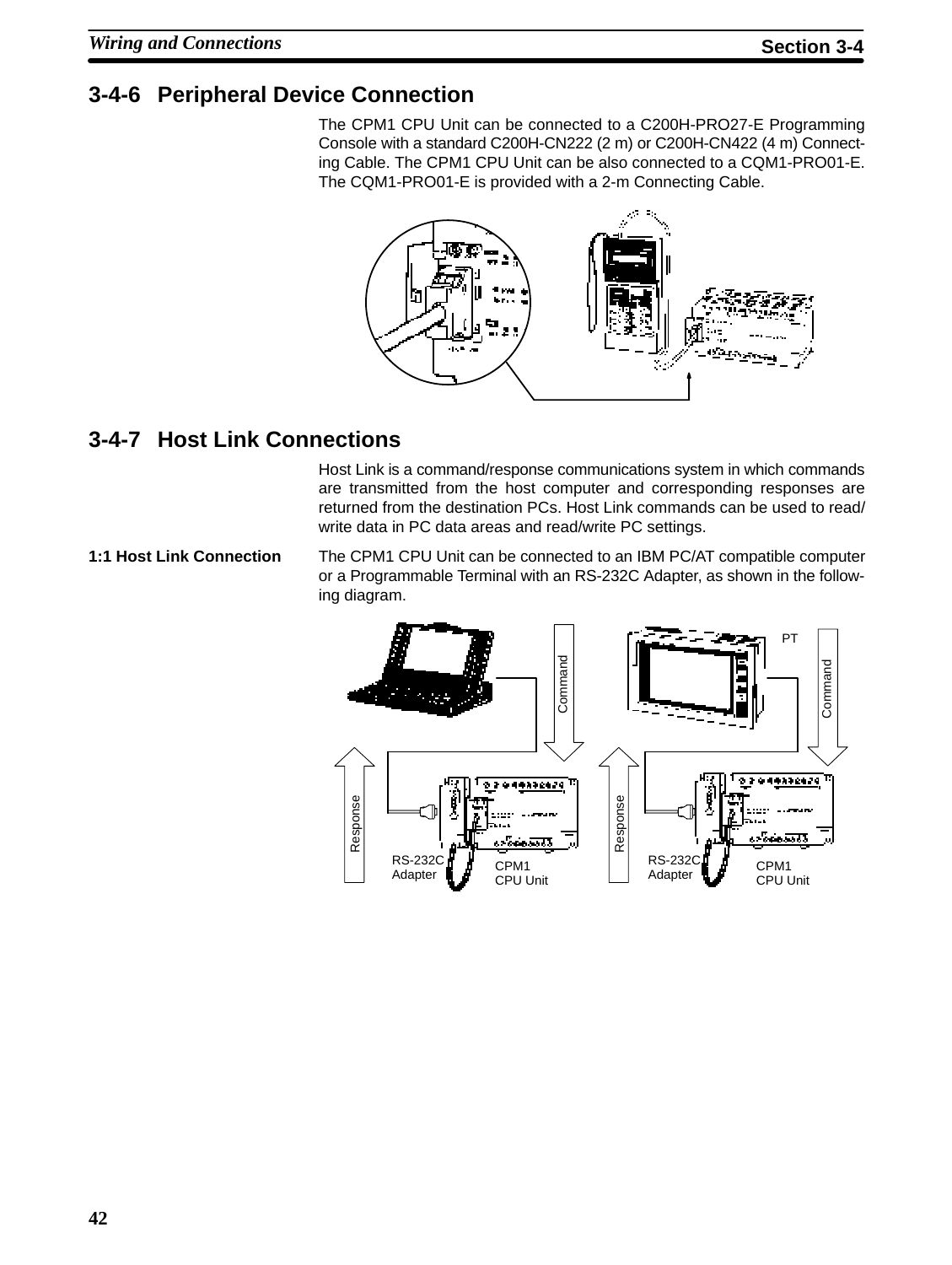The following diagram shows the wiring in the RS-232C cable used to connect a CPM1 to a host computer or Programmable Terminal.



- **Note** When the CPM1 is connected to a host computer, set the RS-232C Adapter's mode setting switch to "HOST."
- **1:n Host Link Connection** Up to 32 CPU Units (CPM1 only) can be connected to an IBM PC/AT compatible computer or a Programmable Terminal with a B500-AL004 Link Adapter and RS-422 Adapters, as shown in the following diagram.

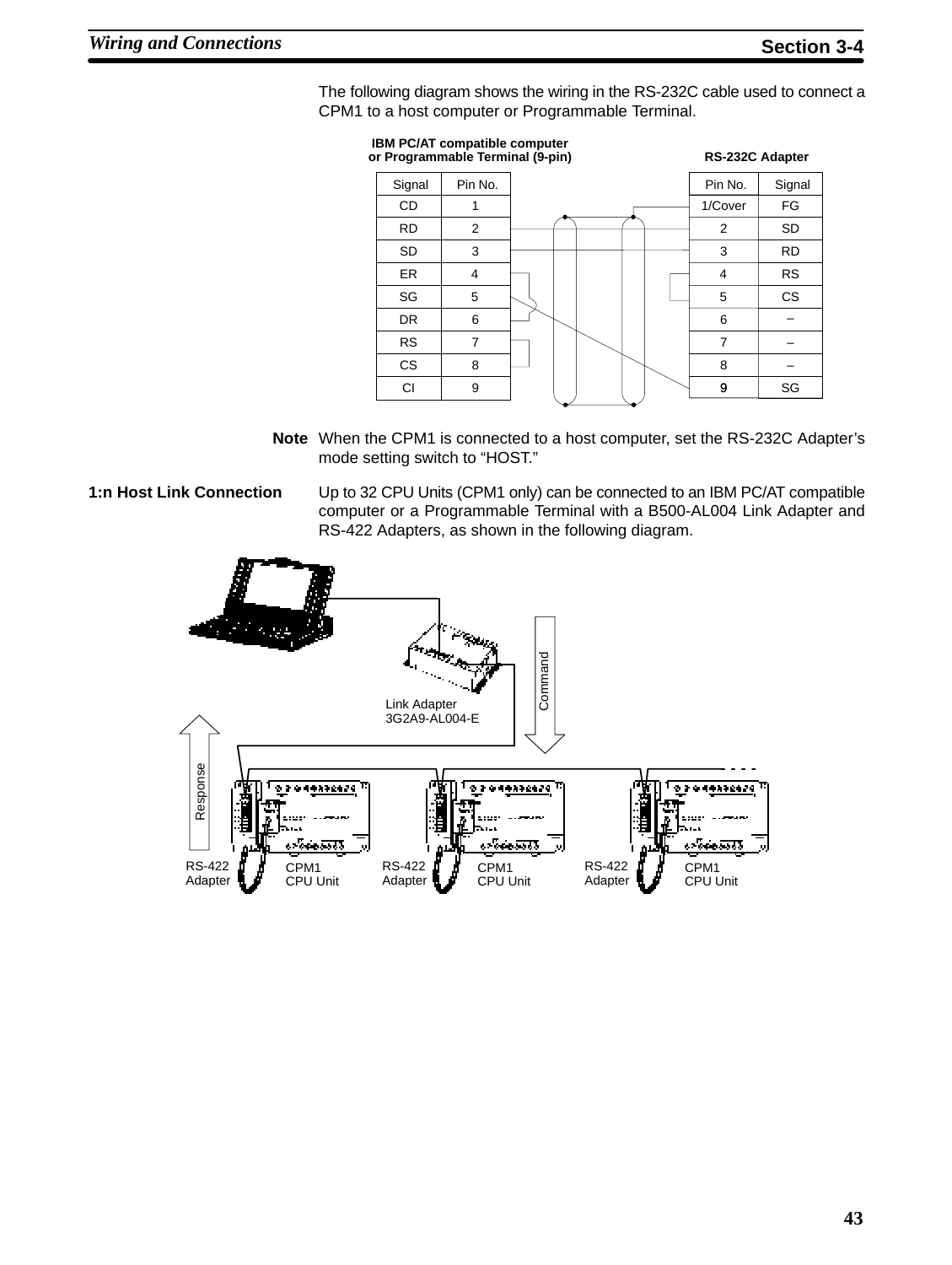#### *Wiring and Connections* **Section 3-4**

The following diagram shows the wiring in the RS-422 cables used to connect CPM1 PCs to a B500-AL004 Link Adapter. In both the Link Adapter/RS-422 Adapter connections and the RS-422 Adapter/RS-422 Adapter connections, connect the SG, RDA, RDB, SDA, and SDB terminals to the same terminals in the other Adapter.



- **Note** 1. The maximum length of the RS-422 cable should be 500 m.
	- 2. Set the termination resistance switch to "ON" (upper side) for the Link Adapters on both ends of the Host Link system and for the RS-422 Adapter.

Always use crimp connectors when wiring the RS-422 Adapters. Use M3 terminal screws and tighten the screws securely  $(0.5 N \cdot m)$ .

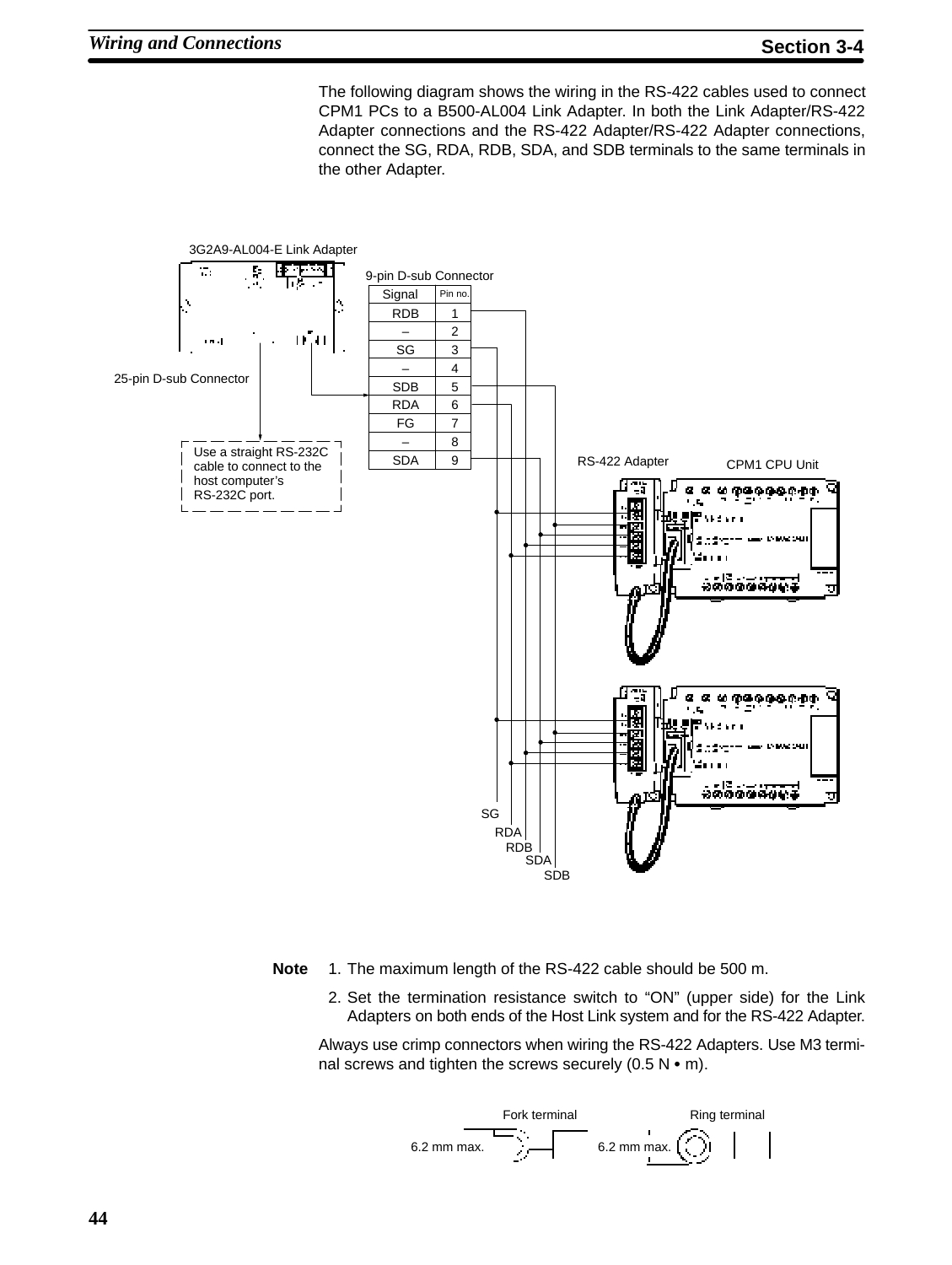## <span id="page-56-0"></span>**3-4-8 One-to-one PC Connections**

A CPM1 can be linked to a CPM1, CQM1, or C200HS PC through an RS-232C Adapter. One PC acts as the Master and the other as the Slave to link up to 256 bits in the LR area (LR 0000 to LR 1515).



**Note** One-to-one PC connections can only be used when the RS-232C Adapter (CPM1-CIF01) is connected.

Set the DIP switch of the RS-232C Adapter (CPM1-CIF01) to the NT (bottom) side.

The following diagram shows the wiring in the RS-232C cable used to connect a CPM1 to another PC.

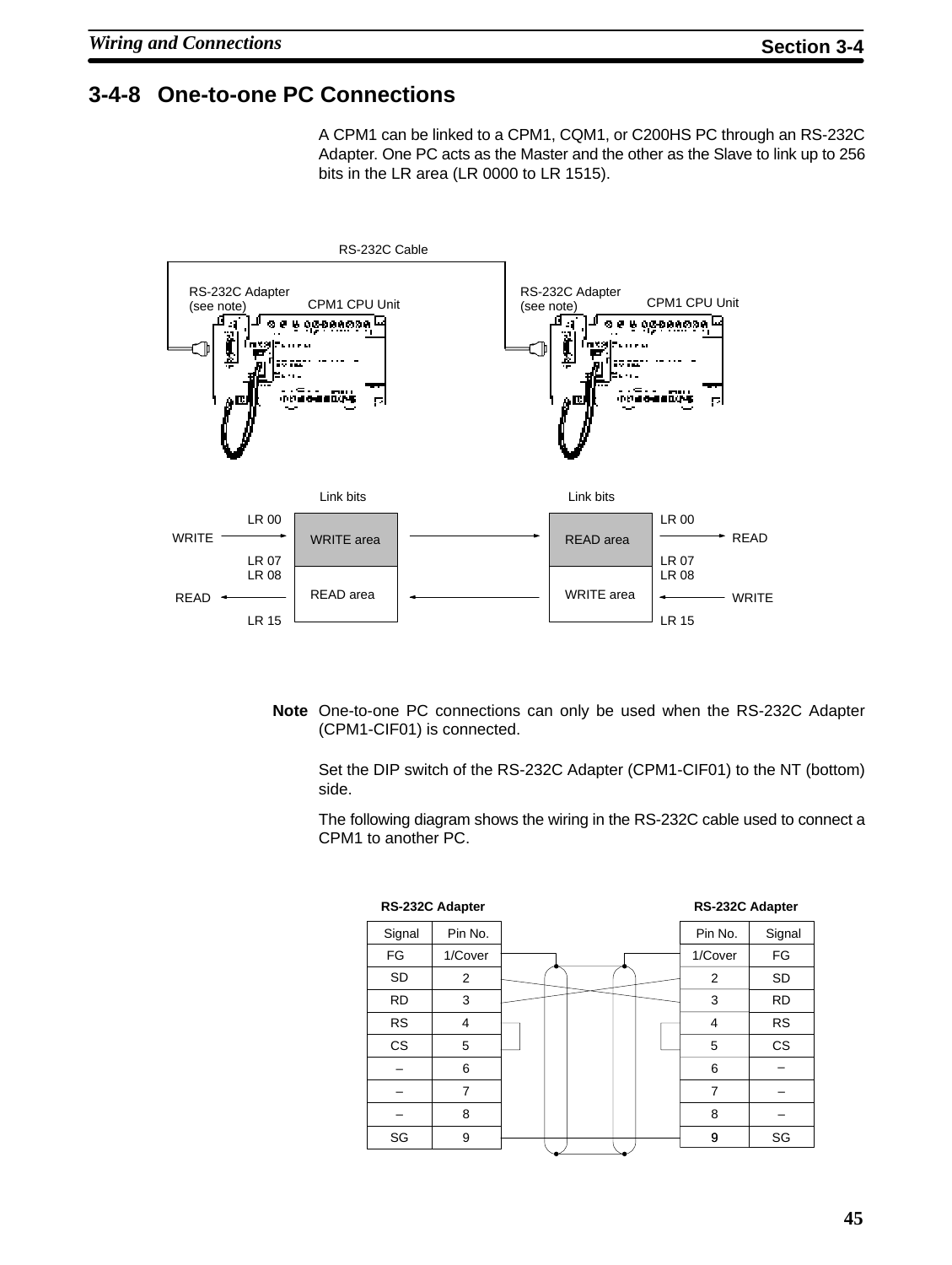## <span id="page-57-0"></span>**3-4-9 NT Link Connections**

High-speed communications can be achieved by providing a direct access through the use of the NT Link between the CPM1 and Programmable Terminal.



**Note** The NT Link can only be used when the RS-232C Adapter (CPM1-CIF01) is connected.

Set the DIP switch of the RS-232C Adapter (CPM1-CIF01) to the NT (bottom) side.

The following diagram shows the wiring in the RS-232C cable used to connect a CPM1 to a Programmable Terminal.

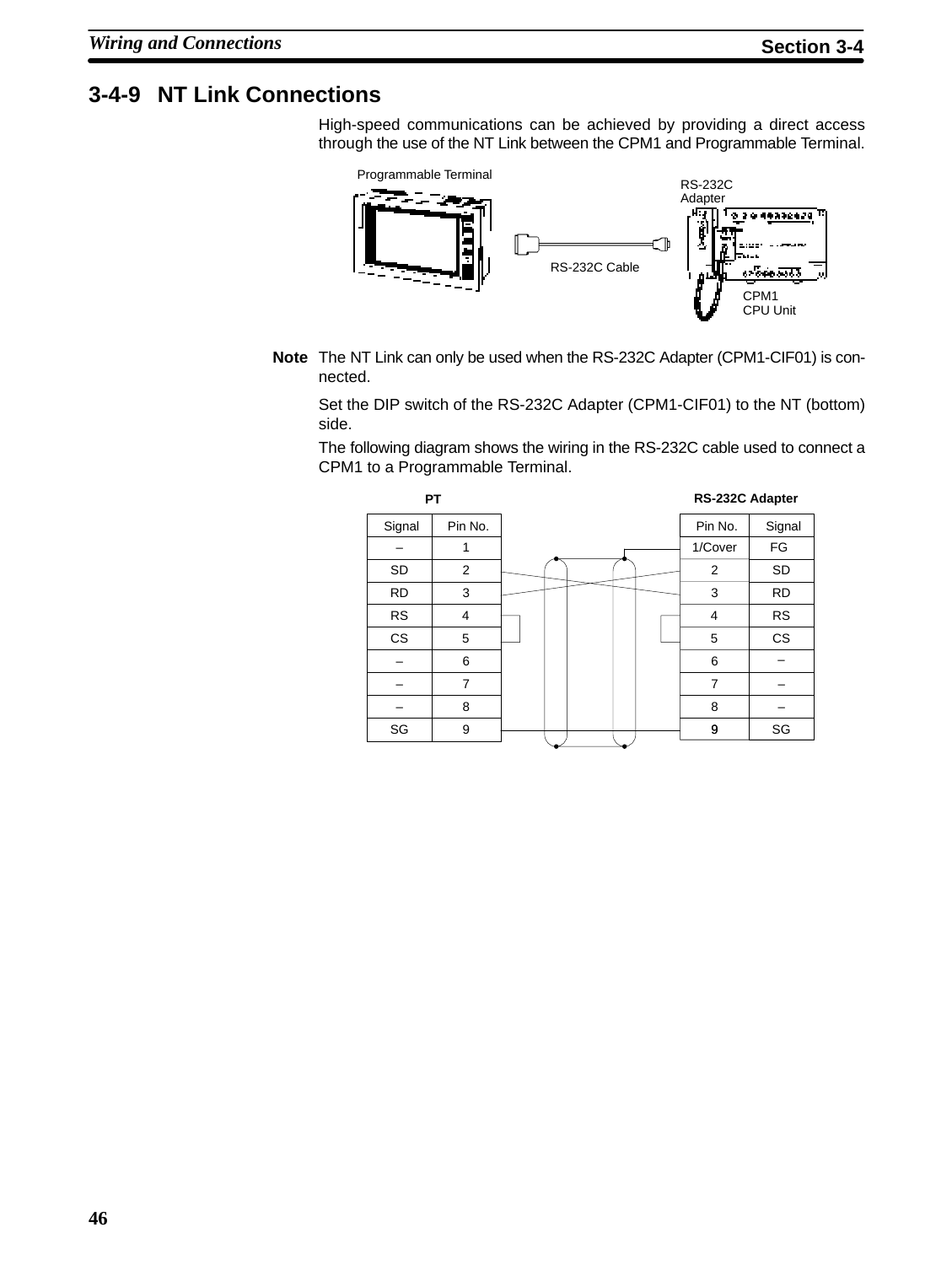# **SECTION 4 Using Peripheral Devices**

This section outlines the operations possible with the SYSMAC Support Software (SSS) and the Programming Consoles. Actual SSS operating procedures are provided in the *SSS Operation Manual: C-series PCs*. Programming Console connection and operating procedures are provided in this section.

| $4-1$   |              |                                              | 48 |
|---------|--------------|----------------------------------------------|----|
|         | $4 - 1 - 1$  |                                              | 48 |
|         | $4 - 1 - 2$  |                                              | 48 |
|         | $4 - 1 - 3$  |                                              | 49 |
|         | 4-1-4        |                                              | 52 |
|         | $4 - 1 - 5$  |                                              | 54 |
| $4 - 2$ |              |                                              | 55 |
|         | $4 - 2 - 1$  |                                              | 55 |
|         | $4 - 2 - 2$  |                                              | 56 |
|         | $4 - 2 - 3$  |                                              | 57 |
|         | $4 - 2 - 4$  |                                              | 57 |
|         | $4 - 2 - 5$  |                                              | 58 |
| $4 - 3$ |              |                                              | 59 |
|         | $4 - 3 - 1$  |                                              | 59 |
|         | $4 - 3 - 2$  |                                              | 60 |
|         | $4 - 3 - 3$  |                                              | 61 |
|         | $4 - 3 - 4$  |                                              | 61 |
|         | $4 - 3 - 5$  | Setting and Reading a Program Memory Address | 62 |
|         | $4 - 3 - 6$  |                                              | 62 |
|         | $4 - 3 - 7$  |                                              | 63 |
|         | $4 - 3 - 8$  |                                              | 63 |
|         | $4 - 3 - 9$  |                                              | 65 |
|         | $4 - 3 - 10$ |                                              | 68 |
|         | $4 - 3 - 11$ |                                              | 68 |
|         | $4 - 3 - 12$ |                                              | 70 |
|         |              |                                              |    |
|         | $4 - 3 - 13$ |                                              | 70 |
|         | $4 - 3 - 14$ |                                              | 71 |
|         | $4 - 3 - 15$ |                                              | 72 |
|         | $4 - 3 - 16$ |                                              | 72 |
|         | $4 - 3 - 17$ |                                              | 73 |
|         | $4 - 3 - 18$ |                                              | 73 |
|         | $4 - 3 - 19$ | Hexadecimal, BCD Data Modification           | 74 |
|         | $4 - 3 - 20$ |                                              | 75 |
|         | $4 - 3 - 21$ |                                              | 75 |
|         | $4 - 3 - 22$ |                                              | 76 |
|         | $4 - 3 - 23$ |                                              | 77 |
|         | $4 - 3 - 24$ |                                              | 77 |
|         | $4 - 3 - 25$ |                                              | 78 |
|         | $4 - 3 - 26$ |                                              | 78 |
| 4-4     |              |                                              | 78 |
|         | $4 - 4 - 1$  |                                              | 78 |
|         | $4 - 4 - 2$  |                                              | 80 |
|         | $4 - 4 - 3$  |                                              | 81 |
|         | $4 - 4 - 4$  |                                              | 83 |
|         | $4 - 4 - 5$  | Test Run in MONITOR Mode                     | 84 |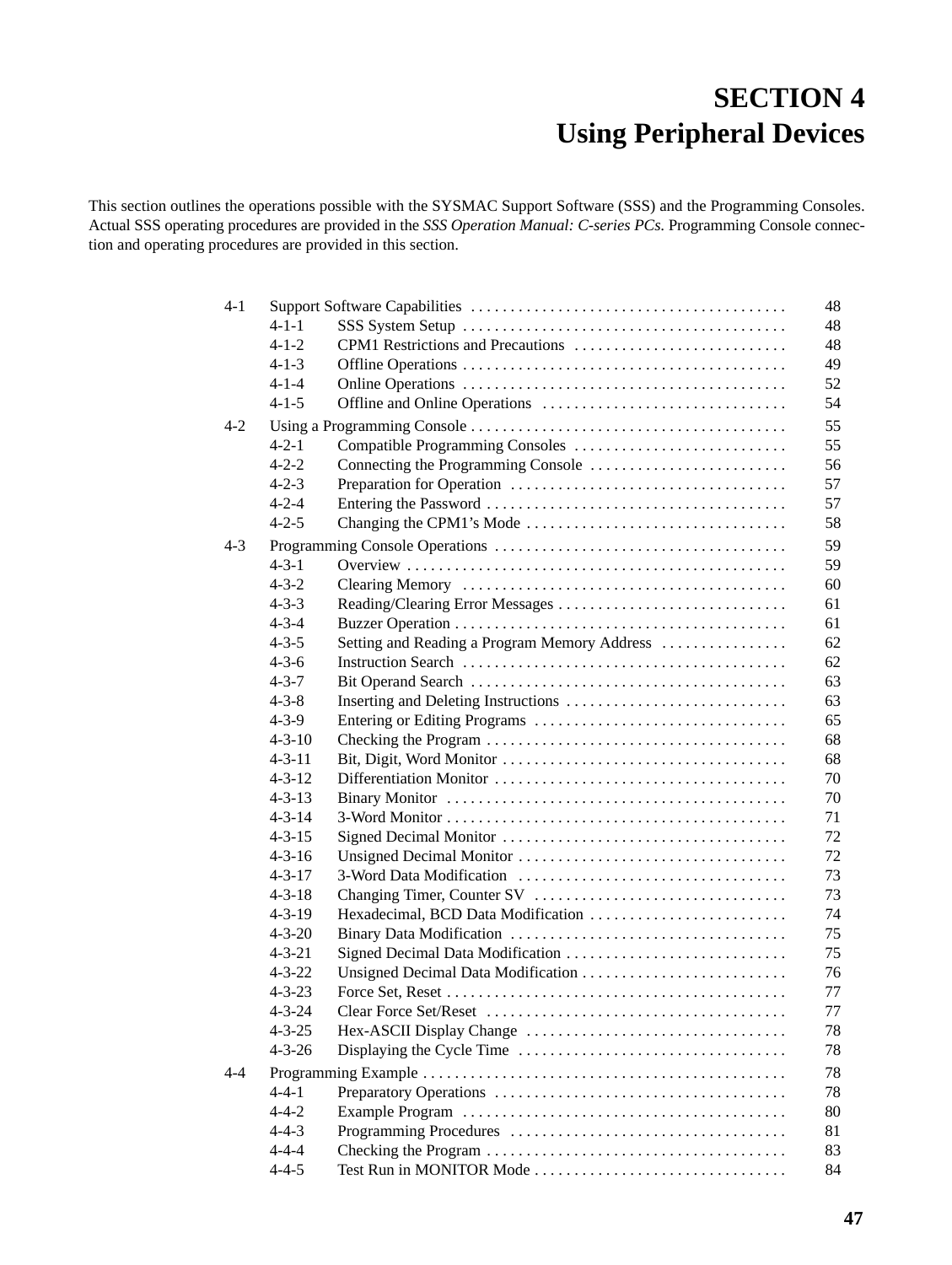# <span id="page-59-0"></span>**4-1 Support Software Capabilities**

The SSS is a complete programming and control package designed for C-series and CVM1 PCs. It provides not only programming capabilities, but also advanced debugging, monitoring, and program/data management. The following tables provide only a brief introduction to the capabilities of the SSS. For further information and actual operating procedures, please refer to the SYSMAC Support Software Operation Manual: C-series.

CPM1 programming can be performed with all versions of SSS. (Ladder Support Software (LSS) version 5.0 or higher can also be used.)

In addition, the SYSMAC-CPT can be used for programming the CPM1. Refer to the SYSMAC-CPT Support Software Quick Start Guide (W332) and User Manual (W333) for operation procedures. When programming the CPM1 using the SYSMAC-CPT, be sure to set the "PC model" on the Support Software to "CPM1 (CPM1A)."

## **4-1-1 SSS System Setup**

Set the PC Model to "CQM1" and the PC Interface to "PERIPHERAL." Follow the directions in the SSS Operating Manual for other System Setup settings.

- **PC Model If the CPM1 PC doesn't appear as an option in the SSS's System Setup, set the** PC Model to "CQM1." The CPM1 is compatible with the CQM1.
- **PC Interface** Set the PC Interface to the Peripheral Device Port by selecting "PERIPHERAL" from the submenu. After selecting the Peripheral Device Port, set the communications baud rate to 9,600 baud.

## **4-1-2 CPM1 Restrictions and Precautions**

When programming the CPM1, set the PC Model on the SSS to "CQM1." Heed the following restrictions when programming the CPM1.

- **Programming Check** Since the data area of the CQM1 is larger than that of the CPM1, some parts of the area cannot be checked as the CPM1 PC. Pay careful attention to the usable data area when programming.
	- **Note** If a program that contains addresses not supported by the CPM1 are transferred to the CPM1, a memory error will occur when operation is begun and AR 1308 will turn ON. Refer to the Programming Manual (W228) for differences in memory areas.
- **Memory Usage** Since the memory of the the CQM1 is larger than that of the CPM1, the displayed available memory capacity is larger than the actual available memory capacity. Pay careful attention to the actual available memory capacity when programming.
- **Expansion Instructions** When a program is transferred after changing the assignment of function codes for the 18 expansion instructions, a message to "Turn on the DIP switch of the PC and execute again" is displayed. Change the assignment of the function codes for the expansion instructions to the default settings before programming.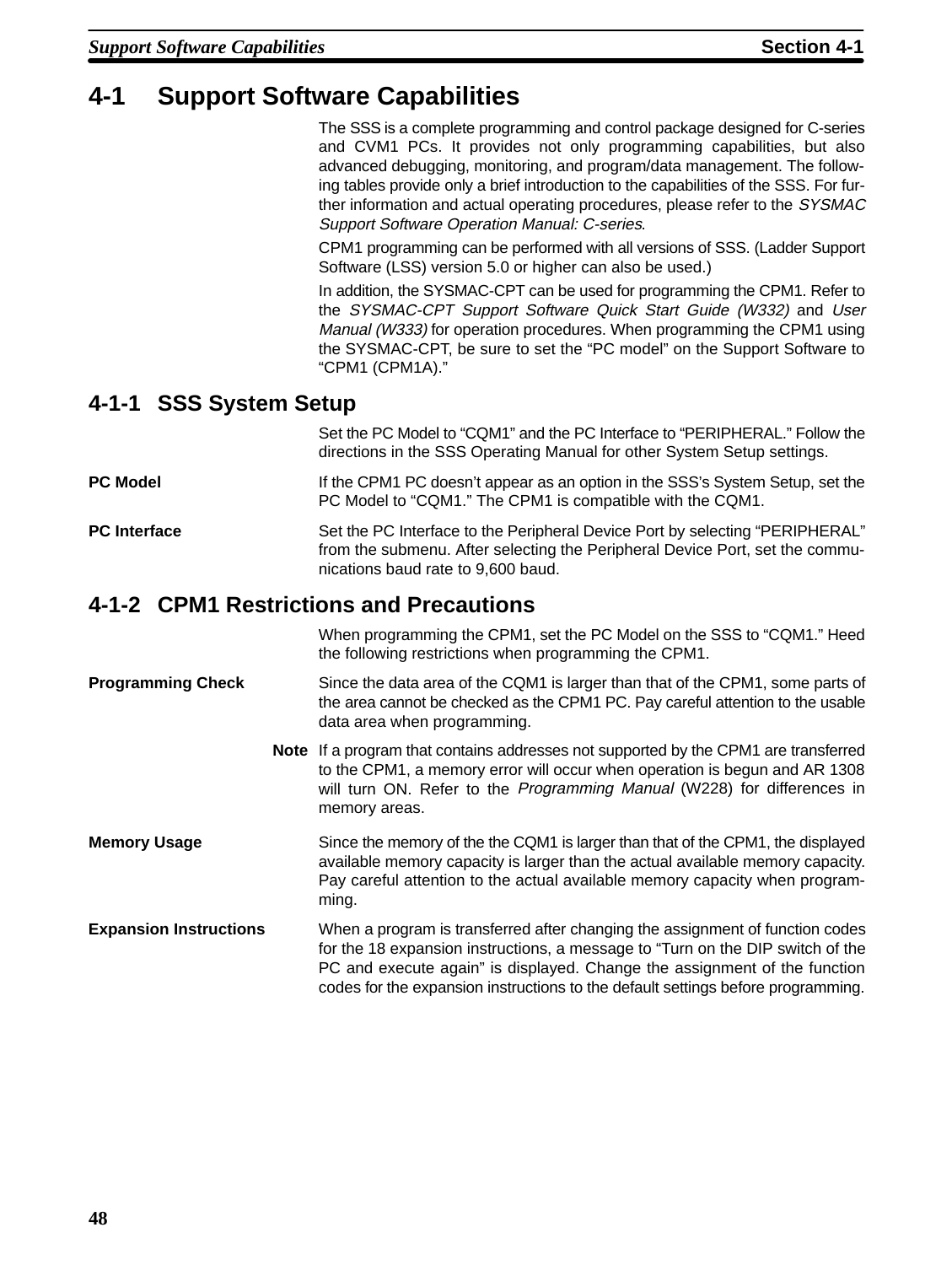| <b>Function code</b> | <b>Mnemonic</b> | <b>Function code</b> | <b>Mnemonic</b> |
|----------------------|-----------------|----------------------|-----------------|
| 17                   | <b>ASFT</b>     | 64                   | <b>SPED</b>     |
| 18                   | <b>TKY</b>      | 65                   | <b>PULS</b>     |
| 19                   | <b>MCMP</b>     | 66                   | <b>SCL</b>      |
| 47                   | <b>RXD</b>      | 67                   | <b>BCNT</b>     |
| 48                   | <b>TXD</b>      | 68                   | <b>BCMP</b>     |
| 60                   | <b>CMPL</b>     | 69                   | <b>STIM</b>     |
| 61                   | INI             | 87                   | <b>DSW</b>      |
| 62                   | <b>PRV</b>      | 88                   | 7SEG            |
| 63                   | <b>CTBL</b>     | 89                   | <b>INT</b>      |

<span id="page-60-0"></span>The default settings for the CQM1 are as shown in the following table.

**Online Editing If unsupported addresses are set in the program for operands or set values,** error messages will be displayed and the values will not be accepted.

# **4-1-3 Offline Operations**

| Group       | <b>Name</b>                       | <b>Description</b>                                                                                                                                                                                                             |
|-------------|-----------------------------------|--------------------------------------------------------------------------------------------------------------------------------------------------------------------------------------------------------------------------------|
| Programming | <b>Connect line</b>               | Draws a line between two ladder diagram objects.                                                                                                                                                                               |
|             | Save program                      | Writes all or part of the user program developed in the system work area to the<br>data disk.                                                                                                                                  |
|             | Retrieve program                  | Retrieves all or part of the user program stored on a data disk to the system<br>work area.                                                                                                                                    |
|             | <b>Change display</b>             | Specifies the display modes for the user program.                                                                                                                                                                              |
|             | <b>Search</b>                     | Searches for instructions including specified operands. An address from which<br>the search is to be started can be specified                                                                                                  |
|             | I/O comment                       | Creates I/O comments corresponding to bit addresses in the Ladder With<br>Comments mode. In addition, reads (searches) and edits the program for<br>comments.                                                                  |
|             | Instr comment                     | Creates and edits instruction comments for output instructions in the Ladder<br>With Comments mode. (C-series PCs only)                                                                                                        |
|             | <b>Block comment</b>              | Creates, reads (searches), and edits block comment in the Ladder With<br>Comments mode.                                                                                                                                        |
|             | <b>Edit ladder</b>                | Edits ladder diagrams using the following:                                                                                                                                                                                     |
|             |                                   | • Moving specified instruction blocks<br>• Copying specified instruction blocks<br>• Deleting specified instruction blocks                                                                                                     |
|             | <b>Edit comments</b>              | Displays I/O comments simultaneously to write, edit, and search for specified<br>comments.                                                                                                                                     |
|             | <b>Retrieve</b><br>comments       | Retrieves comments from the program stored on a data disk. The I/O comments<br>are read to the system work area. Instruction comments (C-series PCs only)<br>and block comments are copied to the currently displayed program. |
|             | <b>Memory usage</b>               | Displays the used capacity of the user program memory, the number of<br>comments used, and the available capacity of the internal memory.                                                                                      |
|             | <b>Clear memory</b>               | Clears the user program memory. The starting address for clearing can be<br>specified. The comment memory can also be cleared.                                                                                                 |
|             | Check program                     | Checks whether the user program contains syntax errors. The check can be<br>performed in three levels.                                                                                                                         |
|             | $\star$ Edit interrupt<br>program | Used to create I/O interrupt, scheduled interrupt, power off interrupt, and power<br>on interrupt programs. (CVM1 PCs only)                                                                                                    |
|             | $\star$ Program input<br>mode     | Used to change the ladder diagram input mode between symbols and text<br>strings. (CVM1 PCs only)                                                                                                                              |

 $A \star$  symbol indicates the operation can be performed with CVM1 PCs only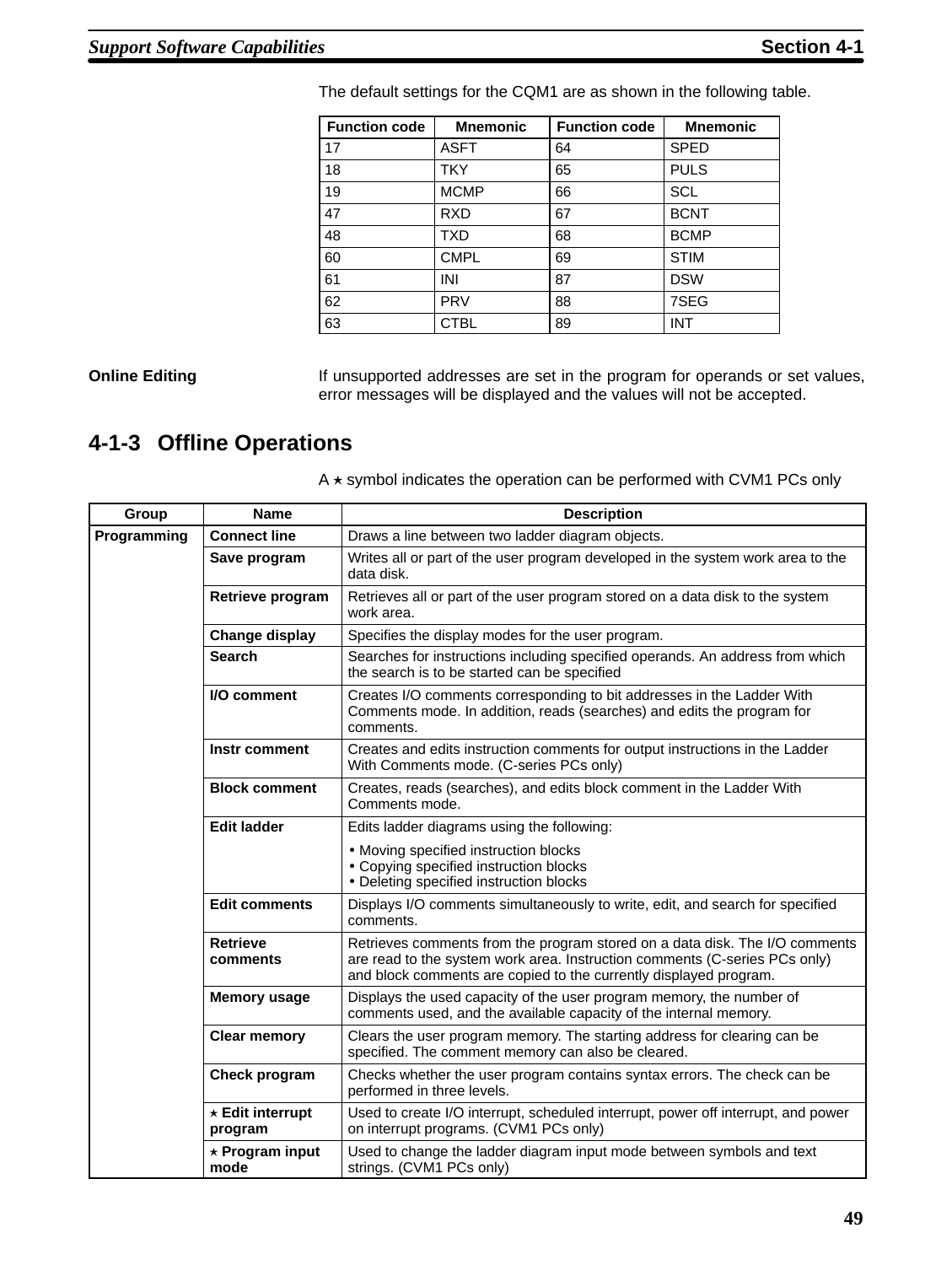| Group                      | <b>Name</b>                             | <b>Description</b>                                                                                                                                                     |
|----------------------------|-----------------------------------------|------------------------------------------------------------------------------------------------------------------------------------------------------------------------|
| <b>DM</b><br>(data memory) | Go To Page                              | Displays the contents of the data memory in the system work area in pages<br>(units of 160 words). The data can be altered with this function. (C-series PCs<br>only)  |
|                            | Copy                                    | Copies the contents of the DM area of the system work area (data memory<br>information).                                                                               |
|                            | Fill                                    | Writes the same data to more than one data word in the system work area data<br>memory area.                                                                           |
|                            | <b>Print</b>                            | Prints a specified range of DM words.                                                                                                                                  |
|                            | $Hex \leftarrow > ASCII$                | Specifies the display mode for the data memory contents when the work disk<br>data memory contents are to be altered. The display mode can be hexadecimal<br>or ASCII. |
|                            | Save DM Data                            | Writes the contents of a specified range of system work area data memory to<br>the data disk.                                                                          |
|                            | <b>Retrieve DM Data</b>                 | Retrieves the saved data disk data memory to the system work area DM area.                                                                                             |
|                            | $\star$ Read DM<br><b>Address</b>       | Used to display DM data from the work disk up to 160 words at a time.<br>Displayed data can be modified. (CVM1 PCs only)                                               |
|                            | $\star$ Switch Bank<br><b>Number</b>    | Used to specify the Expansion DM bank on the work disk. (CVM1 PCs only)                                                                                                |
|                            | $\star$ Save file                       | Used to save file data (with an .IOM) extension from the work disk to a data<br>disk. (CVM1 PCs only)                                                                  |
|                            | $\star$ Retrieve file                   | Use to retrieve file data (with an .IOM extension) from a data disk to the work<br>disk. (CVM1 PCs only)                                                               |
| I/O Table                  | Write I/O Table                         | Edits the I/O table in the system work area.                                                                                                                           |
|                            | <b>Check I/O Table</b>                  | Checks the contents of the I/O table in the system work area.                                                                                                          |
|                            | Save I/O Table                          | Writes the I/O table in the system work area to a data disk.                                                                                                           |
|                            | <b>Retrieve I/O Table</b>               | Retrieves the I/O table data stored on a data disk to the system work area.                                                                                            |
|                            | ★ Clear I/O Table                       | Used to delete the I/O table from the work disk. (CVM1 PCs only)                                                                                                       |
|                            | $\star$ Custom I/O<br><b>Table SIOU</b> | Used to specify CPU Bus Unit classifications. (CVM1 PCs only)                                                                                                          |
|                            | <b>Print I/O Table</b>                  | Prints an I/O table list. (C-series PCs only)                                                                                                                          |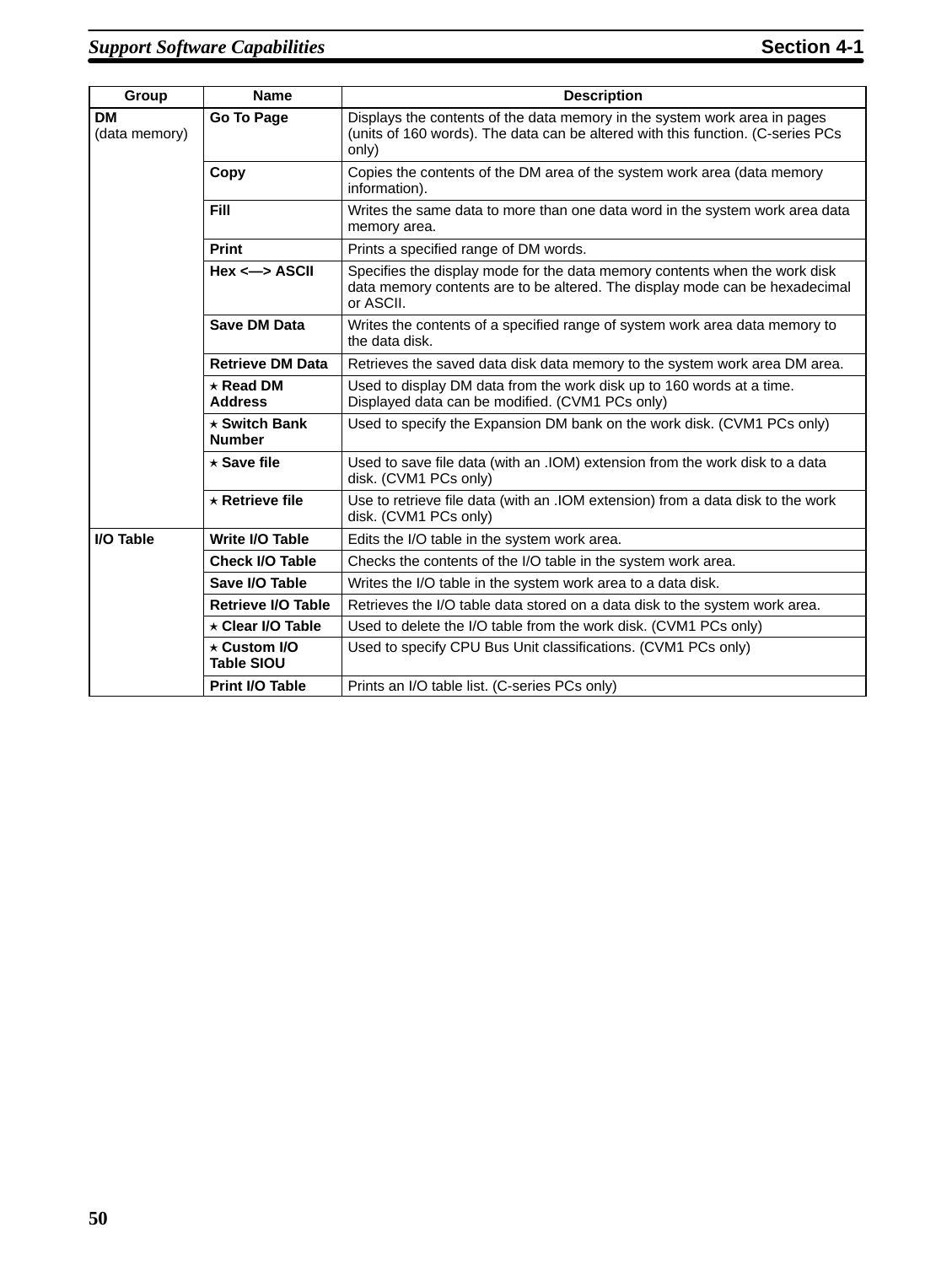| Group                            | Name                                 | <b>Description</b>                                                                                                                                                          |
|----------------------------------|--------------------------------------|-----------------------------------------------------------------------------------------------------------------------------------------------------------------------------|
| <b>Utility</b>                   | Data Area Lists                      | Displays lists (such as used areas and cross-references) in accordance with the<br>contents of the user program in the system work area.                                    |
|                                  | Change<br><b>Addresses</b>           | Globally changes bit and word addresses in the user program in the system<br>work area.                                                                                     |
|                                  | <b>Print Lists</b>                   | Prints lists, ladder diagrams, and mnemonics in accordance with the contents of<br>the user program in the system work area.                                                |
|                                  | <b>EPROM/Memory</b><br>Card          | Writes, reads, and compares the user program between the PROM<br>Writer/Memory Card and system work area.                                                                   |
|                                  | Program<br><b>Conversion</b>         | $C500 \rightarrow C2000H$ :<br>Converts C500-family programs to C2000H programs.                                                                                            |
|                                  |                                      | $C2000H \rightarrow CVM1$ :<br>Converts C2000H-family programs to CVM1 programs                                                                                             |
|                                  | <b>Create Library</b><br><b>File</b> | Creates a library on a floppy disk or hard disk for use as an LSS data disk.                                                                                                |
|                                  | <b>Time Chart</b><br><b>Monitor</b>  | Accesses the time chart monitor data produced online. (C-series PCs only)                                                                                                   |
|                                  | <b>Instruction Trace</b>             | Accesses the instruction trace data produced online. (C-series PCs only)                                                                                                    |
|                                  | Data trace                           | Accesses the data trace data produced online.                                                                                                                               |
|                                  | <b>Set Instructions</b>              | Used to assign instructions to function codes in the instructions table and to<br>save and retrieve instructions tables to and from data disk files. (C-series PCs<br>only) |
|                                  | <b>Retrieve/Save</b><br>Instr        | Used to save and retrieve expansion instruction sets to and from data disk files.<br>(C-series PCs only)                                                                    |
|                                  | <b>PC Setup</b>                      | Used to set the PC operating parameters in the PC Setup and to save and<br>retrieve PC Setups to and from data disk files.                                                  |
|                                  | <b>Allocate UM</b>                   | Used to allocate parts of the user memory area for used as a Fixed DM Area<br>and/or I/O Comment Area. (C-series PCs only)                                                  |
|                                  | ★ Edit PC ID                         | Used to create, edit, search for, or print PC IDs (names). (CVM1 PCs only)                                                                                                  |
|                                  | $\star$ Compare<br><b>Programs</b>   | Used to compare a program in a data disk with the program in the work file in<br>the computer. (CVM1 PCs only)                                                              |
|                                  | $\star$ Customization                | Used to change bit/word names, to define custom data areas, or to register HIS<br>instructions. (CVM1 PCs only)                                                             |
|                                  | <b>Network Support</b><br>Table      | Used to edit data link tables and routing tables for the SYSMAC NET and<br>SYSMAC LINK Systems.                                                                             |
| <b>File</b><br><b>Management</b> | <b>Directory</b>                     | Displays a file list. Wildcard names can be used to display only desired files.                                                                                             |
|                                  | <b>Copy File</b>                     | Copies files on the same floppy disk or between different disks.                                                                                                            |
|                                  | <b>Change File Name</b>              | Changes the name of a specified file.                                                                                                                                       |
|                                  | <b>Delete File</b>                   | Deletes a specified file.                                                                                                                                                   |
|                                  | <b>LSS File</b><br><b>Management</b> | Used to change between LSS-style data files and DOS-style data files.                                                                                                       |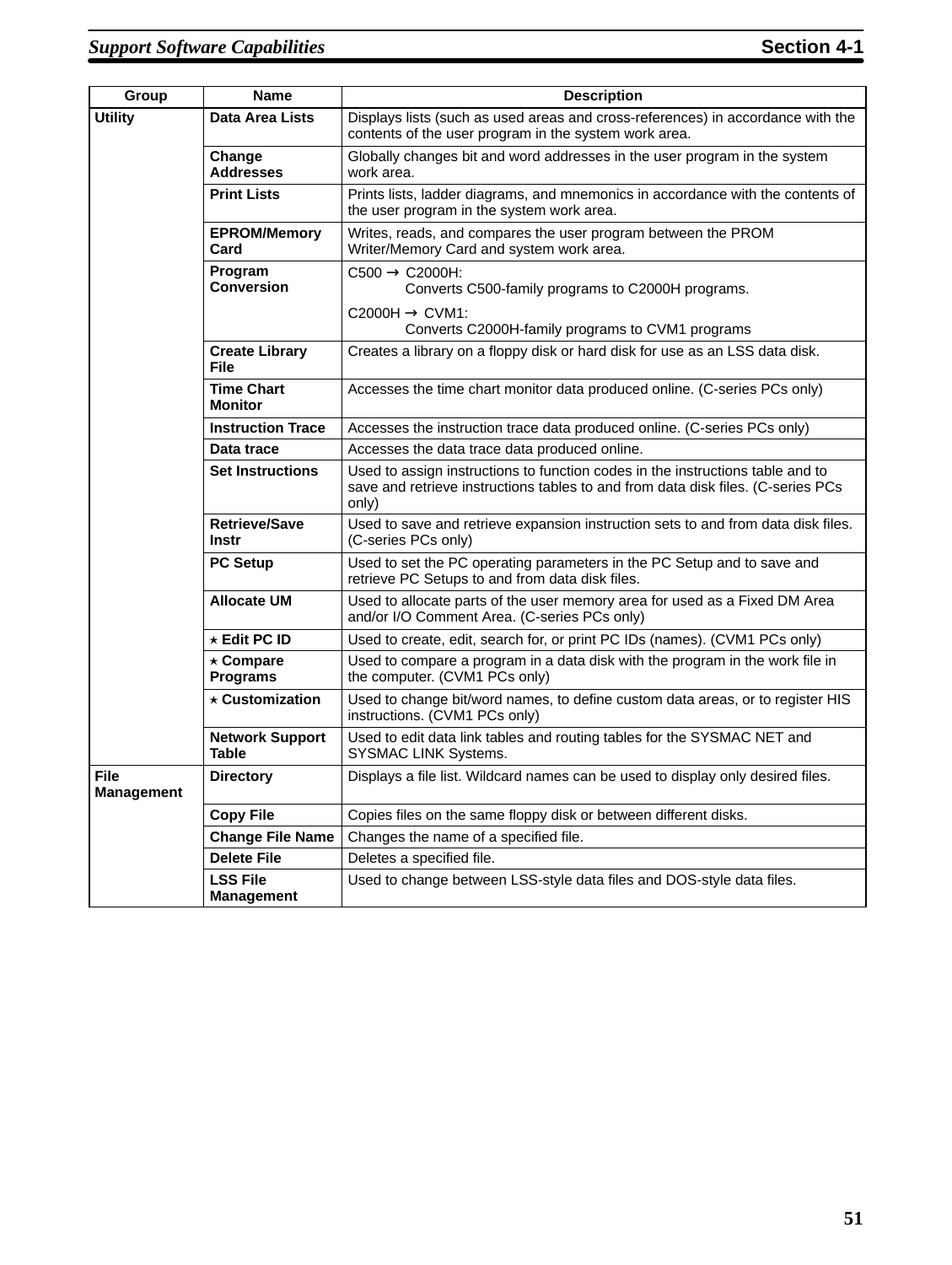# <span id="page-63-0"></span>**4-1-4 Online Operations**

Refer to [1-2-5 Peripheral Device Connections](#page-23-0) for details on connecting a personal computer to the CPM1.

| Group             | <b>Name</b>                           | <b>Description</b>                                                                                                                                          |
|-------------------|---------------------------------------|-------------------------------------------------------------------------------------------------------------------------------------------------------------|
| <b>Monitoring</b> | <b>Monitor Data</b>                   | Uses the lower one third of the screen as a monitor area where bits, words, DM<br>contents, and TIM/CNT SV/PV are monitored, forced-set/reset, and changed. |
|                   | <b>Transfer Program</b>               | Transfers and compares the user program between the computer and PC.                                                                                        |
|                   | <b>Change Display</b>                 | C-series PCs<br>Ladder W/Comments<br>Ladder<br>CVM1 PCs                                                                                                     |
|                   |                                       | Ladder<br>Ladder (2 rows of comments)<br>Ladder (4 rows of comments)                                                                                        |
|                   | <b>Online Edit</b>                    | Simultaneously edits the PC program and the program in the system work area.                                                                                |
|                   | <b>Read Cycle Time</b>                | Reads and displays the scan time of the PC.                                                                                                                 |
|                   | <b>Clear Area</b>                     | Clears the PC data areas such as HR, CNT, AR, and DM (to zero).                                                                                             |
|                   | <b>Search</b>                         | Searches for instructions (including specified operands).                                                                                                   |
|                   | <b>I/O Comments</b>                   | Searches for I/O comments.                                                                                                                                  |
|                   | <b>Block Comments</b>                 | Searches for block comments.                                                                                                                                |
|                   | <b>Memory Usage</b>                   | Displays used program memory area, the number of comments used, and the<br>available capacity of the internal memory.                                       |
|                   | $\star$ Monitor Interrupt<br>Program  | Used to monitor I/O interrupt, scheduled interrupt, power off interrupt, and power<br>on interrupt programs. (CVM1 PCs only)                                |
|                   | ★ Program Input<br>Mode               | Used to change the ladder diagram input mode between symbols and text strings.<br>(CVM1 PCs only)                                                           |
|                   | $\star$ Monitor Other<br><b>Node</b>  | Used to allow basic monitoring operations (I/O monitor, set/reset, PV changes,<br>etc.) for other PCs connected to the the same network. (CVM1 PCs only)    |
| <b>DM</b>         | <b>Transfer</b><br>PC -> Computer     | Retrieves PC DM data to the system work area. (C-series PCs only)                                                                                           |
|                   | <b>Transfer</b><br>Computer->PC       | Writes system work area DM data to the PC. (C-series PCs only)                                                                                              |
|                   | <b>Transfer</b><br><b>Verify</b>      | Compares DM data between the system work area and PC. (C-series PCs only)                                                                                   |
|                   | <b>Monitor</b>                        | Used to monitor DM area contents in the PC. (C-series PCs only)                                                                                             |
|                   | Go To Page                            | Reads a specified page from the DM list of the DM area in the system work area<br>or PC. (C-series PCs only)                                                |
|                   | ★ Read DM Addr                        | Reads the contents of the DM area, including the specified DM address, from the<br>work disk and displays it in the DM table. (CVM1 PCs only)               |
|                   | $\star$ Copy                          | Copies multiple, consecutive words of DM data to a specified destination DM<br>address. (CVM1 PCs only)                                                     |
|                   | $\star$ Fill                          | Places a specified value into multiple, consecutive words of the DM area. Filling<br>with 0000 clears the DM words. (CVM1 PCs only)                         |
|                   | $\star$ Print                         | Prints multiple, consecutive words of DM data. (CVM1 PCs only)                                                                                              |
|                   | ★ HEX <-> ASCII                       | Specified inputs using hexadecimal or ASCII. The mode set will be displayed in<br>the top-right of the screen. (CVM1 PCs only)                              |
|                   | <b>★ Switch Bank</b><br><b>Number</b> | Switches editing between the standard DM and EM banks. (CVM1 PCs only)                                                                                      |
|                   | ★ Save DM data                        | Saves the DM data from the work disk to the data disk or hard disk. (CVM1 PCs<br>only)                                                                      |
|                   | $\star$ Retrieve DM data              | Retrieves the DM data on the data disk or hard disk to the work disk. (CVM1 PCs<br>only)                                                                    |
|                   | <b>★ Transfer DM</b>                  | Transfers and compares DM data between the SSS and the PC. (CVM1 PCs<br>only)                                                                               |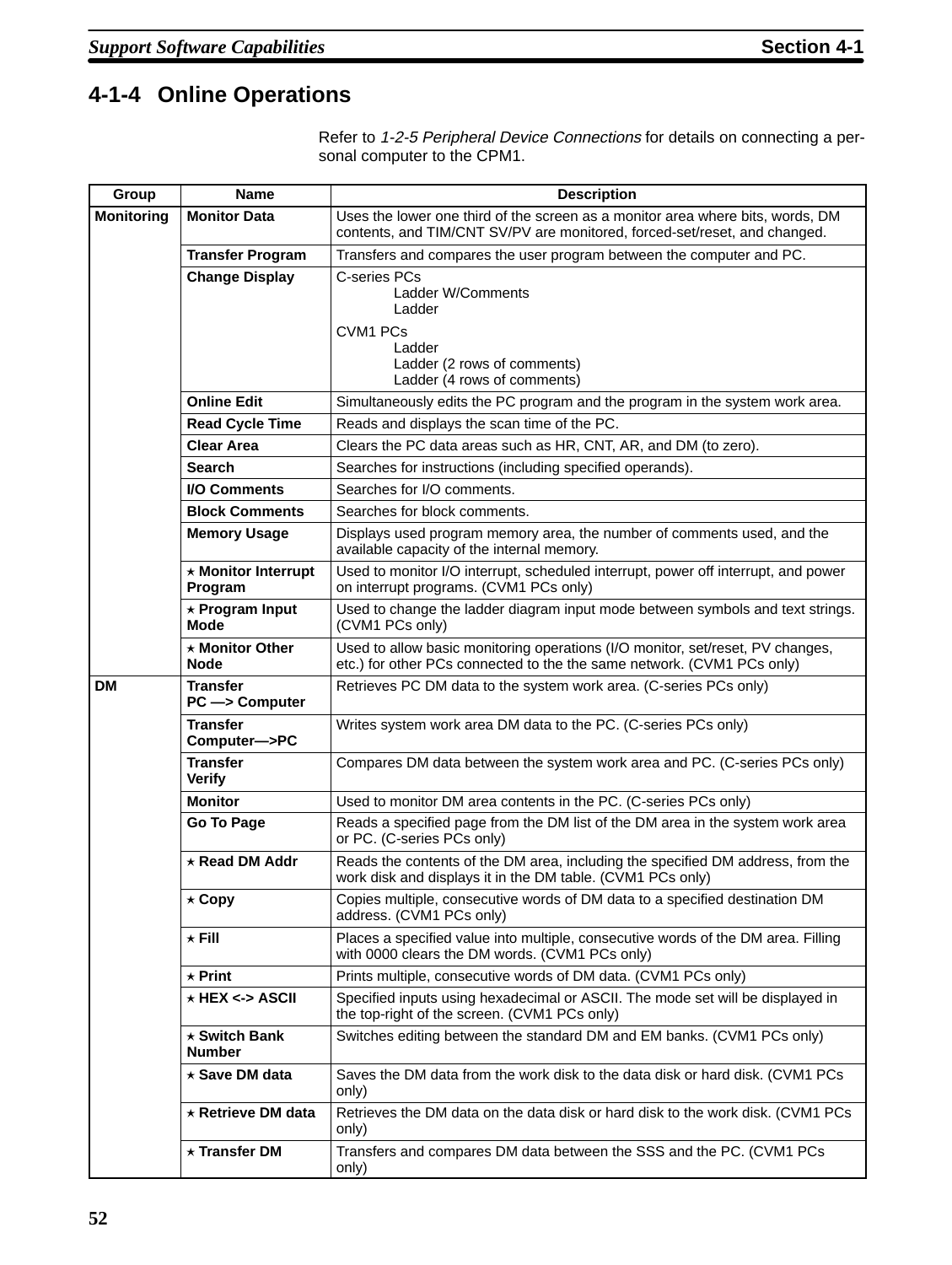| Group          | <b>Name</b>                           | <b>Description</b>                                                                                                                                                                                                                                                |
|----------------|---------------------------------------|-------------------------------------------------------------------------------------------------------------------------------------------------------------------------------------------------------------------------------------------------------------------|
| I/O Table      | <b>Transfer I/O Table</b>             | Transfers and compares the I/O table data between the computer and PC.                                                                                                                                                                                            |
|                | <b>Create I/O Table</b>               | Registers into the PC the I/O Units mounted on the PC and then assigns the<br>words to the Units.                                                                                                                                                                 |
|                | Verify I/O Table                      | Compares the I/O table registered in the PC against the I/O Units actually<br>mounted on the PC.                                                                                                                                                                  |
|                | ★ Clear I/O Table                     | Deletes the I/O tables (C200H and C200HS PCs only)                                                                                                                                                                                                                |
| <b>Utility</b> | File Memory/<br><b>Memory Card</b>    | Displays a file memory list; transfers the file memory contents between the PC<br>and computer or the PC and File Memory Unit; clears the file memory; saves or<br>retrieves the file memory contents to or from a floppy disk; and edits file memory<br>contents |
|                | <b>Time Chart Monitor</b>             | Used to execute time chart monitoring and to display, save, or retrieve results.<br>(C-series PCs only)                                                                                                                                                           |
|                | <b>Instruction Trace</b>              | Used to execute instruction traces and used to display, save, or retrieve results.<br>(C-series PCs only)                                                                                                                                                         |
|                | <b>Data Trace</b>                     | Used to execute data traces and used to display, save, or retrieve results.                                                                                                                                                                                       |
|                | Debug                                 | Used to display the execution status of the specified program section.<br>(C-series PCs only)                                                                                                                                                                     |
|                | <b>Display/Set Clock</b>              | Used to read and set the internal clock in the PC. (CQM1, C200HS, or CVM1<br>only)                                                                                                                                                                                |
|                | <b>Transfer Instr</b>                 | Used to transfer expansion instruction set from the PC to the SSS.<br>(C-series PCs only)                                                                                                                                                                         |
|                | $\star$ Custom data                   | Used to transfer customized settings from the SSS to the PC. (CVM1 PCs only)                                                                                                                                                                                      |
|                | <b>★ CPU Bus Unit</b><br><b>Setup</b> | Used to set parameters for SYSMAC NET, SYSMAC LINK, and SYSMAC BUS/2<br>communications. (CVM1 PCs only)                                                                                                                                                           |
|                | <b>PC Setup</b>                       | Changes the PC Setup in the PC and in the system work area and used to<br>transfer the PC Setup between the PC the disk (save/retrieve).                                                                                                                          |
|                | ★ SYSMAC BUS/2                        | Used to manipulate SYSMAC BUS/2 Remote I/O Master Units. (CVM1 PCs only)                                                                                                                                                                                          |
|                | * Read Error Log                      | Used to read the current error and error logs. Also used to force-release the<br>access right to a PC. (CVM1 PCs only)                                                                                                                                            |
|                | $\star$ Protect UM                    | Used to protect all or part of the user program by creating passwords. Program<br>access will not be possible to protected sections without the proper password.<br>(CVM1 PCs only)                                                                               |
|                | <b>Network Support</b>                | C-series PCs: Used to input data link tables for SYSMAC NET.                                                                                                                                                                                                      |
|                | <b>Tables</b>                         | CVM1 PCs: Used to transfer data link tables and routing tables between Link<br>Units, the PC, and the SSS and to compare these tables. Also used<br>to start and start data links.                                                                                |
|                | $\star$ Network<br><b>Diagnosis</b>   | Used to run tests between nodes, to read node status, and to read error logs from<br>Units for the SYSMAC NET and SYSMAC LINK Systems. Also used for SYSMAC<br>LINK Systems to run broadcast tests and set network parameters. (CVM1 PCs<br>only)                 |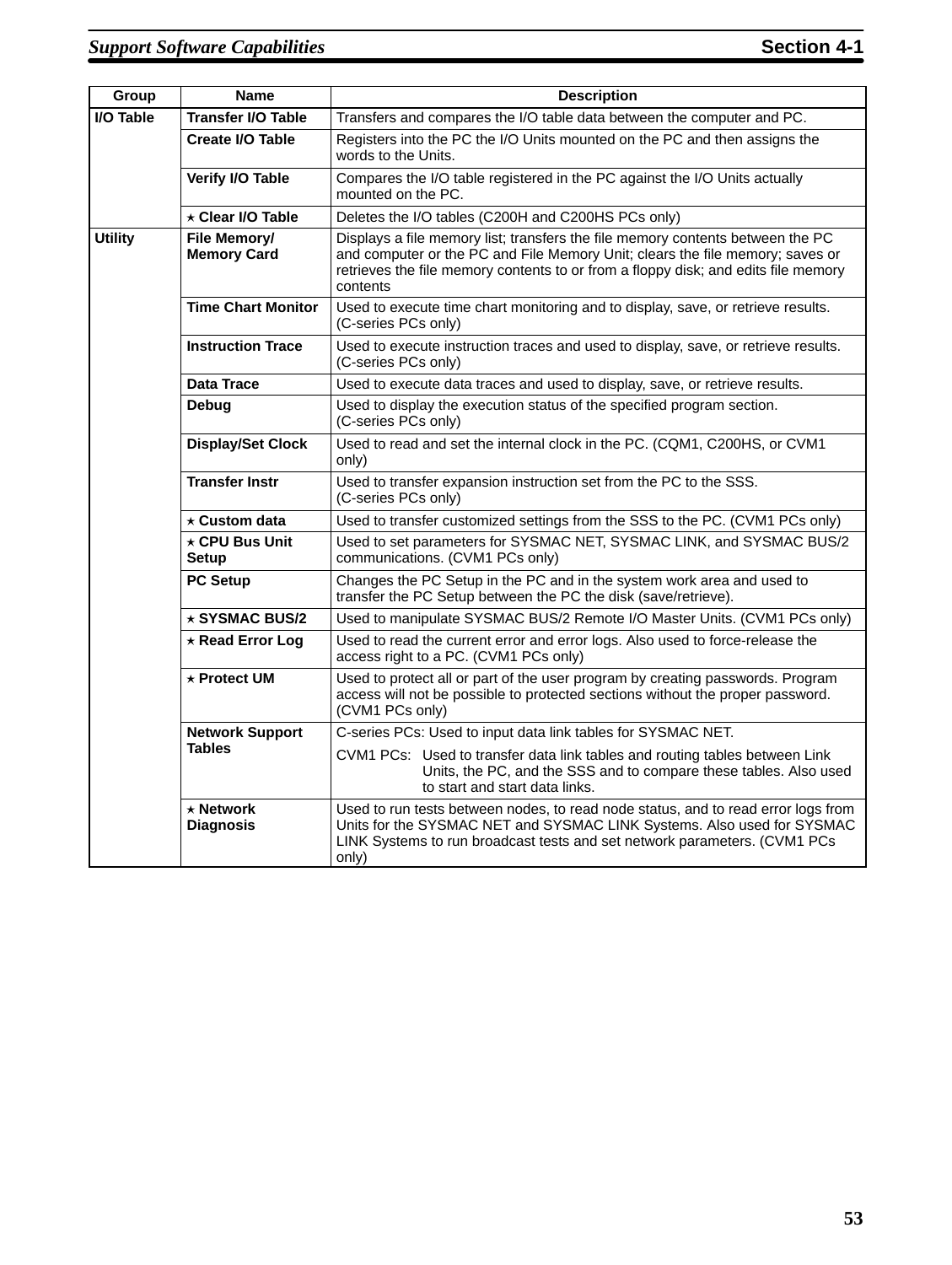# <span id="page-65-0"></span>**4-1-5 Offline and Online Operations**

| Group                             | <b>Name</b>                          | <b>Description</b>                                                                                                                                                                                                                                                                                         |  |  |  |
|-----------------------------------|--------------------------------------|------------------------------------------------------------------------------------------------------------------------------------------------------------------------------------------------------------------------------------------------------------------------------------------------------------|--|--|--|
| <b>System Setup</b><br>(see note) | PC model                             | Specifies the model of PC that is being programmed or that is connected to the<br>computer.                                                                                                                                                                                                                |  |  |  |
|                                   | <b>PC</b> Interface                  | C-series PCs: Specifies whether communications with the PC are performed<br>through a SYSMAC NET Link Unit, peripheral interface, or a Host<br>Link (RS-232C) interface and the computer port (COM1 or COM2)<br>to use. When a Host Link Unit is used, it also specifies the port<br>number and baud rate. |  |  |  |
|                                   |                                      | CVM1 PCs:<br>Used to specify the communications protocol for communications<br>with the PC, i.e., peripheral or Host Link (RS-232C) interface. The<br>baud rate, PC unit number, parity, data length, and number of stop<br>bits are designated.                                                           |  |  |  |
|                                   | <b>Network</b><br>address            | Specifies the network address, node number, and data code type of the SYSMAC<br>NET Link Unit communicating with the SSS on the SYSMAC NET System. The<br>address determines the PC to be connected to for online operations.                                                                              |  |  |  |
|                                   |                                      | With CVM1 PCs this setting is also used to specify the PC being communicated<br>with through networks when connected via a peripheral or Host Link interface.                                                                                                                                              |  |  |  |
|                                   | * Message No.                        | Specifies which messages are to be displayed on the SSS from messages<br>programmed in the PC with the MESSAGE instruction. (CVM1 PCs only)                                                                                                                                                                |  |  |  |
|                                   | $IO$ table $-$<br><b>UM</b> transfer | Specifies whether the I/O table and data link tables are transferred to the user<br>program area when the user program is transferred between the computer and<br>PC or PROM Writer. (C-series PCs only)                                                                                                   |  |  |  |
|                                   | <b>EPROM</b><br>interface            | Specifies the baud rate and port number of the PROM Writer connected to the<br>computer. (C-series PCs only)                                                                                                                                                                                               |  |  |  |
|                                   | <b>Printer model</b>                 | Specifies the printer model.                                                                                                                                                                                                                                                                               |  |  |  |
|                                   | Data disk drive                      | Specifies the data disk drive.                                                                                                                                                                                                                                                                             |  |  |  |
|                                   | <b>OutBit</b><br><b>Comment Type</b> | Specifies whether I/O comments or instruction comments are displayed at the<br>TIM/CNT, DIFU/DIFD, KEEP, and STEP/SNXT comment display positions.<br>(C-series PCs only)                                                                                                                                   |  |  |  |
|                                   | <b>Exit to DOS</b>                   | Terminates SSS operation and returns to DOS.                                                                                                                                                                                                                                                               |  |  |  |

**Note** When the SSS is operating in online mode, the only functions available on the System Setup Menu are "I/O table – UM transfer," "Data disk drive," and "Exit to DOS."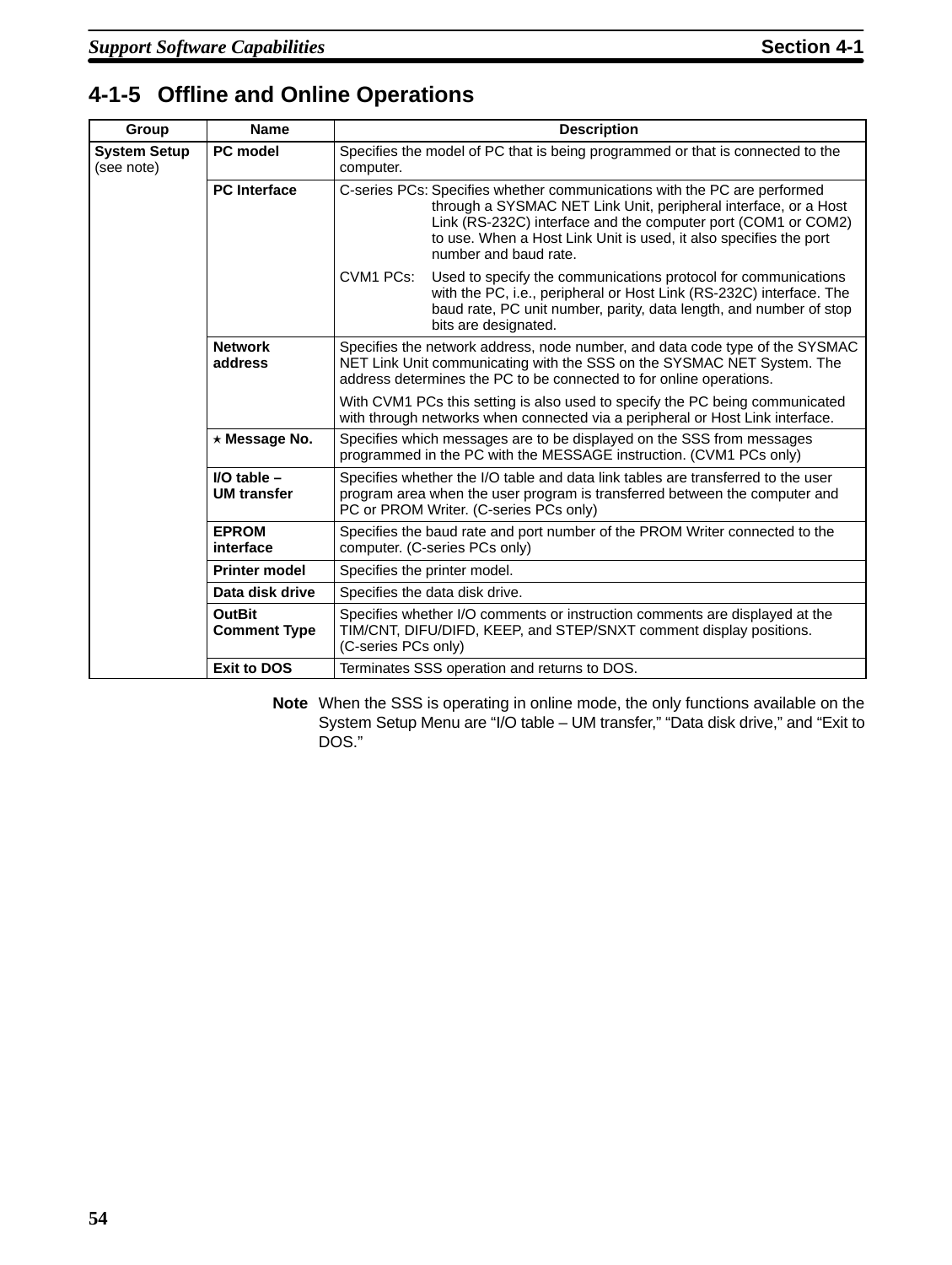# <span id="page-66-0"></span>**4-2 Using a Programming Console**

This section provides information on connecting and using a Programming Console. Refer to [5-4 Programming Console Operation Errors](#page-102-0) for details on errors that might occur during Programming Console operations.

## **4-2-1 Compatible Programming Consoles**

There are two Programming Consoles that can be used with the CPM1: the CQM1-PRO01-E and the C200H-PRO27-E. The key functions for these Programming Consoles are identical.

Press and hold the Shift Key to input a letter shown in the upper-left corner of the key or the upper function of a key that has two functions. For example, the CQM1-PRO01-E's AR/HR key can specify either the AR or HR Area; press and release the Shift Key and then press the AR/HR Key to specify the AR Area.



The following keys are labeled differently on the CQM1-PRO01-E and the C200H-PRO27-E, but the operation of the keys in each pair is identical.

| <b>CQM1-PRO01-E Keys</b> | C200H-PRO27-E Keys         |
|--------------------------|----------------------------|
| AR<br><b>HR</b>          | <b>HR</b>                  |
| <b>SET</b>               | PLAY<br><b>SET</b>         |
| <b>RESET</b>             | <b>REC</b><br><b>RESET</b> |

**Note** To specify the AR area, use SHIFT + HR Keys for the C200H-PRO27-E and use SHIFT + AR/HR Keys for the CQM1-PRO01-E.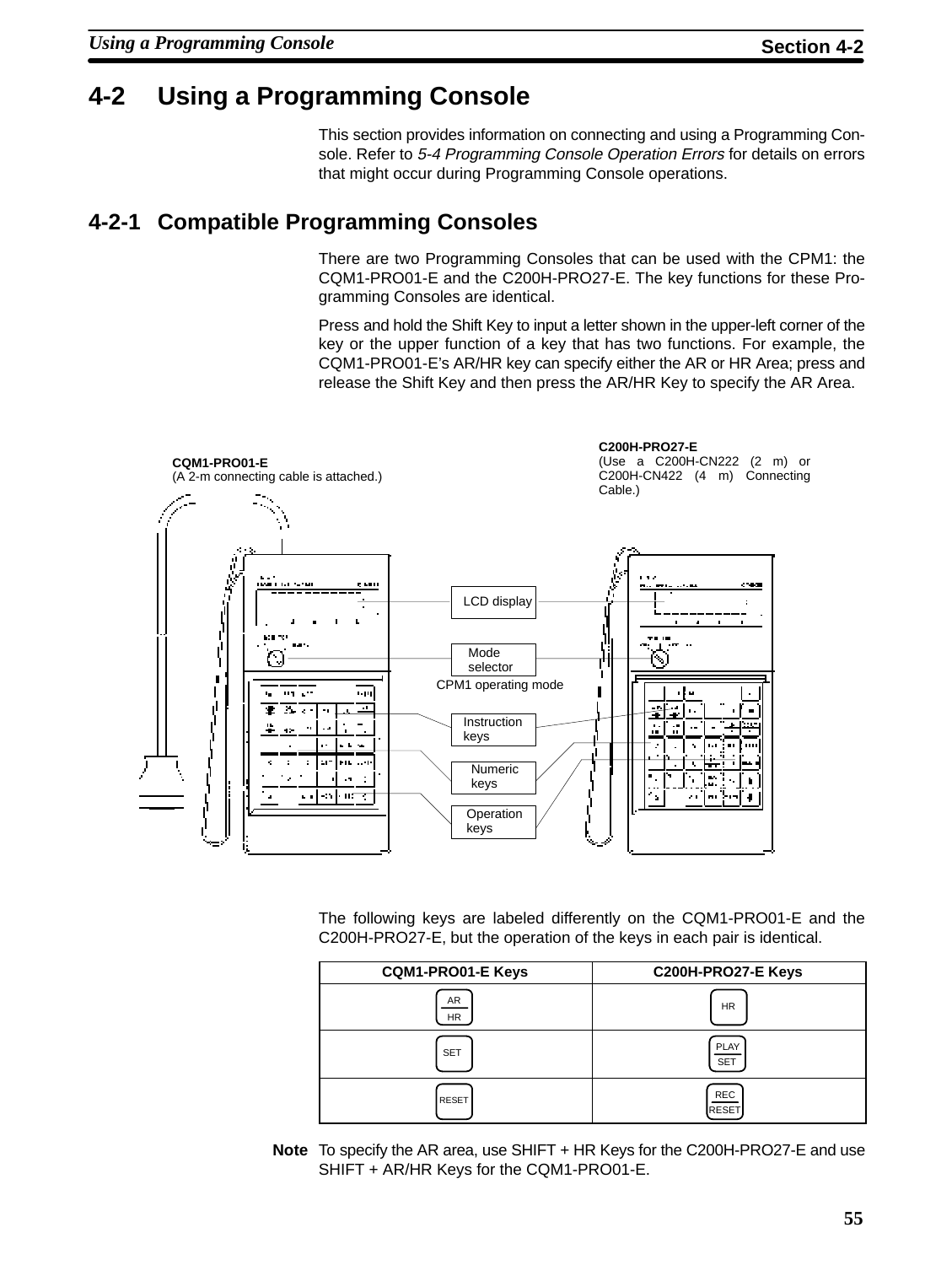# <span id="page-67-0"></span>**4-2-2 Connecting the Programming Console**

Connect the Programming Console's connecting cable to the CPM1's peripheral port, as shown below.



**Panel Installation** The C200H-PRO27-E Programming Console can be installed in a control panel as shown in the following diagram. (The C200H-ATT01 Mounting Bracket is sold separately.)



Allow at least 80 mm for the cable connector above the Programming Console.

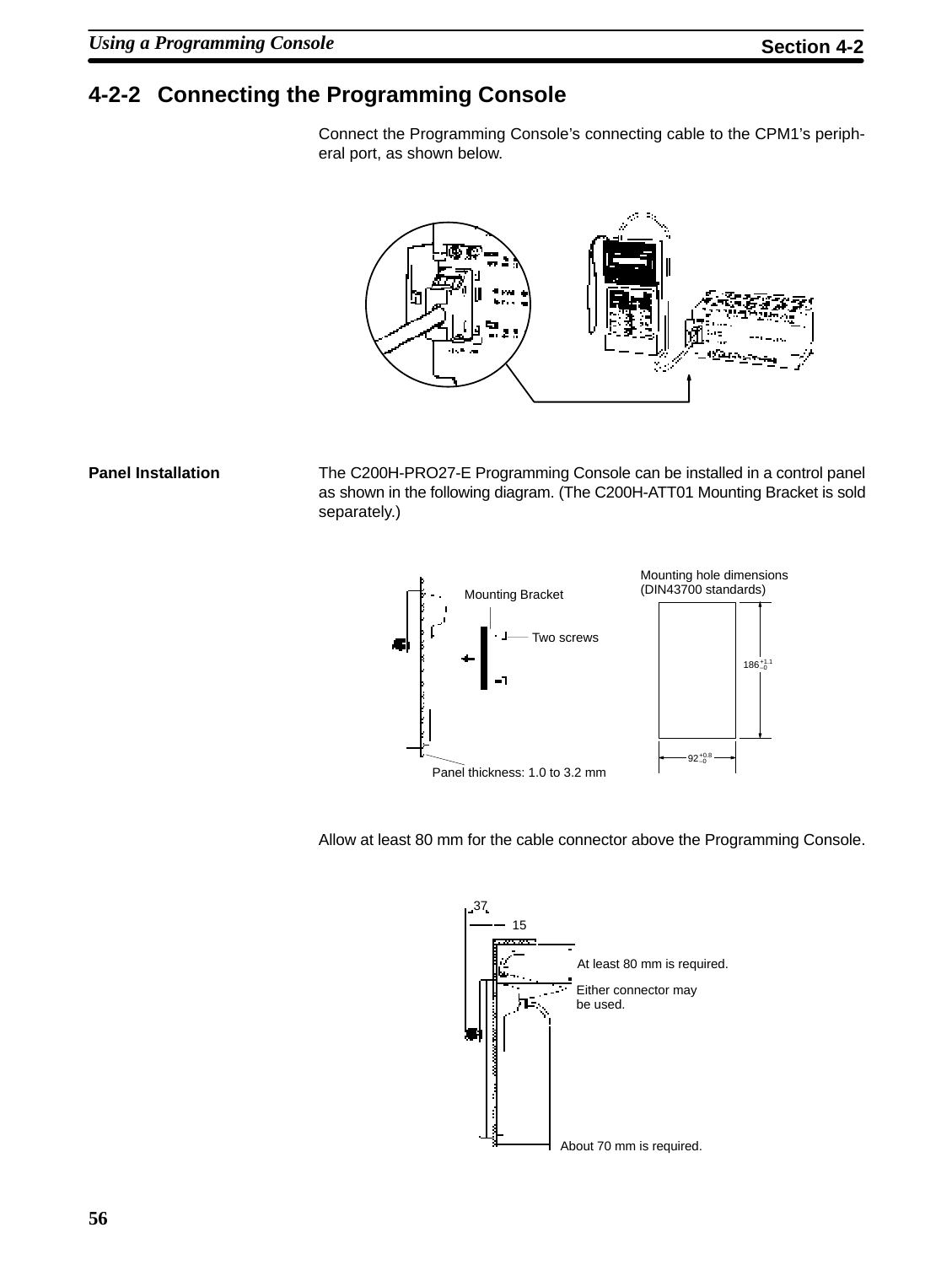## <span id="page-68-0"></span>**4-2-3 Preparation for Operation**

This section describes the procedures required to begin Programming Console operation.

**/!∖Caution** Always confirm that the Programming Console is in PROGRAM mode when turning on the PC with a Programming Console connected unless another mode is desired for a specific purpose. If the Programming Console is in RUN mode when PC power is turned on, any program in Program Memory will be executed, possibly causing a PC-controlled system to begin operation.

> The following sequence of operations must be performed before beginning initial program input.

- **1, 2, 3...** 1. Insert the mode key into the Programming Console.
	- 2. Set the mode switch to PROGRAM mode. (The mode key cannot be removed while set to PROGRAM mode.)
	- 3. Turn on PC power.
	- 4. Confirm that the CPU Unit's POWER LED is lit and the following display appears on the Programming Console screen. (If the PC mode is not displayed, turn off and restart the power supply. If the ALM/ERR LED is lit or flashing or an error message is displayed, clear the error that has occurred.)

| <program></program> |  |
|---------------------|--|
| PASSWORD!           |  |

- 5. Enter the password. See 4-2-4 Entering the Password for details.
- 6. Clear memory. Skip this step if the program does not need to be cleared. See [4-3-2 Clearing Memory](#page-71-0) for details.

#### **4-2-4 Entering the Password**

To gain access to the PC's programming functions, you must first enter the password. The password prevents unauthorized access to the program.

The PC prompts you for a password when PC power is turned on or, if PC power is already on, after the Programming Console has been connected to the PC. To gain access to the system when the "Password!" message appears, press CLR and then MONTR. Then press CLR to clear the display.

If the Programming Console is connected to the PC when PC power is already on, the first display below will indicate the mode the PC was in before the Programming Console was connected. **Ensure that the PC is in PROGRAM mode before you enter the password.** When the password is entered, the PC will shift to the mode set on the mode switch, causing PC operation to begin if the mode is set to RUN or MONITOR. The mode can be changed to RUN or MON-ITOR with the mode switch after entering the password.



Indicates the mode set by the mode selector switch.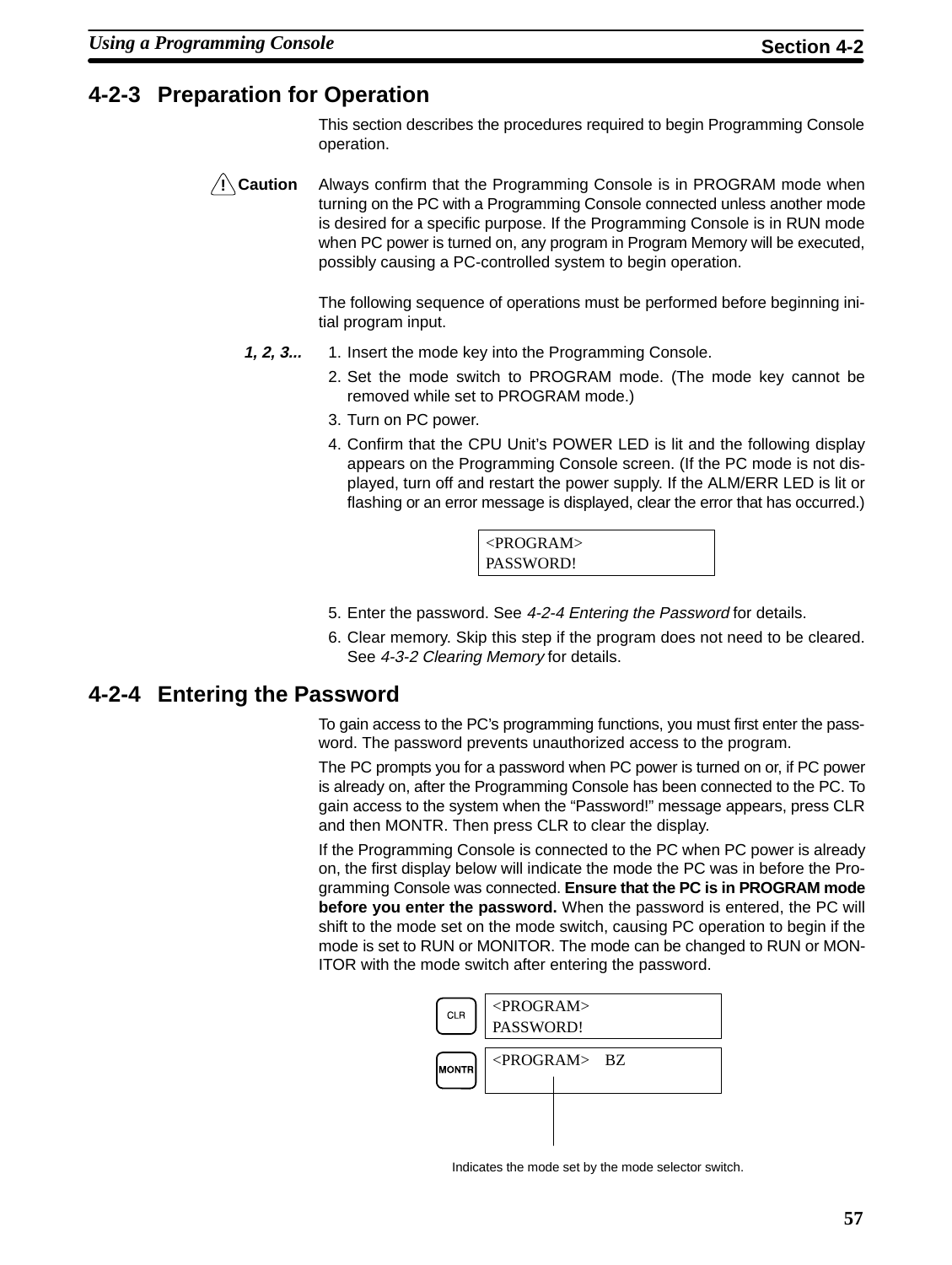## <span id="page-69-0"></span>**4-2-5 Changing the CPM1's Mode**

Once the Programming Console has been connected, its mode switch can be used to change the CPM1's PC mode. The mode display (<PROGRAM>, <MONITOR>, or <RUN>) will appear on the Programming Console screen.

- No key operations can be performed while the mode display is displayed on the Programming Console screen. Press CLR to clear the display so that key operations can be performed.
- If the SHIFT Key is pressed while the mode switch is turned, the original display will remain on the Programming Console's screen and the mode display won't appear.
- The CPM1 will enter RUN mode automatically if a Peripheral Device such as a Programming Console isn't connected when the CPM1 is turned on.



**/!∖** Caution Be sure to confirm that no adverse effect will occur with the equipment before changing the operating mode of the PC.

the SV/PV of timers and counters can't be changed.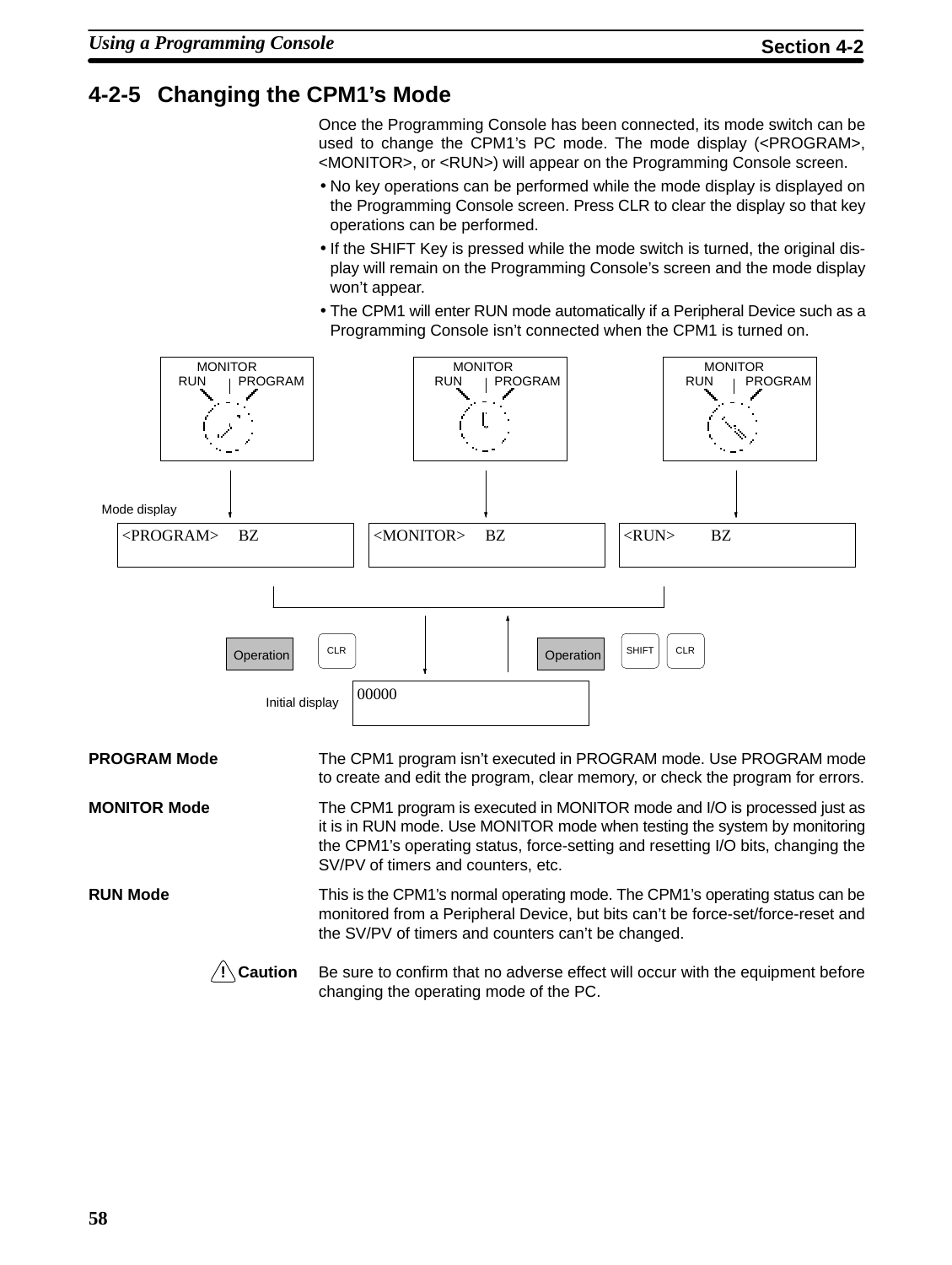# <span id="page-70-0"></span>**4-3 Programming Console Operations**

# **4-3-1 Overview**

The following table lists the programming and monitoring operations that can be performed from a Programming Console. Refer to the rest of this section for details on operational procedures.

| <b>Name</b>                                   | <b>Function</b>                                                                                                                                                                                                                        |  |  |
|-----------------------------------------------|----------------------------------------------------------------------------------------------------------------------------------------------------------------------------------------------------------------------------------------|--|--|
| <b>Clearing memory</b>                        | Clears all or part of the Program Memory and any data areas that are not read-only, as well<br>as the contents of the Programming Console's memory.                                                                                    |  |  |
| <b>Reading/clearing error</b><br>messages     | Displays and clears error messages and displays MESSAGE instruction messages.                                                                                                                                                          |  |  |
| <b>Buzzer operation</b>                       | Turns on and off the buzzer that sounds when Programming Console keys are pressed.                                                                                                                                                     |  |  |
| Setting a program<br>memory address           | Sets the specified program memory address when reading, writing, inserting and deleting<br>programs.                                                                                                                                   |  |  |
| Reading a program<br>memory address           | Reads the contents of the Program Memory. Displays the status of the currently displayed bit<br>in PROGRAM and MONITOR modes.                                                                                                          |  |  |
| <b>Instruction search</b>                     | Finds occurrences of the specified instruction in the program.                                                                                                                                                                         |  |  |
| <b>Bit operand search</b>                     | Finds occurrences of the specified operand bit in the program.                                                                                                                                                                         |  |  |
| <b>Inserting and deleting</b><br>instructions | Inserts or deletes instructions from the program.                                                                                                                                                                                      |  |  |
| <b>Entering or editing</b><br>programs        | Overwrites the contents of the current Program Memory to either input a program for the first<br>time or to change a program that already exists.                                                                                      |  |  |
| Checking the program                          | Checks for programming errors and displays the program address and error when errors are<br>found.                                                                                                                                     |  |  |
| Bit, digit, word monitor                      | Monitors the status of up to 16 bits and words, although only 3 can be shown on the display<br>at one time.                                                                                                                            |  |  |
| <b>Multiple address</b><br>monitor            | Monitors the status of up to 6 bits and words simultaneously.                                                                                                                                                                          |  |  |
| <b>Differentiation monitor</b>                | Monitors the up or down differentiation status of a particular bit.                                                                                                                                                                    |  |  |
| <b>Binary monitor</b>                         | Monitors the ON/OFF status of any word's 16 bits.                                                                                                                                                                                      |  |  |
| 3-word monitor                                | Monitors the status of three consecutive words.                                                                                                                                                                                        |  |  |
| <b>Signed decimal</b><br>monitor              | Converts the contents of the specified word from signed hexadecimal (two's complement<br>format) to signed decimal for display.                                                                                                        |  |  |
| <b>Unsigned decimal</b><br>monitor            | Converts hexadecimal data in a word to unsigned decimal for display.                                                                                                                                                                   |  |  |
| 3-word data<br>modification                   | Changes the contents of one or more of the 3 consecutive words displayed in the 3-Word<br>Monitor operation.                                                                                                                           |  |  |
| Changing timer,<br>counter SV 1               | Changes the SV of a timer or counter.                                                                                                                                                                                                  |  |  |
| Changing timer,<br>counter SV 2               | Makes fine adjustment changes to the SV of the timer or counter.                                                                                                                                                                       |  |  |
| <b>Hexadecimal, BCD</b><br>data modification  | Changes the BCD or hexadecimal value of a word being monitored.                                                                                                                                                                        |  |  |
| <b>Binary data</b><br>modification            | Changes the status of a word's bits when the word is being monitored.                                                                                                                                                                  |  |  |
| Signed decimal data<br>modification           | Changes the decimal value of a word being monitored as signed decimal data, within a<br>range of -32,768 to 32,767. The contents of the specified word are converted automatically<br>to signed hexadecimal (two's complement format.) |  |  |
| <b>Unsigned decimal data</b><br>modification  | Changes the decimal value of a word being monitored as unsigned decimal data, within a<br>range of 0 to 65,535. A change into hexadecimal data is made automatically.                                                                  |  |  |
| Force set/reset                               | Forces bits ON (force set) or OFF (force reset.)                                                                                                                                                                                       |  |  |
| Clear force set/reset                         | Restores the status of all bits which have been force set of reset.                                                                                                                                                                    |  |  |
| <b>Hex-ASCII display</b><br>change            | Converts word data displays back and forth between 4-digit hexadecimal data and ASCII.                                                                                                                                                 |  |  |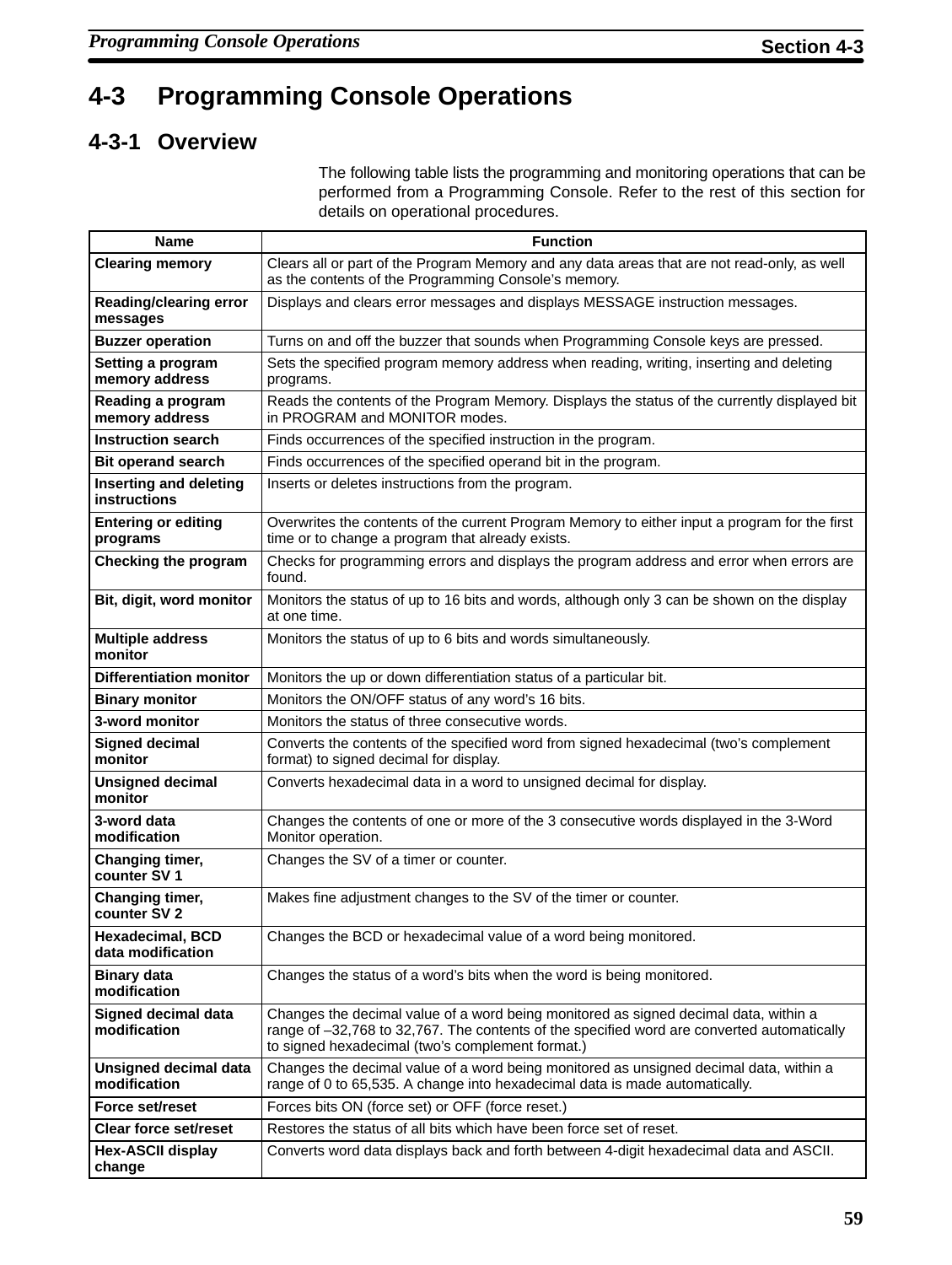<span id="page-71-0"></span>

| <b>Name</b>                  | <b>Function</b><br>Displays the current average cycle time (scan time.)                                                                                                                                                            |  |  |
|------------------------------|------------------------------------------------------------------------------------------------------------------------------------------------------------------------------------------------------------------------------------|--|--|
| Displaying the cycle<br>time |                                                                                                                                                                                                                                    |  |  |
| 4-3-2 Clearing Memory        |                                                                                                                                                                                                                                    |  |  |
|                              | This operation is used to clear all or part of the Program Memory and any data<br>areas that are not read-only, as well as the contents of the Programming Con-<br>sole's memory. This operation is possible in PROGRAM mode only. |  |  |

| <b>RUN</b> | <b>MONITOR</b> | <b>PROGRAM</b> |
|------------|----------------|----------------|
| l No       | No             | ОK             |

Before beginning to program for the first time or when installing a new program, clear all areas.

- **All Clear** The following procedure is used to clear memory completely.
	- **1, 2, 3...** 1. Bring up the initial display by pressing the CLR key repeatedly.
		- 2. Press the SET, NOT, and then the RESET Key to begin the operation.

| SET    NOT   RESET |  | 00000MEMORY CLR?<br>HR CNT DM |
|--------------------|--|-------------------------------|
|                    |  |                               |

3. Press the MONTR Key to clear memory completely.





The PC Setup (DM 6600 through DM 6655) will be cleared when this operation is performed.

**Partial Clear** It is possible to retain the data in specified areas or part of the Program Memory. To retain the data in the HR, TC, or DM Areas, press the appropriate key after pressing SET, NOT, and RESET. Any data area that still appears on the display will be cleared when the MONTR Key is pressed.

> The HR Key is used to specify both the AR and HR Areas, the CNT Key is used to specify the entire timer/counter area, and the DM Key is used to specify the DM Area.

It is also possible to retain a portion of the Program Memory from the first memory address to a specified address. After designating the data areas to be retained, specify the first Program Memory address to be cleared. For example, input 030 to leave addresses 000 to 029 untouched, but to clear addresses from 030 to the end of Program Memory.

As an example, follow the procedure below to retain the timer/counter area and Program Memory addresses 000 through 122:

- **1, 2, 3...** 1. Press the CLR Key to bring up the initial display.
	- 2. Press the SET, NOT, and then the RESET Key to begin the operation.
	- 3. Press the CNT Key to remove the timer/counter area from the data areas shown on the display.

|  | $^{\circ}$ 00000MEMORY CLR? |  |  |  |
|--|-----------------------------|--|--|--|
|  | H <sub>R</sub>              |  |  |  |
|  |                             |  |  |  |

4. Press 123 to specify 123 as the starting program address.

|  | )0123MEMORY CLR? |  |  |
|--|------------------|--|--|
|  |                  |  |  |

5. Press the MONTR Key to clear the specified regions of memory.

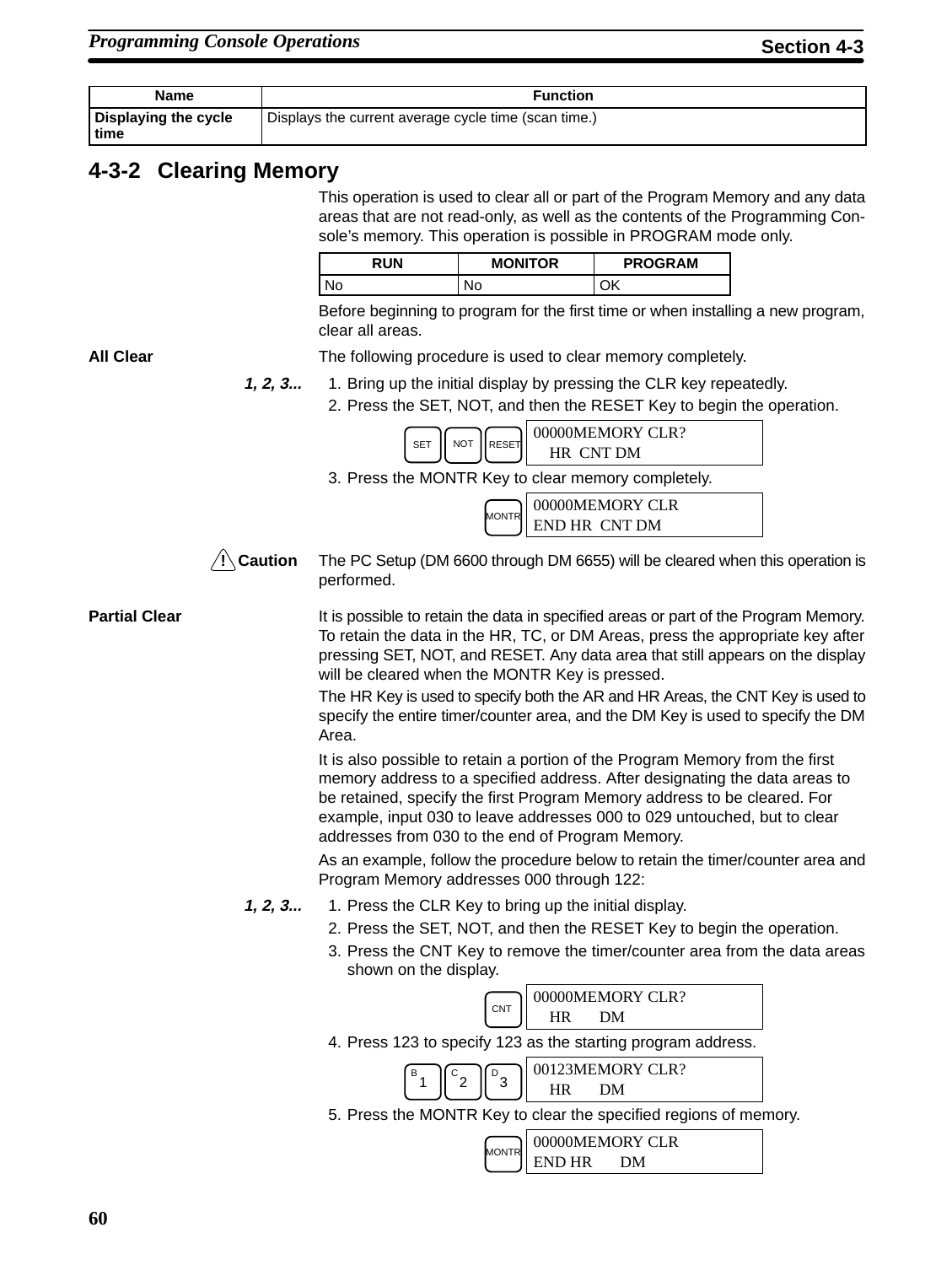#### <span id="page-72-0"></span>**4-3-3 Reading/Clearing Error Messages**

This operation is used to display and clear error messages. It is possible to display and clear non-fatal errors and MESSAGE instruction messages in any mode, but fatal errors can be cleared in PROGRAM mode only.

| RUN | <b>MONITOR</b> | <b>PROGRAM</b> |
|-----|----------------|----------------|
|     | ЭK             | DК             |

Before inputting a new program, any error messages recorded in memory should be cleared. It is assumed here that the causes of any of the errors for which error messages appear have already been taken care of. If the buzzer sounds when an attempt is made to clear an error message, eliminate the cause of the error, and then clear the error message. (Refer to [Section 5 Test](#page-96-0) [Runs and Error Processing](#page-96-0) for troubleshooting information.)

**Key Sequence** Follow the procedure below to display and clear messages.

- **1, 2, 3...** 1. Press the CLR Key to bring up the initial display.
	- 2. Press the FUN and then the MONTR Key to begin the operation. If there are no messages, the following display will appear:



If there are messages, the most serious message will be displayed when the MONTR Key is pressed. Pressing MONTR again will clear the present message and display the next most serious error message. Continue pressing MONTR until all messages have been cleared. These are some examples of error messages:

A memory error:



## **4-3-4 Buzzer Operation**

This operation is used to turn on and off the buzzer that sounds when Programming Console keys are pressed. This buzzer will also sound whenever an error occurs during PC operation. Buzzer operation for errors is not affected by this setting.

This operation is possible in any mode.

|    | <b>MONITOR</b> | <b>PROGRAM</b> |
|----|----------------|----------------|
| ١ĸ |                |                |

**IONT**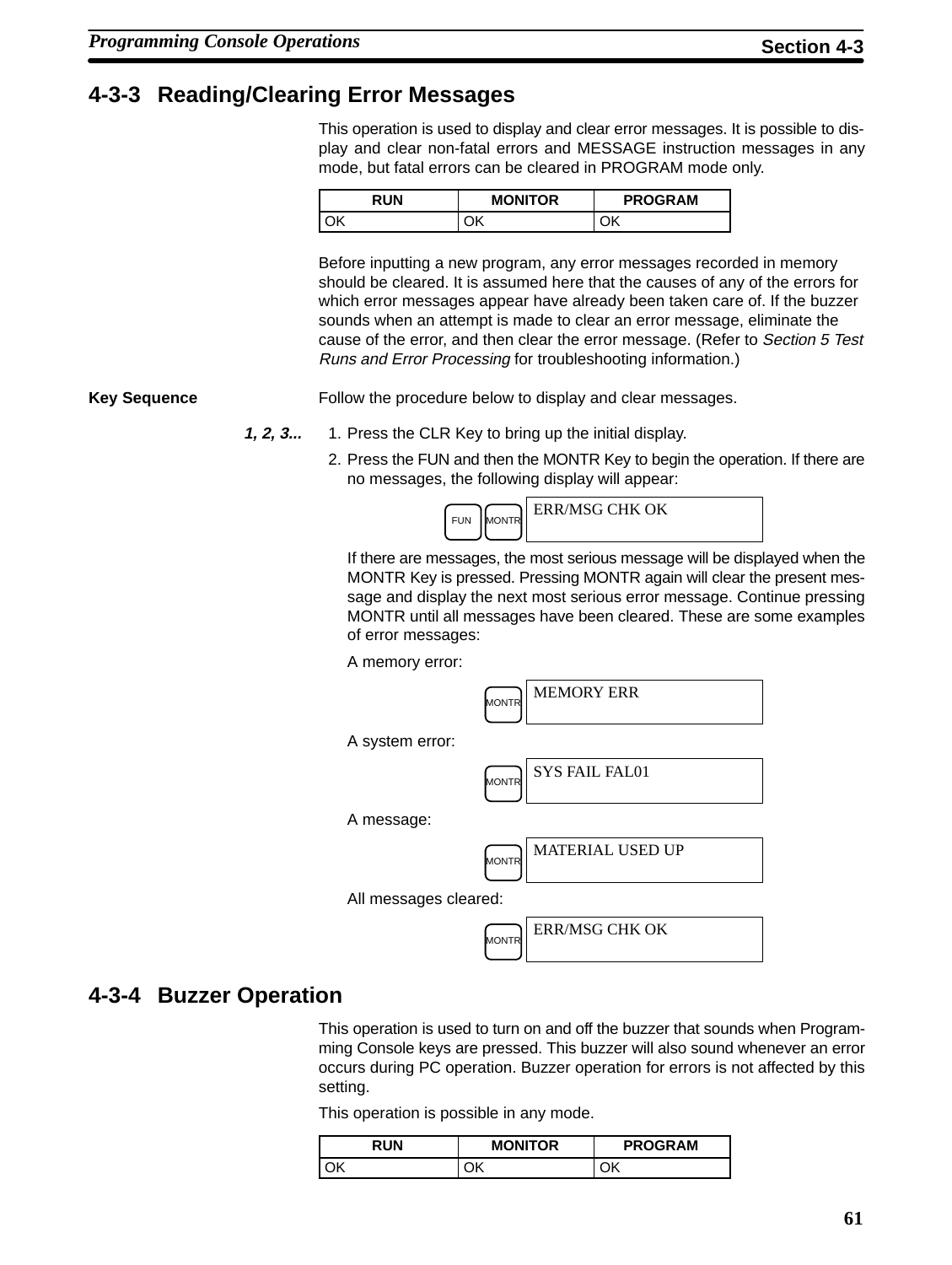**Key Sequence** Follow the procedure below to turn the key-input buzzer on and off.

**1, 2, 3...** 1. Press the CLR, SHIFT, and then the CLR Key to bring up the mode display. In this case the PC is in PROGRAM mode and the buzzer is on.

<MONITOR> BZ

2. Press the SHIFT and then the 1 Key to turn off the buzzer.

**SHIF** 

1 <MONITOR>

3. Press the SHIFT and then the 1 Key again to turn the buzzer back on.



#### **4-3-5 Setting and Reading a Program Memory Address**

This operation is used to display the specified program memory address and is possible in any mode.

| <b>RUN</b> | <b>MONITOR</b> | <b>PROGRAM</b> |
|------------|----------------|----------------|
|            | ١k             | ٦ĸ             |

When inputting a program for the first time, it is generally written to Program Memory starting from address 000. Because this address appears when the display is cleared, it is not necessary to specify it.

When inputting a program starting from other than 000 or to read or modify a program that already exists in memory, the desired address must be designated.

- **1, 2, 3...** 1. Press the CLR Key to bring up the initial display.
	- 2. Input the desired address. It is not necessary to input leading zeroes.

|  | )0200 |
|--|-------|
|--|-------|

3. Press the Down Arrow Key.



- **Note** The ON/OFF status of any displayed bit will be shown if the PC is in RUN or MONITOR mode.
- 4. Press the Up and Down Arrow Keys to scroll through the program.



#### **4-3-6 Instruction Search**

This operation is used to find occurrences of the specified instruction in the program and is possible in any mode.

| <b>RUN</b> | <b>MONITOR</b> | <b>PROGRAM</b> |
|------------|----------------|----------------|
| ∩ĸ         | . W            |                |

The ON/OFF status of any displayed bit will be shown if the PC is in RUN or MONITOR mode.

**1, 2, 3...** 1. Press the CLR Key to bring up the initial display.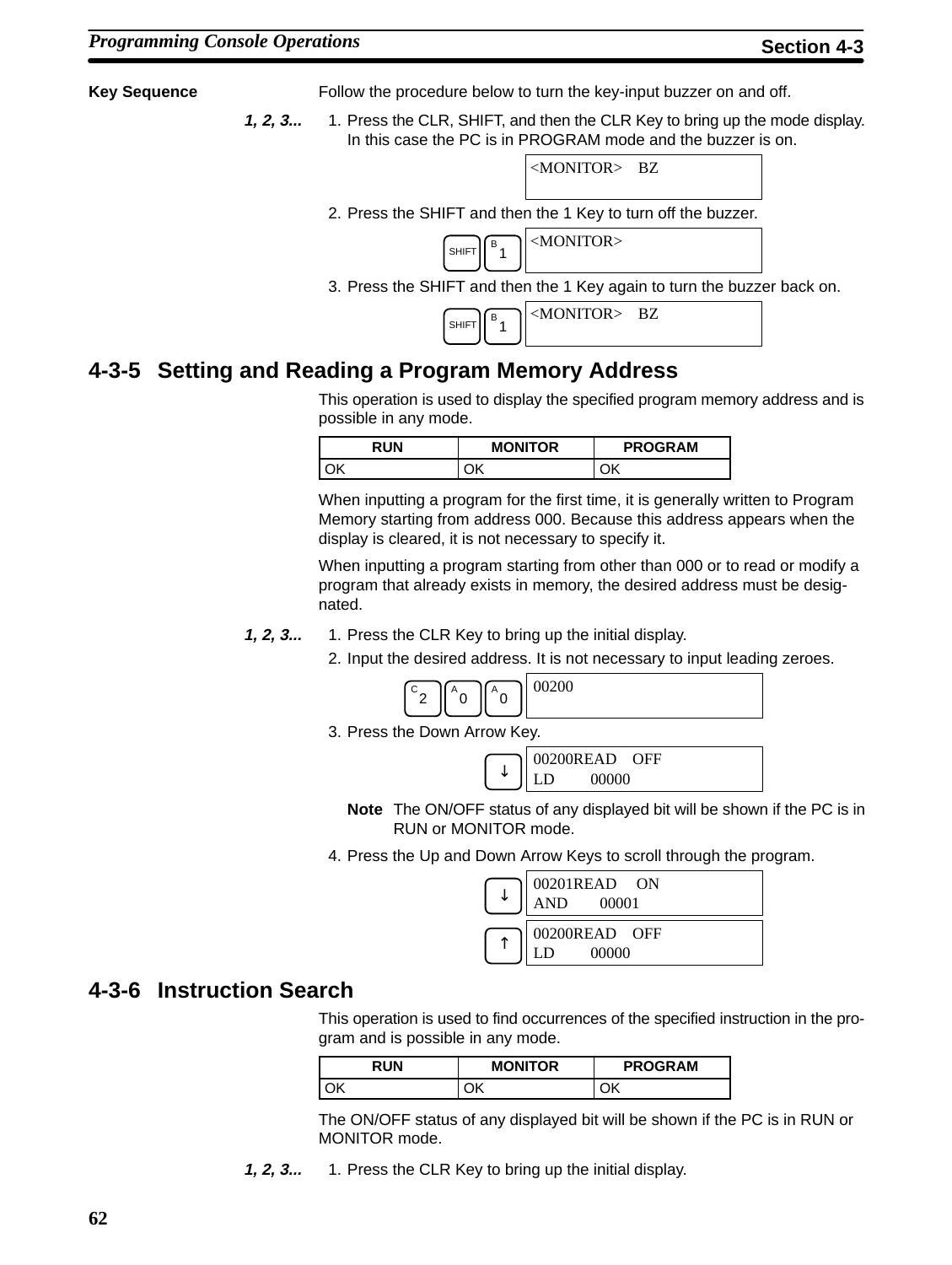2. Input the address from which the search will begin and press the Down Arrow Key. It is not necessary to input leading zeroes.



3. Input the instruction to be found and press the SRCH Key. In this case, the search is for LD instructions.

In this case, the next LD instruction is at address 200, as shown below.



- 4. Press the Down Arrow Key to display the instruction's operands or press the SRCH Key to search for the next occurrence of the instruction.
- 5. The search will continue until an END instruction or the end of Program Memory is reached. In this case, an END instruction was reached at address 397.

| $ $ SRCH $ $ | 00397SRCH                    |
|--------------|------------------------------|
|              | $\parallel$ END(001)(00.4KW) |

#### **4-3-7 Bit Operand Search**

This operation is used to find occurrences of the specified operand bit in the program and is possible in any mode.

| RUN | <b>MONITOR</b> | <b>PROGRAM</b> |
|-----|----------------|----------------|
| NК  | ОK             | DК             |

The ON/OFF status of any displayed bit will be shown if the PC is in RUN or MONITOR mode.

- **1, 2, 3...** 1. Press the CLR Key to bring up the initial display.
	- 2. Input the operand address. It is not necessary to input leading zeroes.



3. Press the SRCH Key to begin the search.



- 4. Press the SRCH Key to search for the next occurrence of the operand bit.
- 5. The search will continue until an END instruction or the end of Program Memory is reached. In this case, an END instruction was reached.



#### **4-3-8 Inserting and Deleting Instructions**

This operation is used to insert or delete instructions from the program. It is possible in PROGRAM mode only.

| IJΝ | <b>MONITOR</b> | <b>PROGRAM</b> |
|-----|----------------|----------------|
| No  | ٩o             | าk             |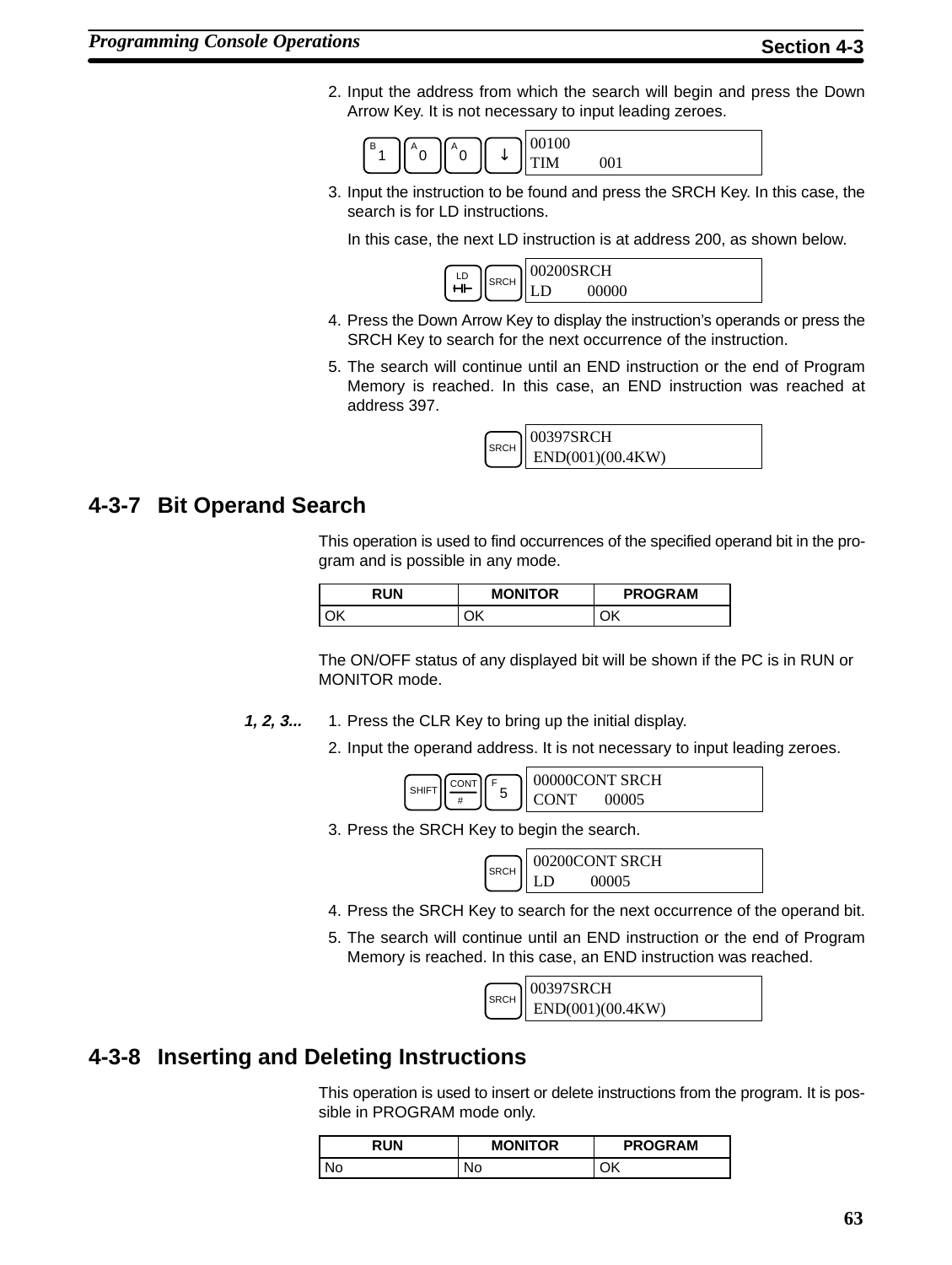To demonstrate this operation, an IR 00105 NO condition will be inserted at program address 00206 and an IR 00103 NO condition deleted from address 00205, as shown in the following diagram.



**Insertion** Follow the procedure below to insert the IR 00105 NO condition at address 00206.

- **1, 2, 3...** 1. Press the CLR Key to bring up the initial display.
	- 2. Input the address where the NO condition will be inserted and press the Down Arrow Key. It is not necessary to input leading zeroes.

|  |   | 1206READ |  |
|--|---|----------|--|
|  | s | ND NOT   |  |

3. Input the new instruction and press the INS Key.

| -<br>ш<br><b>AND</b><br>י<br><b>INS</b><br>- | EPT9 |
|----------------------------------------------|------|
| Ш<br>∽<br>◡<br><br>ш                         |      |

4. Press the Down Arrow Key to insert the new instruction.

| )0207INSERT END |        |
|-----------------|--------|
| AND NOT /       | (0110) |

**Note** For instructions that require more operands (such as set values), input the operands and then press the WRITE Key.

**Deletion** Follow the procedure below to delete the IR 00103 NO condition at address 00205.

- **1, 2, 3...** 1. Press the CLR Key to bring up the initial display.
	- 2. Input the address where the NO condition will be deleted and press the Down Arrow Key. It is not necessary to input leading zeroes.

| ≎<br>NZ.<br>֊ | ີ |
|---------------|---|

3. Press the DEL Key.



4. Press the Up Arrow Key to delete the specified instruction.

If the instruction has more operands, the operands will be deleted automatically with the instruction.

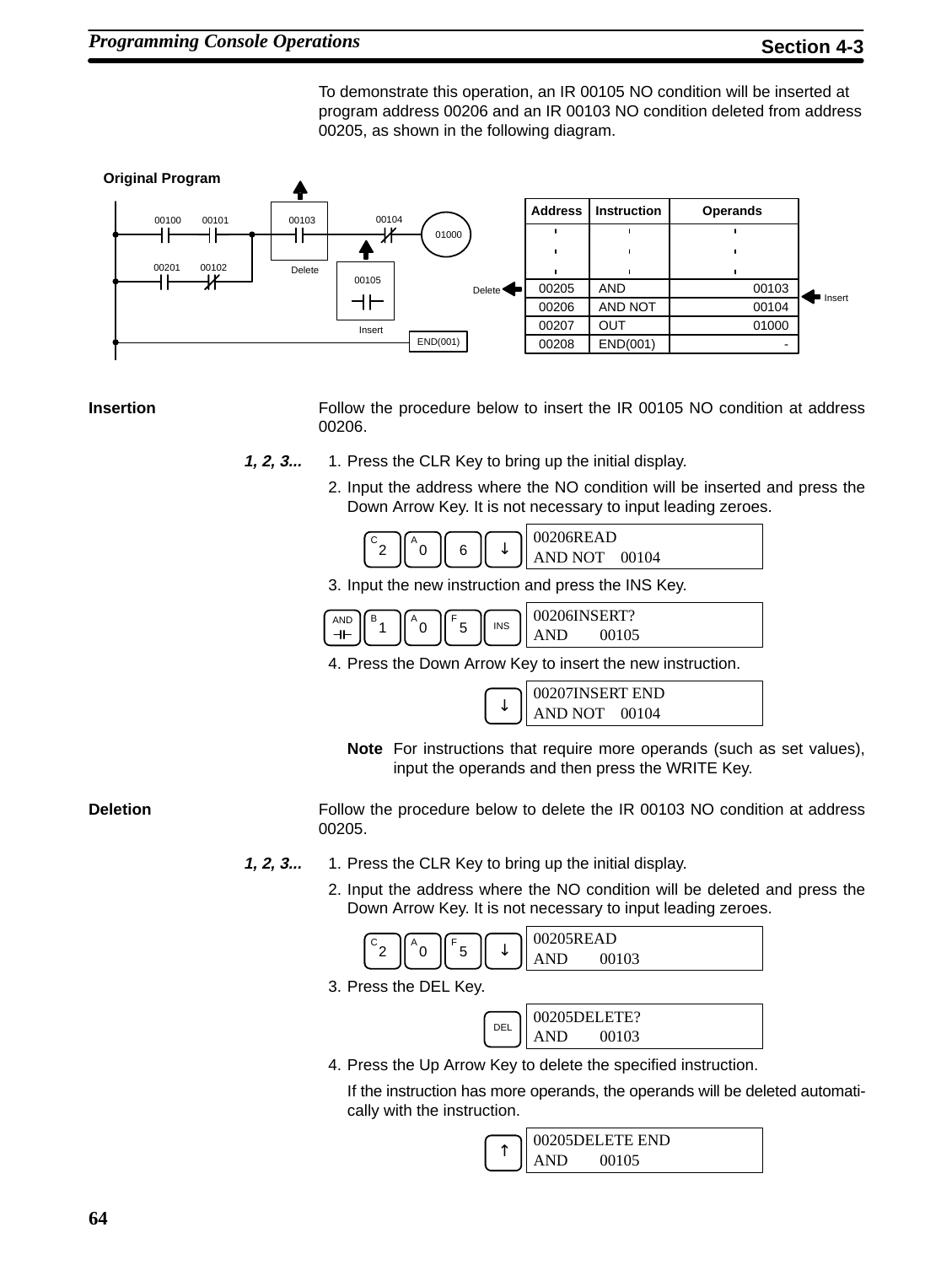After completing the insertion and deletion procedures, use the Up and Down Arrow Keys to scroll through the program and verify that it has been changed correctly, as shown in the following diagram.

#### **Corrected Program**



| <b>Address</b> | <b>Instruction</b> | <b>Operands</b> |
|----------------|--------------------|-----------------|
|                |                    |                 |
|                |                    |                 |
|                |                    |                 |
| 00205          | AND                | 00105           |
| 00206          | <b>AND NOT</b>     | 00104           |
| 00207          | OUT                | 01000           |
| 00208          | END(001)           |                 |

#### **4-3-9 Entering or Editing Programs**

This operation is used enter or edit programs. It is possible in PROGRAM mode only.

| <b>RUN</b> | <b>MONITOR</b> | <b>PROGRAM</b> |
|------------|----------------|----------------|
| No.        | No             | ОK             |

The same procedure is used to either input a program for the first time or to change a program that already exists. In either case, the current contents of Program Memory is overwritten.

The program shown in the following diagram will be entered to demonstrate this operation.



- **1, 2, 3...** 1. Press the CLR Key to bring up the initial display.
	- 2. Specify the address where the program will begin.
	- 3. Input the address where the program will begin and press the Down Arrow Key. It is not necessary to input leading zeroes.



4. Input the first instruction and operand.



5. Press the WRITE Key to write the instruction to Program Memory. The next program address will be displayed.

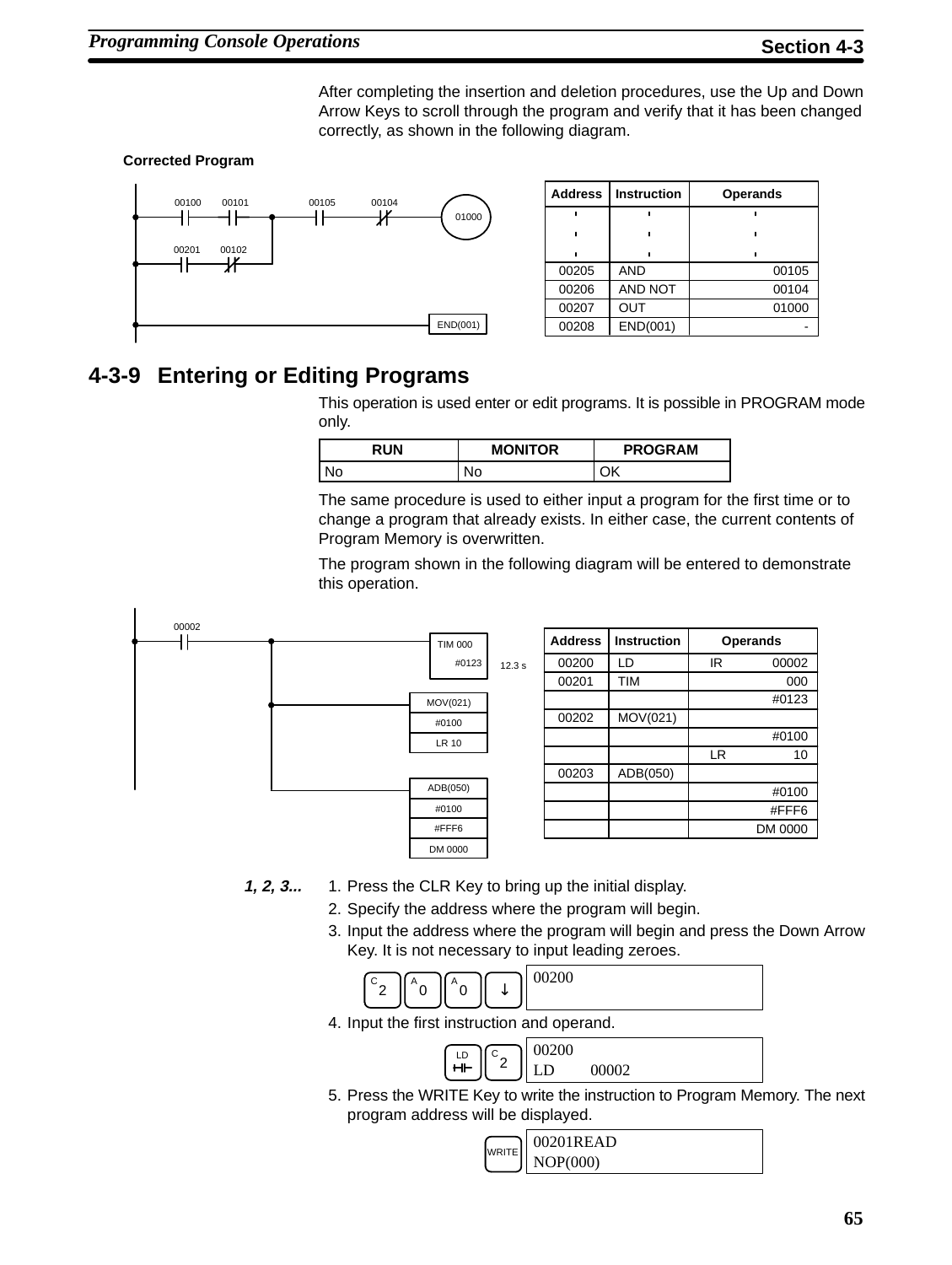If a mistake was made inputting the instruction, press the Up Arrow Key to return to the previous program address and input the instruction again. The mistaken instruction will be overwritten

6. Input the second instruction and operand. (In this case it isn't necessary to enter the timer number, because it's 000.) Press the WRITE Key to write the instruction to Program Memory.



7. Input the second operand (123 to specify 12.3 seconds) and press the WRITE Key. The next program address will be displayed.



If a mistake was made inputting the operand, press the Up Arrow Key to return to display the mistaken operand, press the CONT/# Key and 123 again. The mistaken operand will be overwritten.

- **Note** Counters are input in the same basic way as timers except the CNT Key is pressed instead of the TIM Key.
- 8. Input the third instruction and its operands. First input the instruction by pressing the FUN Key and then the function code (21 in this case).



- **Note** To input a differentiated instruction, press the NOT Key after entering the function code. The "@" symbol will be displayed next to differentiated instructions. Press the NOT Key again to change back the instruction back to a non-differentiated instruction. The "@" symbol will disappear. To change an instruction after it has been entered, simply scroll through the program until the desired instruction is displayed and press the NOT Key. The "@" symbol should be displayed next to the instruction.
- 9. Press the WRITE Key to write the instruction to Program Memory. The input display for the first operand will be displayed.



- **Writing Hexadecimal, BCD Constant**
- 10. Input the first operand.



Press the WRITE Key to write the instruction to Program Memory. The input display for the second operand will appear.



#### • **Writing a Word Address**

11. Input the second operand.



Press the WRITE Key to write the instruction to Program Memory. The next program address will be displayed.

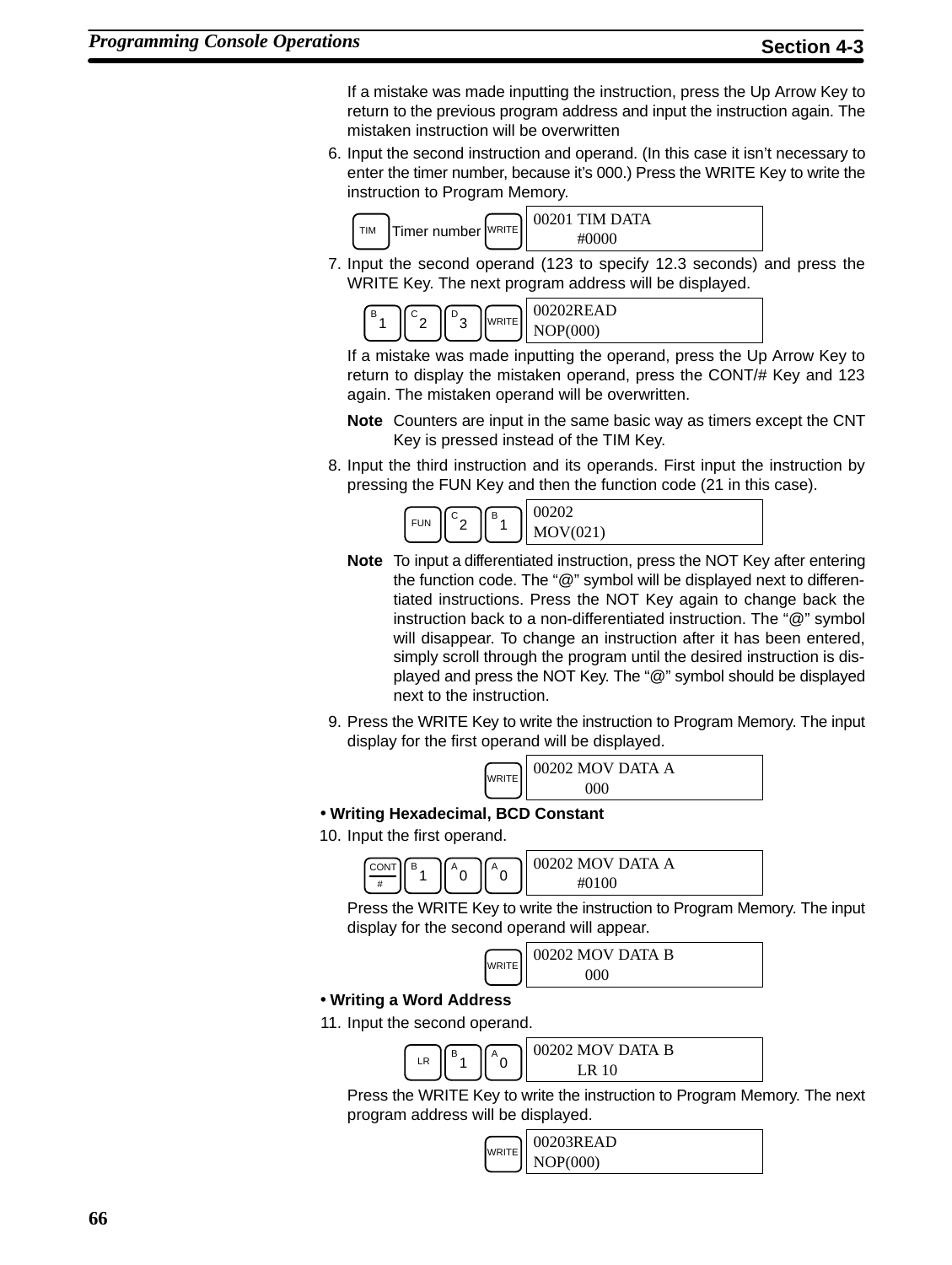- **Note** When an instruction operand is input, the bit or word designation can be omitted.
- 12. Input the next instruction.



Press the WRITE Key to write the instruction to Program Memory.

 $\left[\bigcap_{\text{WRITE}}\right]$  00203 ADB DATA A #0000

#### • **Writing an Unsigned Decimal Number**

13. The first operand is input as an unsigned integer.

| <b>CONT</b> | <b>SHIFT II</b> | TR. | Ш<br><b>NOT</b> | 00203 ADB DATA A<br>M M |
|-------------|-----------------|-----|-----------------|-------------------------|
|             |                 |     |                 |                         |

Input the value of the operand from 0 to 65535.

|   |   | ADR DATA<br>A |
|---|---|---------------|
| u | c |               |

- **Note** If an erroneous input is made, press the CLR Key to restore the status prior to the input. Then enter the correct input.
- 14. Restore the hexadecimal display.



**Note** If an input is made outside of the permissible range, a buzzer will sound and the hexadecimal display will not be displayed.



15. The second operand is input as a signed integer.



Input the value of the operand from –32,768 to 32,767. Use the SET Key to input a positive number, and use the RESET Key to input a negative number.



- **Note** If an erroneous input is made, press the CLR Key to restore the status prior to the input. Then enter the correct input.
- 16. Restore the hexadecimal display.



**Note** If an input is made outside of the permissible range, a buzzer will sound and the hexadecimal display will not be displayed.



 $\sum_{\text{WRITE}}$  00204READ NOP(000)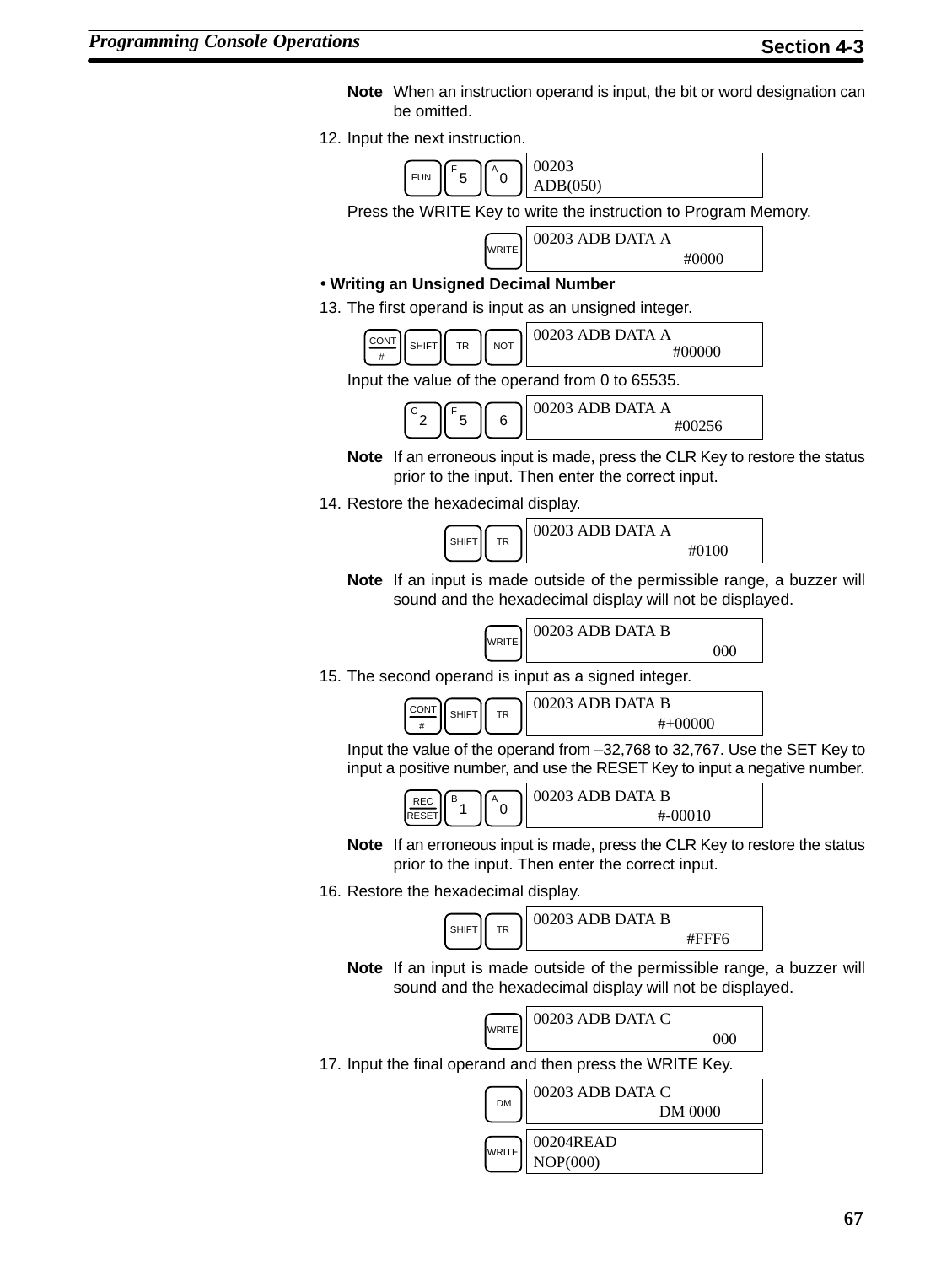#### <span id="page-79-0"></span>**4-3-10 Checking the Program**

This operation checks for programming errors and displays the program address and error when errors are found. It is possible in PROGRAM mode only.

| <b>RUN</b> | <b>MONITOR</b> | <b>PROGRAM</b> |
|------------|----------------|----------------|
| No.        | No             | ОK             |

- **1, 2, 3...** 1. Press the CLR Key to bring up the initial display.
	- 2. Press the SRCH Key. An input prompt will appear requesting the desired check level.



3. Input the desired check level (0, 1, or 2). The program check will begin when the check level is input, and the first error found will be displayed.

|            | 00178CIRCUIT ERR |  |
|------------|------------------|--|
| <b>OUT</b> | 00200            |  |

**Note** Refer to [5-5 Programming Errors](#page-102-0) for details on check levels.

4. Press the SRCH Key to continue the search. The next error will be displayed. Continue pressing the SRCH Key to continue the search.

The search will continue until an END instruction or the end of Program Memory is reached. A display like this will appear if the end of Program Memory is reached:



A display like this will appear if an END instruction is reached:

| SRCH $\left \begin{array}{c} 0.0310\text{PROG CHK} \\ \text{END } (0.01)00.3\text{KW} \end{array}\right $ |
|-----------------------------------------------------------------------------------------------------------|
|                                                                                                           |

If errors are displayed, edit the program to correct the errors and check the program again. Continue checking the program until all errors have been corrected.

#### **4-3-11 Bit, Digit, Word Monitor**

This operation is used to monitor the status of up to 16 bits and words, although only 3 can be shown on the display at any one time. Operation is possible in any mode.

| <b>RUN</b> | <b>MONITOR</b> | <b>PROGRAM</b> |
|------------|----------------|----------------|
| ∩K         | ∩ĸ             | ОK             |

**Program Read then Monitor** When a program address is being displayed, the status of the bit or word in that address can be monitored by pressing the MONTR Key.

- **1, 2, 3...** 1. Press the CLR Key to bring up the initial display.
	- 2. Input the desired program address and press the Down Arrow Key.



3. Press the MONTR Key to begin monitoring.



If the status of a bit is being monitored, that bit's status can be changed using the Force Set/Reset operation. [Refer to page 77 for details.](#page-88-0)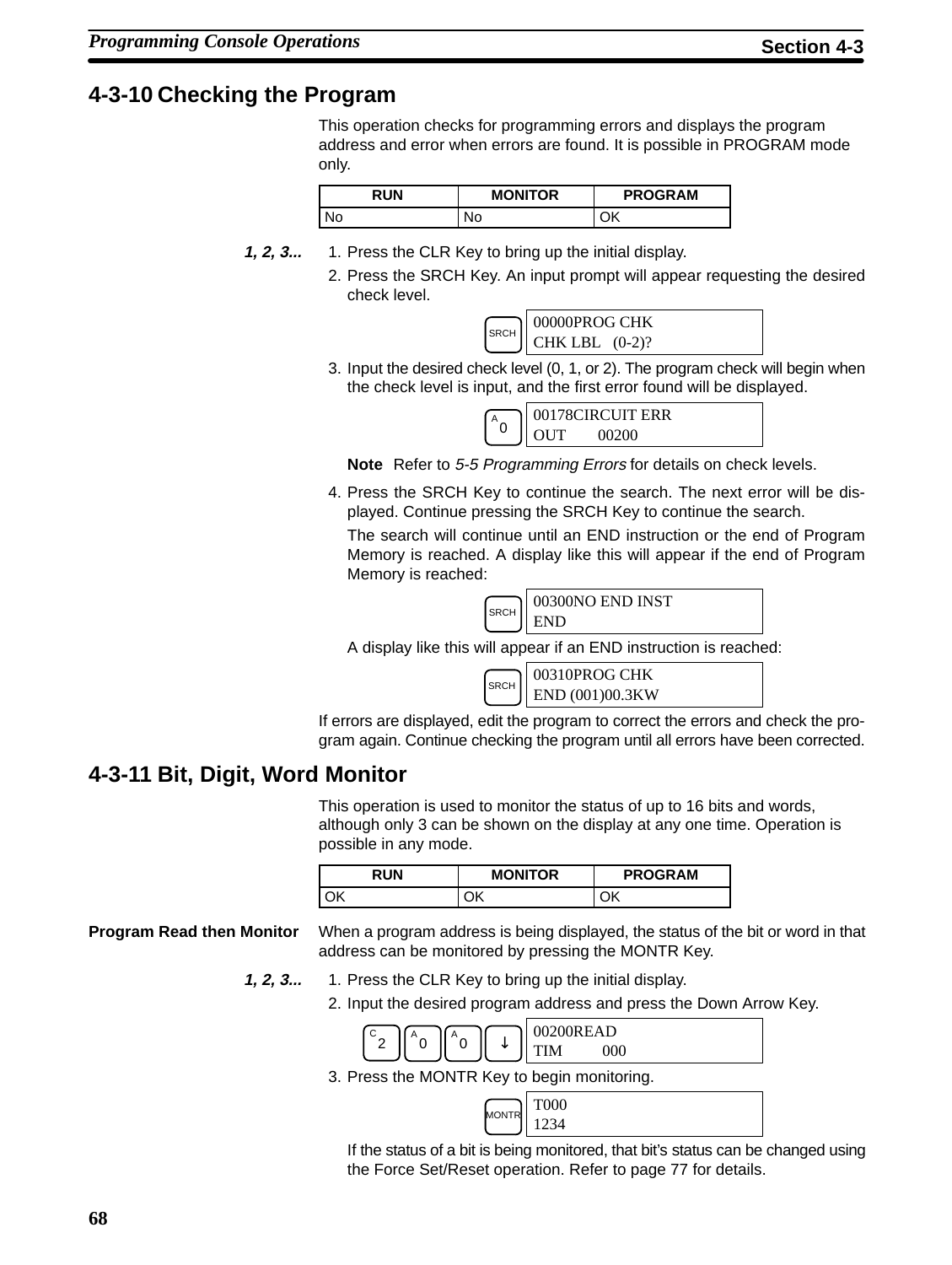If the status of a word is being monitored, that word's value can be changed using the Hexadecimal/BCD Data Modification operation. [Refer to page 74](#page-85-0) for details.

4. Press the CLR Key to end monitoring.



**Bit Monitor Follow the procedure below to monitor the status of a particular bit.** 

- **1, 2, 3...** 1. Press the CLR Key to bring up the initial display.
	- 2. Input the bit address of the desired bit and press the MONTR Key.

| <b>SHIFT</b> | <b>CONT</b> | II B | <b>AONTR</b> | )0001 |
|--------------|-------------|------|--------------|-------|
|              |             |      |              |       |

The Up or Down Arrow Key can be pressed to display the status of the previous or next bit.

The displayed bit's status can be changed using the Force Set/Reset operation. [Refer to page 77 for details.](#page-88-0)

3. Press the CLR Key to end monitoring.



- **Word Monitor** Follow the procedure below to monitor the status of a particular word.
	- **1, 2, 3...** 1. Press the CLR Key to bring up the initial display.
		- 2. Input the word address of the desired word.



3. Press the MONTR Key to begin monitoring.



The Up or Down Arrow Key can be pressed to display the status of the previous or next word.

The displayed word's status can be changed using the Hexadecimal/BCD Data Modification operation. [Refer to page 74 for details.](#page-85-0)

4. Press the CLR Key to end monitoring.



**Multiple Address Monitoring**

The status of up to six bits and words can be monitored simultaneously, although only three can be shown on the display at any one time.

- **1, 2, 3...** 1. Press the CLR Key to bring up the initial display.
	- 2. Input the address of the first bit or word and press the MONTR Key.



3. Repeat step 2 up to 6 times to display the next addresses to be monitored.



If 4 or more bits and words are being monitored, the bits and words that do not appear on the display can be displayed by pressing the MONTR Key. If the MONTR Key is pressed alone, the display will shift to the right.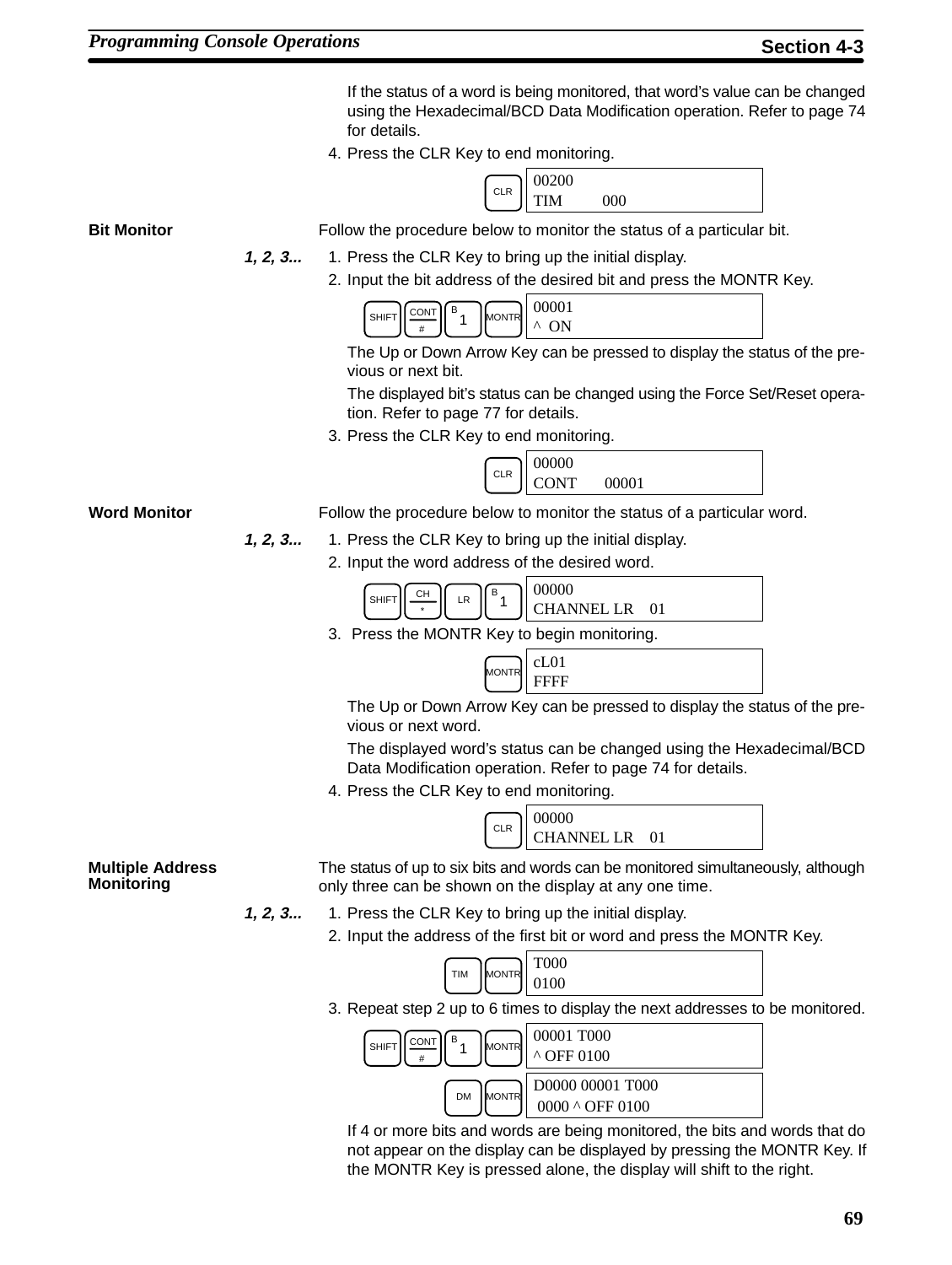If more than six bits and words are input, monitoring of the bit or word input first will be canceled.

<span id="page-81-0"></span>4. Press the CLR Key to stop monitoring the leftmost bit or word and clear it from the display.



5. Press the SHIFT+CLR Keys to end monitoring altogether.



**Note** Press the SHIFT + CLR Keys to return to the display with the multiple address monitoring state unchanged. Press the SHIFT + MONTR Keys to display the retained multiple address monitoring state. The monitoring states can be retained for 6 bits and words.

#### **4-3-12 Differentiation Monitor**

This operation is used to monitor the up or down differentiation status of a particular bit. When detected, the up or down differentiation will be displayed and the buzzer will sound. It is possible in any mode.

| RUN | <b>MONITOR</b> | <b>PROGRAM</b> |
|-----|----------------|----------------|
|     | าk             | ٦K             |

**1, 2, 3...** 1. Monitor the status of the desired bit according to the procedure described in [4-3-11 Bit, Digit, Word Monitor](#page-79-0). If 2 or more bits are being monitored, the desired bit should be leftmost on the display.

In this case the differentiation status of LR 00 will be monitored.



2. To specify up-differentiation monitoring, press the SHIFT and then the Up Arrow Key. The symbols "U@" will appear.

|  | $ $ L000000001H0000 |
|--|---------------------|
|  | I U@OFF ^OFF ^OFF   |

To specify down-differentiation monitoring, press the SHIFT and then the Down Arrow Key. The symbols "D@" will appear.



3. The buzzer will sound when the specified bit goes from off to on (for up-differentiation) or from on to off (for down-differentiation).

| L000000001H0000      |  |
|----------------------|--|
| <b>AON AOFF AOFF</b> |  |

4. Press the CLR Key to end differentiation monitoring and return to the normal monitoring display.



#### **4-3-13 Binary Monitor**

This operation is used to monitor the ON/OFF status of any word's 16 bits. It is possible in any mode.

| RUN | <b>MONITOR</b> | <b>PROGRAM</b> |
|-----|----------------|----------------|
| ΟK  | ∕اد            | ∩K             |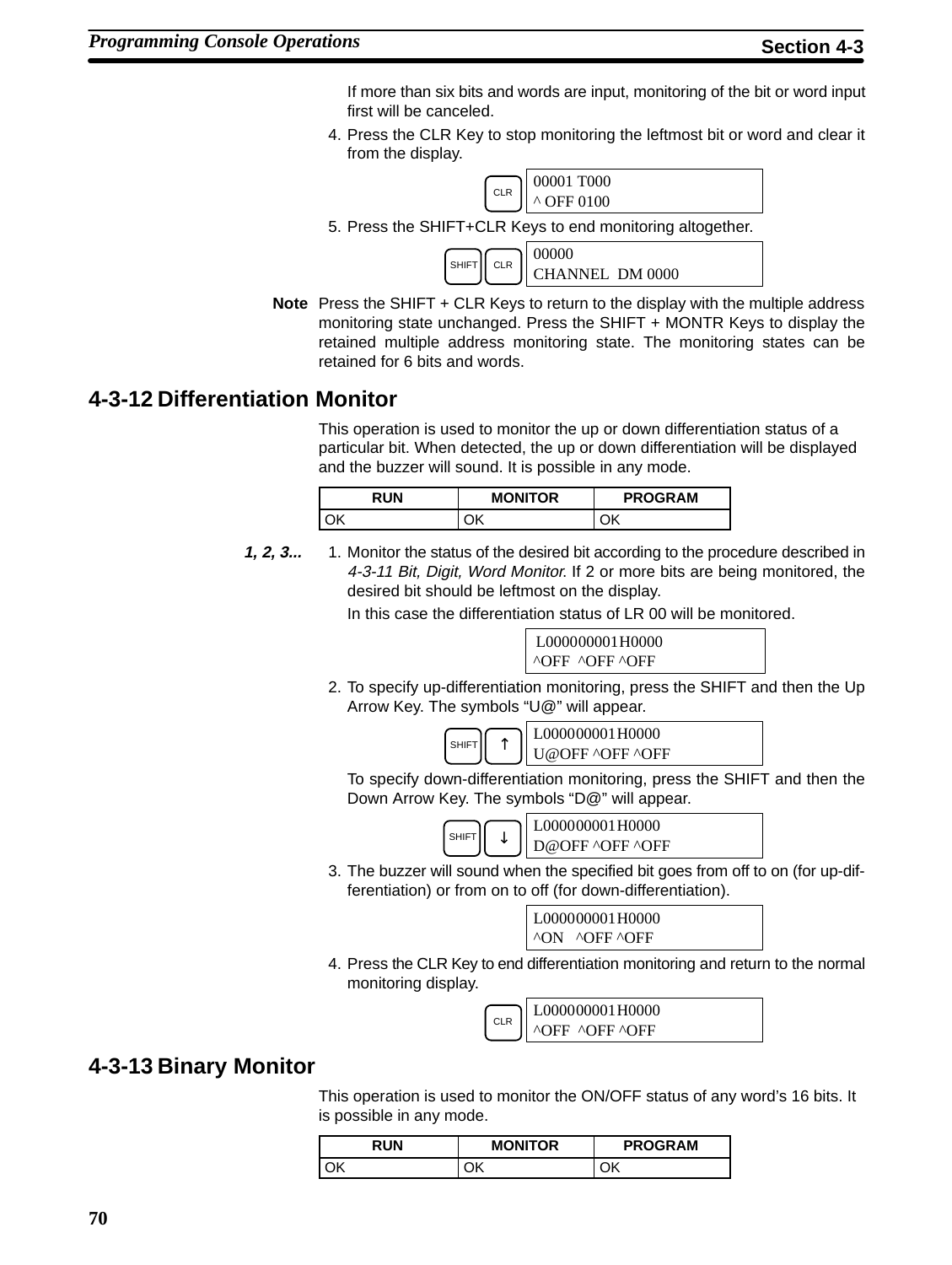<span id="page-82-0"></span>**1, 2, 3...** 1. Monitor the status of the desired word according to the procedure described in [4-3-11 Bit, Digit, Word Monitor](#page-79-0). The desired word should be leftmost on the display if 2 or more words are being monitored.



2. Press the SHIFT and then the MONTR Key to begin binary monitoring. The ON/OFF status of the selected word's 16 bits will be shown along the bottom of the display. A 1 indicates a bit is on, and a 0 indicates it is off.



The status of force-set bits is indicated by "S," and the status of a force-reset bits is indicated by "R," as shown below.



- **Note** a) The status of displayed bits can be changed at this point. Refer to [4-3-20 Binary Data Modification](#page-86-0) for details.
	- b) The Up or Down Arrow Key can be pressed to display the status of the previous or next word's bits.
- 3. Press the CLR Key to end binary monitoring and return to the normal monitoring display.



#### **4-3-14 3-Word Monitor**

This operation is used to monitor the status of three consecutive words. It is possible in any mode.

| <b>RUN</b> | <b>MONITOR</b> | <b>PROGRAM</b> |
|------------|----------------|----------------|
| ∩K         | ١V             | ОK             |

**1, 2, 3...** 1. Monitor the status of the first of the three words according to the procedure described in [4-3-11 Bit, Digit, Word Monitor](#page-79-0).

> If 2 or more words are being monitored, the desired first word should be leftmost on the display.

(Word monitor)

(Word monitor)

- C000 89AB 2. Press the EXT Key to begin 3-word monitoring. The status of the selected
- word and the next two words will be displayed, as shown below. In this case, DM 0000 was selected.



The Up and Down Arrow Keys can be used to shift one address up or down. The status of the displayed words can be changed at this point. Refer to 4-3-17 [3-word Data Modification](#page-84-0).

3. Press the CLR Key to end 3-word monitoring and return to the normal monitoring display. The rightmost word on the 3-word monitor display will be monitored.

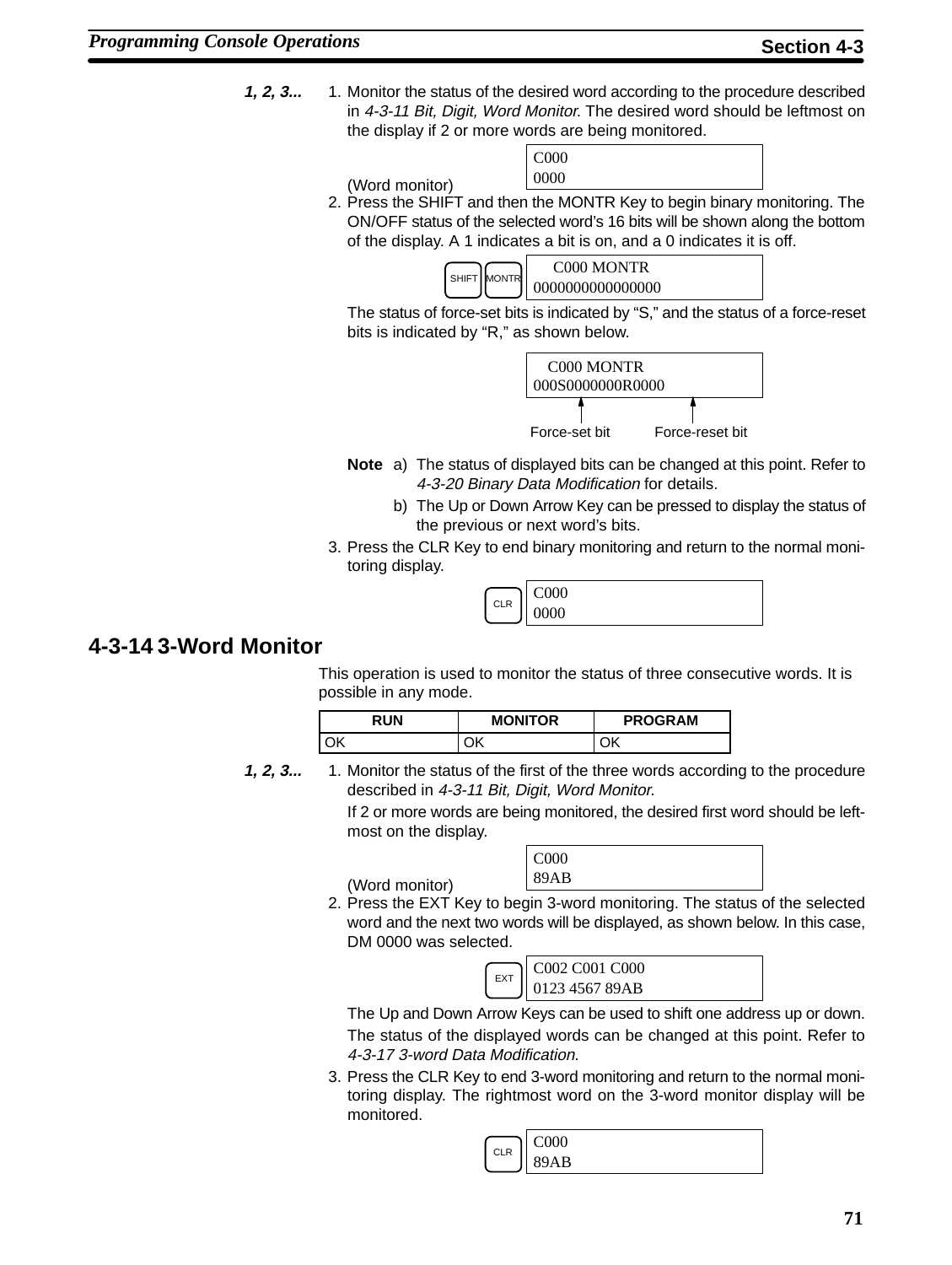#### **4-3-15 Signed Decimal Monitor**

This operation converts the contents of the specified word from signed hexadecimal (two's complement format) to signed decimal for display. The operation can be executed while using I/O monitoring, multiple address monitoring or 3-word monitoring.

| <b>RUN</b> | <b>MONITOR</b> | <b>PROGRAM</b> |
|------------|----------------|----------------|
|            | $\sim$         |                |

**1, 2, 3...** 1. Monitor the word that is to be used for decimal monitor with sign. During multiple address monitoring, the leftmost word will be converted.

(Multiple address monitor)

2. Press the SHIFT+TR Keys to display the leftmost word as signed decimal.

 c000 cL00 20000 FFF0 0000 ^OFF



At this point, the contents of the displayed word can be changed with a signed-decimal input. Refer to [4-3-21 Signed Decimal Data Modification](#page-86-0).

3. Press the CLR Key or the SHIFT+TR Keys to end the unsigned decimal display and return to normal monitoring.

| CLR | c000 cL00 20000 |
|-----|-----------------|
|     | FFF0 0000 ^OFF  |

#### **4-3-16 Unsigned Decimal Monitor**

This operation is used to convert hexadecimal data in a word to unsigned decimal for display. The operation can be executed while using I/O monitoring, multiple address monitoring or 3-word monitoring.

| RUN | <b>MONITOR</b> | <b>PROGRAM</b> |
|-----|----------------|----------------|
| ∩K  |                | ОK             |

**1, 2, 3...** 1. Monitor the word that is to be used for decimal monitor without sign. During multiple address monitoring, the leftmost word will be converted.

> Multiple address monitoring c000 cL00 20000 FFF0 0000 ^OFF

2. Press the SHIFT+TR+NOT Keys to display the leftmost word as unsigned decimal.



At this point, the contents of the displayed word can be changed with an unsigned-decimal input. Refer to [4-3-22 Unsigned Decimal Data Modifica](#page-87-0)[tion](#page-87-0).

3. Press the CLR Key or the SHIFT+TR Keys to end the unsigned decimal display and return to normal monitoring.

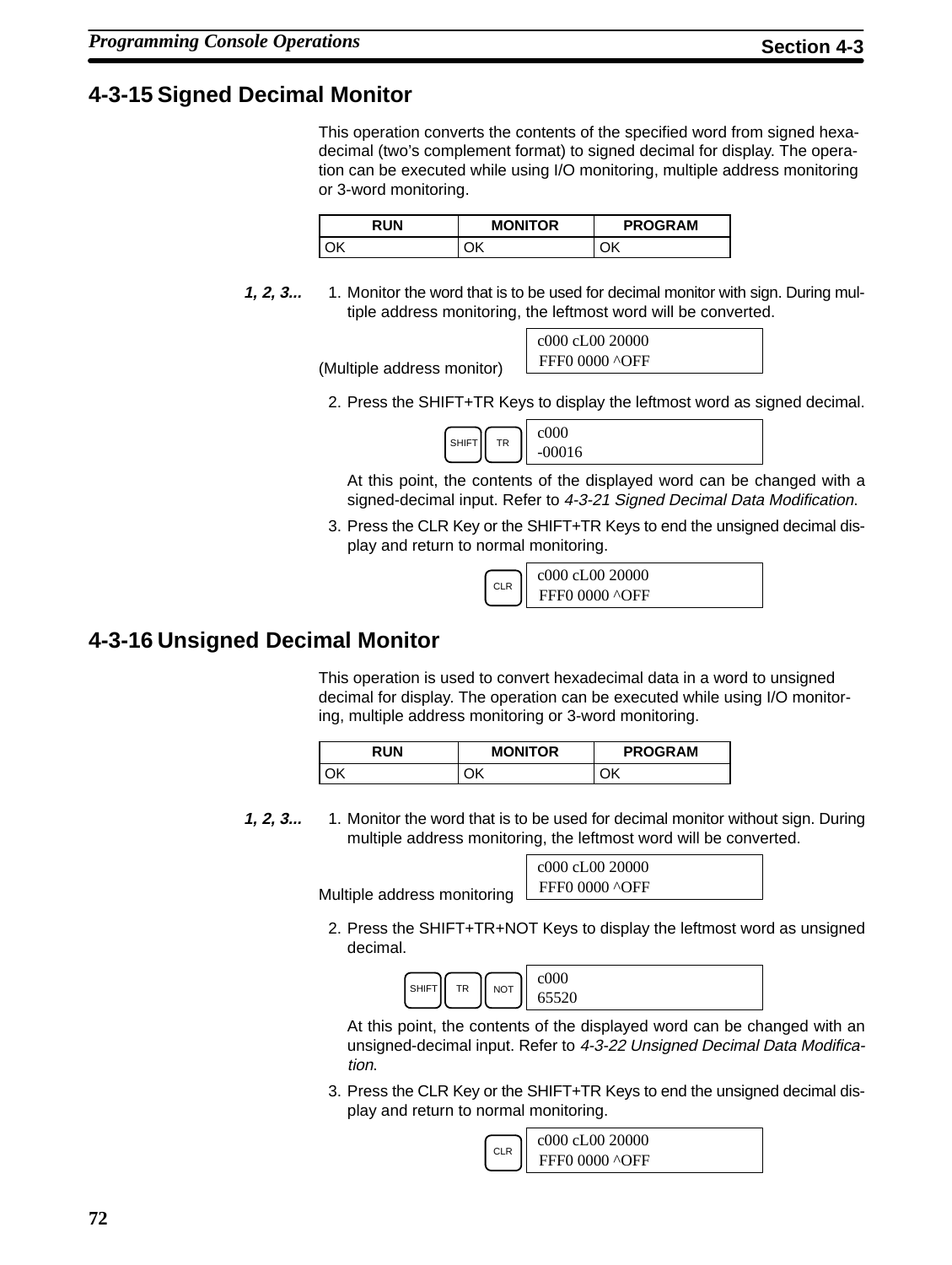#### <span id="page-84-0"></span>**4-3-17 3-Word Data Modification**

This operation is used to change the contents of one or more of the 3 consecutive words displayed in the 3-Word Monitor operation. It is possible in MONITOR or PROGRAM mode only.

| RIIN | <b>MONITOR</b> | <b>PROGRAM</b> |
|------|----------------|----------------|
| No   | DК             | ОK             |

(3-word monitor)

**1, 2, 3...** 1. Monitor the status of the desired words according to the procedure described [4-3-14 3-Word Monitor](#page-82-0).

| D0002D0001D0000 |
|-----------------|
| 0123 4567 89AB  |

2. Press the CHG Key to begin 3-word data modification. The cursor will appear next to the contents of the leftmost word.



3. Input the new value for the leftmost word on the display and press the CHG Key if more changes will be made.

(Input the new value and press the WRITE Key to write the changes in memory if no more changes will be made.)



4. Input the new value for the middle word on the display and press the CHG Key if the rightmost word will be changed. Input the new value and press the WRITE Key to write the changes in memory if the rightmost word will not be changed. (In this case, it will not.)



**Note** If the CLR Key is pressed before the WRITE Key, the operation will be cancelled and the 3-word monitor display will return without any changes in data memory.

## **4-3-18 Changing Timer, Counter SV**

There are two operations that can be used to change the SV of a timer or counter. They are possible in MONITOR or PROGRAM mode only. In MON-ITOR mode, the SV can be changed while the program is being executed.

| <b>RUN</b> | <b>MONITOR</b> | <b>PROGRAM</b> |
|------------|----------------|----------------|
| Nr         |                | DК             |

The timer or counter SV can be changed either by inputting a new value or by incrementing or decrementing the current SV.

**!**

Check that there is no effect on equipment before changing the set values.

**Inputting a New SV Constant**

This operation can be used to input a new SV constant, as well as to change an SV from a constant to a word address designation and vice versa. The following examples show how to input a new SV constant and how to change the SV from a constant to an address.

- **1, 2, 3...** 1. Press the CLR Key to bring up the initial display.
	- 2. Display the desired timer or counter.

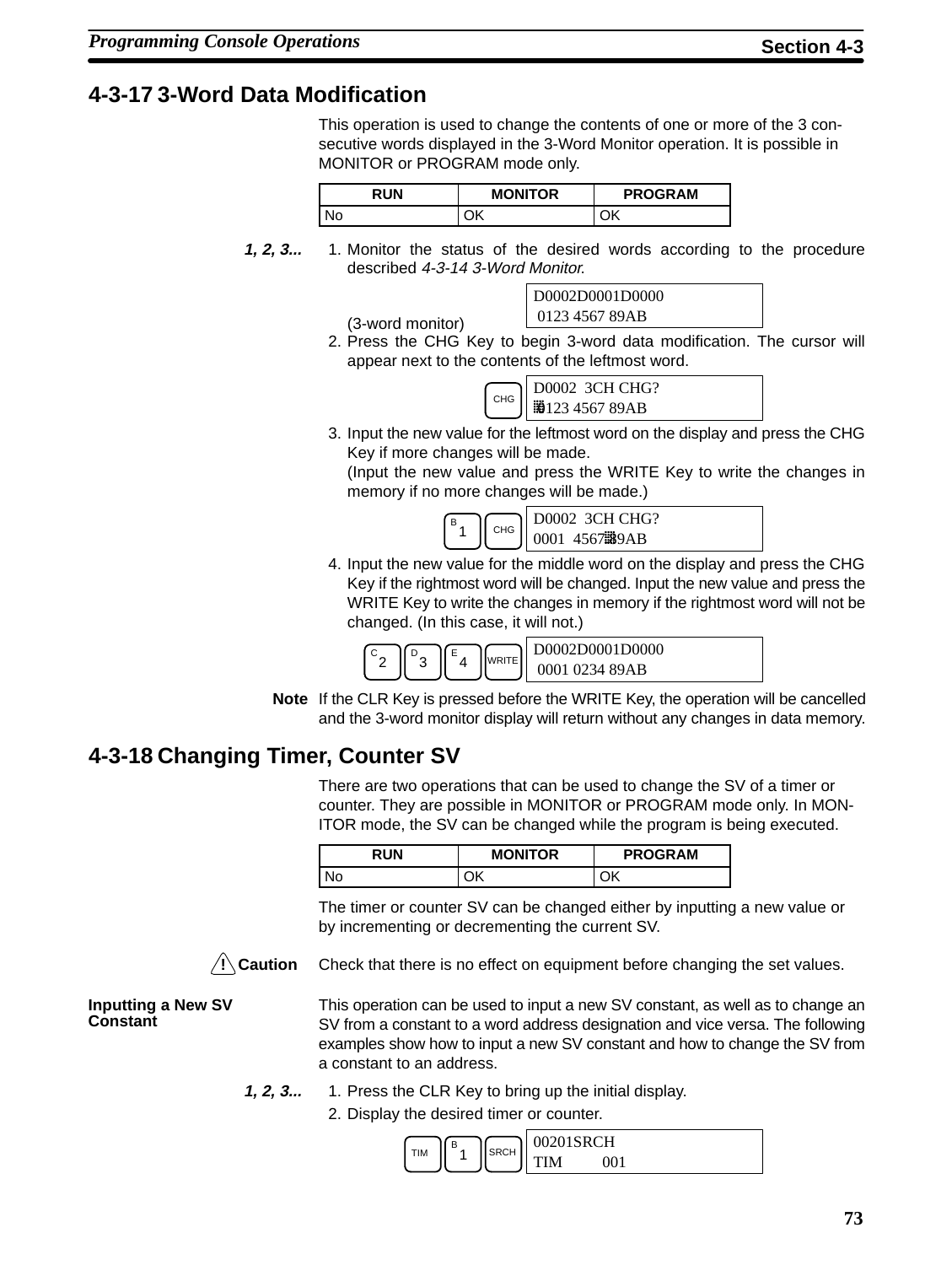<span id="page-85-0"></span>3. Press the Down Arrow Key and then the CHG Key.



- 4. At this point a new SV constant can be input or the SV constant can be changed to a word address designation
	- a) To input a new SV constant, input the constant and press the WRITE Key.



b) To change to a word address designation, input the word address and press the WRITE Key.



**Incrementing and Decrementing a Constant** This operation can be used to increment and decrement an SV constant. It is possible only when the SV has been entered as a constant.

- **1, 2, 3...** 1. Press the CLR Key to bring up the initial display.
	- 2. Display the desired timer or counter.



3. Press the Down Arrow, CHG, and then the EXT Key.



The constant on the left is the old SV and the constant on the right will become the new SV constant in step 5.

4. Press the Up and Down Arrow Keys to increment and decrement the constant on the right. (In this case the SV is incremented once.)

| $  00201$ DATA ? U/D         |
|------------------------------|
| $\parallel$ T000 #0123 #0124 |

5. Press the CLR Key twice to change the timer's SV to the new value.

| CLR II | <b>CLR</b> | 00201 TIM DATA |
|--------|------------|----------------|
|        |            |                |

#### **4-3-19 Hexadecimal, BCD Data Modification**

This operation is used to change the BCD or hexadecimal value of a word being monitored using the procedure described in [4-3-11 Bit, Digit, Word](#page-79-0) [Monitor](#page-79-0). It is possible in MONITOR or PROGRAM mode only.

| <b>RUN</b> | <b>MONITOR</b> | <b>PROGRAM</b> |
|------------|----------------|----------------|
| No         | ОK             | ОK             |

Words SR 253 to SR 255 cannot be changed.

(Word monitor)

/!∖Caution Check that there is no effect on equipment before changing the present values.

**1, 2, 3...** 1. Monitor the status of the desired word according to the procedure described in 4-3-11 [Bit, Digit, Word Monitor](#page-79-0). If two or more words are being monitored, the desired word should be leftmost on the display.

|                | __ |
|----------------|----|
| റററ<br>ı<br>້. |    |
| 10             |    |

**74**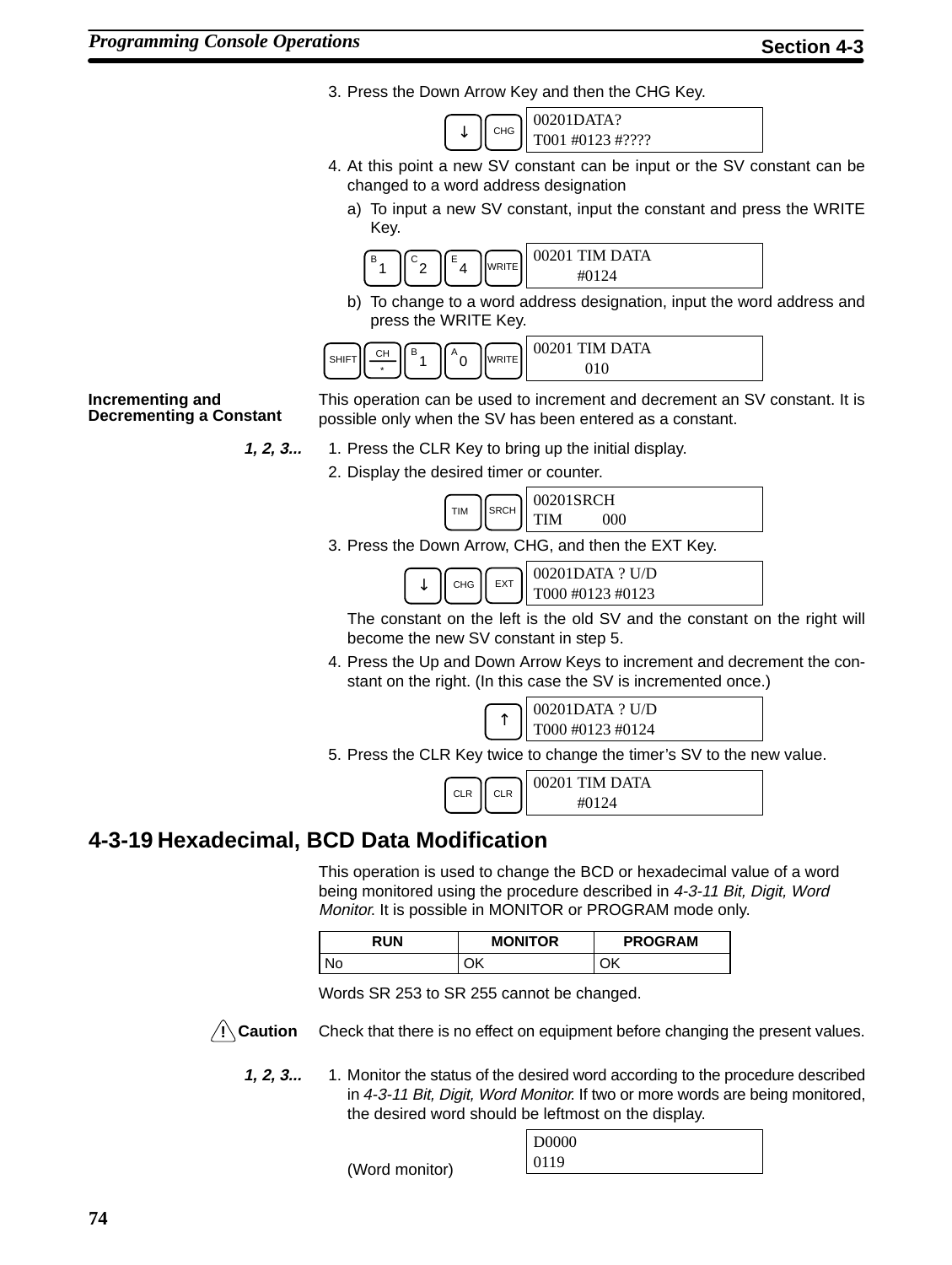2. Press the CHG Key to begin hexadecimal, BCD data modification.



3. Input the new PV and press the WRITE Key to change the PV.

The operation will end and the normal monitoring display will return when the WRITE Key is pressed.



### <span id="page-86-0"></span>**4-3-20 Binary Data Modification**

This operation is used to change the status of a word's bits when the word is monitored using the procedure described in [4-3-13 Binary Monitor](#page-81-0). It is possible in MONITOR or PROGRAM mode only.

| <b>RUN</b> | <b>MONITOR</b> | <b>PROGRAM</b> |
|------------|----------------|----------------|
| No         |                | DК             |

Bits SR 25300 to SR 25507 and timer/counter flags cannot be changed.



Check that there is no effect on equipment before changing the present values.

**1, 2, 3...** 1. Monitor the status of the desired word according to the procedure described [4-3-13 Binary Monitor](#page-81-0).



(BInary monitor) 2. Press the CHG Key to begin binary data modification.



A flashing cursor will appear over bit 15. The cursor indicates which bit can be changed.

- 3. Three sets of keys are used to move the cursor and change bit status:
	- a) Use the Up and Down Arrow Keys to move the cursor to the left and right.



b) Use the 1 and 0 keys to change a bit's status to on or off. The cursor will move one bit to the right after one of these keys is pressed.



c) Use the SHIFT+SET and SHIFT+RESET Keys to force-set or force-reset a bit's status. The cursor will move one bit to the right after one of these keys is pressed. The NOT Key will clear force-set or force-reset status.

**Note** Bits in the DM Area cannot be force-set or force-reset.

4. Press the WRITE Key to write the changes in memory and return to the binary monitor.



#### **4-3-21 Signed Decimal Data Modification**

This operation is used to change the decimal value of a word being monitored as signed decimal data, within a range of –32,768 to 32,767. The con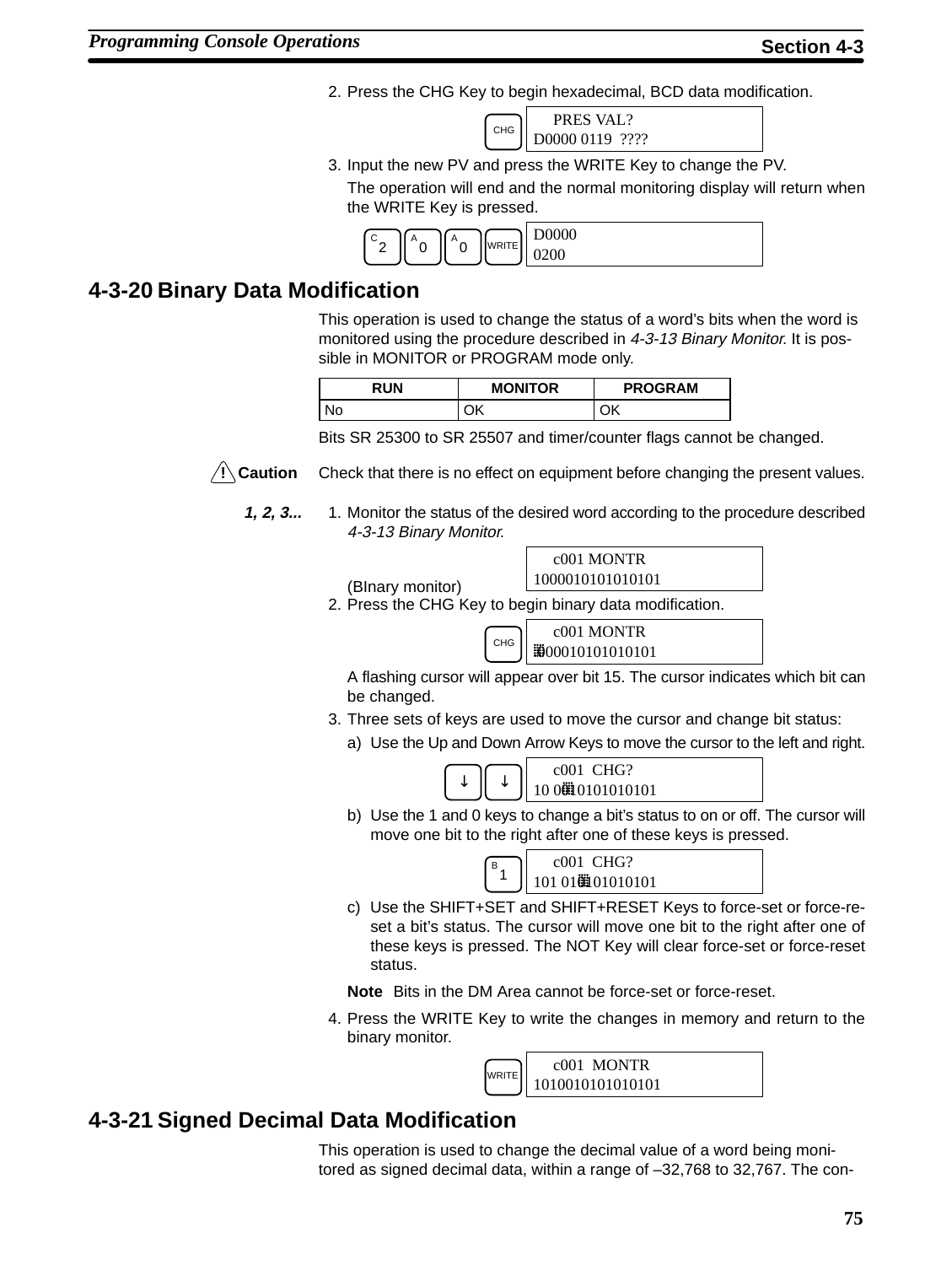tents of the specified word are converted automatically to signed hexadecimal (two's complement format).

Words SR 253 to SR 255 cannot be changed.

| <b>RUN</b> | <b>MONITOR</b> | <b>PROGRAM</b> |
|------------|----------------|----------------|
| No         | ОK             | ΟK             |

<span id="page-87-0"></span>

Check that there is no effect on equipment before changing the current values.

**1, 2, 3...** 1. Monitor (signed decimal) the status of the word for which the present value is to be changed.

|                          | c000                                                     |  |
|--------------------------|----------------------------------------------------------|--|
| (Signed decimal monitor) | $-00016$                                                 |  |
|                          | 2. Press the CHG Key to begin decimal data modification. |  |



3. Input the new PV and press the WRITE Key to change the PV. The operation will end and the signed-decimal monitoring display will return when the WRITE Key is pressed.

The PV can be set within a range of –32,768 and 32,767. Use the SET Key to input a positive number, and use the RESET Key to input a negative number.



Press the CLR Key or the SHIFT and TR Keys to return to the normal monitoring display.

If an erroneous input has been made, press the CLR Key to restore the status prior to the input. Then enter the correct input.

#### **4-3-22 Unsigned Decimal Data Modification**

This operation is used to change the decimal value of a word being monitored as unsigned decimal data, within a range of 0 to 65,535. A change into hexadecimal data is made automatically.

Words SR 253 to SR 255 cannot be changed.

| <b>RUN</b> | <b>MONITOR</b> | <b>PROGRAM</b> |
|------------|----------------|----------------|
| No         | 0k             | ЭK             |



Check that there is no effect on equipment before changing the current values.

**1, 2, 3...** 1. Monitor (unsigned decimal) the status of the word for which the present value is to be changed.

| c000  |  |  |
|-------|--|--|
| 65520 |  |  |

(Unsigned decimal monitor) 2. Press the CHG Key to begin decimal data modification.



3. Input the new PV and press the WRITE Key to change the PV. The operation will end and the decimal-without-sign monitoring display will return when the WRITE Key is pressed.

The PV can be set within a range of 0 to 65,535.

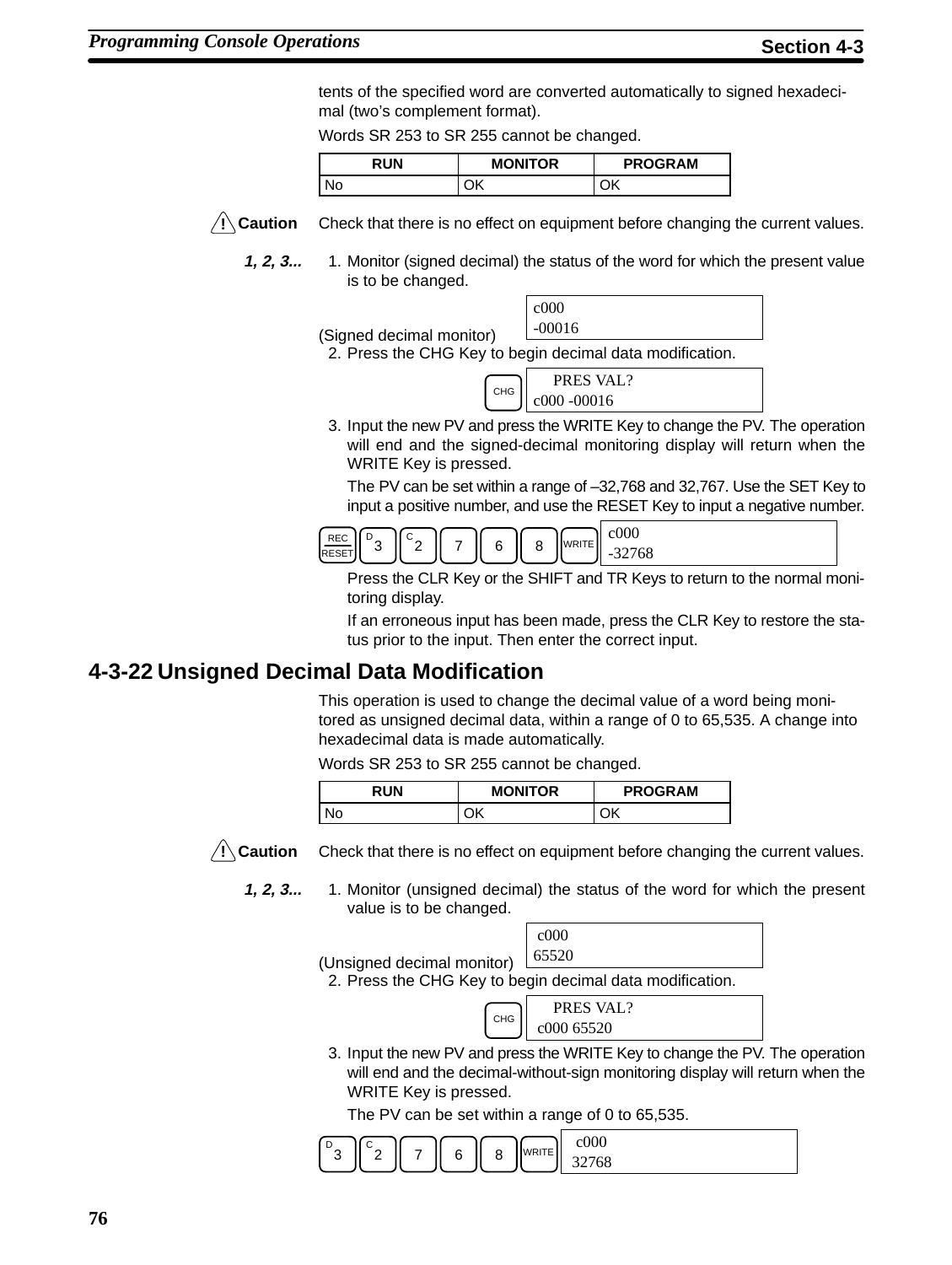Press the CLR Key or the SHIFT and TR Keys to return to the normal monitoring display.

If an erroneous input has been made, press the CLR Key to restore the status prior to the input. Then enter the correct input.

#### <span id="page-88-0"></span>**4-3-23 Force Set, Reset**

This operation is used to force bits ON (force set) or OFF (force reset) and is useful when debugging the program or checking output wiring. It is possible in MONITOR or PROGRAM mode only.

| <b>RUN</b> | <b>MONITOR</b> | <b>PROGRAM</b> |
|------------|----------------|----------------|
| No         | าk             | ١V             |

**!**

**Caution** Check that there is no effect on equipment before using force set/reset.

**1, 2, 3...** 1. Monitor the status of the desired bit according to the procedure described in [4-3-11 Bit, Digit, Word Monitor](#page-79-0). If two or more words are being monitored, the desired bit should be leftmost on the display.

| 00000 20000     |
|-----------------|
| <b>AOFF AON</b> |

(Multiple address monitor) 2. Press the SET Key to force the bit ON or press the RESET Key to force the bit OFF.



The cursor in the lower left corner of the display indicates that the force set/ reset is in progress. Bit status will remain ON or OFF only as long as the key is held down; the original status will return one cycle after the key is released.

3. Press the SHIFT+SET or SHIFT+RESET Keys to maintain the status of the bit after the key is released. In this case, the force-set status is indicated by an "S" and the force-reset status is indicated by an "R."

To return the bit to its original status, press the NOT Key or perform the Clear Force Set/Reset operation. Refer to 4-3-24 Clear Force Set/Reset for details.

Forced status will also be cleared when the PC's operating mode is changed (unless SR 25211 is ON, in which case forced status will not be cleared when changing from PROGRAM to MONITOR mode) or when operation stops as the result of a fatal error or power interruption.

#### **4-3-24 Clear Force Set/Reset**

This operation is used to restore the status of all bits which have been force set or reset. It is possible in MONITOR or PROGRAM mode only.

| <b>RUN</b> | <b>MONITOR</b> | <b>PROGRAM</b> |
|------------|----------------|----------------|
| No         | OK             | าк<br>◡        |

**/!∖Caution** Check that there is no effect on equipment before using clear force set/reset.

- **1, 2, 3...** 1. Press the CLR Key to bring up the initial display.
	- 2. Press the SET and then the RESET Key. A confirmation message will appear.

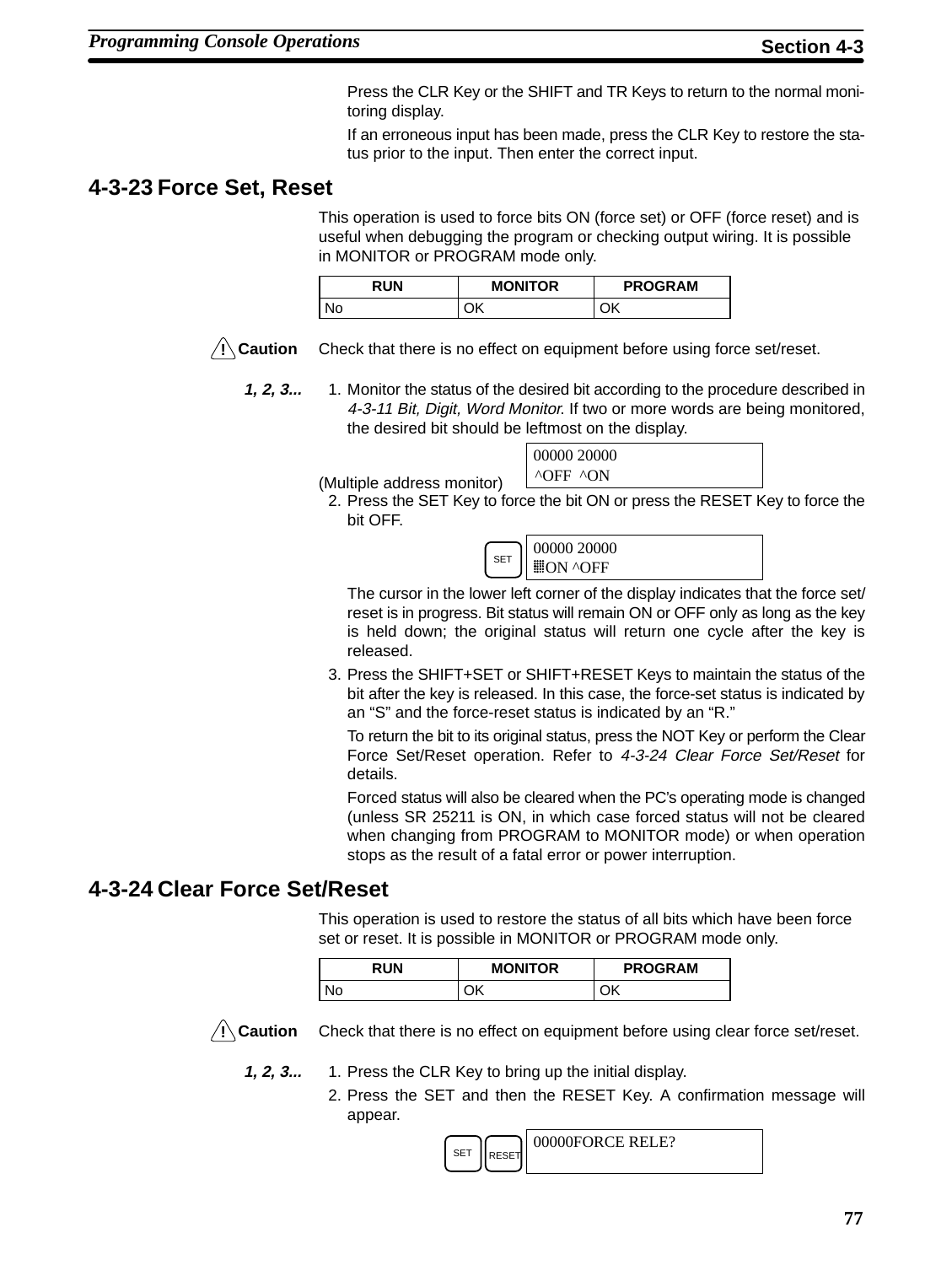- **Note** If you mistakenly press the wrong key, press CLR and start again from the beginning.
- 3. Press the NOT Key to clear the force-set/reset status of bits in all data areas.

| <b>NOT</b> | 00000FORCE RELE |
|------------|-----------------|
|            | END             |

#### **4-3-25 Hex-ASCII Display Change**

This operation is used to convert word data displays back and forth between 4-digit hexadecimal data and ASCII. It is possible in any mode.

| RUN | <b>MONITOR</b> | <b>PROGRAM</b> |
|-----|----------------|----------------|
| nκ  | ٦k             | ΟK             |

**1, 2, 3...** 1. Monitor the status of the desired word(s) according to the procedure described in [4-3-11 Bit, Digit, Word Monitor](#page-79-0).

| D0000 D0001 |  |
|-------------|--|
| 4142 3031   |  |

2. Press the TR Key to switch to ASCII display. The display will toggle between hexadecimal and ASCII displays each time the TR Key is pressed.

| <b>TR</b> | D0000 D0001<br>"AB" 3031 |
|-----------|--------------------------|
| <b>TR</b> | D0000 D0001<br>4142 3031 |

#### **4-3-26 Displaying the Cycle Time**

This operation is used to display the current average cycle time (scan time). It is possible only in RUN or MONITOR mode while the program is being executed.

| <b>RUN</b> | <b>MONITOR</b> | <b>PROGRAM</b> |
|------------|----------------|----------------|
| OK         | ٦ĸ             | No             |

**1, 2, 3...** 1. Press the CLR Key to bring up the initial display.

(Multiple address monitor)

2. Press the MONTR Key to display the cycle time.



There might be differences in displayed values when the MONTR Key is pressed repeatedly. These differences are caused by changing execution conditions.

## **4-4 Programming Example**

This section demonstrates all of the steps needed to write a program with the Programming Console.

#### **4-4-1 Preparatory Operations**

When writing a program to the CPM1 for the first time, use the following procedure up to step 3 (clearing memory).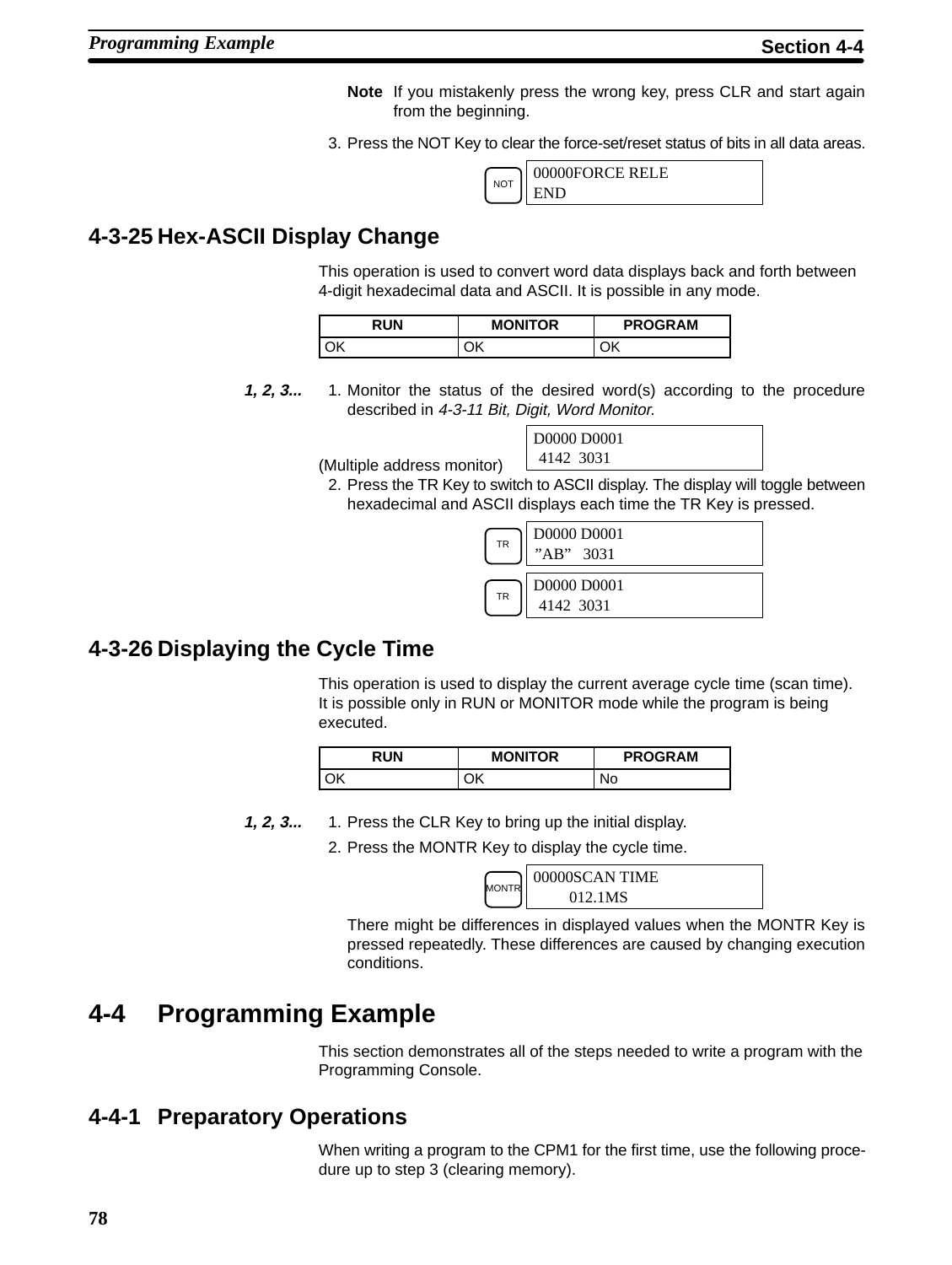**1, 2, 3...** 1. Set the Programming Console's mode switch to PROGRAM mode and turn on the CPM1's power supply. The password input display will appear on the Programming Console.



2. Enter the password by pressing the CLR and then the MONTR Key.

<PROGRAM>



At this point, the SHIFT and then the 1 key can be pressed to turn on and off the Programming Console's buzzer. Refer to pag[e 6](#page-72-0)1.

3. Clear the CPM1's memory by pressing the CLR, SET, NOT, RESET, and then the MONTR Key. Press the CLR Key several times if memory errors are displayed.



4. Display and clear error messages by pressing the CLR, FUN, and then the MONTR Key. Continue pressing the MONTR Key until all error messages have been cleared.



5. Press the CLR Key to bring up the initial programming display (program address 00000). The new program can be written at this point.





Be sure that the mode selector is set to PROGRAM before entering the password. Check the system thoroughly before executing the CPM1 program to prevent any accidents that might occur when the program is first started.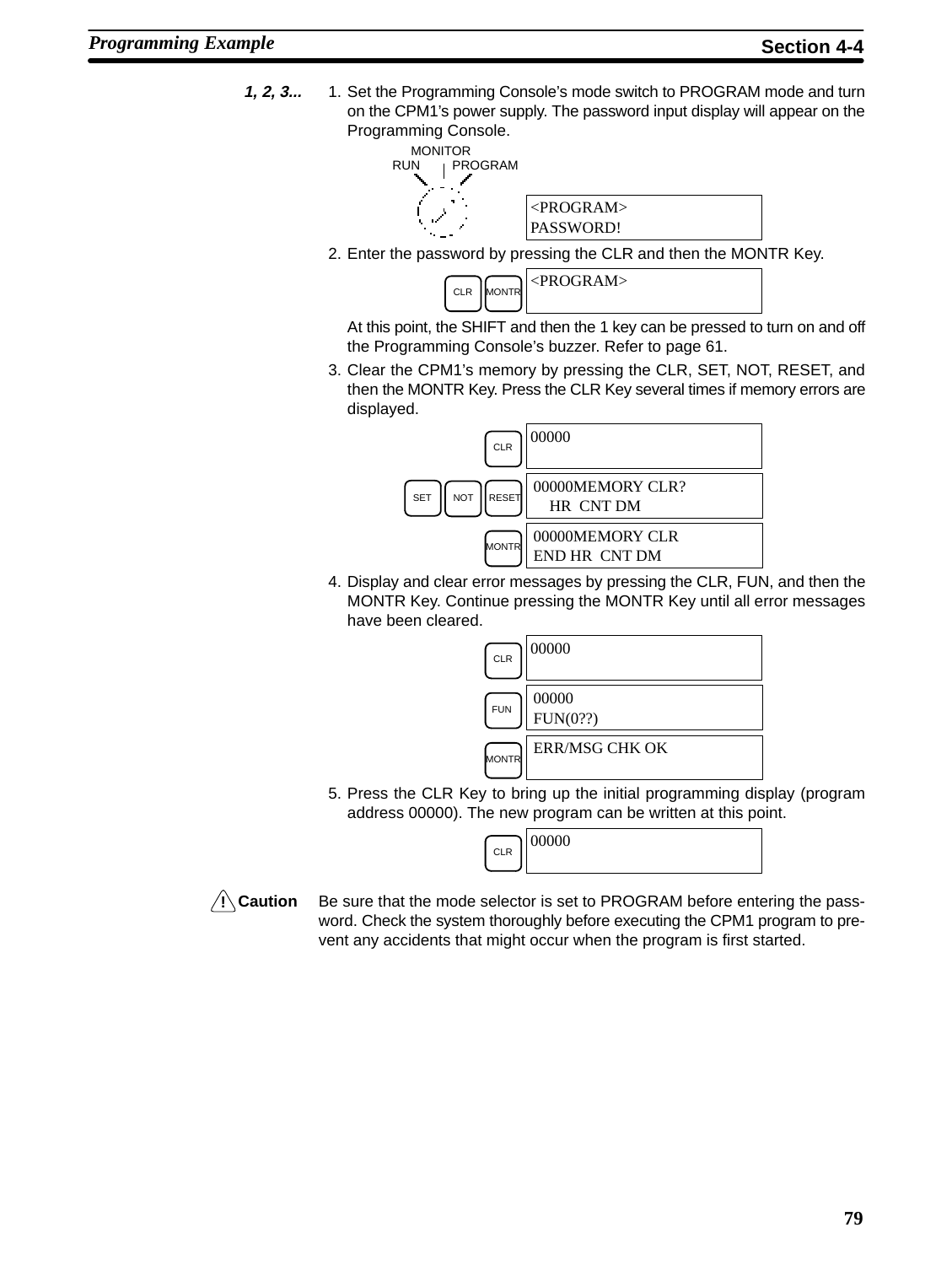#### <span id="page-91-0"></span>**4-4-2 Example Program**

The following ladder program will be used to demonstrate how to write a program with the Programming Console. This program makes output IR 01000 flicker ON/OFF (one second ON, one second OFF) ten times after input IR 00000 is turned ON.



The mnemonic list for the example program is shown in the following table. The steps required to enter this program from a Programming Console are described in [4-4-3 Programming Procedure](#page-92-0).

| <b>Address</b> | <b>Instruction</b> |   | Data  | Programming example<br>procedures in 4-4-3<br><b>Programming Procedures</b> |
|----------------|--------------------|---|-------|-----------------------------------------------------------------------------|
| 00000          | <b>LR</b>          |   | 00000 | (1) Self-holding bit                                                        |
| 00001          | <b>OR</b>          |   | 20000 |                                                                             |
| 00002          | AND NOT            | C | 000   |                                                                             |
| 00003          | <b>OUT</b>         |   | 20000 |                                                                             |
| 00004          | LD                 |   | 20000 | (2) 1-second timer                                                          |
| 00005          | <b>AND NOT</b>     | т | 002   |                                                                             |
| 00006          | <b>TIM</b>         |   | 001   |                                                                             |
|                |                    | # | 0010  |                                                                             |
| 00007          | ID                 |   | 20000 | (3) 2-second timer                                                          |
| 00008          | AND NOT            | T | 002   |                                                                             |
| 00009          | <b>TIM</b>         |   | 002   |                                                                             |
|                |                    | # | 0020  |                                                                             |
| 00010          | LD                 |   | 20000 | (4) 10-count counter                                                        |
| 00011          | <b>AND</b>         | T | 001   |                                                                             |
| 00012          | LD NOT             |   | 20000 |                                                                             |
| 00013          | CNT                |   | 000   |                                                                             |
|                |                    | # | 0010  |                                                                             |
| 00014          | LD                 |   | 20000 | (5) Flicker output (10 counts)                                              |
| 00015          | AND NOT            | T | 001   |                                                                             |
| 00016          | <b>OUT</b>         |   | 01000 |                                                                             |
| 00017          | END (001)          |   | $---$ | (6) END(001) instruction                                                    |

**80**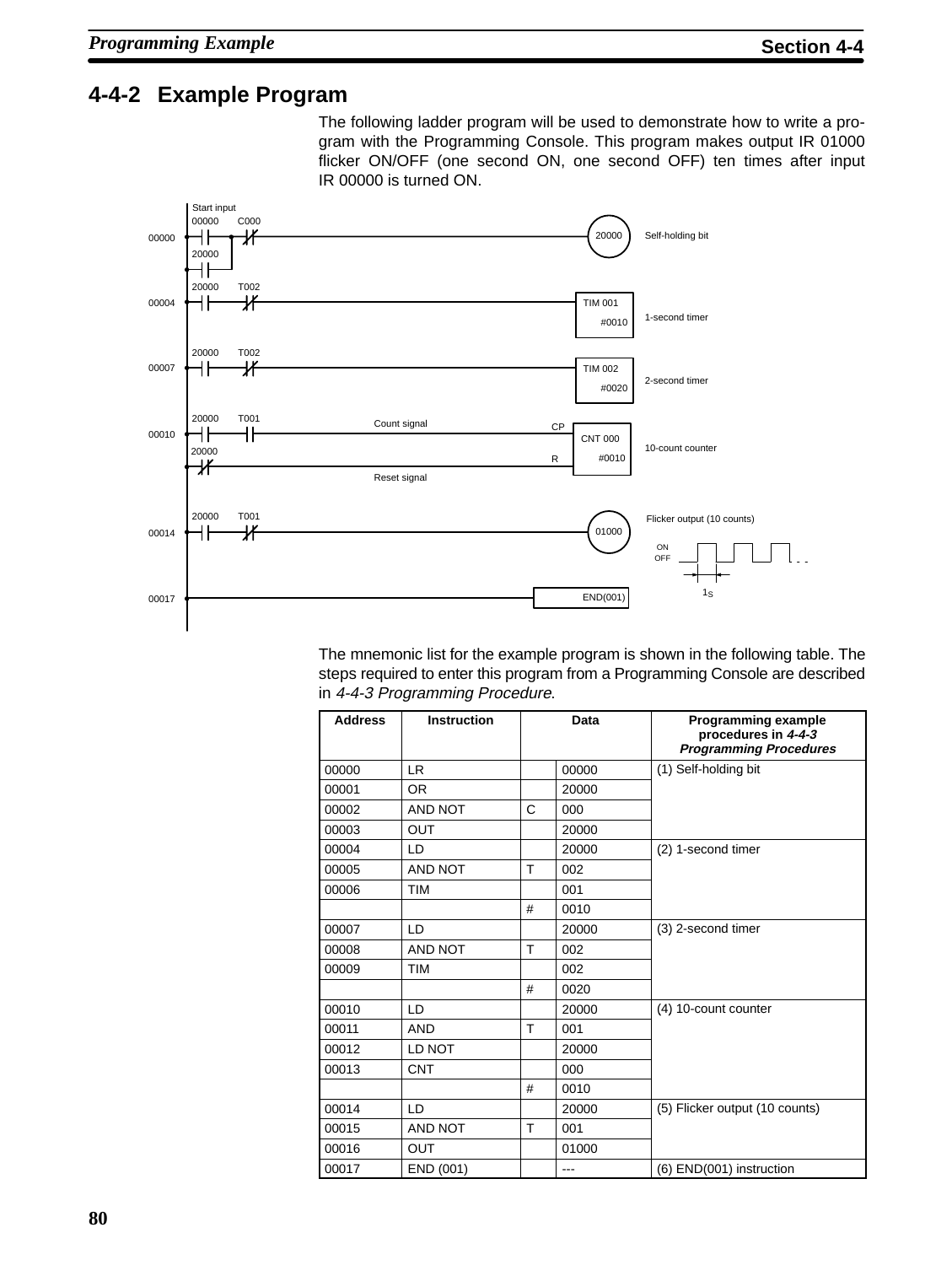### <span id="page-92-0"></span>**4-4-3 Programming Procedures**

 $\mathbf{H}$ 

 $\rm{^{c}}_2$ 

 $\degree$ 0

The example program will be written to the CPM1 according to the mnemonic list in [4-4-2 Example Program](#page-91-0). The procedure is performed beginning with the initial display. (Clear the memory before entering a new program.)

#### **(1) Inputting the Self-holding Bit**

**1, 2, 3...** 1. Input the normally open condition IR 00000.

(It isn't necessary to input leading zeroes.)



NOP(000) 3. Input the normally closed AND condition C000.

(It isn't necessary to input leading zeroes.)  $\begin{bmatrix} AND \\ HE \end{bmatrix}$  NOT  $\begin{bmatrix} \end{bmatrix}$  CNT 00002 AND NOT CNT 000  $\sum_{\text{WRITE}}$  00003READ NOP(000)

 $\sum_{\text{WRITE}}$  00002READ

4. Input the OUT instruction IR 20000.



#### **(2) Inputting the One-second Timer**

**1, 2, 3...** 1. Input the normally open condition IR 20000.



2. Input the normally closed AND condition T002. (It isn't necessary to input leading zeroes.)



3. Input the 1-second timer T001.

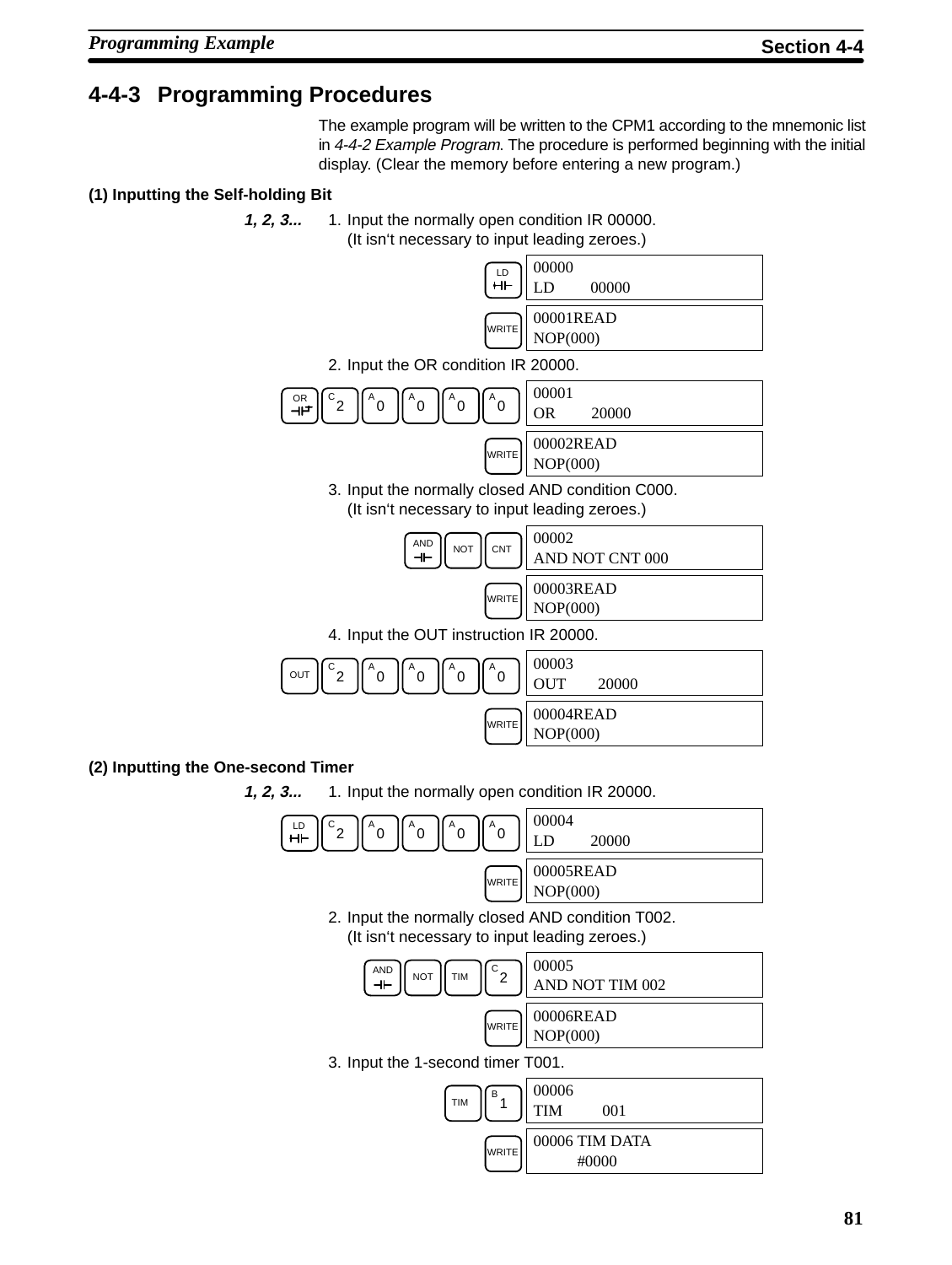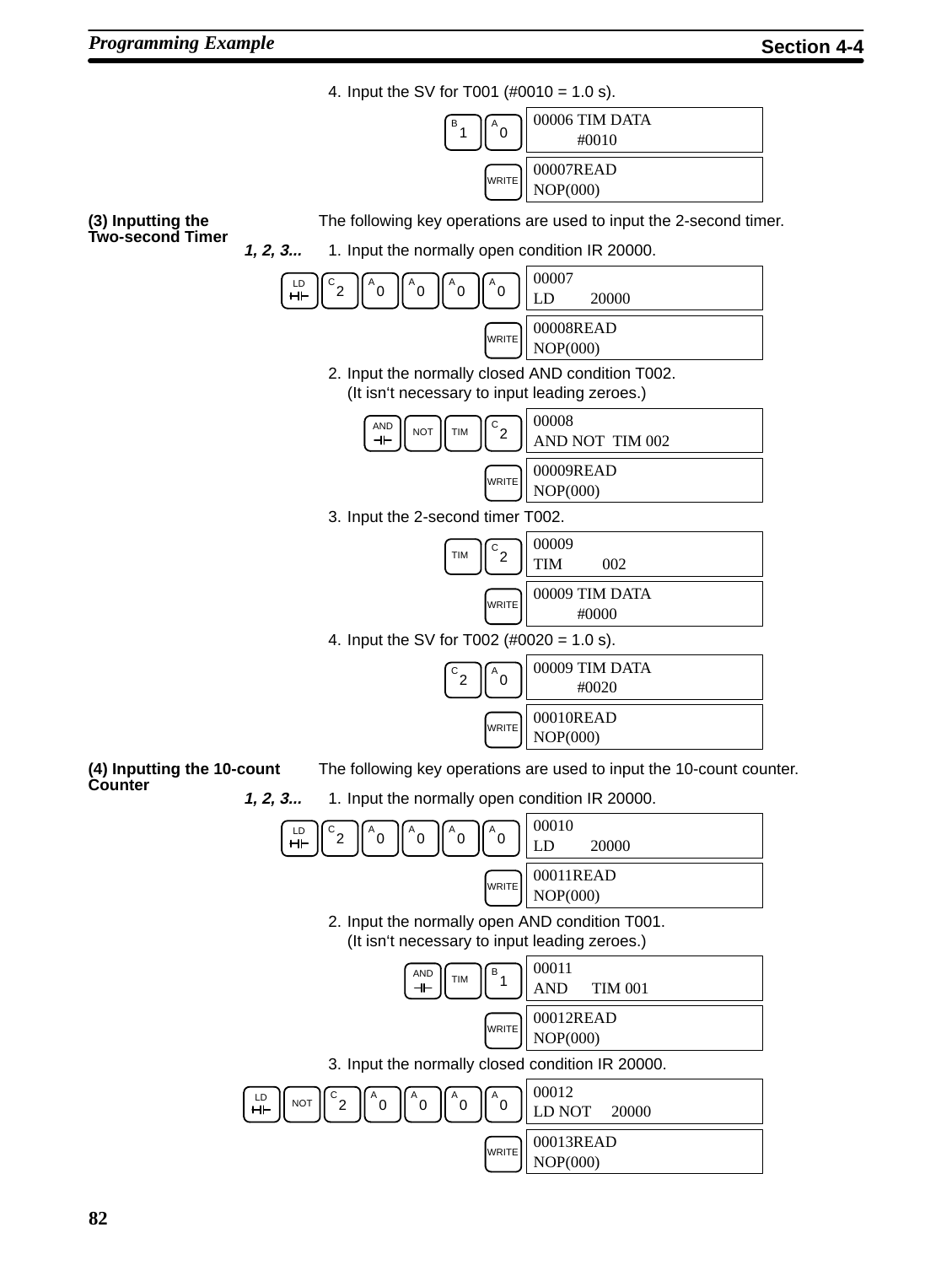4. Input the counter 000. CNT `0 00013 CNT 000  $\sum_{\text{WRITE}}$  00013 CNT DATA #0000 5. Input the SV for 000 (#0010 = 10 counts). B  $\overline{1}$  $\mathfrak{o}$ 00013 CNT DATA #0010  $\sum_{\text{WRITE}}$  00014READ NOP(000) **(5) Inputting the Flicker Output 1, 2, 3...** 1. Input the normally open condition IR 20000. LD  $\parallel$   $\degree$  2  $\parallel$   $\degree$  $\overline{0}$  $\degree$  $^{\mathsf{A}}$ 0 `0 00014 LD 20000  $\sum_{\text{WRITE}}$  00015READ NOP(000) 2. Input the normally closed AND condition T001. (It isn't necessary to input leading zeroes.)  $\begin{bmatrix} AND \\ HE \end{bmatrix}$  NOT  $\begin{bmatrix} 1 \end{bmatrix}$  TIM  $B_{1}$ 00015 AND NOT TIM 001  $W$ RITE $\Big|\Big| 00016$ READ NOP(000) 3. Input the OUT instruction IR 01000. (It isn't necessary to input leading zeroes.) **OUT** 1  $\parallel$ <sup>A</sup>  $0 \parallel^A$  $0 \parallel^{\mathsf{A}} 0$ 00016 OUT 01000  $W$ RITE  $00017$ READ NOP(000) Input END (001)  $\left| \frac{0.0017}{\text{EUN}} \right|$ FUN(0??)  $^4$ 0  $0 \parallel^{\mathsf{B}} 1$ 00017 FUN(001) **(6) Inputting the END(001) Instruction**

#### **4-4-4 Checking the Program**

Check the program syntax in PROGRAM mode to make sure that the program has been input correctly.

 $W$ RITE $\left| \begin{array}{c} 0.0018 \text{READ} \\ 0.0018 \text{READ} \end{array} \right|$ NOP(000)

00000

- **1, 2, 3...** 1. Press the CLR Key to bring up the initial display.
	- 2. Press the SRCH Key. An input prompt will appear requesting the desired check level.

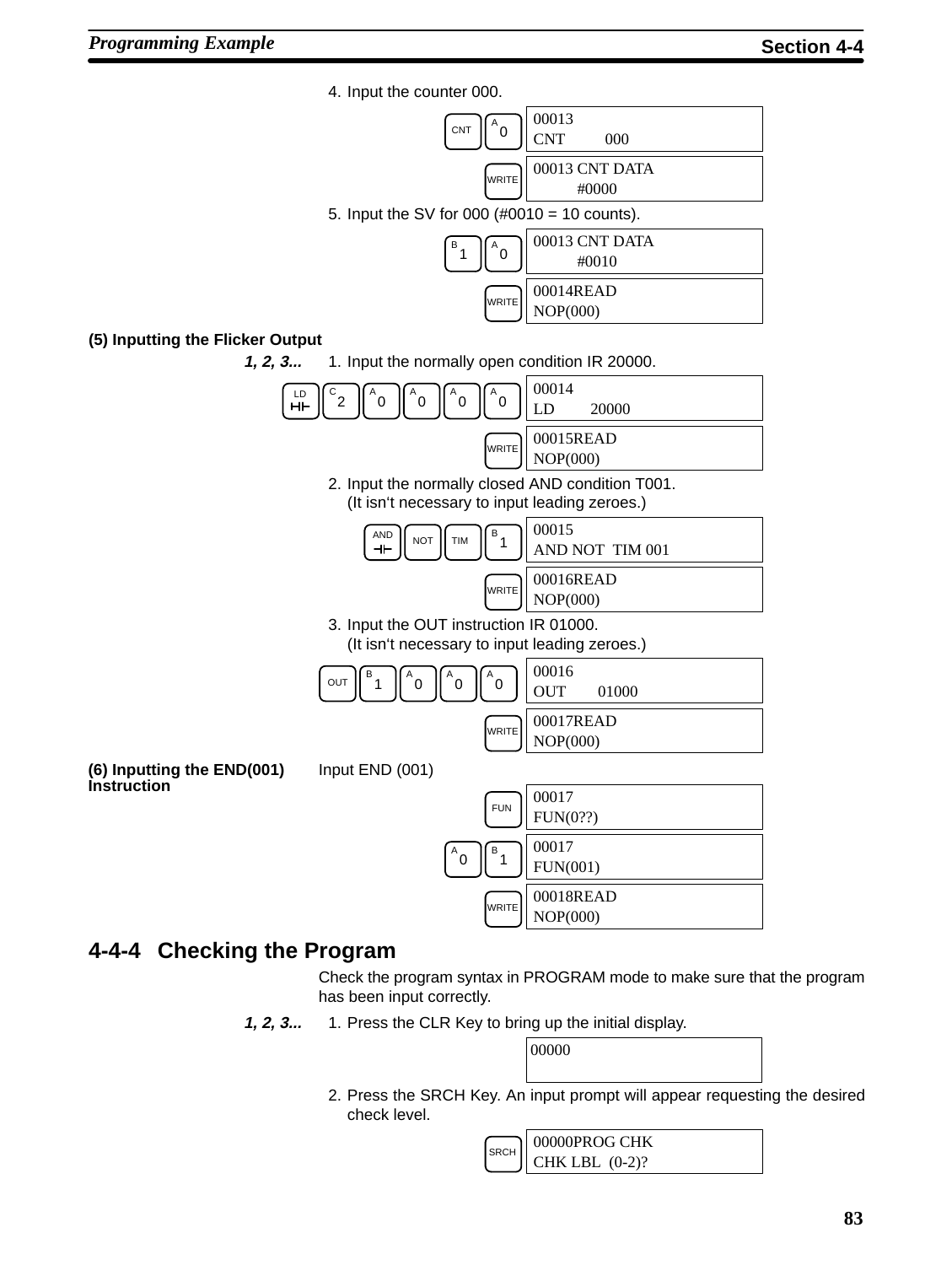3. Input the desired check level (0, 1, or 2). The program check will begin when the check level is input, and the first error found will be displayed.



**Note** Refer to [5-5 Programming Errors](#page-102-0) for details on check levels.

4. Press the SRCH Key to continue the search. The next error will be displayed. Continue pressing the SRCH Key to continue the search.

The search will continue until an END instruction or the end of Program Memory is reached.

If errors are displayed, edit the program to correct the errors and check the program again. Continue checking the program until all errors have been corrected.

#### **4-4-5 Test Run in MONITOR Mode**

Switch the CPM1 in MONITOR mode and check the operation of the program.

**1, 2, 3...** 1. Set the Programming Console's mode switch to MONITOR mode.



2. Press the CLR Key to bring up the initial display.



3. Force-set the start input bit (IR 00000) from the Programming Console to start the program.



The cursor in the lower left corner of the display indicates that the force set is in progress. The bit will remain ON as long as the Set Key is held down.

4. The output indicator for output 01000 will flash ten times if the program is operating correctly. The indicator should go OFF after ten one-second flashes.

There is a mistake in the program if the output indicator doesn't flash. In this case, check the program and force set/reset bits to check operation.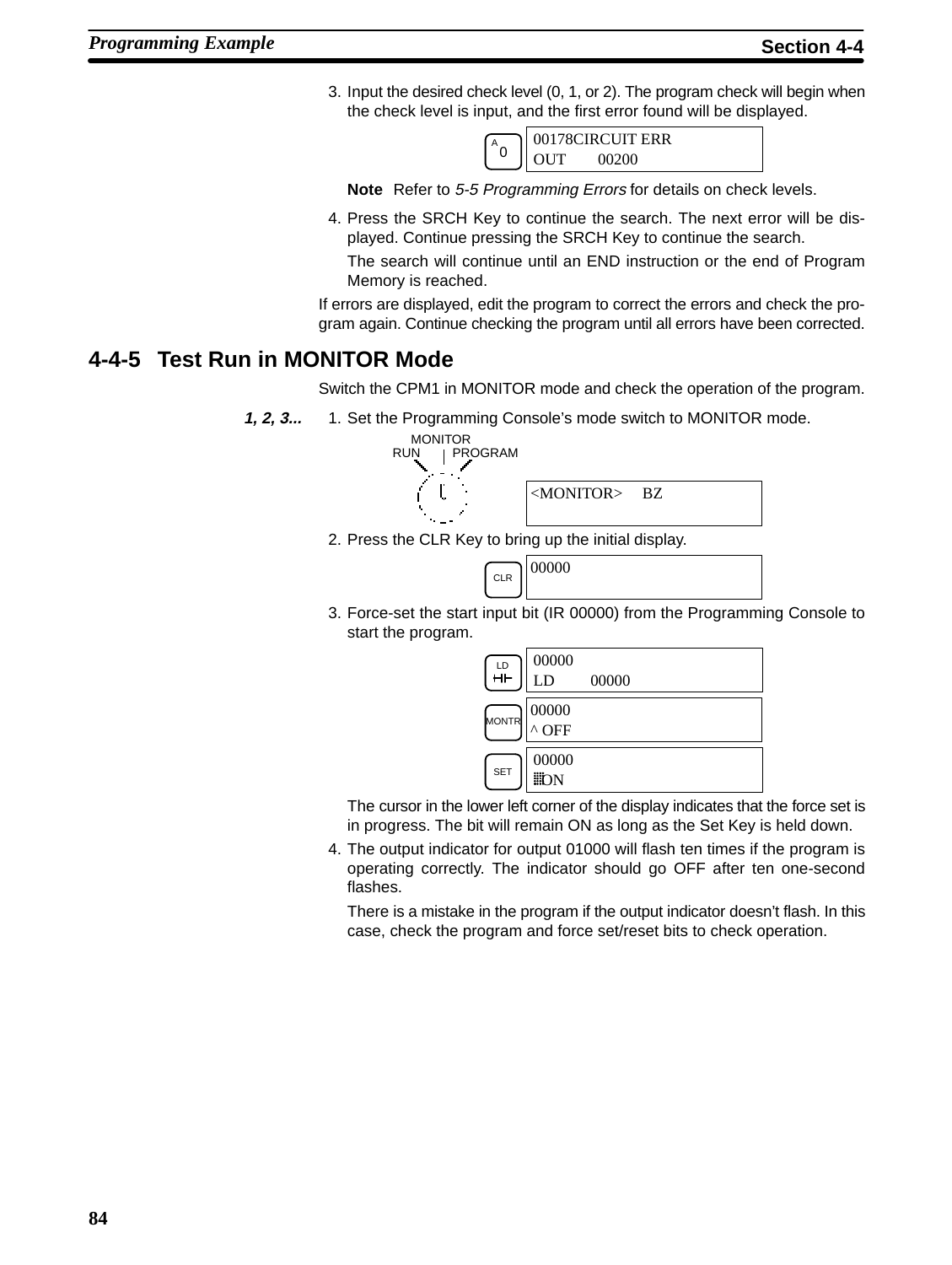# **SECTION 5 Test Runs and Error Processing**

<span id="page-96-0"></span>This section describes procedures for test runs of CPM1 operation, self-diagnosis functions, and error processing to identify and correct the hardware and software errors that can occur during PC operation.

| $5-1$   | Initial System Checks and Test Run Procedure |  |    |  |
|---------|----------------------------------------------|--|----|--|
|         | $5 - 1 - 1$                                  |  | 86 |  |
|         | $5 - 1 - 2$                                  |  | 86 |  |
|         | $5 - 1 - 3$                                  |  | 87 |  |
| $5-2$   |                                              |  | 88 |  |
| $5-3$   |                                              |  |    |  |
|         | $5 - 3 - 1$                                  |  | 89 |  |
|         | $5 - 3 - 2$                                  |  | 89 |  |
|         | $5 - 3 - 3$                                  |  | 90 |  |
|         | $5 - 3 - 4$                                  |  | 90 |  |
| $5-4$   |                                              |  |    |  |
| $5-5$   | 91                                           |  |    |  |
| $5-6$   | 93                                           |  |    |  |
| $5 - 7$ | 101                                          |  |    |  |
| $5-8$   | 102                                          |  |    |  |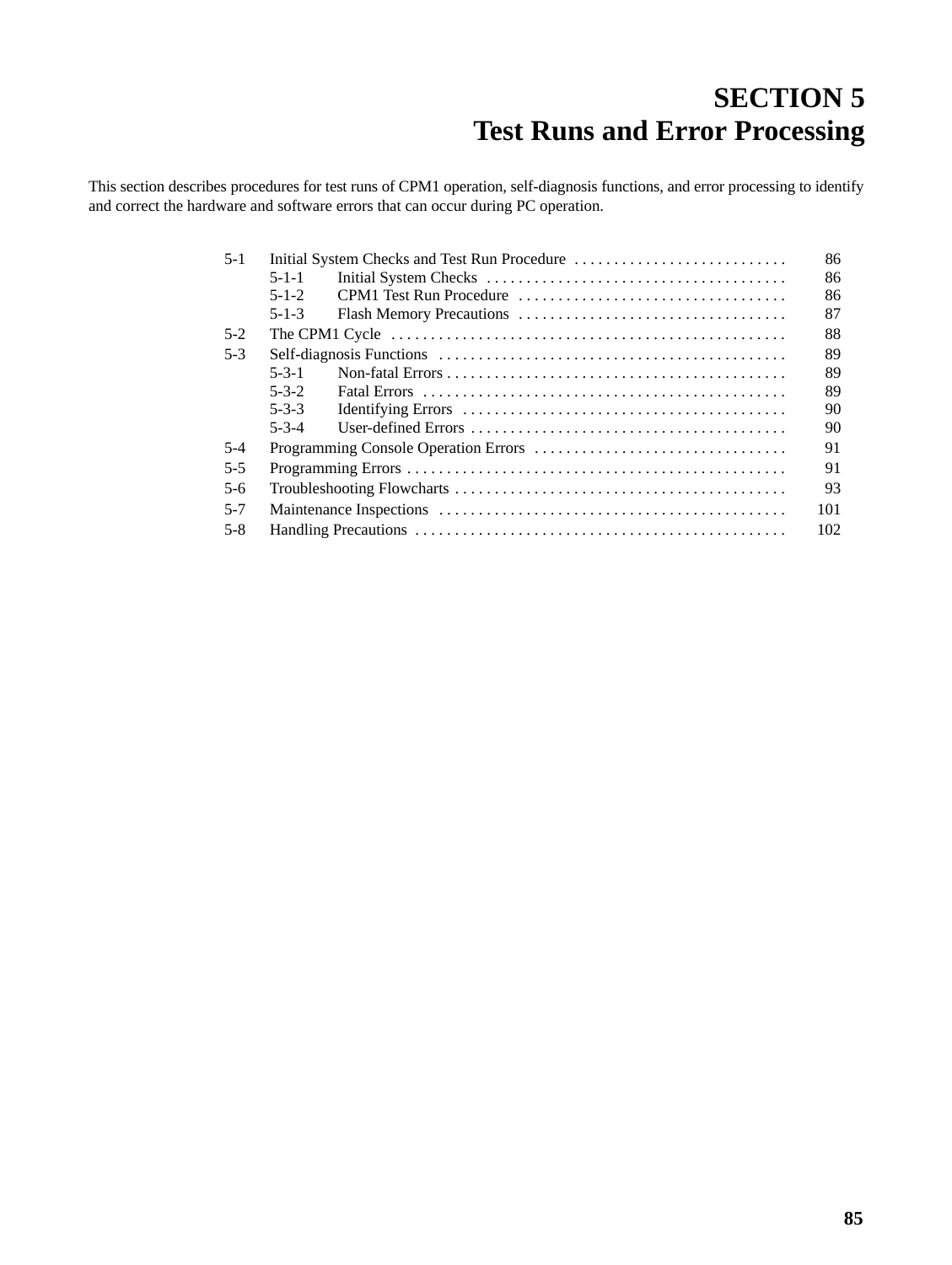## <span id="page-97-0"></span>**5-1 Initial System Checks and Test Run Procedure**

## **5-1-1 Initial System Checks**

**Note** Check the following items after setting up and wiring the CPM1. Be sure to check the wiring and connections before performing a test run.

| <b>Item</b>                         | <b>Points to check</b>                                                                                                     |
|-------------------------------------|----------------------------------------------------------------------------------------------------------------------------|
| Power supply and<br>I/O connections | Is the wiring correct?<br>Are the terminals securely tightened?<br>Are there any shorts between crimp connectors or wires? |
|                                     | Refer to 3-4 Wiring and Connections for details.                                                                           |
| Connecting cables                   | Are the cables all connected correctly and locked?                                                                         |
|                                     | Refer to 3-4 Wiring and Connections for details.                                                                           |
| Dustproof label                     | Has the dustproof label been removed?                                                                                      |
|                                     | Refer to 3-4 Wiring and Connections for details.                                                                           |

- **Note** 1. Always clear memory before beginning to program the CPM1. Although memory is cleared before the CPU Unit is shipped (except for bits with specific functions), AR 1314, which turns ON when the internal capacitor cannot back up memory, may have turned ON during shipment.
	- 2. If the CPM1 will be turned off for periods exceeding the data backup period of the internal capacitor, design the system so that it will not be influenced if data in the DM, HR, and CNT areas is cleared when power is turned off.
	- 3. Either switch the CPM1 to RUN or MONITOR mode, or turn off and on power to the CPM1 after changing from a Programming Device any data that is backed up in flash memory. This data includes the user program, read-only DM area (DM 6144 to DM 6599), and the PC Setup (DM 6600 to DM 6655).

#### **5-1-2 CPM1 Test Run Procedure**

- **1, 2, 3...** 1. Power Supply Application
	- a) Check the CPM1's power supply voltage and terminal connections.
	- b) Check the I/O devices' power supply voltage and terminal connections.
	- c) Turn on the power supply and check that the "POWER" indicator lights.
	- d) Use a Peripheral Device to set the CPM1 to PROGRAM mode.
	- 2. I/O Wiring Checks
		- a) With the CPM1 in PROGRAM mode, check the output wiring by turning on the output bits with the force set and force reset operations. Refer to [4-3-23 Force Set, Reset](#page-88-0) for details.
		- b) Check the input wiring with the CPM1's input indicators or a Peripheral Device's monitor operations.
	- 3. Test Run
		- a) Use a Peripheral Device to set the CPM1 to RUN or MONITOR mode and check that the "RUN" indicator lights.
		- b) Check the sequence of operation with the force set/reset operations, etc.
	- 4. Debugging
		- Correct any programming errors that are detected.
	- 5. Saving the Program
		- a) Use a Peripheral Device to write the program to a backup floppy disk.
		- b) Print out a hard copy of the program with a printer.
	- **Note** Refer to [Section 4 Using Peripheral Devices](#page-58-0) for details on SYSMAC Support Software or Programming Console operations.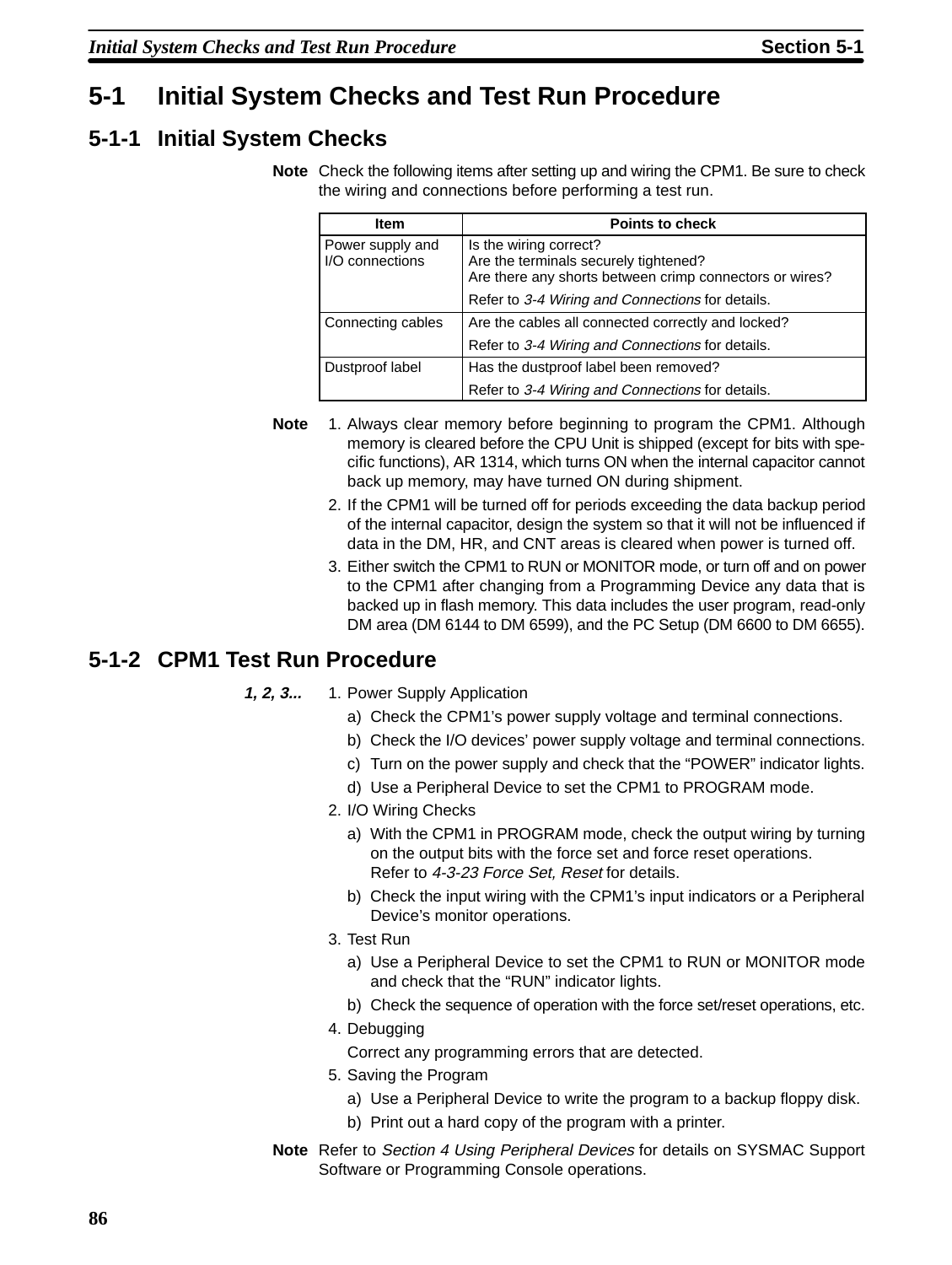### <span id="page-98-0"></span>**5-1-3 Flash Memory Precautions**

Observe the following precautions to protect the flash memory and ensure proper operation.

**1, 2, 3...** 1. If the power is turned off without changing the mode after having made changes in the read-only DM area (DM 6144 through DM 6599), or PC Setup (DM 6600 through DM 6655), the contents of changes will not be written to flash memory. Therefore, if the power is turned off for more than 20 days (at 25°C), contents of changes (contents of the RAM) will disappear and the data values will become undefined values. For details, refer to [2-1-2 Char](#page-28-0)[acteristics](#page-28-0).

The changes can be saved by switching the CPM1 to RUN or MONITOR mode or turning on the CPM1 soon after the changes are made.

- 2. When the CPM1 is operated for the first time after changing the program, the read-only DM area (DM 6144 through DM 6599) or PC Setup (DM 6600 through DM 6655) will take about 600 ms longer than usual. Be sure to take this one-time startup delay into account.
- 3. If one of the following three operations is performed in MONITOR or RUN mode, the CPM1 will extend the cycle time for up to 600 ms and interrupts will be disabled while the program or PC Setup is being overwritten.
	- Program changes with the online edit operation
	- Changes to the read-only DM area (DM 6144 through DM 6599)
	- Changes to the PC Setup (DM 6600 through DM 6655)

A "SCAN TIME OVER" error won't occur during these operations. The CPM1's I/O response times may be affected when the online edit operation is being performed.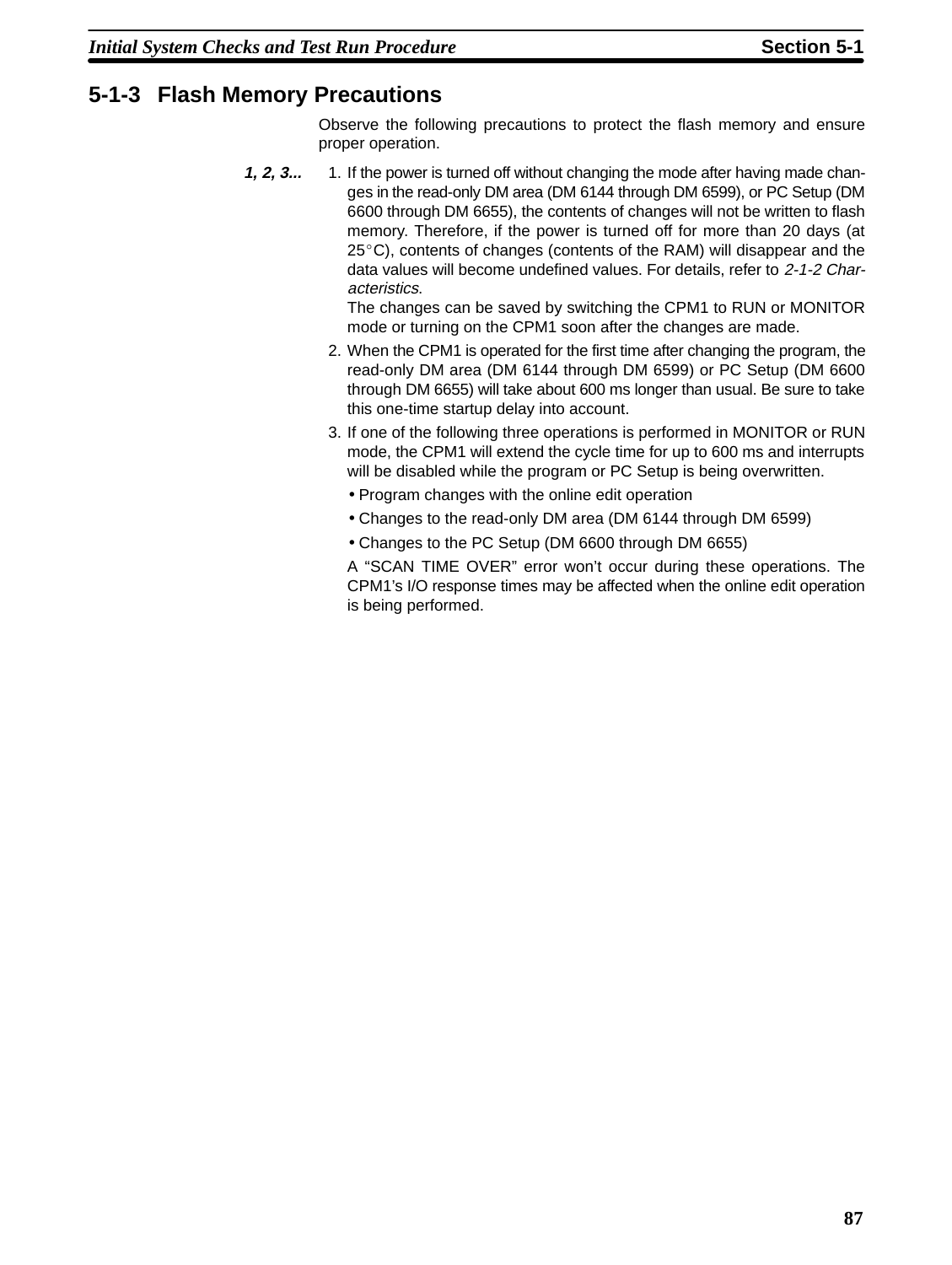## <span id="page-99-0"></span>**5-2 The CPM1 Cycle**

The overall flow of CPM1 operation is as shown in the following flowchart. The CPM1 is initialized internally when the power is turned on. If no errors are detected, the overseeing processes, program execution, I/O refreshing, and Peripheral Device servicing are executed consecutively (cyclically). The average cycle time can be monitor from a Peripheral Device.



**Note** Initialization processes include clearing the IR, SR, and AR areas, presetting system timers, and checking I/O Units.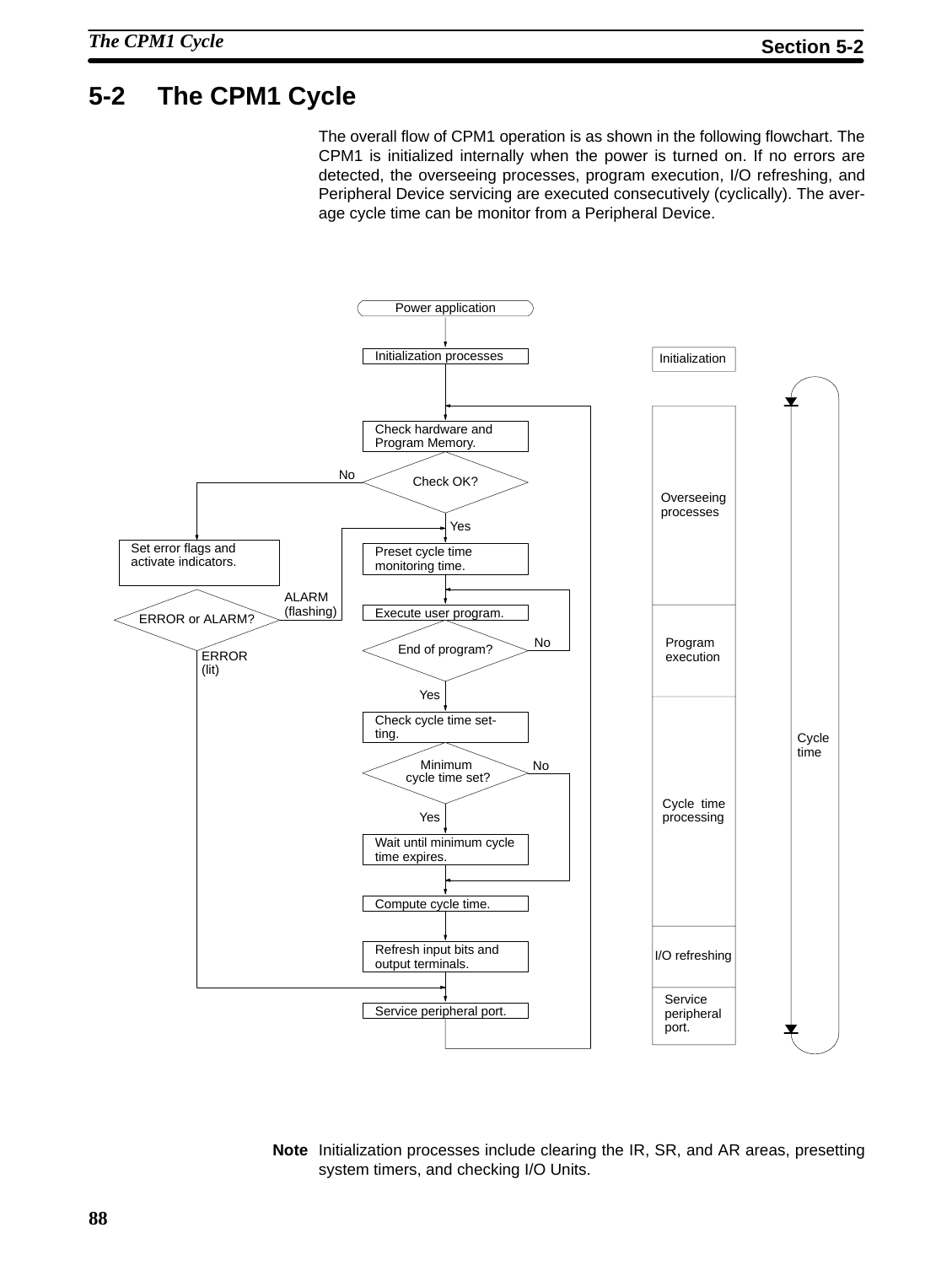## <span id="page-100-0"></span>**5-3 Self-diagnosis Functions**

The CPM1 is equipped with a variety of self-diagnosis functions to help identify and correct errors that might occur and reduce down time.

PC errors are divided into 2 categories based on the severity of the errors. Fatal errors are more serious errors which stop CPM1 operation. Non-fatal errors are less serious and don't stop CPM1 operation.

## **5-3-1 Non-fatal Errors**

PC operation and program execution will continue after one or more of these errors have occurred. Although PC operation will continue, the cause of the error should be corrected and the error cleared as soon as possible.

When one of these errors occurs, the POWER and RUN indicators will remain lit and the ERR/ALM indicator will flash.

| <b>Message</b>                            | FAL No.        | Meaning and appropriate response                                                                                                                                                        |
|-------------------------------------------|----------------|-----------------------------------------------------------------------------------------------------------------------------------------------------------------------------------------|
| SYS FAIL FAL**<br>(** is 01 to 99 or 9B.) | 01 to 99       | An FAL(06) instruction has been executed in the program. Check the FAL number to<br>determine conditions that would cause execution, correct the cause, and clear the<br>error.         |
|                                           | 9B             | An error has been detected in the PC Setup. Check flags AR 1300 to AR 1302, and<br>correct as directed.                                                                                 |
|                                           |                | AR 1300 ON: An incorrect setting was detected in the PC Setup (DM 6600 to<br>DM 6614) when power was turned on. Correct the settings in PROGRAM Mode and<br>turn on the power again.    |
|                                           |                | AR 1301 ON: An incorrect setting was detected in the PC Setup (DM 6615 to<br>DM 6644) when switching to RUN Mode. Correct the settings in PROGRAM Mode<br>and switch to RUN Mode again. |
|                                           |                | AR 1302 ON: An incorrect setting was detected in the PC Setup (DM 6645 to<br>DM 6655) during operation. Correct the settings and clear the error.                                       |
| <b>SCAN TIME OVER</b>                     | F <sub>8</sub> | Watchdog timer has exceeded 100 ms. (SR 25309 will be ON.)                                                                                                                              |
|                                           |                | This indicates that the program cycle time is longer than recommended. Reduce cycle<br>time if possible. (The CPM1 can be set so that this error won't be detected.)                    |
| Communication<br>Errors (no message)      | None           | If an error occurs in communications through the peripheral port, the COMM indicator<br>will be off. Check the connecting cables and restart. Check the error flags in AR 0812<br>ON.   |

## **5-3-2 Fatal Errors**

PC operation and program execution will stop and all outputs from the PC will be turned OFF when any of these errors have occurred. CPM1 operation can't be restarted until the PC is turned off and then on again or a Peripheral Device is used to switch the PC to PROGRAM mode and clear the fatal error.

All CPU Unit indicators will be OFF for the power interruption error. For all other fatal operating errors, the POWER and ERR/ALM indicators will be lit. The RUN indicator will be OFF.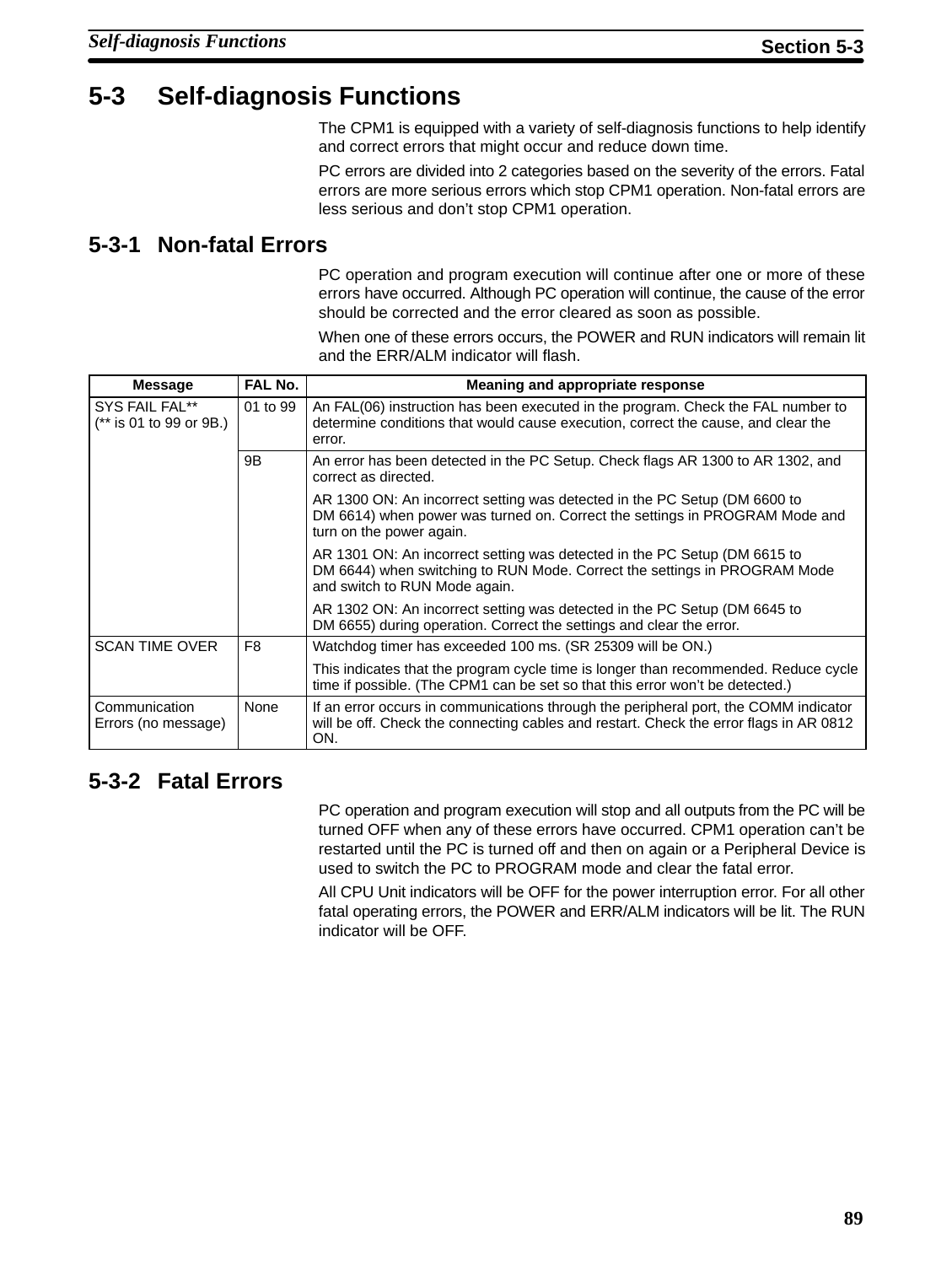<span id="page-101-0"></span>

| <b>Message</b>                               | <b>FALS</b><br>No. | Meaning and appropriate response                                                                                                                                                            |
|----------------------------------------------|--------------------|---------------------------------------------------------------------------------------------------------------------------------------------------------------------------------------------|
| Power interruption<br>(no message)           | None               | Power has been interrupted for at least 10 ms for the AC-type CPU Unit and at least<br>2 ms for the DC-type CPU Unit. Check power supply voltage and power lines. Try to<br>power-up again. |
| <b>MEMORY ERR</b>                            | F <sub>1</sub>     | AR 1308 ON: An unspecified bit area exists in the user program. Check the program<br>and correct errors.                                                                                    |
|                                              |                    | AR 1309 ON: An error has occurred in reading or writing flash memory. Replace the<br>CPU Unit.                                                                                              |
|                                              |                    | AR 1310 ON: A checksum error has occurred in read-only DM (DM 6144 to DM 6599).<br>Check and correct the settings in the read-only DM area.                                                 |
|                                              |                    | AR 1311 ON: A checksum error has occurred in the PC Setup. Initialize all of the PC<br>Setup and reinput.                                                                                   |
|                                              |                    | AR 1312 ON: A checksum error has occurred in the program. Check the program and<br>correct any errors detected.                                                                             |
|                                              |                    | AR 1314 ON: The internal capacitor can no longer back up data. Clear the error and<br>check/correct the contents of the data areas backed up by the capacitor.                              |
| NO END INST                                  | F <sub>0</sub>     | $END(01)$ is not written in the program. Write $END(01)$ at the end of the program.                                                                                                         |
| <b>I/O BUS ERR</b>                           | CO                 | An error has occurred during data transfer between the CPU Unit and Expansion I/O<br>Unit. Check the Expansion I/O Unit's connecting cable.                                                 |
| I/O UNIT OVER                                | E1                 | Too many I/O Units have been connected. Check the I/O Unit configuration.                                                                                                                   |
| SYS FAIL FALS**<br>$(**$ is 01 to 99 or 9F.) | 01 to 99           | A FALS(07) instruction has been executed in the program. Check the FALS number to<br>determine the conditions that caused execution, correct the cause, and clear the error.                |
|                                              | 9F                 | The cycle time has exceeded the FALS 9F Cycle Time Monitoring Time (DM 6618).<br>Check the cycle time and adjust the Cycle Time Monitoring Time if necessary.                               |

#### **5-3-3 Identifying Errors**

PC errors can be identified from error messages displayed on the Programming Console, error flags in the SR or AR areas, and the error code in SR 25300 to SR 25307.

| <b>Error Messages</b> | Error messages generated by the self-diagnosis function can be read from a |
|-----------------------|----------------------------------------------------------------------------|
|                       | Programming Console or host computer running SYSMAC Support Software.      |

**Error Flags** When the self-diagnosis function detects a hardware error, it will turn on the corresponding error flags in the SR and AR areas.

**Error Code** When an error is detected by the self-diagnosis function, the corresponding error code is written to SR 25300 to SR 25307. (The error code is an 2-digit hexadecimal code.)

#### **5-3-4 User-defined Errors**

There are three instructions that the user can use to define his own errors or messages. FAL(06) causes a non-fatal error, FAL(07) causes a fatal error, and MSG(46) sends a message to the Programming Console or host computer connected to the PC.

**FAILURE ALARM – FAL(06)** FAL(06) is an instruction that causes a non-fatal error. The following will occur when an FAL(06) instruction is executed:

- **1, 2, 3...** 1. The ERR/ALM indicator on the CPU Unit will flash. PC operation will continue.
	- 2. The instruction's 2-digit BCD FAL number (01 to 99) will be written to SR 25300 to SR 25307.

The FAL numbers can be set arbitrarily to indicate particular conditions. The same number cannot be used as both an FAL number and an FALS number.

To clear an FAL error, correct the cause of the error and then execute FAL 00 or clear the error using the Programming Console.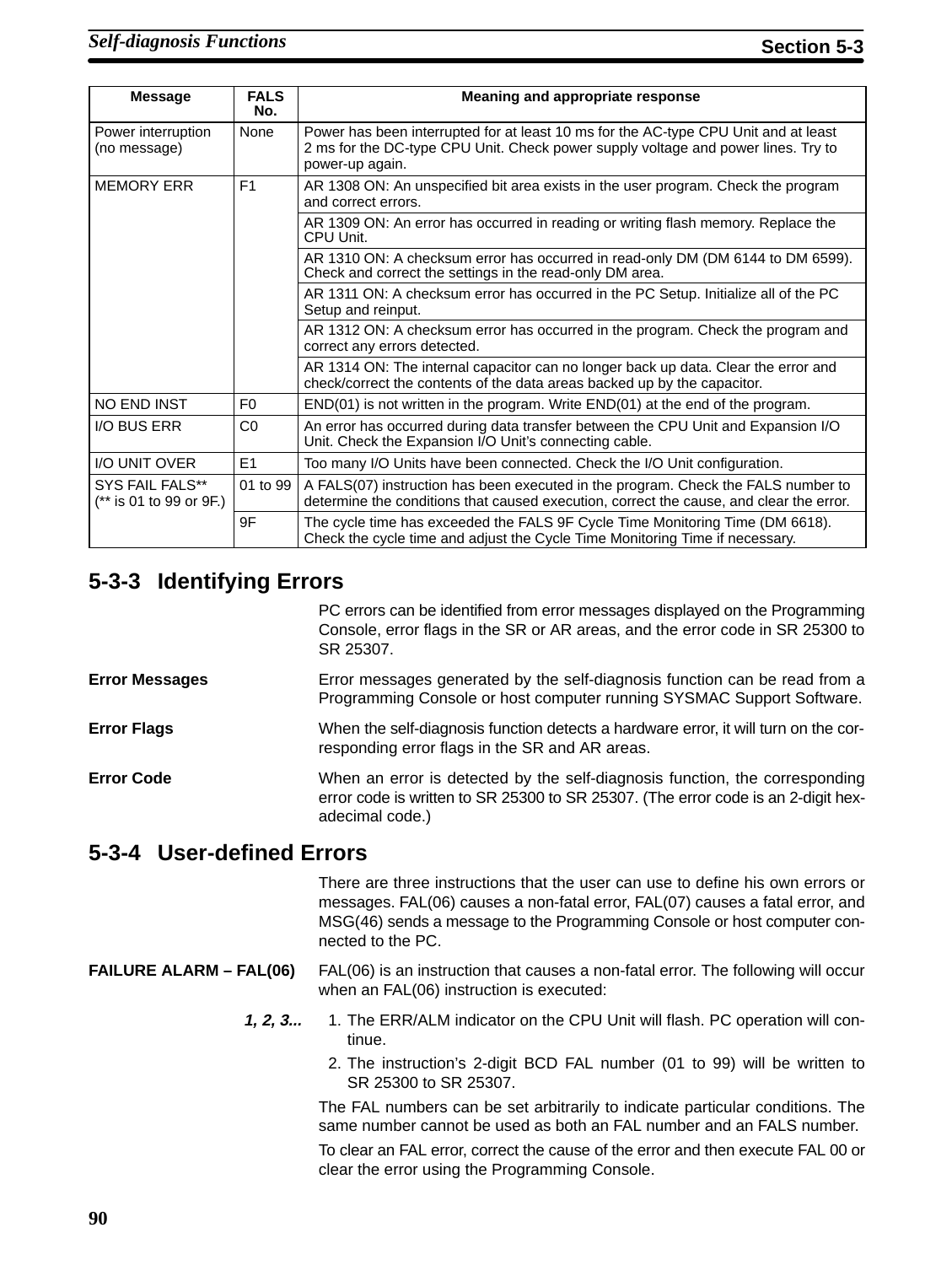<span id="page-102-0"></span>

| <b>SEVERE FAILURE ALARM -</b><br><b>FALS(07)</b> | FALS(07) is an instruction that causes a fatal error. The following will occur when<br>an FALS(07) instruction is executed:                                                                 |
|--------------------------------------------------|---------------------------------------------------------------------------------------------------------------------------------------------------------------------------------------------|
| 1, 2, 3                                          | 1. Program execution will be stopped and outputs will be turned OFF.                                                                                                                        |
|                                                  | 2. The ERR/ALM indicator on the CPU Unit will be lit.                                                                                                                                       |
|                                                  | 3. The instruction's 2-digit BCD FALS number (01 to 99) will be written to<br>SR 25300 to SR 25307.                                                                                         |
|                                                  | 4. The FALS number and time of occurrence will be recorded in the PC's error<br>log area if a Memory Cassette with a clock (RTC) is used.                                                   |
|                                                  | The FALS numbers can be set arbitrarily to indicate particular conditions. The<br>same number cannot be used as both an FAL number and an FALS number.                                      |
|                                                  | To clear an FALS error, switch the PC to PROGRAM Mode, correct the cause of<br>the error, and then clear the error using the Programming Console.                                           |
| $MESSAGE - MSG(46)$                              | MSG(46) is used to display a message on the Programming Console. The mes-<br>sage, which can be up to 16 characters long, is displayed when the instruction's<br>execution condition is ON. |

## **5-4 Programming Console Operation Errors**

The following error messages may appear when performing operations on the Programming Console. Correct the error as indicated and continue with the operation. Refer to the Ladder Support Software Operation Manual, SYSMAC Support Software Operation Manual: C-series PCs, and Data Access Console Operation Manual for errors that may appear when operating the SSS or a Data Access Console.

| <b>Message</b>        | Meaning and appropriate response                                                                                                                                                             |
|-----------------------|----------------------------------------------------------------------------------------------------------------------------------------------------------------------------------------------|
| <b>REPL ROM</b>       | An attempt was made to write to write-protected memory. Set bits<br>00 to 03 of DM 6602 to "0."                                                                                              |
| PROG OVER             | The instruction at the last address in memory is not NOP(00). Erase<br>all unnecessary instructions at the end of the program.                                                               |
| ADDR OVER             | An address was set that is larger than the highest memory address<br>in Program Memory. Input a smaller address.                                                                             |
| <b>SETDATA</b><br>ERR | FALS 00 has been input, and "00" cannot be input. Reinput the<br>data.                                                                                                                       |
| I/O NO. ERR           | A data area address has been designated that exceeds the limit of<br>the data area, e.g., an address is too large. Confirm the<br>requirements for the instruction and re-enter the address. |

## **5-5 Programming Errors**

These errors in program syntax will be detected when the program is checked using the Program Check operation.

Three levels of program checking are available. The desired level must be designated to indicate the type of errors that are to be detected. The following table provides the error types, displays, and explanations of all syntax errors. Check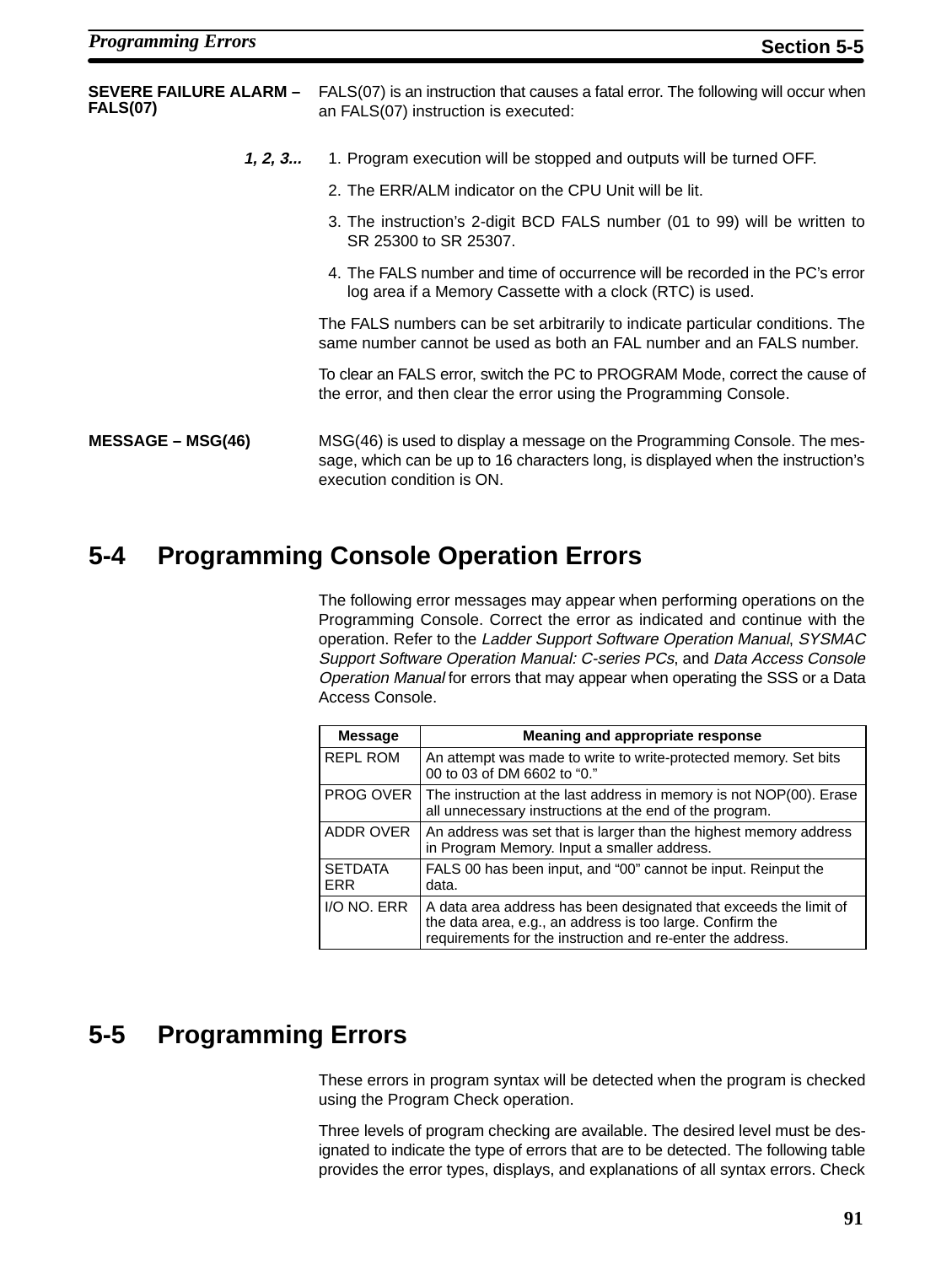level 0 checks for type A, B, and C errors; check level 1, for type A and B errors; and check level 2, for type A errors only.

| <b>Type</b> | <b>Message</b>                | <b>Meaning and appropriate response</b>                                                                                                                                                                                                                                                                                                                                           |
|-------------|-------------------------------|-----------------------------------------------------------------------------------------------------------------------------------------------------------------------------------------------------------------------------------------------------------------------------------------------------------------------------------------------------------------------------------|
| A           | ?????                         | The program has been damaged, creating a non-existent<br>function code. Re-enter the program.                                                                                                                                                                                                                                                                                     |
|             | <b>CIRCUIT ERR</b>            | The number of logic blocks and logic block instructions<br>does not agree, i.e., either LD or LD NOT has been used<br>to start a logic block whose execution condition has not<br>been used by another instruction, or a logic block<br>instruction has been used that does not have the required<br>number of logic blocks. Check your program.                                  |
|             | OPERAND<br><b>ERR</b>         | A constant entered for the instruction is not within defined<br>values. Change the constant so that it lies within the<br>proper range.                                                                                                                                                                                                                                           |
|             | <b>NO END</b><br><b>INSTR</b> | There is no END(001) in the program. Write END(001) at<br>the final address in the program.                                                                                                                                                                                                                                                                                       |
|             | <b>LOCN ERR</b>               | An instruction is in the wrong place in the program. Check<br>instruction requirements and correct the program.                                                                                                                                                                                                                                                                   |
|             | <b>JME UNDEFD</b>             | A JME(004) instruction is missing for a JMP(005)<br>instruction. Correct the jump number or insert the proper<br>JME(004) instruction.                                                                                                                                                                                                                                            |
|             | <b>DUPL</b>                   | The same jump number or subroutine number has been<br>used twice. Correct the program so that the same number<br>is only used once for each.                                                                                                                                                                                                                                      |
|             | <b>SBN UNDEFD</b>             | The SBS(091) instruction has been programmed for a<br>subroutine number that does not exist. Correct the<br>subroutine number or program the required subroutine.                                                                                                                                                                                                                 |
|             | <b>STEP ERR</b>               | STEP(008) with a section number and STEP(008) without<br>a section number have been used incorrectly. Check<br>STEP(008) programming requirements and correct the<br>program.                                                                                                                                                                                                     |
| B           | <b>IL-ILC ERR</b>             | IL(002) and ILC(003) are not used in pairs. Correct the<br>program so that each IL(002) has a unique ILC(003).<br>Although this error message will appear if more than one<br>IL(002) is used with the same ILC(003), the program will<br>executed as written. Make sure your program is written as<br>desired before proceeding.                                                 |
|             | <b>JMP-JME ERR</b>            | JMP(004) and JME(005) are not used in pairs. Make sure<br>your program is written as desired before proceeding.                                                                                                                                                                                                                                                                   |
|             | <b>SBN-RET ERR</b>            | If the displayed address is that of SBN(092), two different<br>subroutines have been defined with the same subroutine<br>number. Change one of the subroutine numbers or delete<br>one of the subroutines. If the displayed address is that of<br>RET(093), RET(093) has not been used properly. Check<br>requirements for RET(093) and correct the program.                      |
| С           | <b>COIL DUPL</b>              | The same bit is being controlled (i.e., turned ON and/or<br>OFF) by more than one instruction (e.g., OUT, OUT NOT,<br>DIFU(13), DIFD(14), KEEP(11), SFT(10)). Although this is<br>allowed for certain instructions, check instruction<br>requirements to confirm that the program is correct or<br>rewrite the program so that each bit is controlled by only<br>one instruction. |
|             | <b>JMP UNDEFD</b>             | JME(005) has been used with no JMP(004) with the same<br>jump number. Add a JMP(004) with the same number or<br>delete the JME(005) that is not being used.                                                                                                                                                                                                                       |
|             | <b>SBS UNDEFD</b>             | A subroutine exists that is not called by SBS(091).<br>Program a subroutine call in the proper place, or delete<br>the subroutine if it is not required.                                                                                                                                                                                                                          |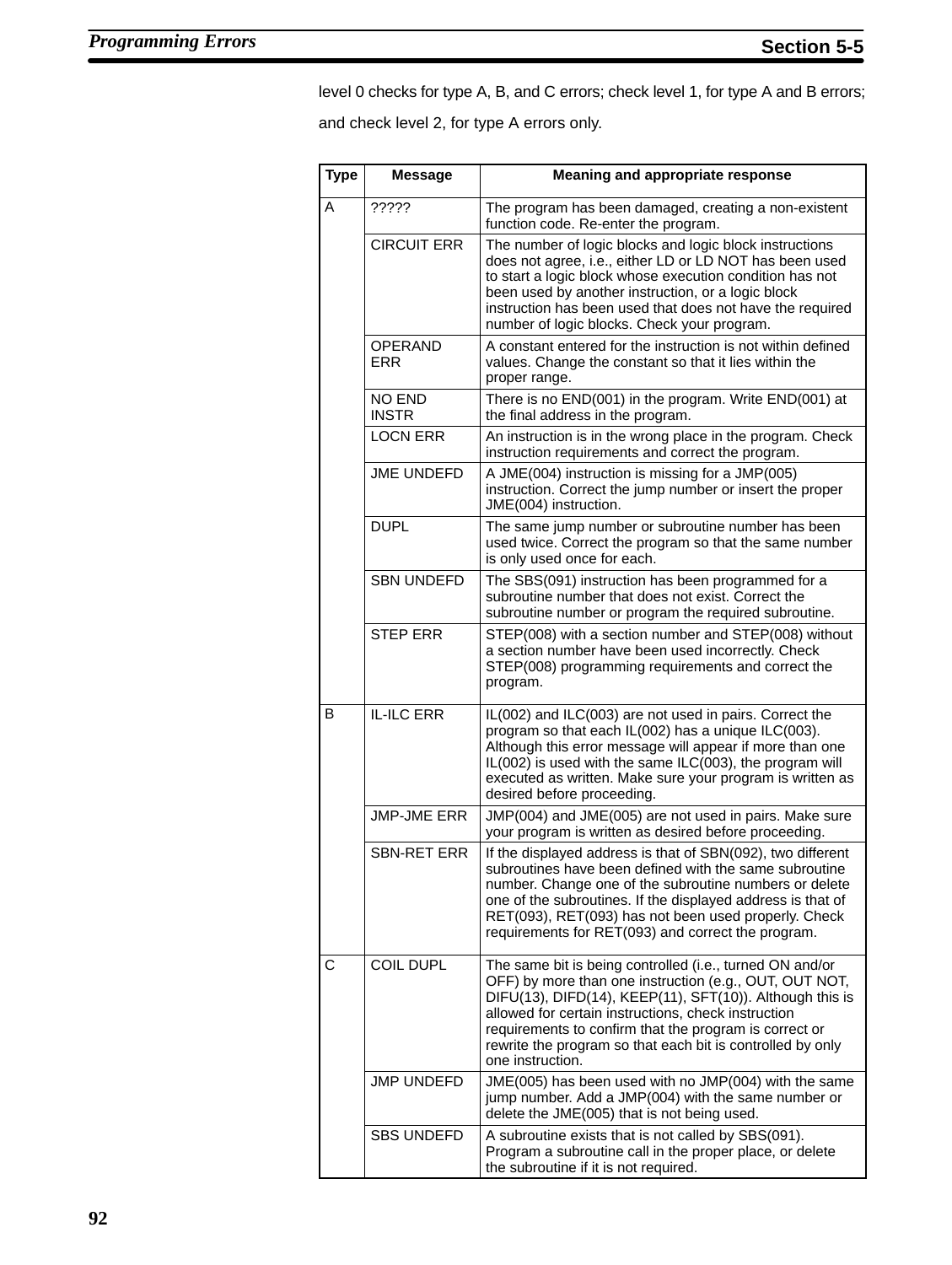# <span id="page-104-0"></span>**5-6 Troubleshooting Flowcharts**

Use the following flowcharts to troubleshoot errors that occur during operation.

#### **Main Check**

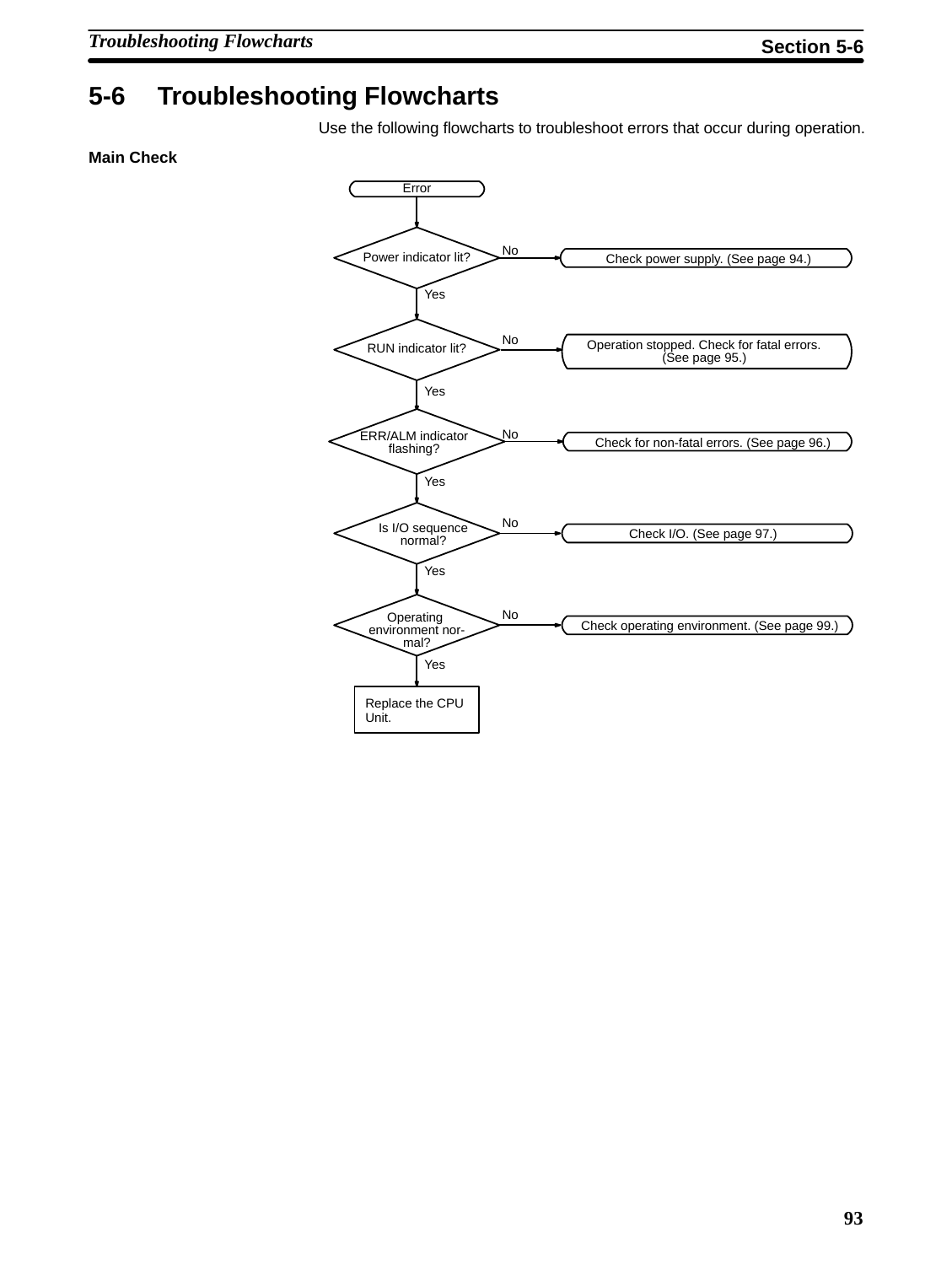#### <span id="page-105-0"></span>**Power Supply Check**

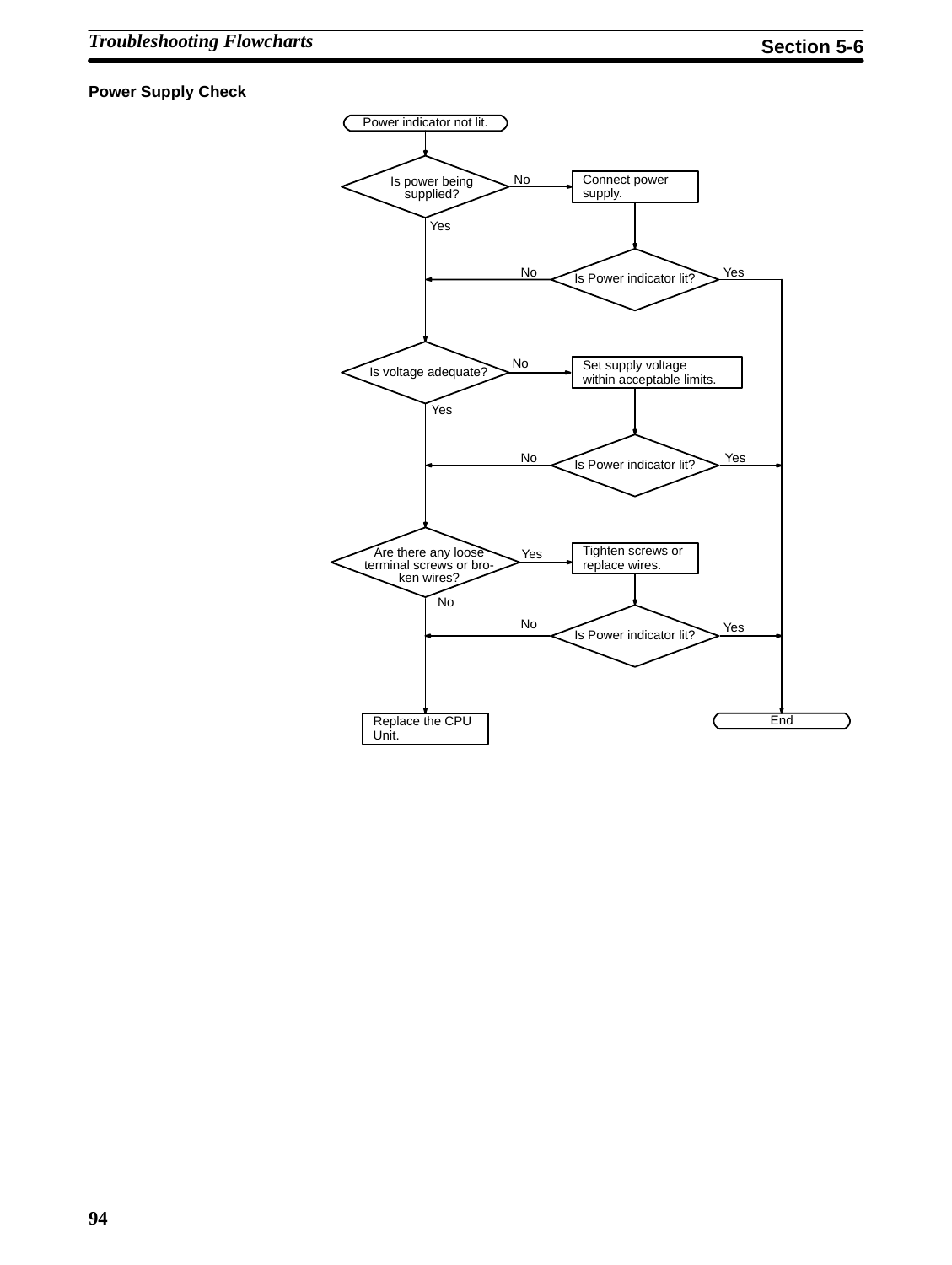#### <span id="page-106-0"></span>**Fatal Error Check**

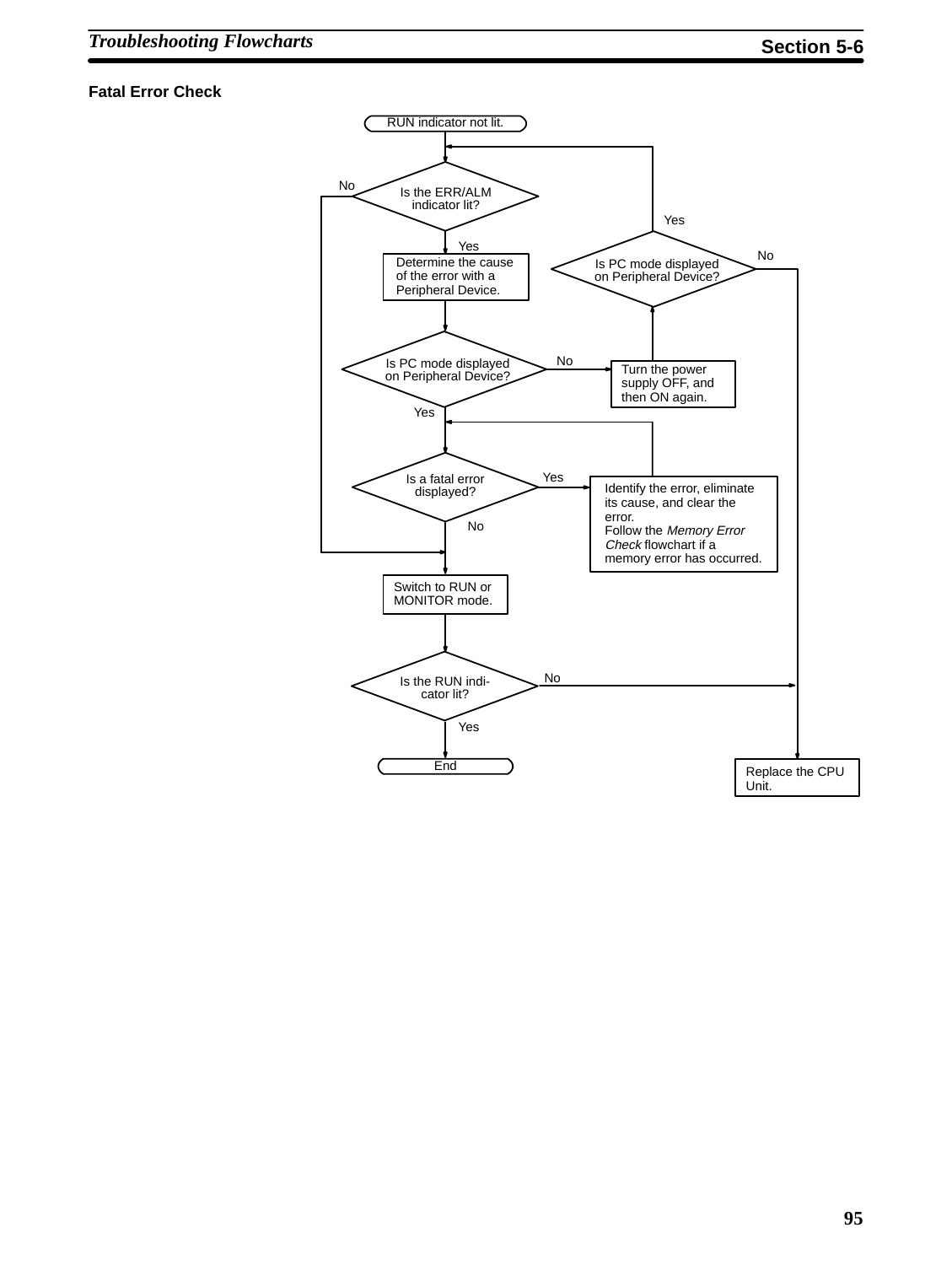#### <span id="page-107-0"></span>**Non-fatal Error Check**

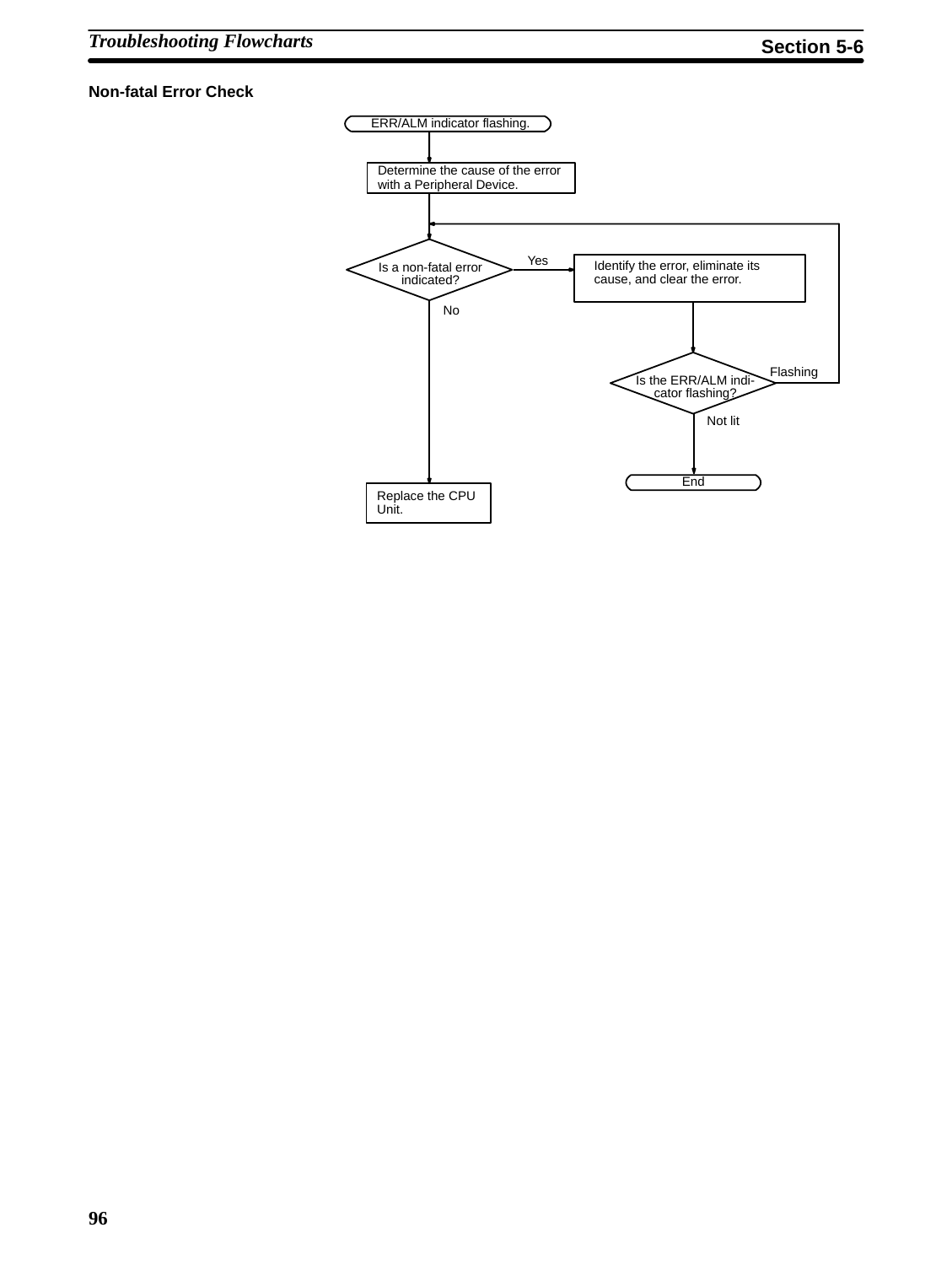<span id="page-108-0"></span>

**I/O Check** The I/O check flowchart is based on the following ladder diagram section.

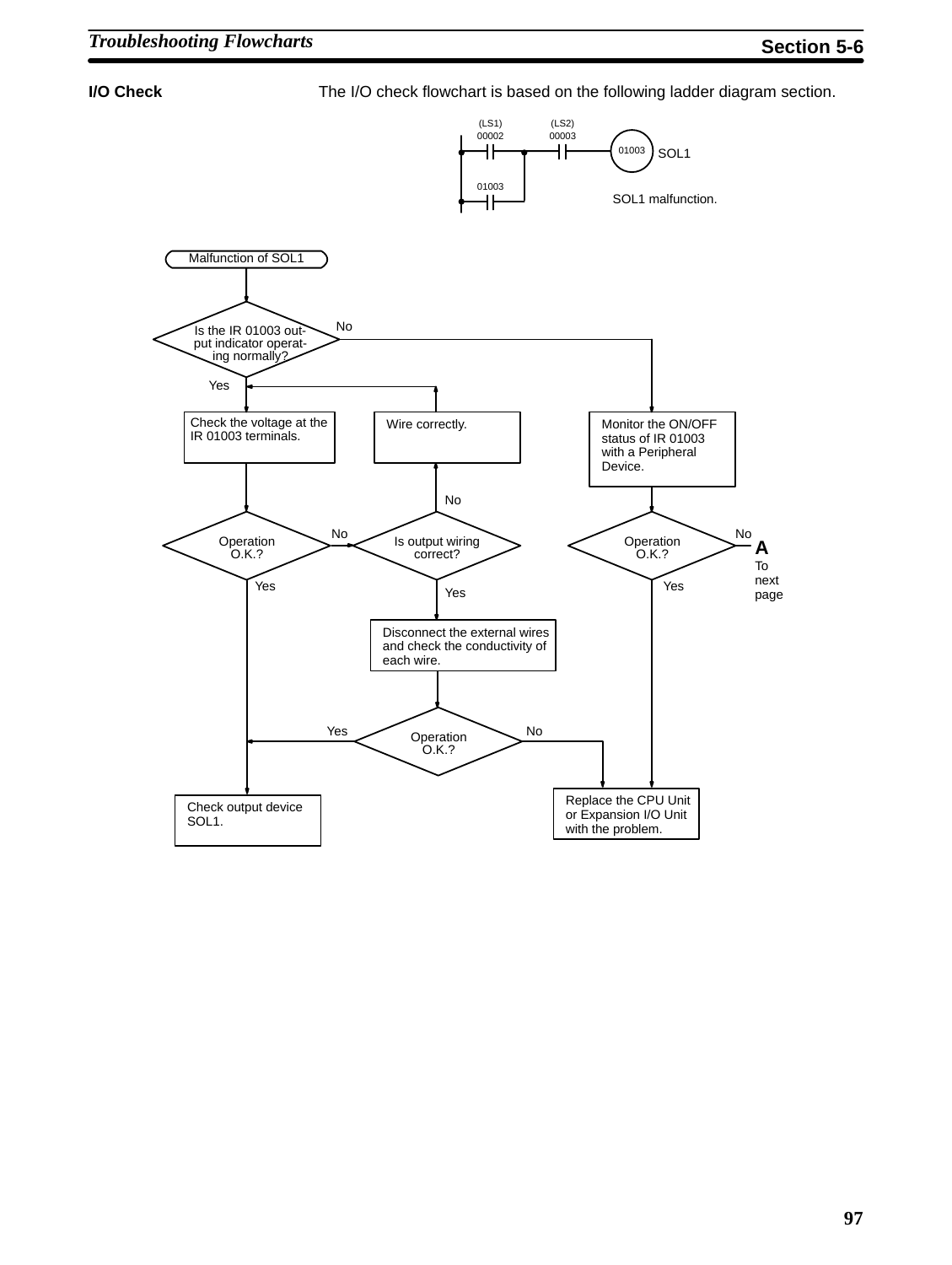**Troubleshooting Flowcharts Section 5-6** 

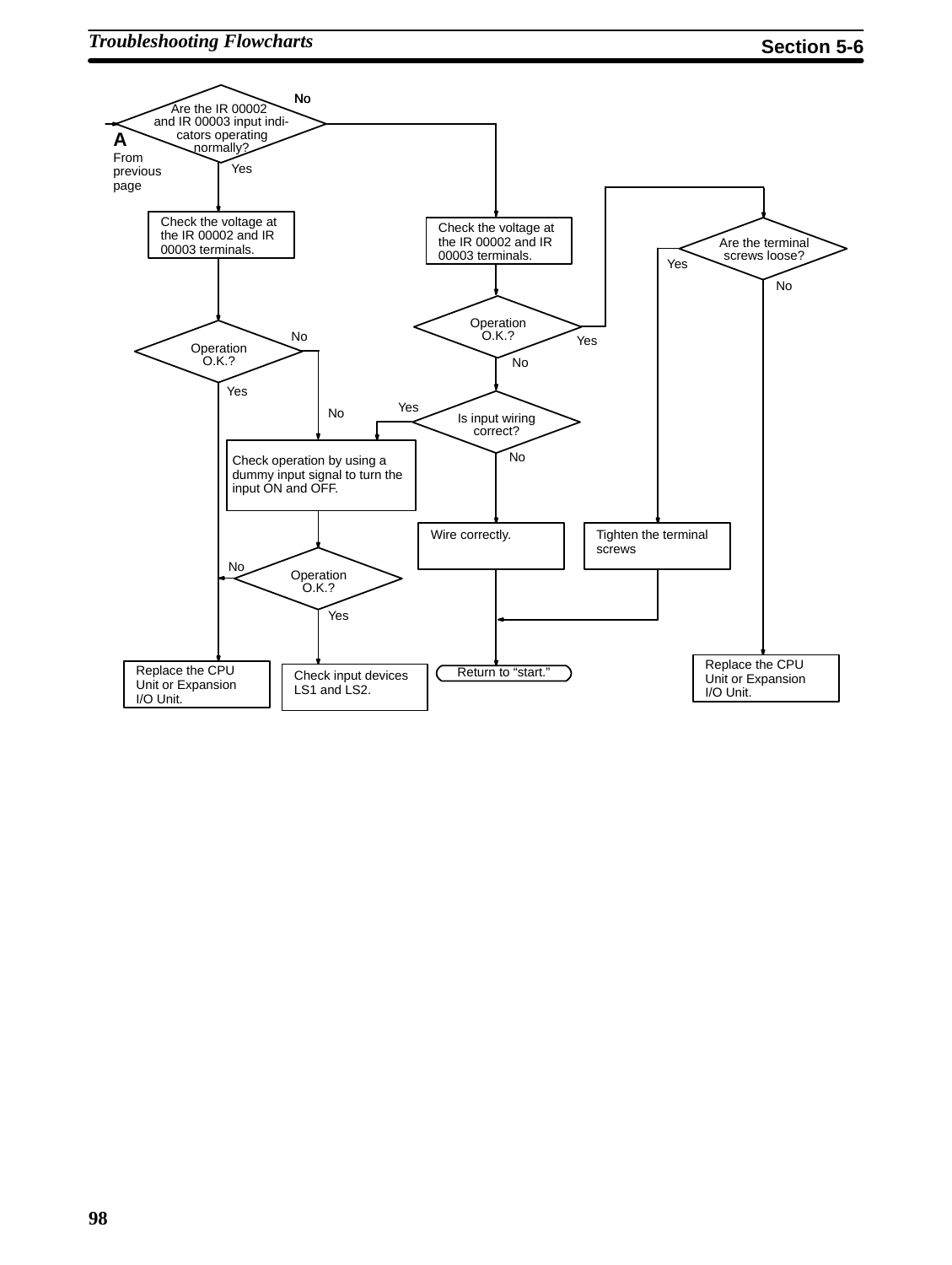#### <span id="page-110-0"></span>**Environmental Conditions Check**

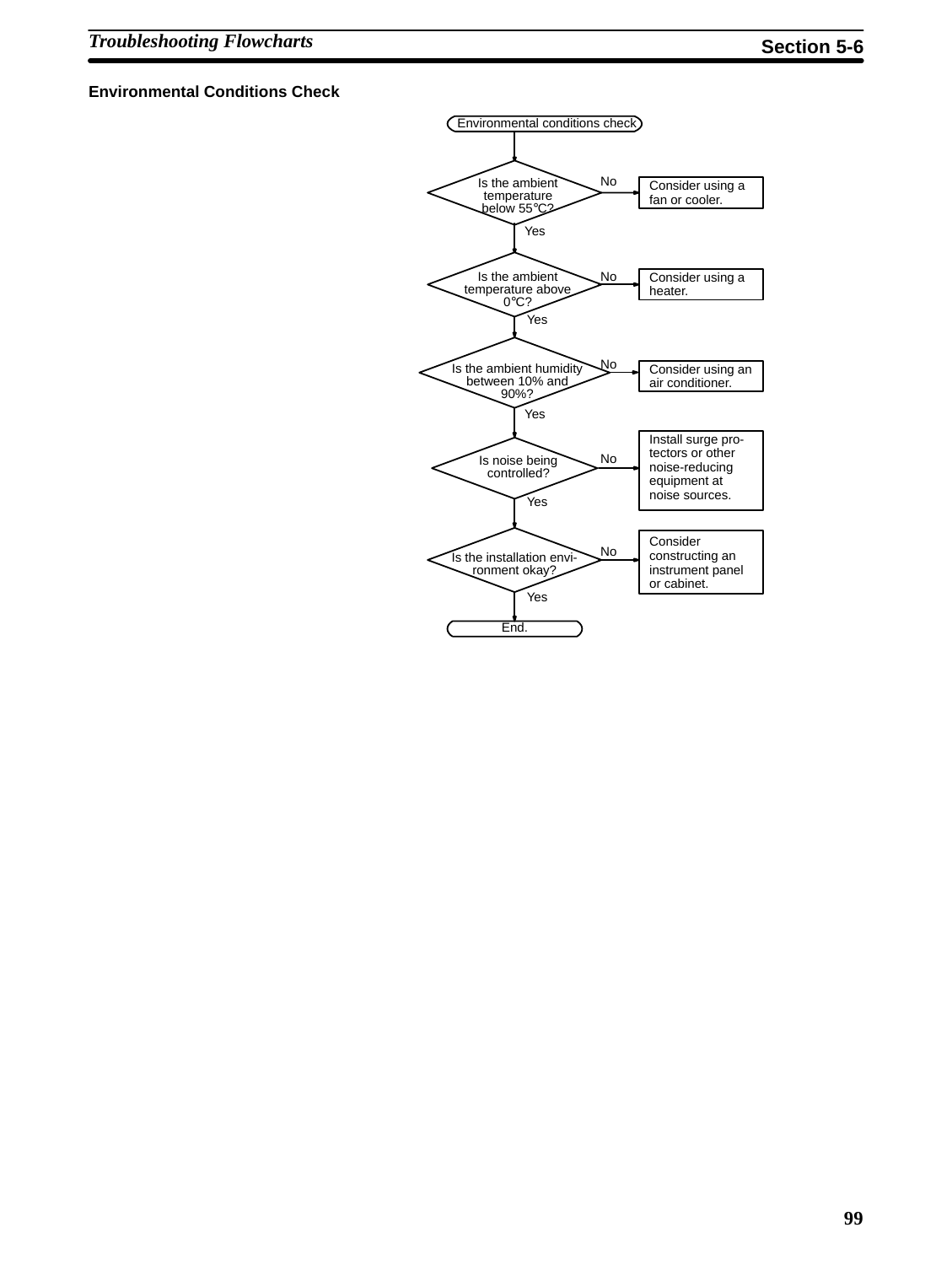#### <span id="page-111-0"></span>**Memory Error Check**

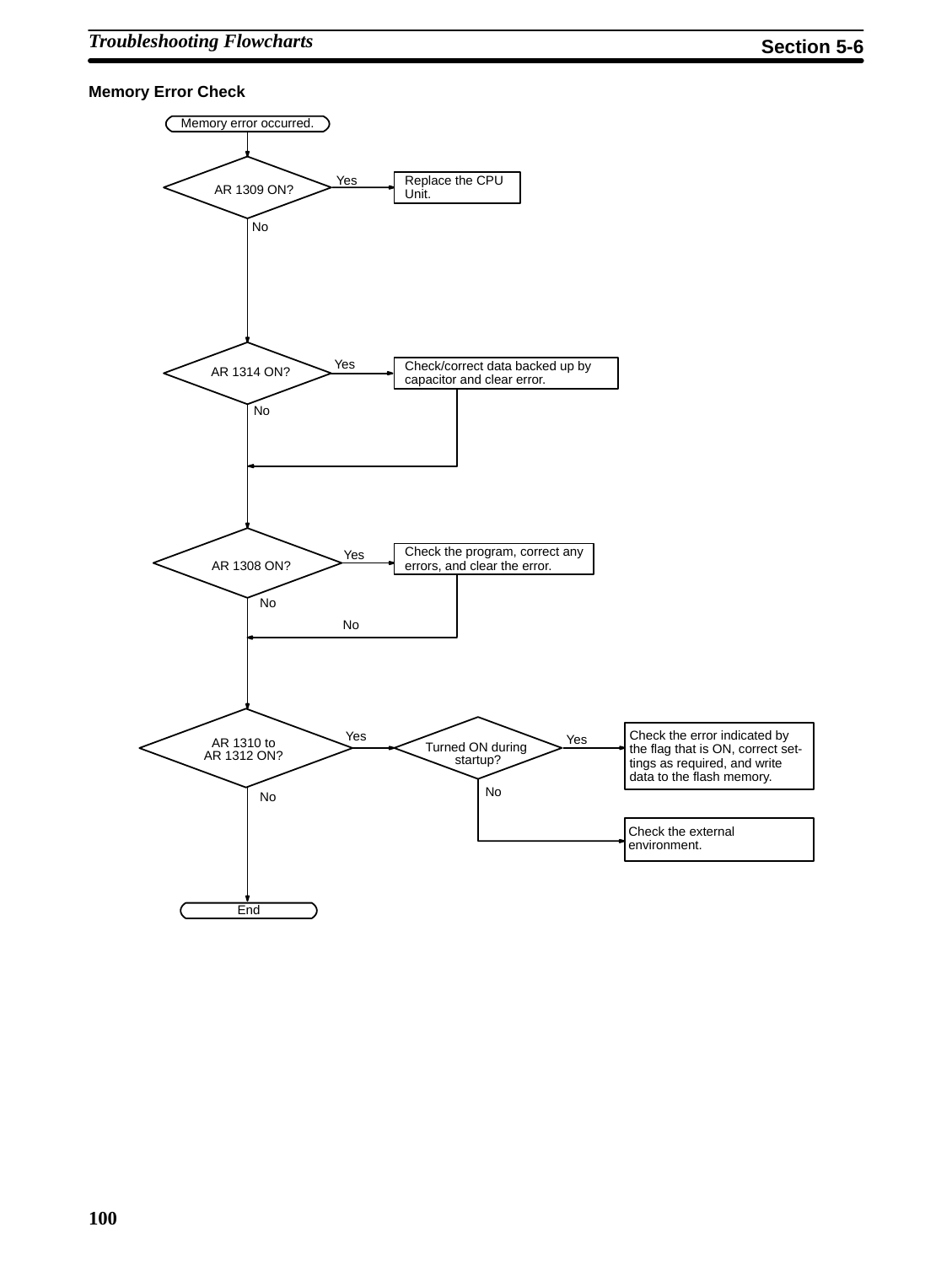# <span id="page-112-0"></span>**5-7 Maintenance Inspections**

In order that your SYSMAC system operates in optimum condition, be sure to carry out daily or periodical inspections.

**Inspection Items** The main system components of a SYSMAC system are semiconductors, and it contains few components with limited lifetimes. Environmental conditions, however, can lead to electrical element deterioration, making regular maintenance necessary.

> The standard period for maintenance checks is 6 months to 1 year, but depending on the environment checks may need to be more regular.

| <b>Inspection items</b>         | <b>Details</b>                                                                                          | Criteria                                                                                                      | <b>Remarks</b>       |
|---------------------------------|---------------------------------------------------------------------------------------------------------|---------------------------------------------------------------------------------------------------------------|----------------------|
| Power supply                    | Determine whether the<br>voltage fluctuation is within<br>the standard at the power<br>supply terminal. | Within the voltage variation<br>range (see note)                                                              | <b>Tester</b>        |
| <b>Environmental conditions</b> | Is the ambient temperature<br>inside the panel<br>appropriate?                                          | 0 to $55^{\circ}$ C                                                                                           | Thermometer          |
|                                 | Is the ambient humidity<br>inside the panel<br>appropriate?                                             | 10% to 90% RH with no<br>condensation                                                                         | Hydroscope           |
|                                 | Has dirt or dust collected?                                                                             | None                                                                                                          | Visual inspection    |
| I/O power supply                | Is the voltage fluctuation<br>measured at the I/O<br>terminal within the standard<br>range?             | Each I/O must conform to<br>the specifications                                                                | <b>Tester</b>        |
| Installation status             | Are all units securely<br>installed?                                                                    | Nothing is loose                                                                                              | Positive screwdriver |
|                                 | Are all connection cables<br>and connectors inserted<br>completely and locked?                          | Nothing is loose                                                                                              | Visual inspection    |
|                                 | Are any of the external<br>wiring screws loose?                                                         | Nothing is loose                                                                                              | Positive screwdriver |
|                                 | Are any of the external<br>wiring cables frayed?                                                        | No external abnormalities                                                                                     | Visual inspection    |
| Product service life            | Contact output relay                                                                                    | Electrical:<br>Resistance load: 300,000<br>operations<br>Inductive load: 100,000<br>operations<br>Mechanical: |                      |
|                                 |                                                                                                         | 10,000,000 operations                                                                                         |                      |

If the criteria are not met, adjust to within the specified ranges.

**Note** Power supply voltage variation range.

| Power supply   | Allowable voltage fluctuation range |
|----------------|-------------------------------------|
| 100 to 120 VAC | 85 to 132 VAC                       |
| 200 to 240 VAC | 170 to 264 VAC                      |
| 24 VDC         | 20.4 to 26.4 VDC                    |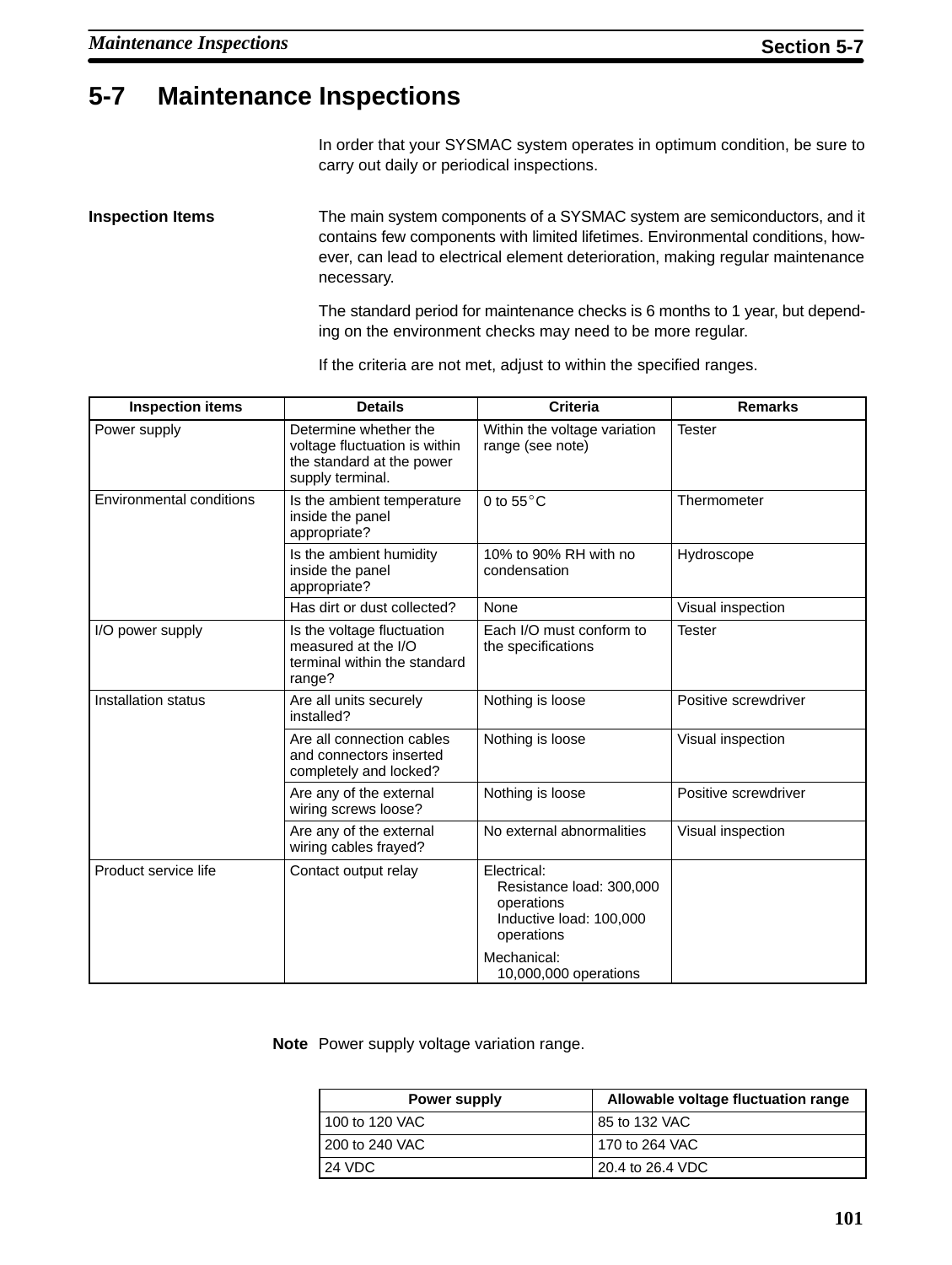# <span id="page-113-0"></span>**5-8 Handling Precautions**

- Turn the power OFF before replacing the Unit.
- **Note** Before restarting operation, transfer the contents of the DM and HR areas to the CPU Unit that was changed and then start operation.
	- If a Unit is found to be faulty and is replaced, check the Unit again to ensure there is no error.
	- When returning a faulty Unit for repair, make a detailed note of the Unit's malfunction and take it together with the Unit to your nearest OMRON office or sales representative.
	- If a contact is not good, put some industrial alcohol on a clean cotton cloth and wipe the surface. After doing this, install the Unit.

**Necessary Tools for Inspection**

#### **Standard Tools**

- Screwdrivers (Philips and flat-blade)
- Voltage tester or digital voltage meter
- Industrial alcohol and a cotton cloth

#### **Measurement Devices**

- Synchroscope
- Cathode-ray oscilloscope
- Thermometer, hydroscope

**Note** Do not take apart, repair or remodel the PC in any way.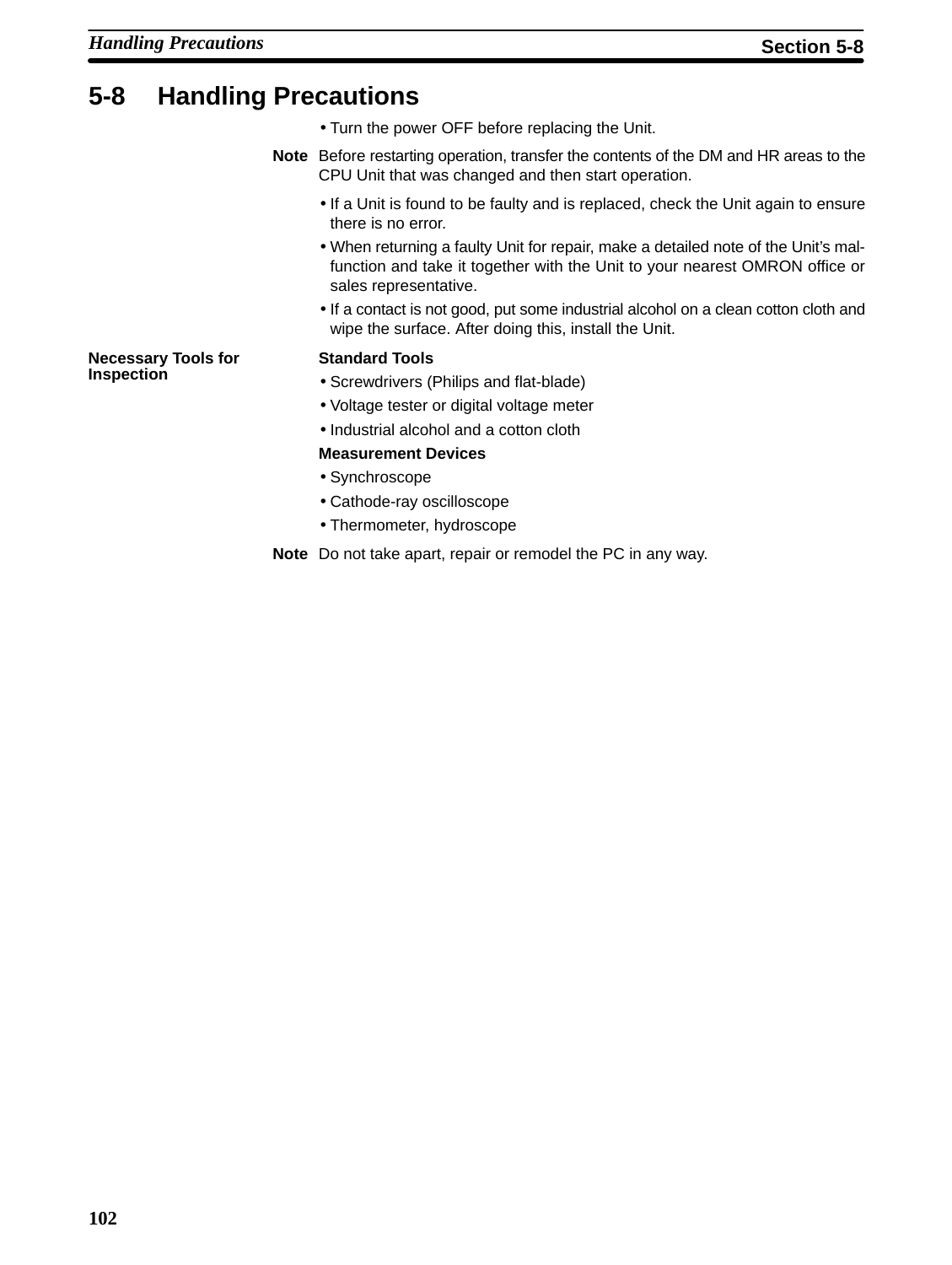# **Appendix A Standard Models**

### <span id="page-114-0"></span>**CPU Units**

| <b>Description</b>                                                              | Input points | <b>Output points</b> | <b>Power Supply</b>      | <b>Model Number</b>                 |
|---------------------------------------------------------------------------------|--------------|----------------------|--------------------------|-------------------------------------|
| CPU Units with 10 I/O points<br><sup>း</sup> ေစ စစ္ေဆေစစစ္ေ<br>Thuru            | 6 points     | 4 points             | 100 to 240 VAC, 50/60 Hz | CPM1-10CDR-A                        |
| <b>There</b><br>0.000000000                                                     |              |                      | 24 VDC                   | CPM1-10CDR-D                        |
| CPU Units with 20 I/O points<br><b>The Committee Committee Committee</b>        | 12 points    | 8 points             | 100 to 240 VAC, 50/60 Hz | CPM1-20CDR-A                        |
| <b>THE BEAR OF</b>                                                              |              |                      | 24 VDC                   | CPM1-20CDR-D                        |
| CPU Units with 30 I/O points                                                    | 18 points    | 12 points            | 100 to 240 VAC, 50/60 Hz | CPM1-30CDR-A                        |
| <b>AFT SYMMONSMILE</b><br>$\sim 100$<br>1.0013<br>$\sim$ 1000 mm mM mM $_\odot$ |              |                      | 24 VDC                   | CPM1-30CDR-D                        |
|                                                                                 |              |                      | 100 to 240 VAC, 50/60 Hz | CPM1-30CDR-A-V1<br>(Available soon) |
|                                                                                 |              |                      | 24 VDC                   | CPM1-30CDR-D-V1<br>(Available soon) |

### **Expansion I/O Units**

| <b>Description</b>                                                                                       | Input points | <b>Output points</b> | <b>Specifications</b>                                                       | <b>Model Number</b> |
|----------------------------------------------------------------------------------------------------------|--------------|----------------------|-----------------------------------------------------------------------------|---------------------|
| こういせいせい う<br><b>Contract Contract</b><br>肖<br><b>A 10</b><br><b>To case</b><br><b>SAME PERSONA</b><br>h. | 12 points    | 8 points             | Expansion I/O Unit with 20 I/O<br>points                                    | CPM1-20EDR          |
| $201000 - 2$<br>— الموسود الموسيقية<br>التاريخ الموسيقية الموسيقية                                       |              |                      | Expansion I/O Unit with 20 I/O<br>points<br>Transistor output (sink type)   | CPM1A-20EDT         |
|                                                                                                          |              |                      | Expansion I/O Unit with 20 I/O<br>points<br>Transistor output (source type) | CPM1A-20EDT1        |

# **Communications Adapters**

| <b>Description</b> | <b>Output points</b>                                                             | <b>Model Number</b> |
|--------------------|----------------------------------------------------------------------------------|---------------------|
| RS-232C Adapter    | Converts data communications between<br>the peripheral port and RS-232C devices. | CPM1-CIF01          |
| RS-422 Adapter     | Converts data communications between<br>the peripheral port and RS-422 devices.  | CPM1-CIF11          |

The CPM1-CIF01/CIF11 are used with the CPM1A, CPM1, and SRM1 only. Do not use them with a C200HS PC or other PC.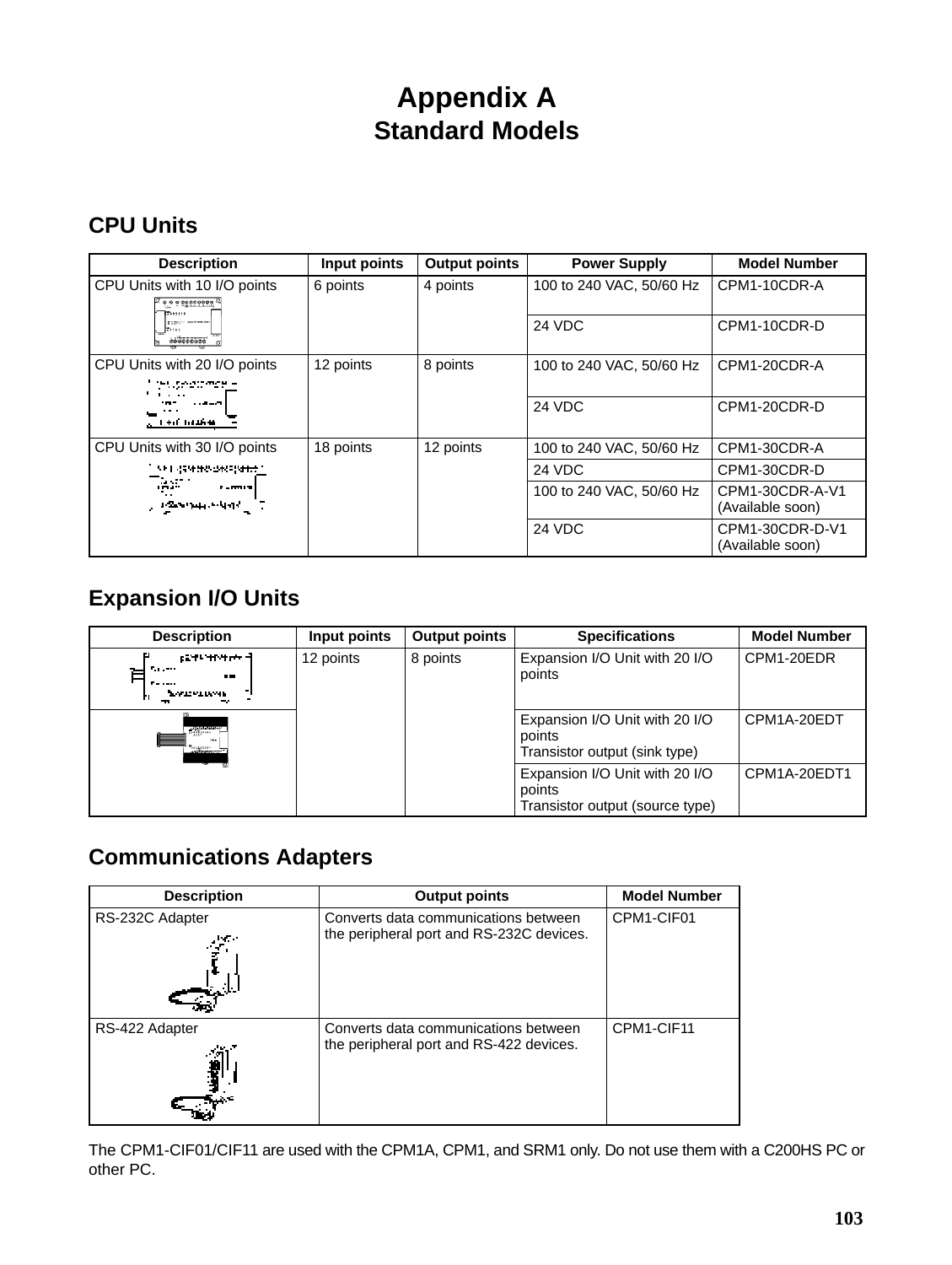# <span id="page-115-0"></span>**Peripheral Devices**

| <b>Name</b>                    | <b>Model Number</b> | <b>Specifications</b>                                                                          |
|--------------------------------|---------------------|------------------------------------------------------------------------------------------------|
| <b>Programming Console</b>     | CQM1-PRO01-E        | 2-m Connecting Cable attached                                                                  |
|                                | C200H-PRO27-E       | Hand-held, w/backlight; requires the C200H-CN222 or<br>C200H-CN422 Connecting Cable, see below |
| <b>SYSMAC Support Software</b> | C500-ZL3AT1-E       | 3.5", 2HD for IBM PC/AT compatible                                                             |
| SYSMAC-CPT                     | WS01-CPTB1-E        | For IBM PC/AT or compatible computers<br>(3.5" disks (2HD) and CDROM)                          |
| <b>Connecting Cable</b>        | COM1-CIF02          | Connects IBM PC/AT or compatible computers to Peripheral Port                                  |
|                                | C200H-CN222         | Connects C200H Programming Console to Peripheral Port (2 m)                                    |
|                                | C200H-CN422         | Connects C200H Programming Console to Peripheral Port (4 m)                                    |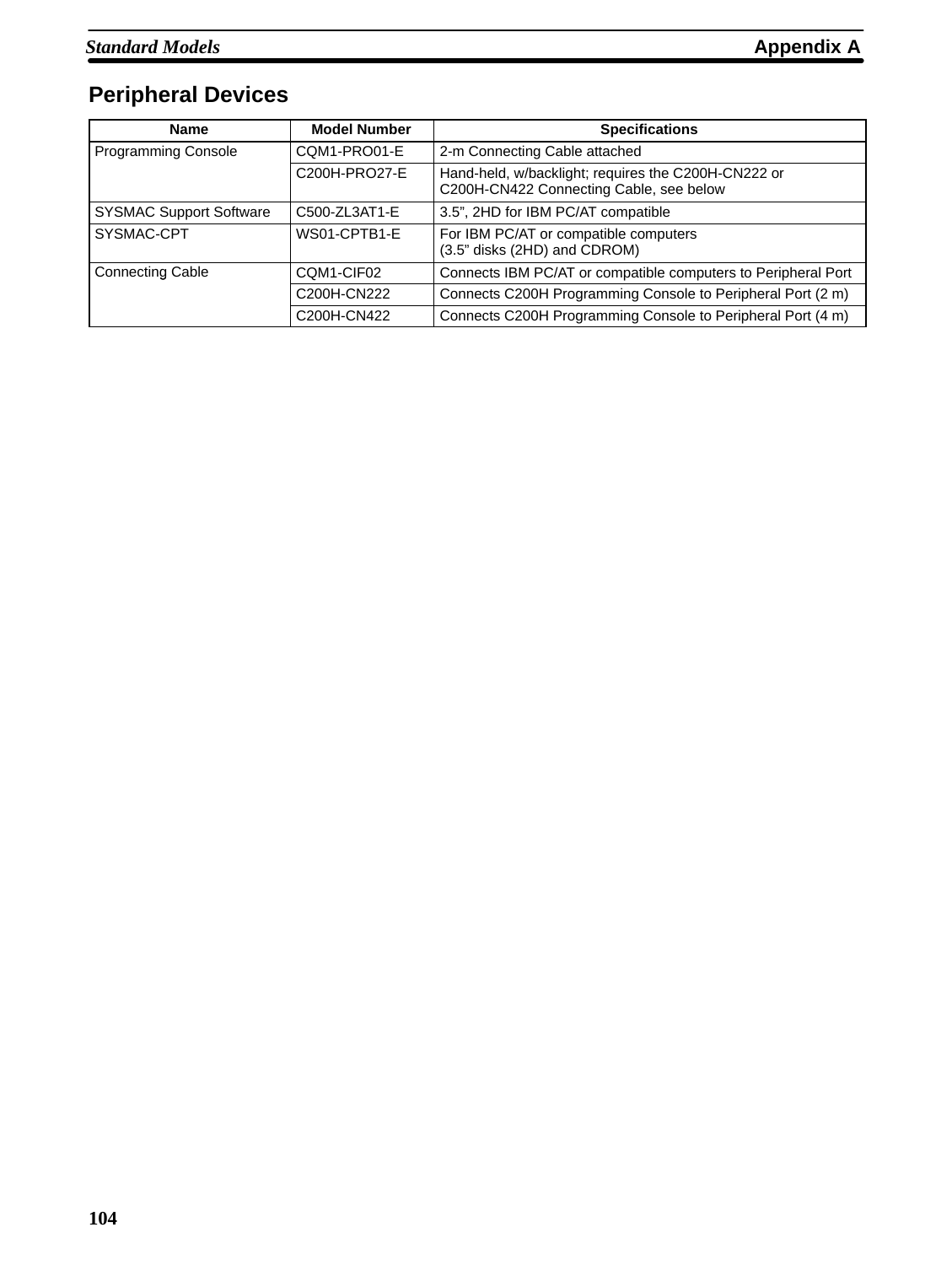# **Appendix B Dimensions**

Y

С

L

<span id="page-116-0"></span>All dimensions are in millimeters.

### **CPM1-10CDR-**j

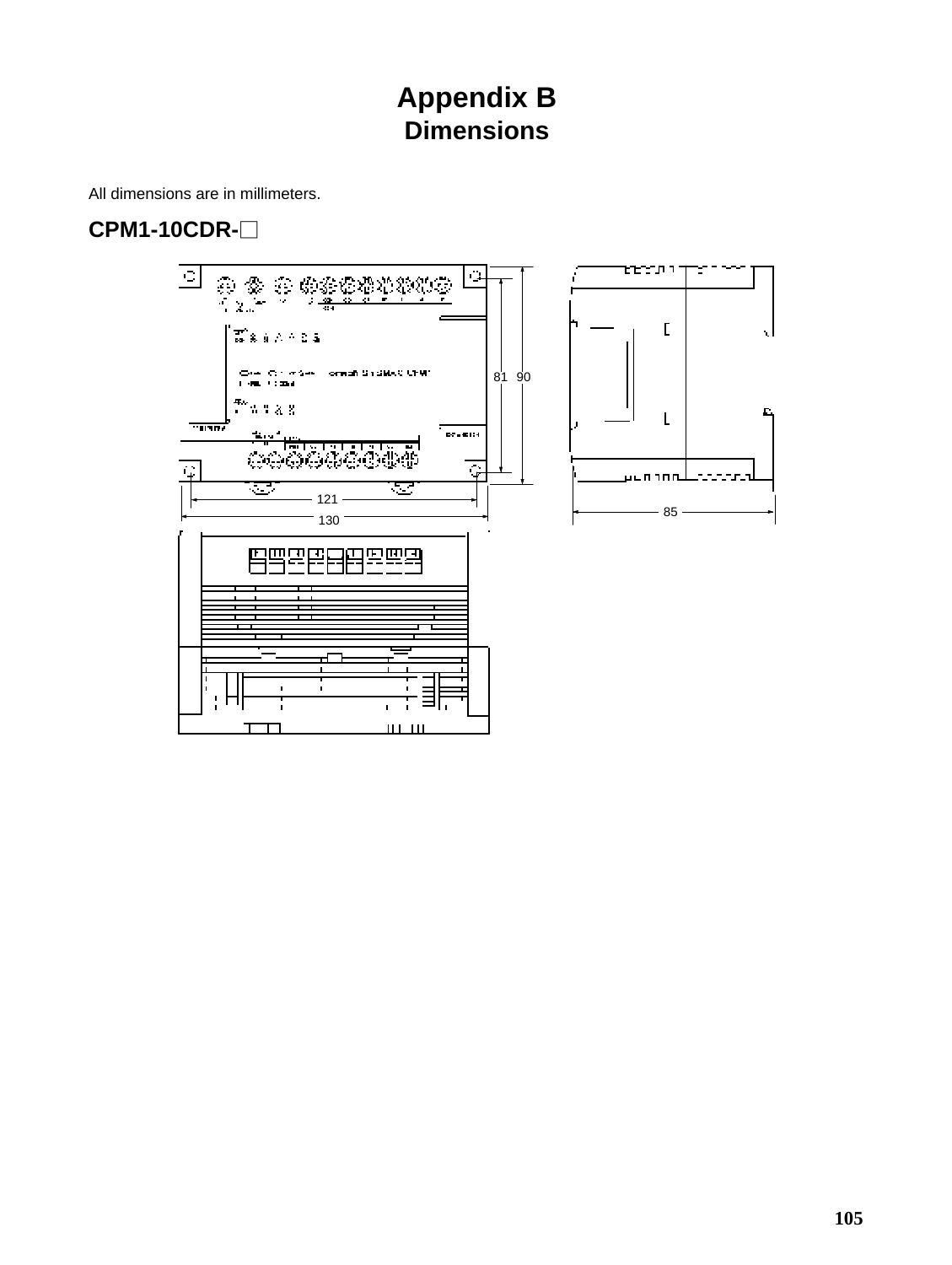### **CPM1-20CDR-**j



#### **CPM1-30CDR-**j **CPM1-30CDR-**j**-V1 (Available soon)**

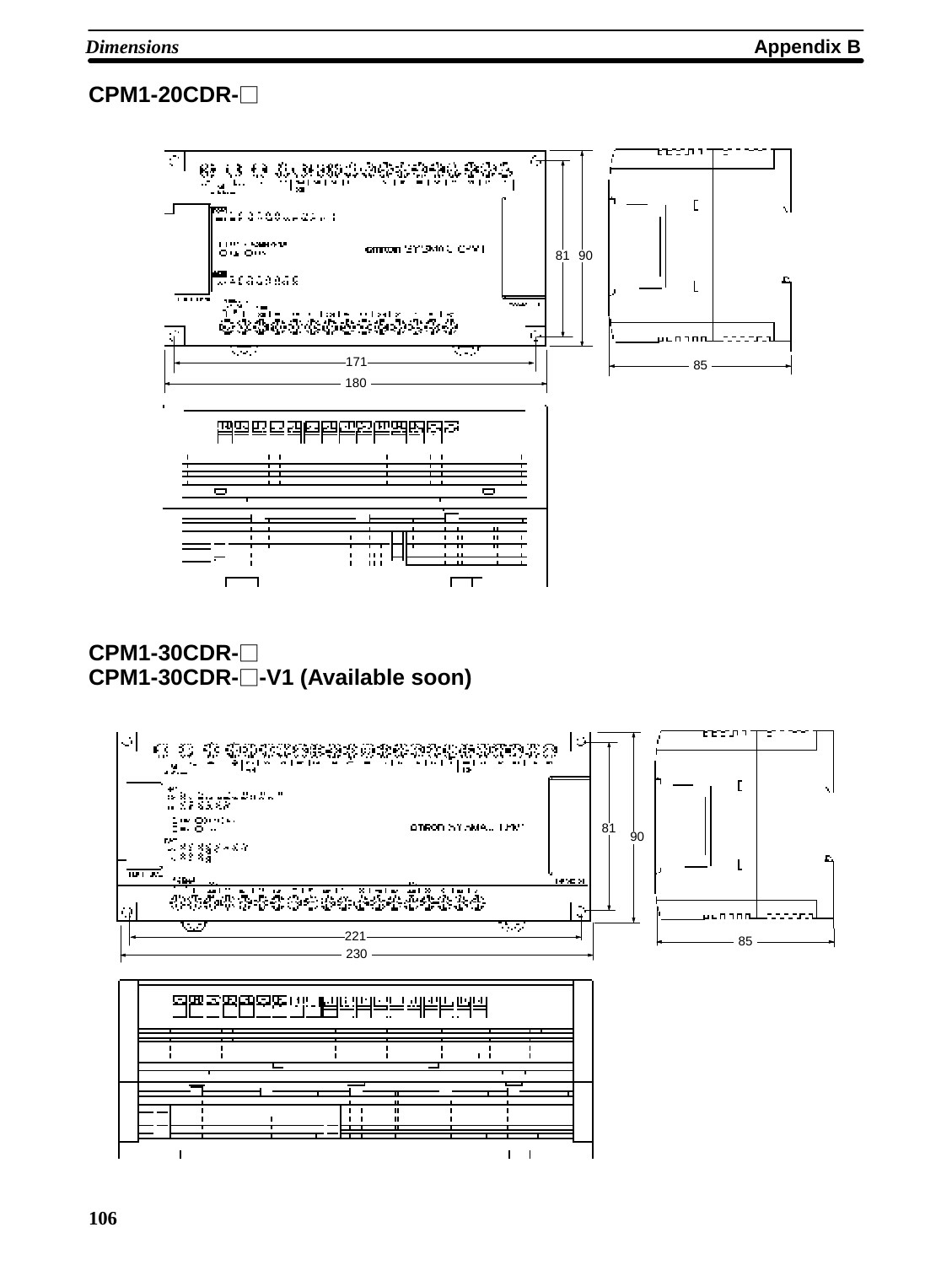### **CPM1-20EDR**



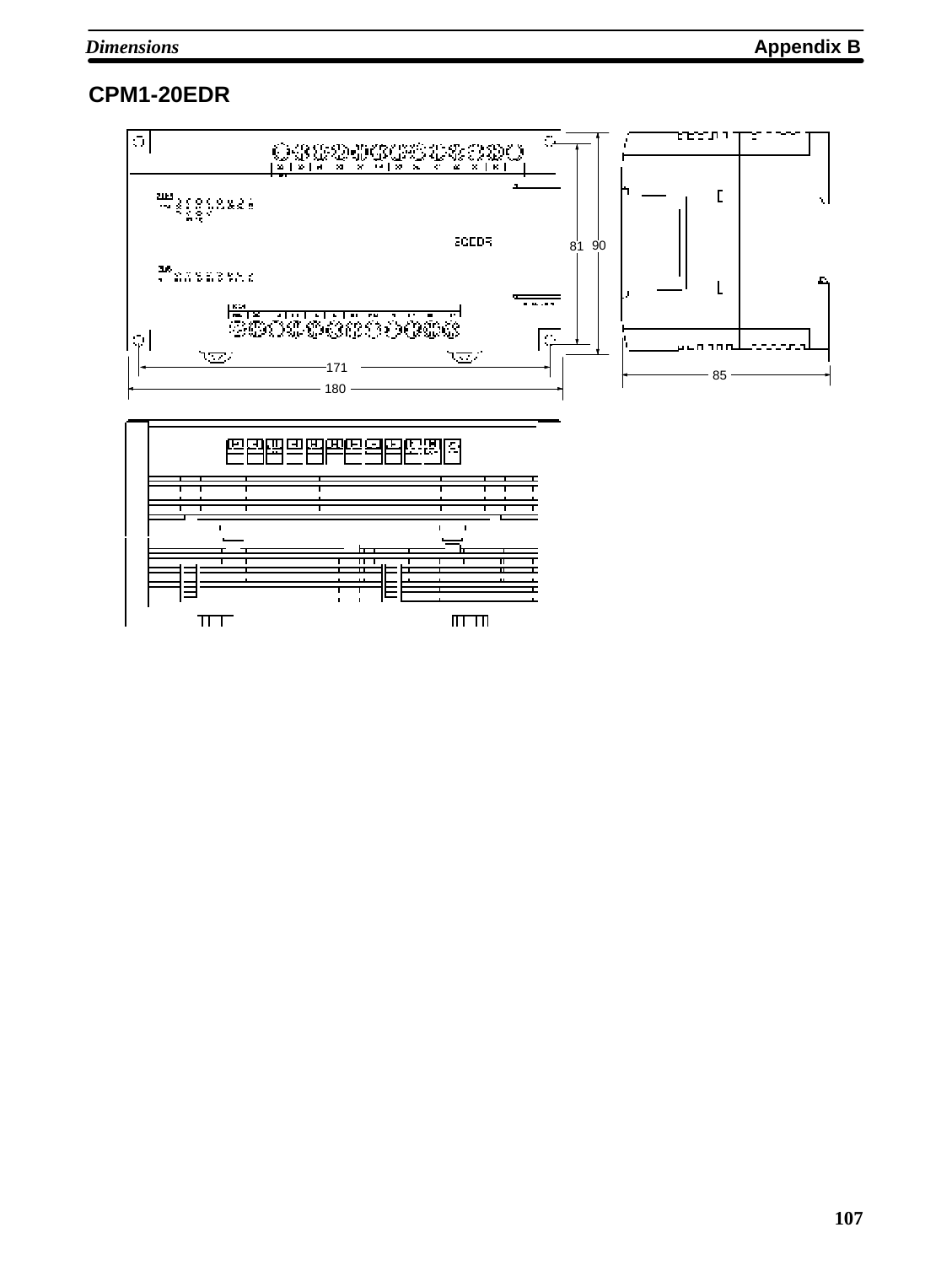# **CPM1-CIF01**





**CPM1-CIF11**



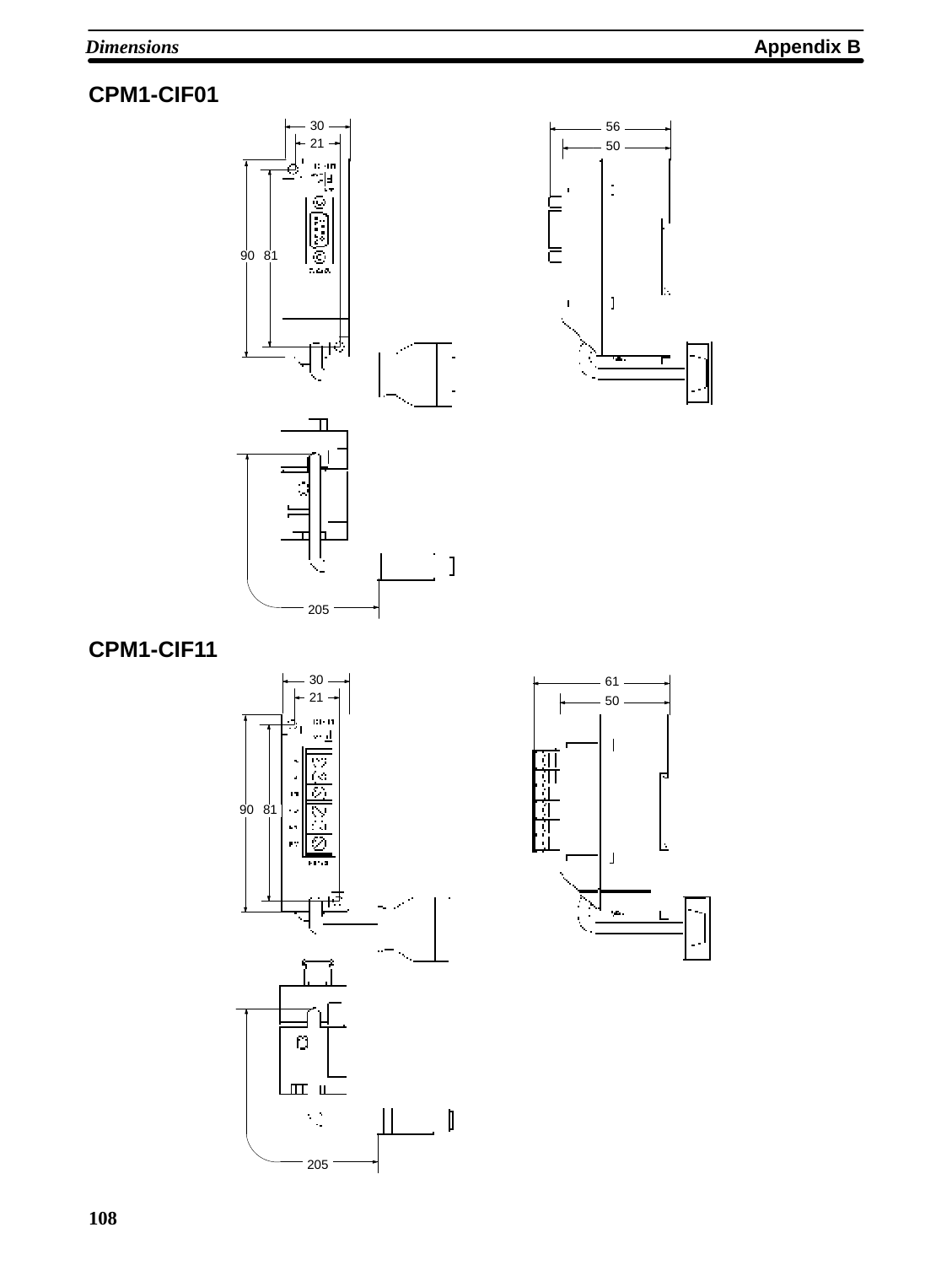# **Dimensions with Peripheral Devices Attached**

**CPM1-**jj**CDR-**j

When the Communications Adapter or Programming Console is attached.



#### **CPM1-CIF01**

When the RS-232C connector is attached.

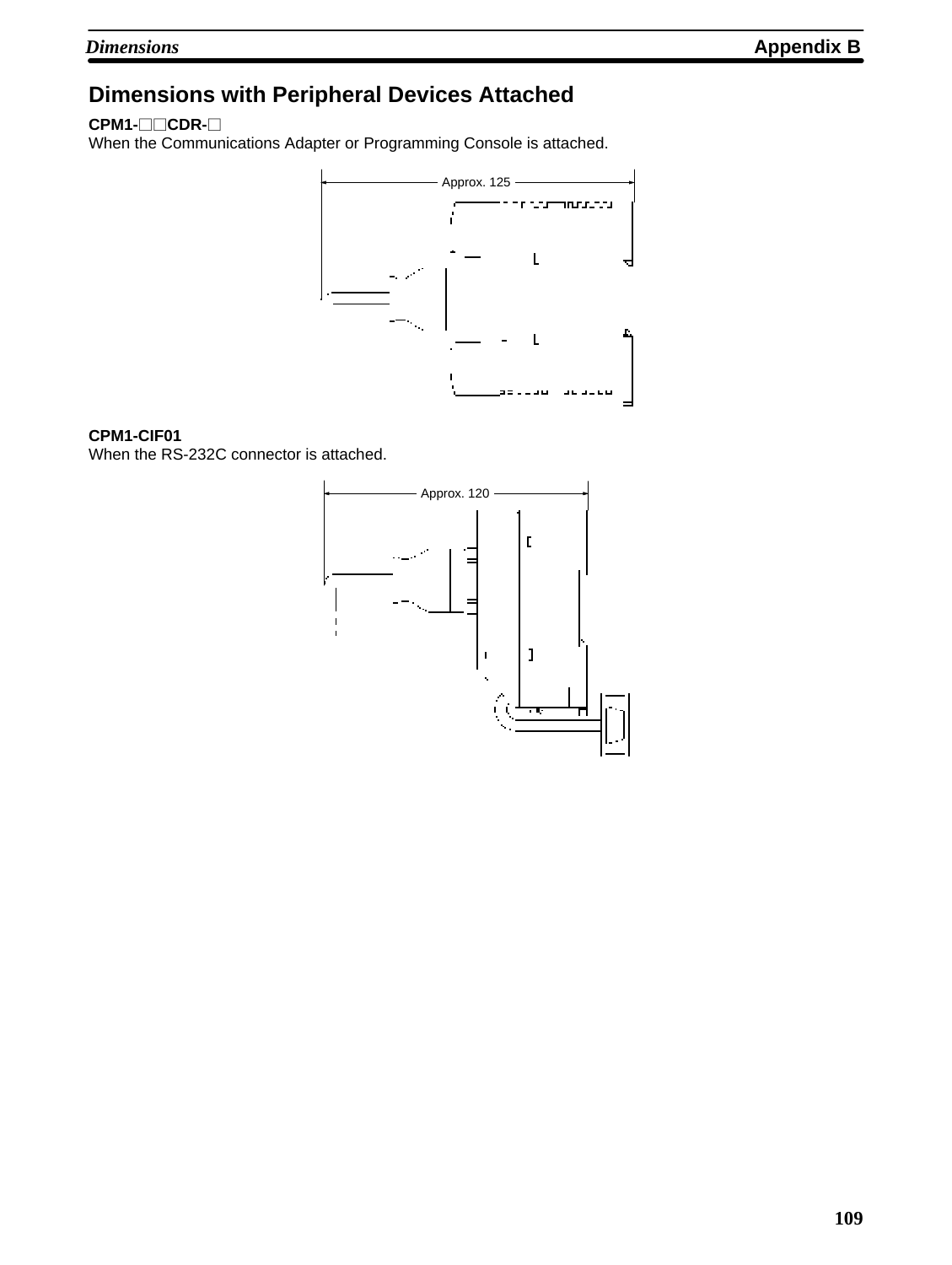# **Glossary**

| *DM                    | Indirectly addressed DM area. See indirect address and DM area.                                                                                                                                                                                                                                                                                                                                                       |
|------------------------|-----------------------------------------------------------------------------------------------------------------------------------------------------------------------------------------------------------------------------------------------------------------------------------------------------------------------------------------------------------------------------------------------------------------------|
| $1:1$ link             | A link created between two PCs to create <i>common data</i> in their LR areas.                                                                                                                                                                                                                                                                                                                                        |
| <b>ACP</b>             | See add count input.                                                                                                                                                                                                                                                                                                                                                                                                  |
| add count input        | An input signal used to increment a counter when the signal changes from OFF<br>to ON.                                                                                                                                                                                                                                                                                                                                |
| address                | A number used to identify the location of data or programming instructions in<br>memory.                                                                                                                                                                                                                                                                                                                              |
| <b>AND</b>             | A logic operation whereby the result is true if and only if both premises are true.<br>In ladder-diagram programming the premises are usually ON/OFF states of bits<br>or the logical combination of such states called execution conditions.                                                                                                                                                                         |
| area                   | See data area and memory area.                                                                                                                                                                                                                                                                                                                                                                                        |
| area prefix            | A one or two letter prefix used to identify a memory area in the PC. All memory<br>areas except the IR and SR areas require prefixes to identify addresses in them.                                                                                                                                                                                                                                                   |
| arithmetic shift       | A shift operation wherein the carry flag is included in the shift.                                                                                                                                                                                                                                                                                                                                                    |
| <b>ASCII</b>           | Short for American Standard Code for Information Interchange. ASCII is used to<br>code characters for output to printers and other external devices.                                                                                                                                                                                                                                                                  |
| <b>AR Area</b>         | A PC data area allocated to flags and control bits.                                                                                                                                                                                                                                                                                                                                                                   |
| <b>AUTOEXEC.BAT</b>    | An MS DOS file containing commands automatically executed at startup.                                                                                                                                                                                                                                                                                                                                                 |
| back-up                | A copy made of existing data to ensure that the data will not be lost even if the<br>original data is corrupted or erased.                                                                                                                                                                                                                                                                                            |
| basic instruction      | A fundamental instruction used in a ladder diagram. See advanced instruction.                                                                                                                                                                                                                                                                                                                                         |
| baud rate              | The data transmission speed between two devices in a system measured in bits<br>per second.                                                                                                                                                                                                                                                                                                                           |
| <b>BCD</b>             | See binary-coded decimal.                                                                                                                                                                                                                                                                                                                                                                                             |
| <b>BCD calculation</b> | An arithmetic calculation that uses numbers expressed in binary-coded deci-<br>mal.                                                                                                                                                                                                                                                                                                                                   |
| binary                 | A number system where all numbers are expressed in base 2, i.e., numbers are<br>written using only 0's and 1's. Each group of four binary bits is equivalent to one<br>hexadecimal digit. Binary data in memory is thus often expressed in hexadeci-<br>mal for convenience.                                                                                                                                          |
| binary calculation     | An arithmetic calculation that uses numbers expressed in binary.                                                                                                                                                                                                                                                                                                                                                      |
| binary-coded decimal   | A system used to represent numbers so that every four binary bits is numerically<br>equivalent to one decimal digit.                                                                                                                                                                                                                                                                                                  |
| bit                    | The smallest piece of information that can be represented on a computer. A bit<br>has the value of either zero or one, corresponding to the electrical signals ON<br>and OFF. A bit represents one binary digit. Some bits at particular addresses are<br>allocated to special purposes, such as holding the status of input from external<br>devices, while other bits are available for general use in programming. |
| bit address            | The location in memory where a bit of data is stored. A bit address specifies the<br>data area and word that is being addressed as well as the number of the bit<br>within the word.                                                                                                                                                                                                                                  |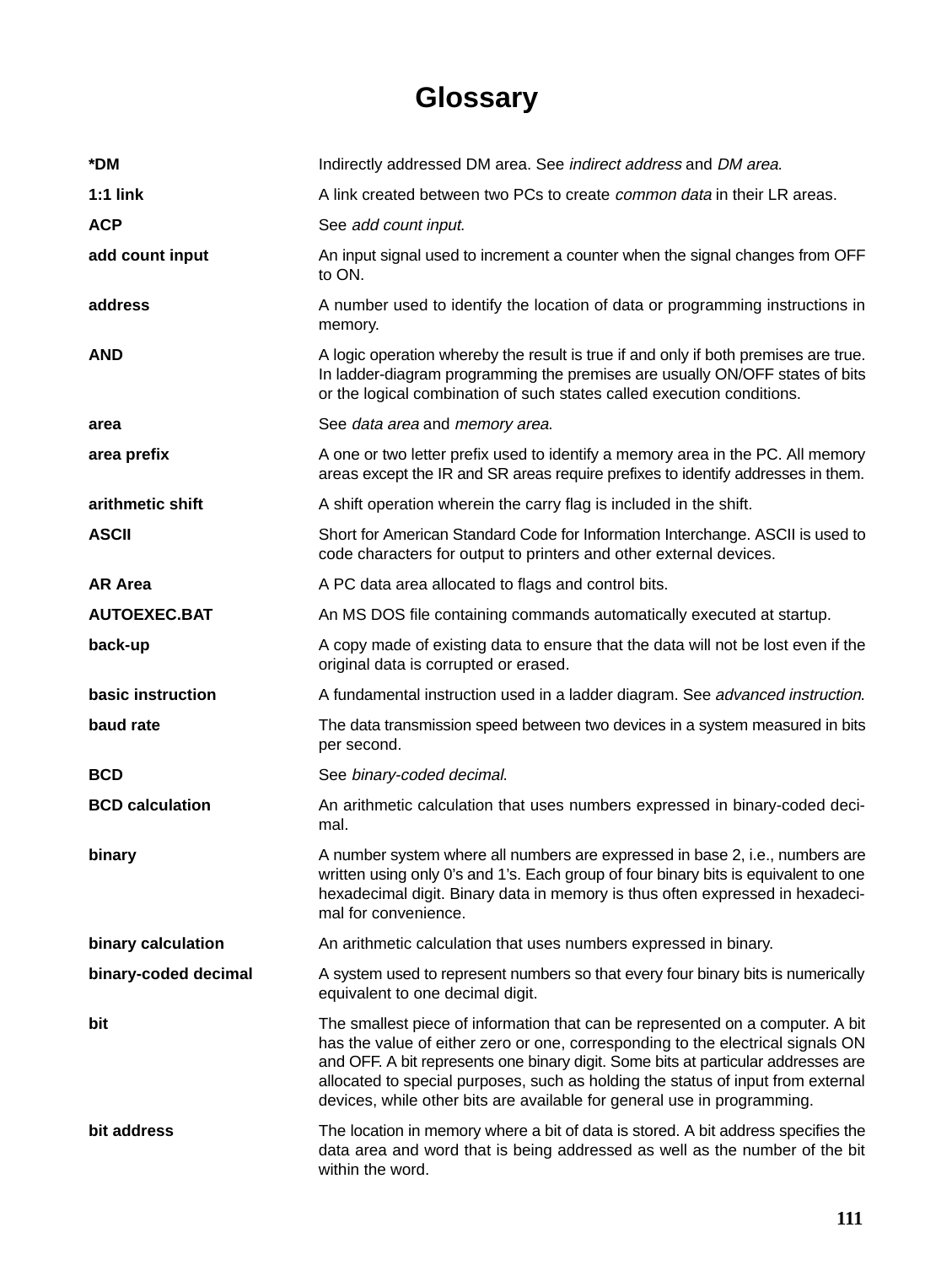| <b>Glossary</b>         |                                                                                                                                                                                                                                                                                                                           |  |
|-------------------------|---------------------------------------------------------------------------------------------------------------------------------------------------------------------------------------------------------------------------------------------------------------------------------------------------------------------------|--|
| bit designator          | An operand that is used to designate the bit or bits of a word to be used by an<br>instruction.                                                                                                                                                                                                                           |  |
| bit number              | A number that indicates the location of a bit within a word. Bit 00 is the rightmost<br>(least-significant) bit; bit 15 is the leftmost (most-significant) bit.                                                                                                                                                           |  |
| bit-control instruction | An instruction that is used to control the status of an individual bit as opposed to<br>the status of an entire word.                                                                                                                                                                                                     |  |
| block                   | See logic block and instruction block.                                                                                                                                                                                                                                                                                    |  |
| building-block PC       | A PC that is constructed from individual components, or "building blocks." With<br>building-block PCs, there is no one Unit that is independently identifiable as a<br>PC. The PC is rather a functional assembly of Units.                                                                                               |  |
| bus                     | A communications path used to pass data between any of the Units connected<br>to it.                                                                                                                                                                                                                                      |  |
| bus bar                 | The line leading down the left and sometimes right side of a ladder diagram.<br>Instruction execution proceeds down the bus bar, which is the starting point for<br>all instruction lines.                                                                                                                                |  |
| byte                    | A unit of data equivalent to 8 bits, i.e., half a word.                                                                                                                                                                                                                                                                   |  |
| call                    | A process by which instruction execution shifts from the main program to a sub-<br>routine. The subroutine may be called by an instruction or by an interrupt.                                                                                                                                                            |  |
| <b>Carry Flag</b>       | A flag that is used with arithmetic operations to hold a carry from an addition or<br>multiplication operation, or to indicate that the result is negative in a subtraction<br>operation. The carry flag is also used with certain types of shift operations.                                                             |  |
| central processing unit | A device that is capable of storing programs and data, and executing the instruc-<br>tions contained in the programs. In a PC System, the central processing unit<br>executes the program, processes I/O signals, communicates with external<br>devices, etc.                                                             |  |
| <b>CH</b>               | See word.                                                                                                                                                                                                                                                                                                                 |  |
| channel                 | See word.                                                                                                                                                                                                                                                                                                                 |  |
| character code          | A numeric (usually binary) code used to represent an alphanumeric character.                                                                                                                                                                                                                                              |  |
| checksum                | A sum transmitted with a data pack in communications. The checksum can be<br>recalculated from the received data to confirm that the data in the transmission<br>has not been corrupted.                                                                                                                                  |  |
| clock pulse             | A pulse available at specific bits in memory for use in timing operations. Various<br>clock pulses are available with different pulse widths, and therefore different fre-<br>quencies.                                                                                                                                   |  |
| clock pulse bit         | A bit in memory that supplies a pulse that can be used to time operations. Vari-<br>ous clock pulse bits are available with different pulse widths, and therefore differ-<br>ent frequencies.                                                                                                                             |  |
| common data             | Data that is stored in a memory of a PC and which is shared by other PCs in the<br>same the same system. Each PC has a specified section(s) of the area allocated<br>to it. Each PC writes to the section(s) allocated to it and reads the sections allo-<br>cated to the other PCs with which it shares the common data. |  |
| communications cable    | Cable used to transfer data between components of a control system and con-<br>forming to the RS-232C or RS-422 standards.                                                                                                                                                                                                |  |
| comparison instruction  | An instruction used to compare data at different locations in memory to deter-<br>mine the relationship between the data.                                                                                                                                                                                                 |  |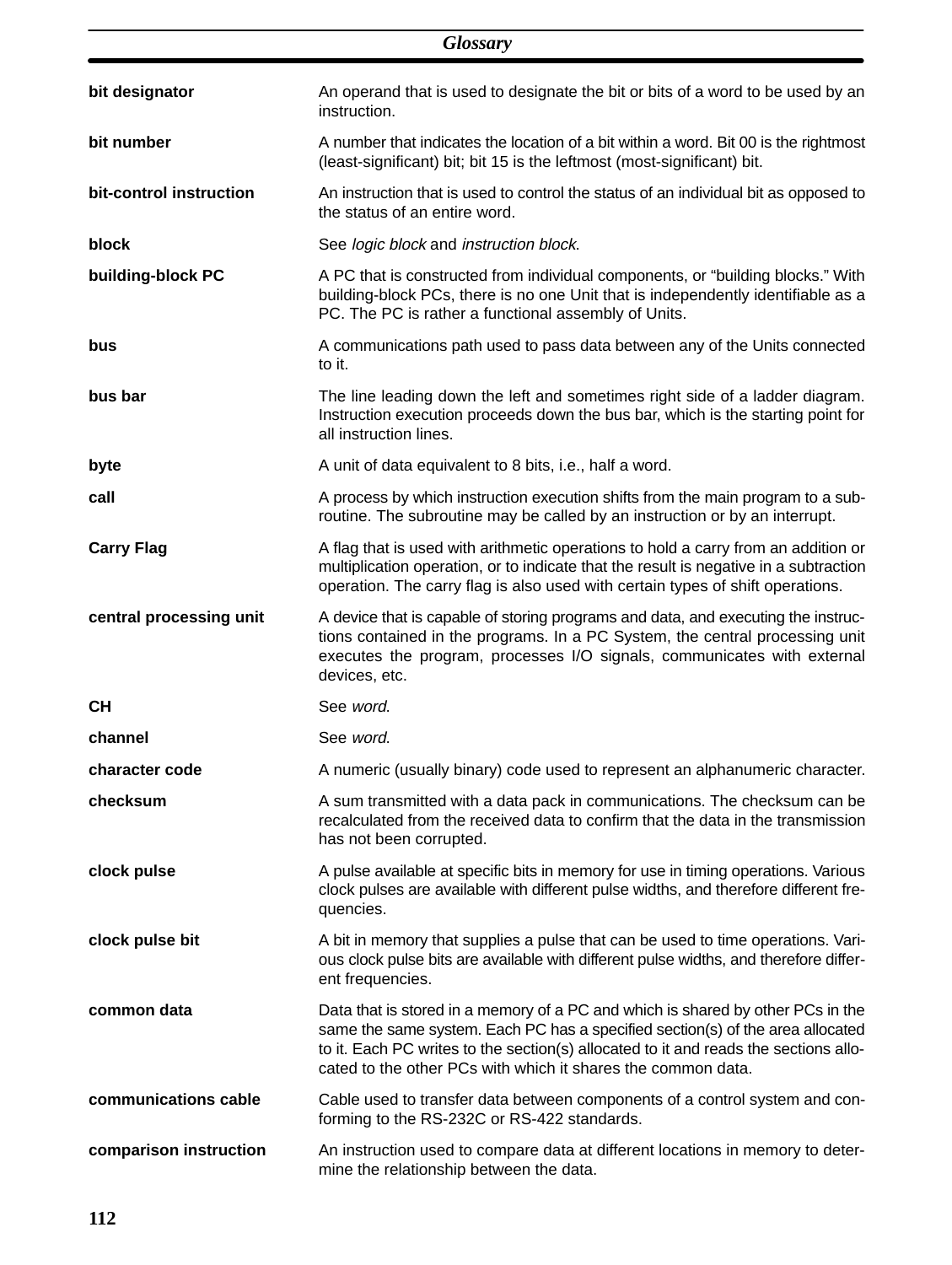| <b>Glossary</b>        |                                                                                                                                                                                                                                                                                                                                                                                                       |  |
|------------------------|-------------------------------------------------------------------------------------------------------------------------------------------------------------------------------------------------------------------------------------------------------------------------------------------------------------------------------------------------------------------------------------------------------|--|
| <b>Completion Flag</b> | A flag used with a timer or counter that turns ON when the timer has timed out or<br>the counter has reached its set value.                                                                                                                                                                                                                                                                           |  |
| condition              | A symbol placed on an instruction line to indicate an instruction that controls the<br>execution condition for the terminal instruction. Each condition is assigned a bit<br>in memory that determines its status. The status of the bit assigned to each<br>condition determines the next execution condition. Conditions correspond to<br>LOAD, LOAD NOT, AND, AND NOT, OR, or OR NOT instructions. |  |
| <b>CONFIG.SYS</b>      | An MS DOS file containing environment settings for a personal computer.                                                                                                                                                                                                                                                                                                                               |  |
| constant               | An input for an operand in which the actual numeric value is specified. Constants<br>can be input for certain operands in place of memory area addresses. Some<br>operands must be input as constants.                                                                                                                                                                                                |  |
| control bit            | A bit in a memory area that is set either through the program or via a Program-<br>ming Device to achieve a specific purpose, e.g., a Restart Bit is turned ON and<br>OFF to restart a Unit.                                                                                                                                                                                                          |  |
| control data           | An operand that specifies how an instruction is to be executed. The control data<br>may specify the part of a word is to be used as the operand, it may specify the<br>destination for a data transfer instructions, it may specify the size of a data table<br>used in an instruction, etc.                                                                                                          |  |
| control signal         | A signal sent from the PC to effect the operation of the controlled system.                                                                                                                                                                                                                                                                                                                           |  |
| <b>Control System</b>  | All of the hardware and software components used to control other devices. A<br>Control System includes the PC System, the PC programs, and all I/O devices<br>that are used to control or obtain feedback from the controlled system.                                                                                                                                                                |  |
| controlled system      | The devices that are being controlled by a PC System.                                                                                                                                                                                                                                                                                                                                                 |  |
| count pulse            | The signal counted by a counter.                                                                                                                                                                                                                                                                                                                                                                      |  |
| counter                | A dedicated group of digits or words in memory used to count the number of<br>times a specific process has occurred, or a location in memory accessed<br>through a TIM/CNT bit and used to count the number of times the status of a bit<br>or an execution condition has changed from OFF to ON.                                                                                                     |  |
| <b>CPU Unit</b>        | See central processing unit.                                                                                                                                                                                                                                                                                                                                                                          |  |
| <b>CTS</b>             | An acronym for clear-to-send, a signal used in communications between elec-<br>tronic devices to indicate that the receiver is ready to accept incoming data.                                                                                                                                                                                                                                         |  |
| <b>CY</b>              | See Carry Flag.                                                                                                                                                                                                                                                                                                                                                                                       |  |
| cycle                  | One unit of processing performed by the CPU Unit, including ladder program<br>execution, peripheral servicing, I/O refreshing, etc.                                                                                                                                                                                                                                                                   |  |
| cycle time             | The time required to complete one cycle of CPU Unit processing.                                                                                                                                                                                                                                                                                                                                       |  |
| cyclic interrupt       | See scheduled interrupt.                                                                                                                                                                                                                                                                                                                                                                              |  |
| data area              | An area in the PC's memory that is designed to hold a specific type of data.                                                                                                                                                                                                                                                                                                                          |  |
| data area boundary     | The highest address available within a data area. When designating an operand<br>that requires multiple words, it is necessary to ensure that the highest address in<br>the data area is not exceeded.                                                                                                                                                                                                |  |
| data disk              | A floppy disk used to same user programs, DM area contents, comments, and<br>other user data.                                                                                                                                                                                                                                                                                                         |  |
| data length            | In communications, the number of bits that is to be treated as one unit in data<br>transmissions.                                                                                                                                                                                                                                                                                                     |  |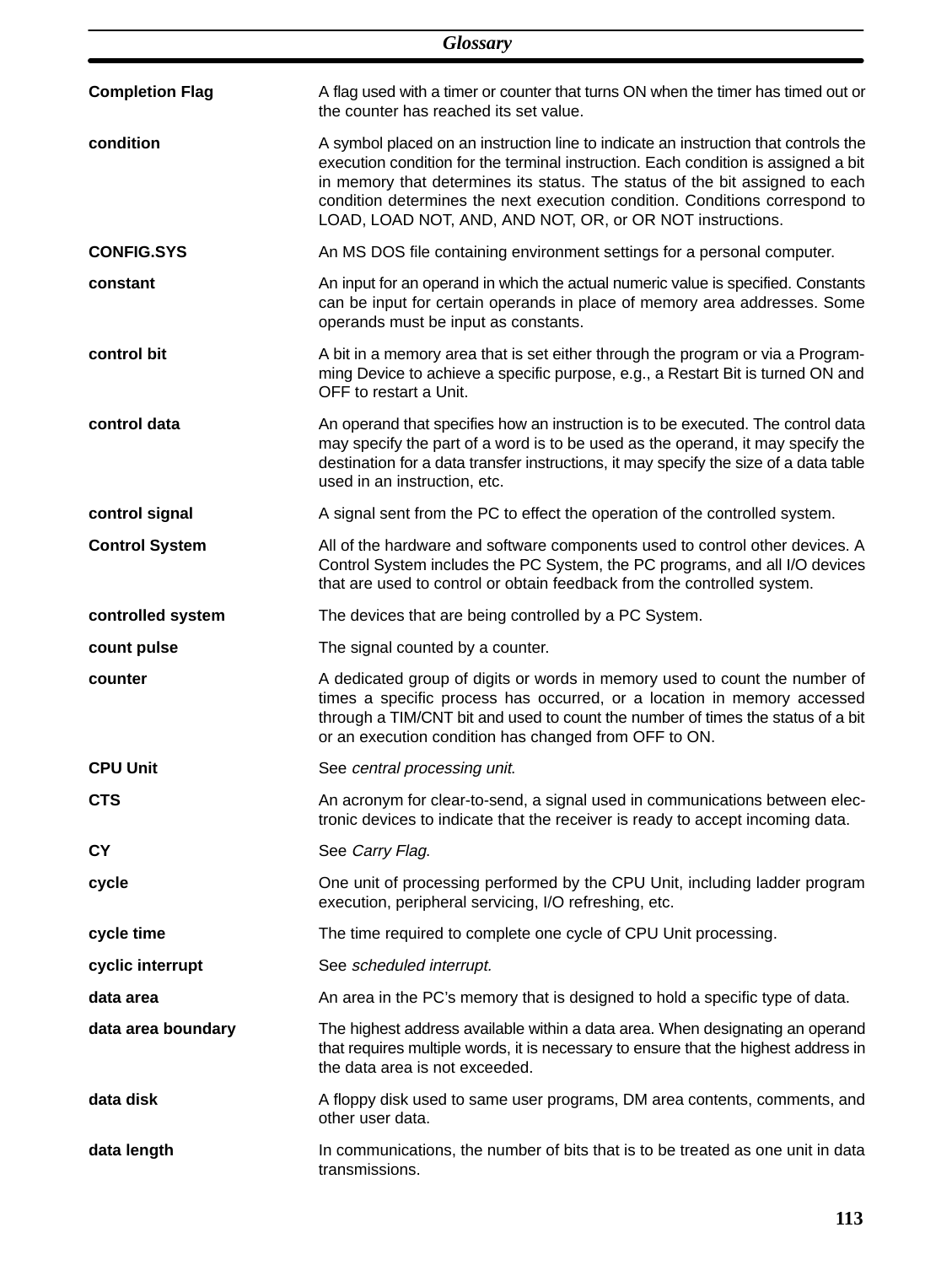| <b>Glossary</b>             |                                                                                                                                                                                                                                                             |
|-----------------------------|-------------------------------------------------------------------------------------------------------------------------------------------------------------------------------------------------------------------------------------------------------------|
| data link                   | An automatic data transmission operation that allows PCs or Units within PC to<br>pass data back and forth via common data areas.                                                                                                                           |
| data link area              | A common data area established through a data link.                                                                                                                                                                                                         |
| data movement instruction   | An instruction used to move data from one location in memory to another. The<br>data in the original memory location is left unchanged.                                                                                                                     |
| data sharing                | The process in which common data areas or common data words are created<br>between two or more PCs.                                                                                                                                                         |
| data trace                  | A process in which changes in the contents of specific memory locations are<br>recorded during program execution.                                                                                                                                           |
| data transfer               | Moving data from one memory location to another, either within the same device<br>or between different devices connected via a communications line or network.                                                                                              |
| debug                       | A process by which a draft program is corrected until it operates as intended.<br>Debugging includes both the removal of syntax errors, as well as the fine-tuning<br>of timing and coordination of control operations.                                     |
| decimal                     | A number system where numbers are expressed to the base 10. In a PC all data<br>is ultimately stored in binary form, four binary bits are often used to represent<br>one decimal digit, via a system called binary-coded decimal.                           |
| decrement                   | Decreasing a numeric value, usually by 1.                                                                                                                                                                                                                   |
| default                     | A value automatically set by the PC when the user does not specifically set<br>another value. Many devices will assume such default conditions upon the<br>application of power.                                                                            |
| definer                     | A number used as an operand for an instruction but that serves to define the<br>instruction itself, rather that the data on which the instruction is to operate. Defin-<br>ers include jump numbers, subroutine numbers, etc.                               |
| destination                 | The location where an instruction places the data on which it is operating, as<br>opposed to the location from which data is taken for use in the instruction. The<br>location from which data is taken is called the source.                               |
| differentiated instruction  | An instruction that is executed only once each time its execution condition goes<br>from OFF to ON. Non-differentiated instructions are executed for each scan as<br>long as the execution condition stays ON.                                              |
| differentiation instruction | An instruction used to ensure that the operand bit is never turned ON for more<br>than one scan after the execution condition goes either from OFF to ON for a<br>Differentiate Up instruction or from ON to OFF for a Differentiate Down instruc-<br>tion. |
| digit                       | A unit of storage in memory that consists of four bits.                                                                                                                                                                                                     |
| digit designator            | An operand that is used to designate the digit or digits of a word to be used by an<br>instruction.                                                                                                                                                         |
| <b>DIN track</b>            | A rail designed to fit into grooves on various devices to allow the devices to be<br>quickly and easily mounted to it.                                                                                                                                      |
| <b>DIP switch</b>           | Dual in-line package switch, an array of pins in a signal package that is mounted<br>to a circuit board and is used to set operating parameters.                                                                                                            |
| direct output               | A method in which program execution results are output immediately to elimi-<br>nate the affects of the cycle time.                                                                                                                                         |
| distributed control         | A automation concept in which control of each portion of an automated system is<br>located near the devices actually being controlled, i.e., control is decentralized                                                                                       |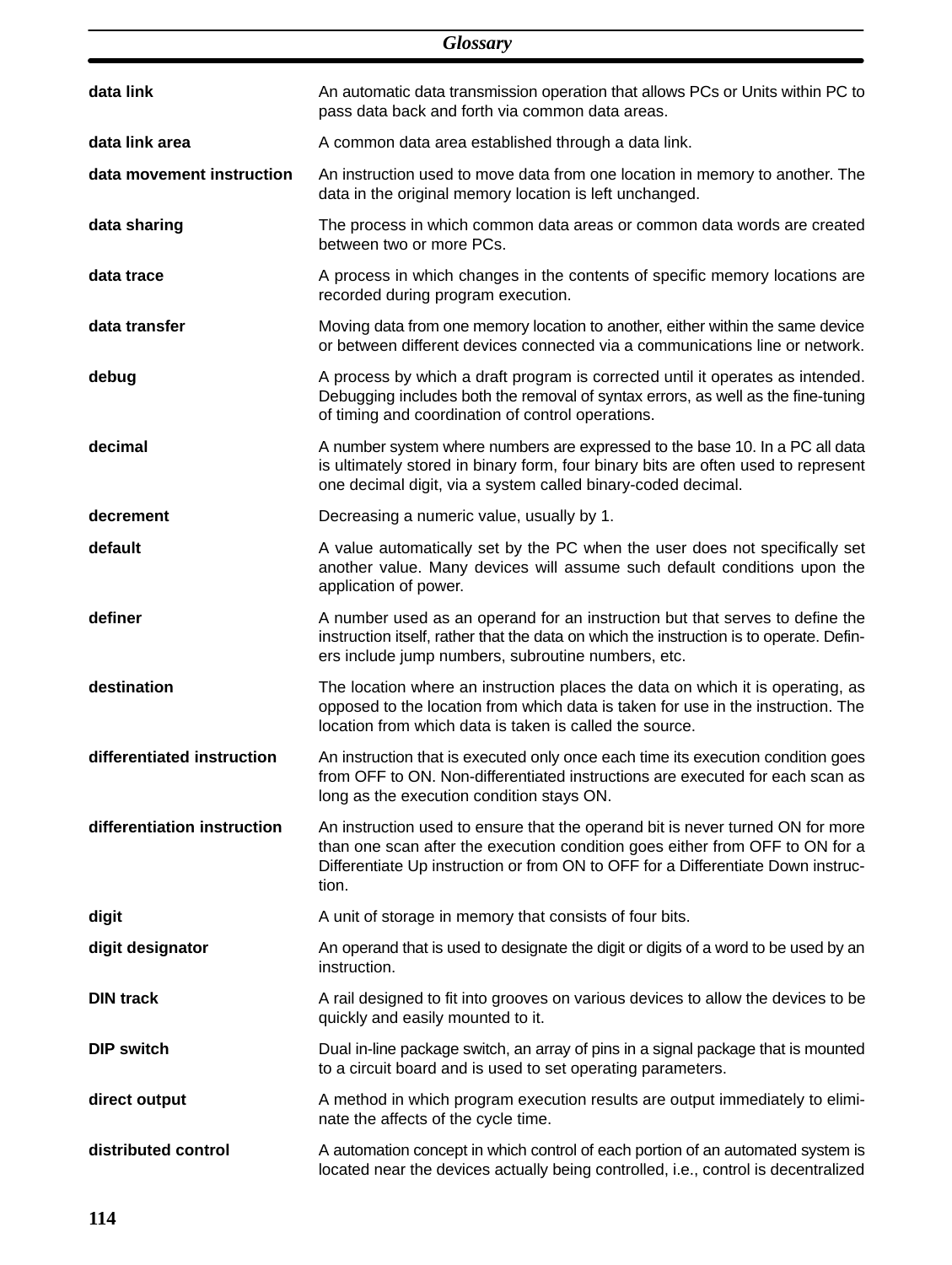| <b>Glossary</b>       |                                                                                                                                                                                                                                                                                                                  |  |
|-----------------------|------------------------------------------------------------------------------------------------------------------------------------------------------------------------------------------------------------------------------------------------------------------------------------------------------------------|--|
|                       | and 'distributed' over the system. Distributed control is a concept basic to PC<br>Systems.                                                                                                                                                                                                                      |  |
| DM area               | A data area used to hold only word data. Words in the DM area cannot be<br>accessed bit by bit.                                                                                                                                                                                                                  |  |
| DM word               | A word in the DM area.                                                                                                                                                                                                                                                                                           |  |
| downloading           | The process of transferring a program or data from a higher-level or host com-<br>puter to a lower-level or slave computer. If a Programming Device is involved,<br>the Programming Device is considered the host computer.                                                                                      |  |
| <b>EEPROM</b>         | Electrically erasable programmable read-only memory; a type of ROM in which<br>stored data can be erased and reprogrammed. This is accomplished using a<br>special control lead connected to the EEPROM chip and can be done without<br>having to remove the EEPROM chip from the device in which it is mounted. |  |
| electrical noise      | Random variations of one or more electrical characteristics such as voltage, cur-<br>rent, and data, which might interfere with the normal operation of a device.                                                                                                                                                |  |
| <b>EPROM</b>          | Erasable programmable read-only memory; a type of ROM in which stored data<br>can be erased, by ultraviolet light or other means, and reprogrammed.                                                                                                                                                              |  |
| error code            | A numeric code generated to indicate that an error exists, and something about<br>the nature of the error. Some error codes are generated by the system; others<br>are defined in the program by the operator.                                                                                                   |  |
| <b>Error Log Area</b> | An area used to store records indicating the time and nature of errors that have<br>occurred in the system.                                                                                                                                                                                                      |  |
| even parity           | A communication setting that adjusts the number of ON bits so that it is always<br>even. See parity.                                                                                                                                                                                                             |  |
| event processing      | Processing that is performed in response to an event, e.g., an interrupt signal.                                                                                                                                                                                                                                 |  |
| exclusive NOR         | A logic operation whereby the result is true if both of the premises are true or both<br>of the premises are false. In ladder-diagram programming, the premises are<br>usually the ON/OFF states of bits, or the logical combination of such states,<br>called execution conditions.                             |  |
| exclusive OR          | A logic operation whereby the result is true if one, and only one, of the premises<br>is true. In ladder-diagram programming the premises are usually the ON/OFF<br>states of bits, or the logical combination of such states, called execution condi-<br>tions.                                                 |  |
| execution condition   | The ON or OFF status under which an instruction is executed. The execution<br>condition is determined by the logical combination of conditions on the same<br>instruction line and up to the instruction currently being executed.                                                                               |  |
| execution cycle       | The cycle used to execute all processes required by the CPU Unit, including pro-<br>gram execution, I/O refreshing, peripheral servicing, etc.                                                                                                                                                                   |  |
| execution time        | The time required for the CPU Unit to execute either an individual instruction or<br>an entire program.                                                                                                                                                                                                          |  |
| extended counter      | A counter created in a program by using two or more count instructions in suc-<br>cession. Such a counter is capable of counting higher than any of the standard<br>counters provided by the individual instructions.                                                                                            |  |
| extended timer        | A timer created in a program by using two or more timers in succession. Such a<br>timer is capable of timing longer than any of the standard timers provided by the<br>individual instructions.                                                                                                                  |  |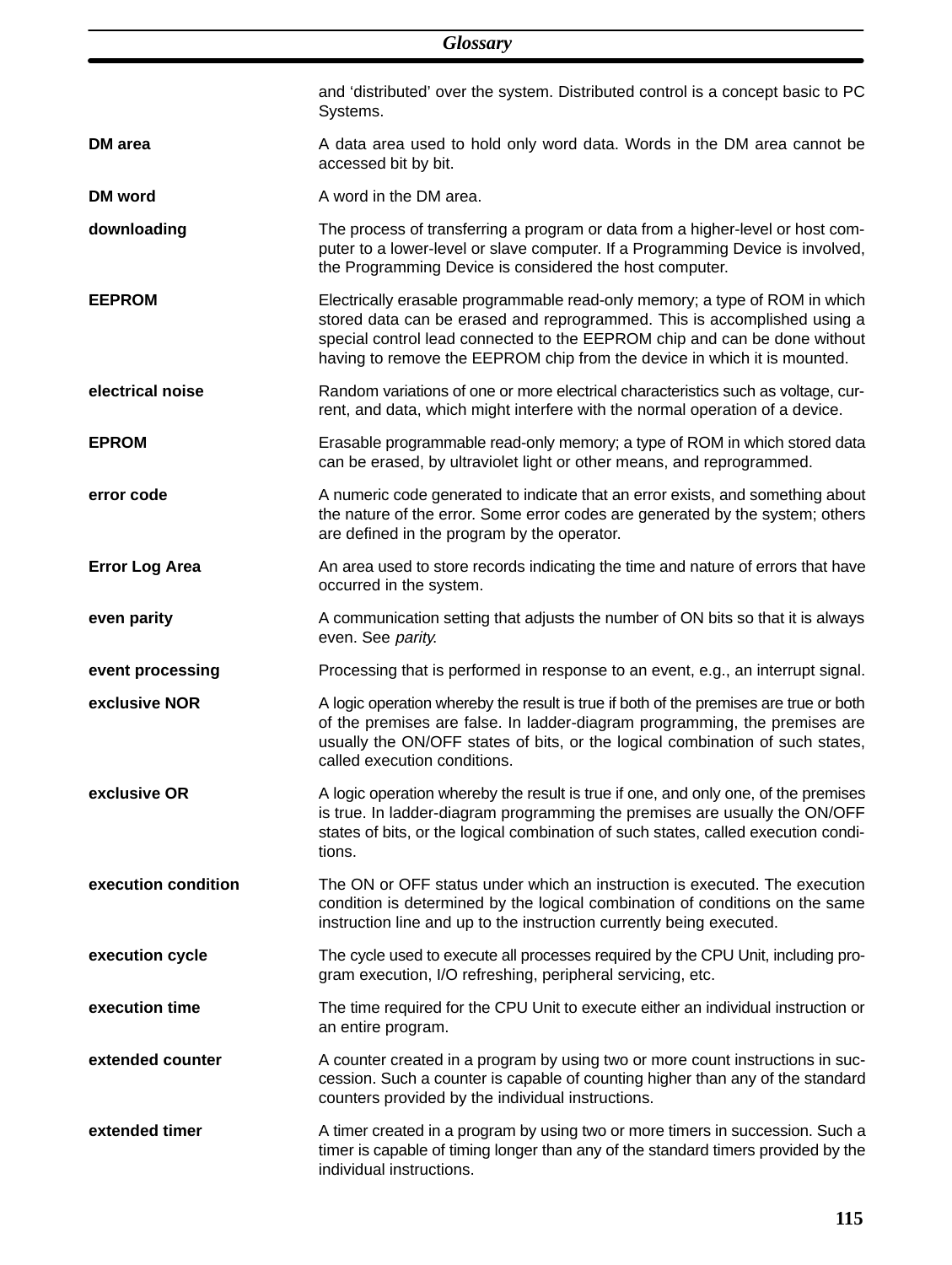| <b>Glossary</b>        |                                                                                                                                                                                                                                                                                                                                   |  |
|------------------------|-----------------------------------------------------------------------------------------------------------------------------------------------------------------------------------------------------------------------------------------------------------------------------------------------------------------------------------|--|
| FA                     | Factory automation.                                                                                                                                                                                                                                                                                                               |  |
| factory computer       | A general-purpose computer, usually quite similar to a business computer, that<br>is used in automated factory control.                                                                                                                                                                                                           |  |
| <b>FAL error</b>       | An error generated from the user program by execution of an FAL(06) instruc-<br>tion.                                                                                                                                                                                                                                             |  |
| <b>FALS error</b>      | An error generated from the user program by execution of an FALS(07) instruc-<br>tion or an error generated by the system.                                                                                                                                                                                                        |  |
| fatal error            | An error that stops PC operation and requires correction before operation can<br>continue.                                                                                                                                                                                                                                        |  |
| <b>FCS</b>             | See frame checksum.                                                                                                                                                                                                                                                                                                               |  |
| flag                   | A dedicated bit in memory that is set by the system to indicate some type of oper-<br>ating status. Some flags, such as the carry flag, can also be set by the operator<br>or via the program.                                                                                                                                    |  |
| flicker bit            | A bit that is programmed to turn ON and OFF at a specific frequency.                                                                                                                                                                                                                                                              |  |
| floating-point decimal | A decimal number expressed as a number (the mantissa) multiplied by a power<br>of 10, e.g., $0.538 \times 10^{-5}$ .                                                                                                                                                                                                              |  |
| force reset            | The process of forcibly turning OFF a bit via a programming device. Bits are usu-<br>ally turned OFF as a result of program execution.                                                                                                                                                                                            |  |
| force set              | The process of forcibly turning ON a bit via a programming device. Bits are usu-<br>ally turned ON as a result of program execution.                                                                                                                                                                                              |  |
| forced status          | The status of bits that have been force reset or force set.                                                                                                                                                                                                                                                                       |  |
| frame checksum         | The results of exclusive ORing all data within a specified calculation range. The<br>frame checksum can be calculated on both the sending and receiving end of a<br>data transfer to confirm that data was transmitted correctly.                                                                                                 |  |
| function code          | A two-digit number used to input an instruction into the PC.                                                                                                                                                                                                                                                                      |  |
| hardware error         | An error originating in the hardware structure (electronic components) of the PC,<br>as opposed to a software error, which originates in software (i.e., programs).                                                                                                                                                               |  |
| header code            | A code in an instruction that specifies what the instruction is to do.                                                                                                                                                                                                                                                            |  |
| hexadecimal            | A number system where all numbers are expressed to the base 16. In a PC all<br>data is ultimately stored in binary form, however, displays and inputs on Pro-<br>gramming Devices are often expressed in hexadecimal to simplify operation.<br>Each group of four binary bits is numerically equivalent to one hexadecimal digit. |  |
| host computer          | A computer that is used to transfer data to or receive data from a PC in a Host<br>Link system. The host computer is used for data management and overall sys-<br>tem control. Host computers are generally small personal or business comput-<br>ers.                                                                            |  |
| host interface         | An interface that allows communications with a host computer.                                                                                                                                                                                                                                                                     |  |
| host link              | An interface connecting a PC to a host computer to enable monitoring or pro-<br>gram control from the host computer.                                                                                                                                                                                                              |  |
| HR area                | A memory area that preserves bit status during power interrupts and used as<br>work bits in programming.                                                                                                                                                                                                                          |  |
| I/O bit                | A bit in memory used to hold I/O status. Input bits reflect the status of input termi-<br>nals; output bits hold the status for output terminals.                                                                                                                                                                                 |  |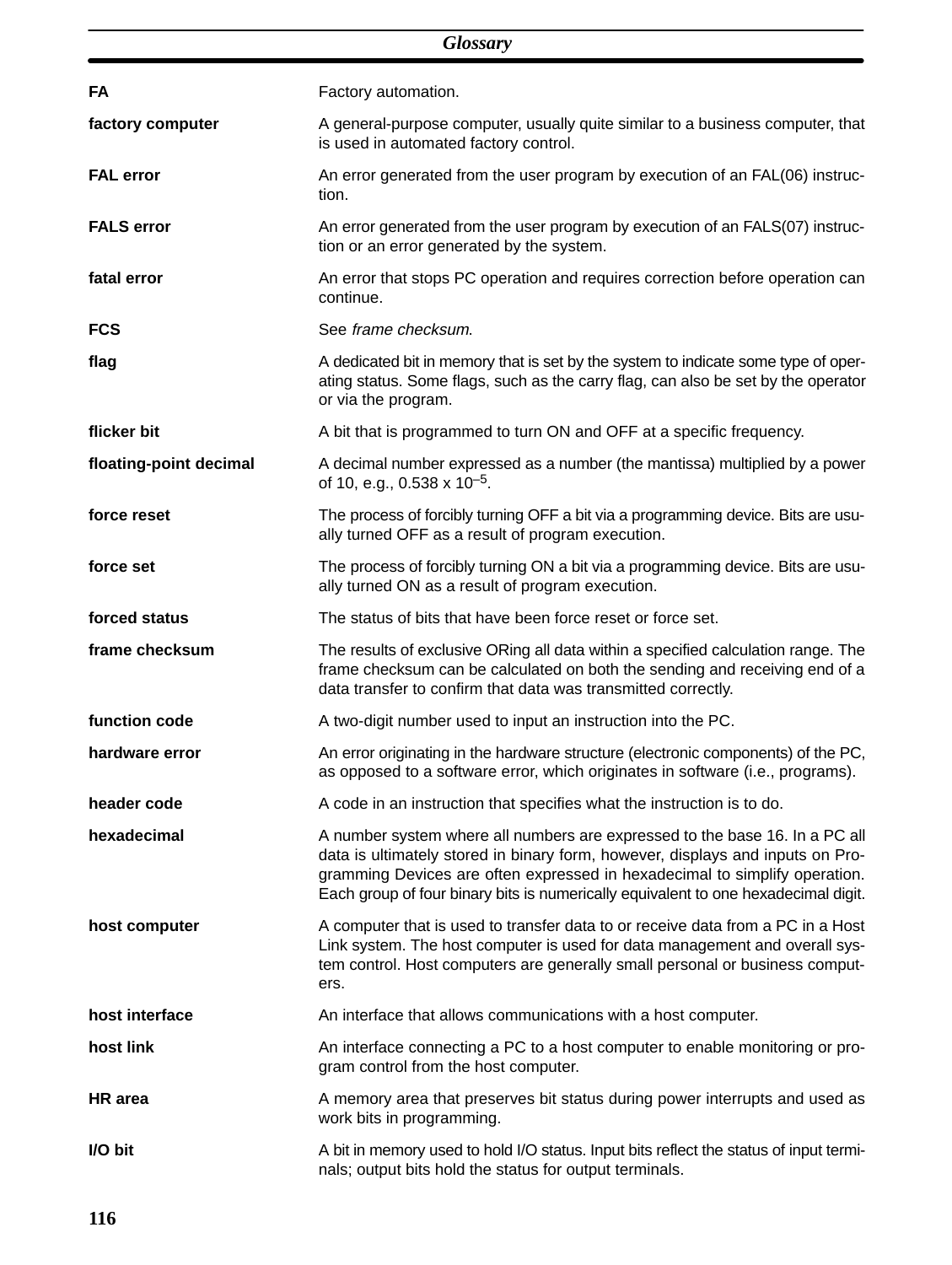| <b>Glossary</b>         |                                                                                                                                                                                                                                                                                           |
|-------------------------|-------------------------------------------------------------------------------------------------------------------------------------------------------------------------------------------------------------------------------------------------------------------------------------------|
| I/O capacity            | The number of inputs and outputs that a PC is able to handle. This number<br>ranges from around one hundred for smaller PCs to two thousand for the largest<br>ones.                                                                                                                      |
| I/O delay               | The delay in time from when a signal is sent to an output to when the status of the<br>output is actually in effect or the delay in time from when the status of an input<br>changes until the signal indicating the change in the status is received.                                    |
| I/O device              | A device connected to the I/O terminals on I/O Units. I/O devices may be either<br>part of the Control System, if they function to help control other devices, or they<br>may be part of the controlled system.                                                                           |
| I/O interrupt           | An interrupt generated by a signal from I/O.                                                                                                                                                                                                                                              |
| I/O point               | The place at which an input signal enters the PC System, or at which an output<br>signal leaves the PC System. In physical terms, I/O points correspond to termi-<br>nals or connector pins on a Unit; in terms of programming, an I/O points corre-<br>spond to I/O bits in the IR area. |
| I/O refreshing          | The process of updating output status sent to external devices so that it agrees<br>with the status of output bits held in memory and of updating input bits in memory<br>so that they agree with the status of inputs from external devices.                                             |
| I/O response time       | The time required for an output signal to be sent from the PC in response to an<br>input signal received from an external device.                                                                                                                                                         |
| I/O Unit                | The Units in a PC that are physically connected to I/O devices to input and output<br>signals. I/O Units include Input Units and Output Units, each of which is available<br>in a range of specifications.                                                                                |
| I/O word                | A word in the IR area that is allocated to a Unit in the PC System and is used to<br>hold I/O status for that Unit.                                                                                                                                                                       |
| IBM PC/AT or compatible | A computer that has similar architecture to, that is logically compatible with, and<br>that can run software designed for an IBM PC/AT computer.                                                                                                                                          |
| increment               | Increasing a numeric value, usually by 1.                                                                                                                                                                                                                                                 |
| indirect address        | An address whose contents indicates another address. The contents of the<br>second address will be used as the actual operand.                                                                                                                                                            |
| initialization error    | An error that occurs either in hardware or software during the PC System<br>startup, i.e., during initialization.                                                                                                                                                                         |
| initialize              | Part of the startup process whereby some memory areas are cleared, system<br>setup is checked, and default values are set.                                                                                                                                                                |
| input                   | The signal coming from an external device into the PC. The term input is often<br>used abstractly or collectively to refer to incoming signals.                                                                                                                                           |
| input bit               | A bit in the IR area that is allocated to hold the status of an input.                                                                                                                                                                                                                    |
| input device            | An external device that sends signals into the PC System.                                                                                                                                                                                                                                 |
| input point             | The point at which an input enters the PC System. Input points correspond<br>physically to terminals or connector pins.                                                                                                                                                                   |
| input signal            | A change in the status of a connection entering the PC. Generally an input signal<br>is said to exist when, for example, a connection point goes from low to high volt-<br>age or from a nonconductive to a conductive state.                                                             |
| install                 | The preparation necessary to use a program or software package, such as the<br>LSS or SSS, on a computer.                                                                                                                                                                                 |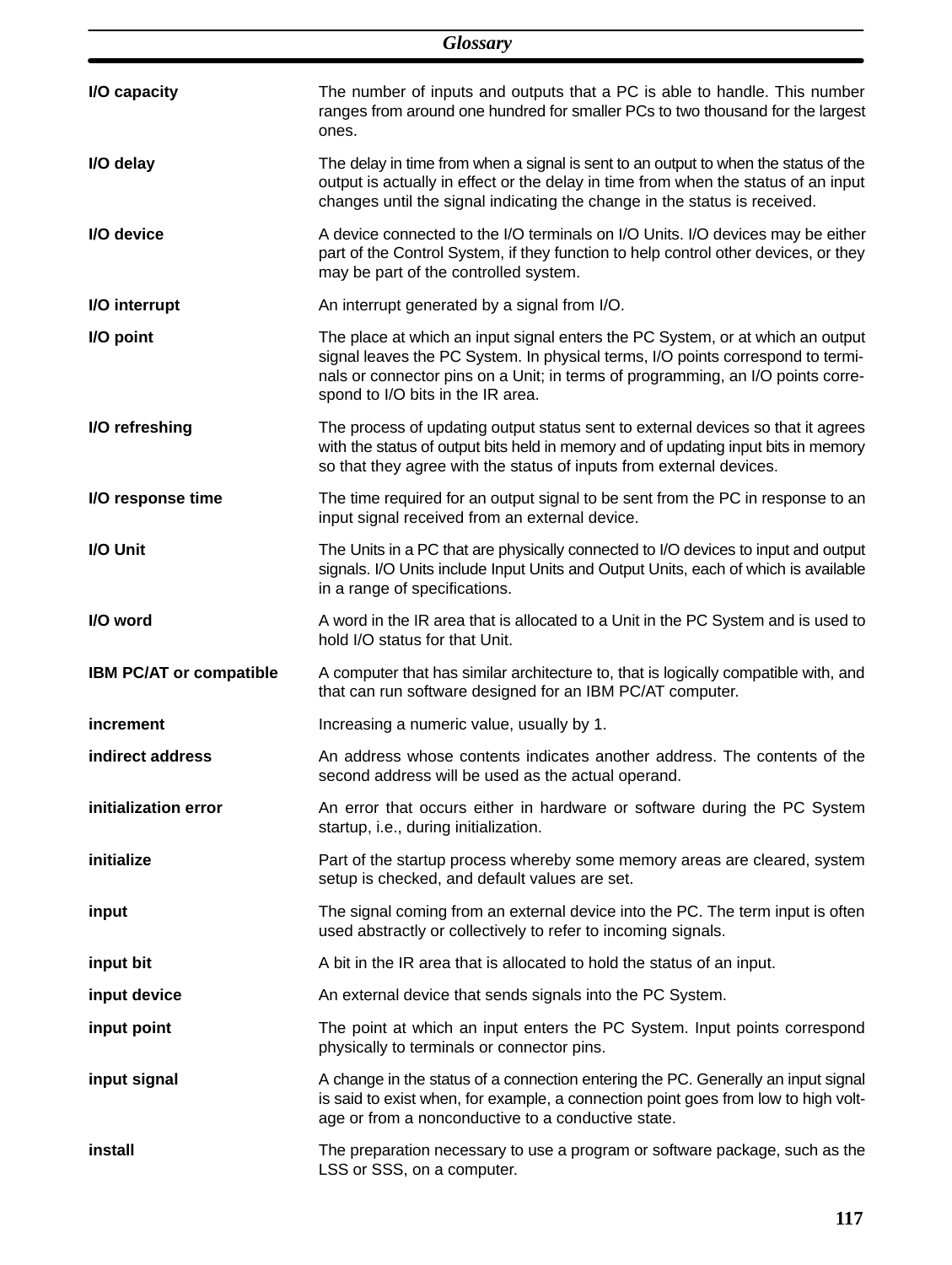| <b>Glossary</b>                |                                                                                                                                                                                                                                                                                                                       |
|--------------------------------|-----------------------------------------------------------------------------------------------------------------------------------------------------------------------------------------------------------------------------------------------------------------------------------------------------------------------|
| instruction                    | A direction given in the program that tells the PC of the action to be carried out,<br>and the data to be used in carrying out the action. Instructions can be used to<br>simply turn a bit ON or OFF, or they can perform much more complex actions,<br>such as converting and/or transferring large blocks of data. |
| instruction block              | A group of instructions that is logically related in a ladder-diagram program. A<br>logic block includes all of the instruction lines that interconnect with each other<br>from one or more line connecting to the left bus bar to one or more right-hand<br>instructions connecting to the right bus bar.            |
| instruction execution time     | The time required to execute an instruction. The execution time for any one<br>instruction can vary with the execution conditions for the instruction and the<br>operands used in it.                                                                                                                                 |
| instruction line               | A group of conditions that lie together on the same horizontal line of a ladder dia-<br>gram. Instruction lines can branch apart or join together to form instruction<br>blocks. Also called a rung.                                                                                                                  |
| interface                      | An interface is the conceptual boundary between systems or devices and usu-<br>ally involves changes in the way the communicated data is represented. Inter-<br>face devices perform operations like changing the coding, format, or speed of<br>the data.                                                            |
| interlock                      | A programming method used to treat a number of instructions as a group so that<br>the entire group can be reset together when individual execution is not required.<br>An interlocked program section is executed normally for an ON execution condi-<br>tion and partially reset for an OFF execution condition.     |
| interrupt (signal)             | A signal that stops normal program execution and causes a subroutine to be run<br>or other processing to take place.                                                                                                                                                                                                  |
| interrupt program              | A program that is executed in response to an interrupt.                                                                                                                                                                                                                                                               |
| inverse condition              | See normally closed condition.                                                                                                                                                                                                                                                                                        |
| <b>JIS</b>                     | An acronym for Japanese Industrial Standards.                                                                                                                                                                                                                                                                         |
| jump                           | A type of programming where execution moves directly from one point in a pro-<br>gram to another, without sequentially executing any instructions in between.                                                                                                                                                         |
| jump number                    | A definer used with a jump that defines the points from and to which a jump is to<br>be made.                                                                                                                                                                                                                         |
| ladder diagram (program)       | A form of program arising out of relay-based control systems that uses circuit-<br>type diagrams to represent the logic flow of programming instructions. The<br>appearance of the program is similar to a ladder, and thus the name.                                                                                 |
| ladder diagram symbol          | A symbol used in drawing a ladder-diagram program.                                                                                                                                                                                                                                                                    |
| ladder instruction             | An instruction that represents the conditions on a ladder-diagram program. The<br>other instructions in a ladder diagram fall along the right side of the diagram and<br>are called terminal instructions.                                                                                                            |
| <b>Ladder Support Software</b> | A software package installed on a IBM PC/AT or compatible computer to func-<br>tion as a Programming Device.                                                                                                                                                                                                          |
| least-significant (bit/word)   | See rightmost (bit/word).                                                                                                                                                                                                                                                                                             |
| <b>LED</b>                     | Acronym for light-emitting diode; a device used as for indicators or displays.                                                                                                                                                                                                                                        |
| leftmost (bit/word)            | The highest numbered bits of a group of bits, generally of an entire word, or the<br>highest numbered words of a group of words. These bits/words are often called<br>most-significant bits/words.                                                                                                                    |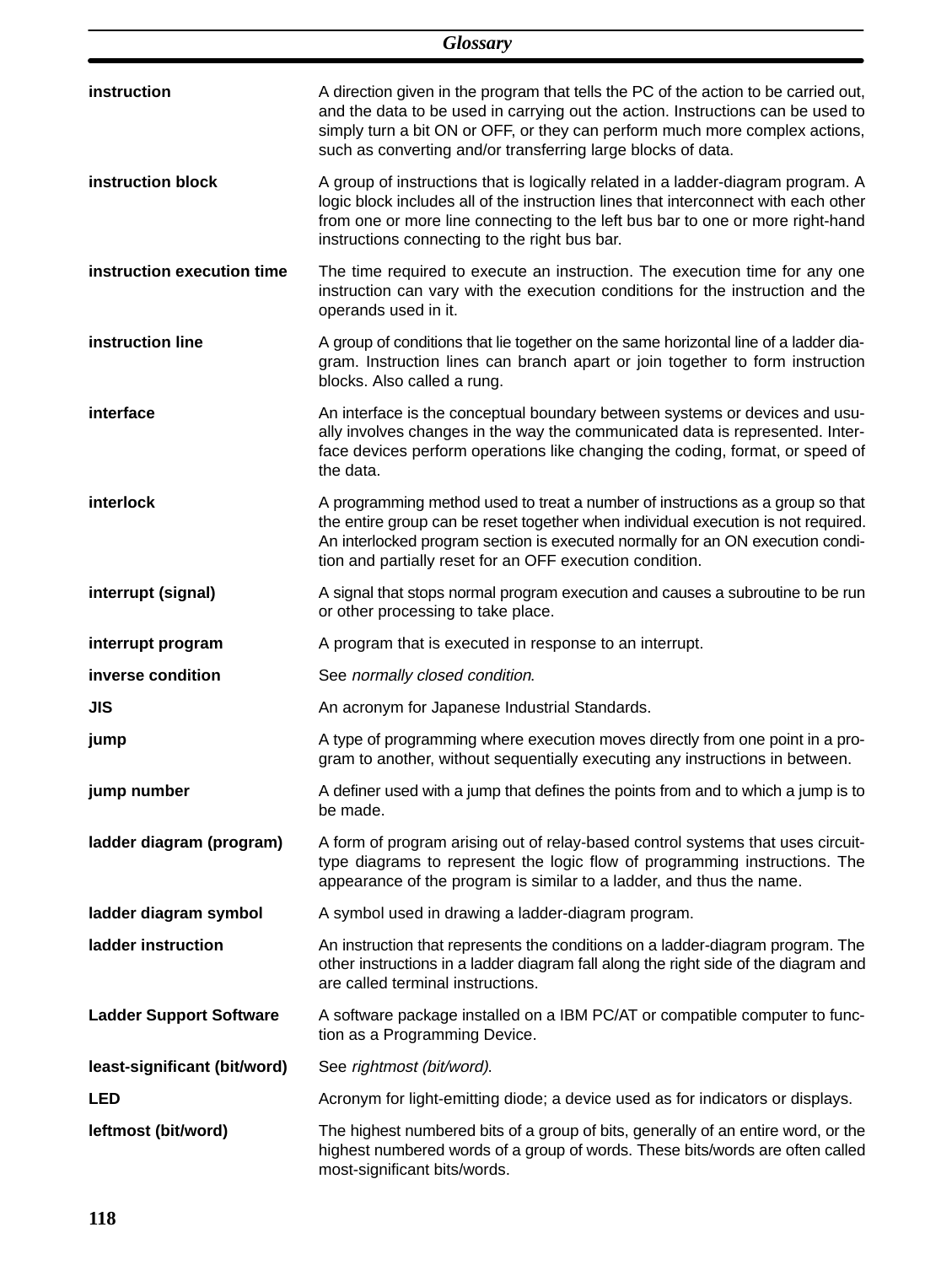| <b>Glossary</b>             |                                                                                                                                                                                                                                                                                                           |
|-----------------------------|-----------------------------------------------------------------------------------------------------------------------------------------------------------------------------------------------------------------------------------------------------------------------------------------------------------|
| link                        | A hardware or software connection formed between two Units. "Link" can refer<br>either to a part of the physical connection between two Units or a software con-<br>nection created to data existing at another location (i.e., data links).                                                              |
| load                        | The processes of copying data either from an external device or from a storage<br>area to an active portion of the system such as a display buffer. Also, an output<br>device connected to the PC is called a load.                                                                                       |
| logic block                 | A group of instructions that is logically related in a ladder-diagram program and<br>that requires logic block instructions to relate it to other instructions or logic<br>blocks.                                                                                                                        |
| logic block instruction     | An instruction used to locally combine the execution condition resulting from a<br>logic block with a current execution condition. The current execution condition<br>could be the result of a single condition, or of another logic block. AND Load and<br>OR Load are the two logic block instructions. |
| logic instruction           | Instructions used to logically combine the content of two words and output the<br>logical results to a specified result word. The logic instructions combine all the<br>same-numbered bits in the two words and output the result to the bit of the same<br>number in the specified result word.          |
| LR area                     | A data area that is used in data links.                                                                                                                                                                                                                                                                   |
| <b>LSS</b>                  | See Ladder Support Software.                                                                                                                                                                                                                                                                              |
| main program                | All of a program except for subroutine and interrupt programs.                                                                                                                                                                                                                                            |
| mark trace                  | A process in which changes in the contents of specific memory locations are<br>recorded during program execution.                                                                                                                                                                                         |
| masked bit                  | A bit whose status has been temporarily made ineffective.                                                                                                                                                                                                                                                 |
| masking                     | 'Covering' an interrupt signal so that the interrupt is not effective until the mask is<br>removed.                                                                                                                                                                                                       |
| megabyte                    | A unit of storage equal to one million bytes.                                                                                                                                                                                                                                                             |
| memory area                 | Any of the areas in the PC used to hold data or programs.                                                                                                                                                                                                                                                 |
| message number              | A number assigned to a message generated with the MESSAGE instruction.                                                                                                                                                                                                                                    |
| mnemonic code               | A form of a ladder-diagram program that consists of a sequential list of the<br>instructions without using a ladder diagram.                                                                                                                                                                              |
| <b>MONITOR</b> mode         | A mode of PC operation in which normal program execution is possible, and<br>which allows modification of data held in memory. Used for monitoring or debug-<br>ging the PC.                                                                                                                              |
| most-significant (bit/word) | See leftmost (bit/word).                                                                                                                                                                                                                                                                                  |
| <b>NC input</b>             | An input that is normally closed, i.e., the input signal is considered to be present<br>when the circuit connected to the input opens.                                                                                                                                                                    |
| negative delay              | A delay set for a data trace in which recording data begins before the trace signal<br>by a specified amount.                                                                                                                                                                                             |
| nesting                     | Programming one loop within another loop, programming a call to a subroutine<br>within another subroutine, or programming one jump within another.                                                                                                                                                        |
| <b>NO input</b>             | An input that is normally open, i.e., the input signal is considered to be present<br>when the circuit connected to the input closes.                                                                                                                                                                     |
| noise interference          | Disturbances in signals caused by electrical noise.                                                                                                                                                                                                                                                       |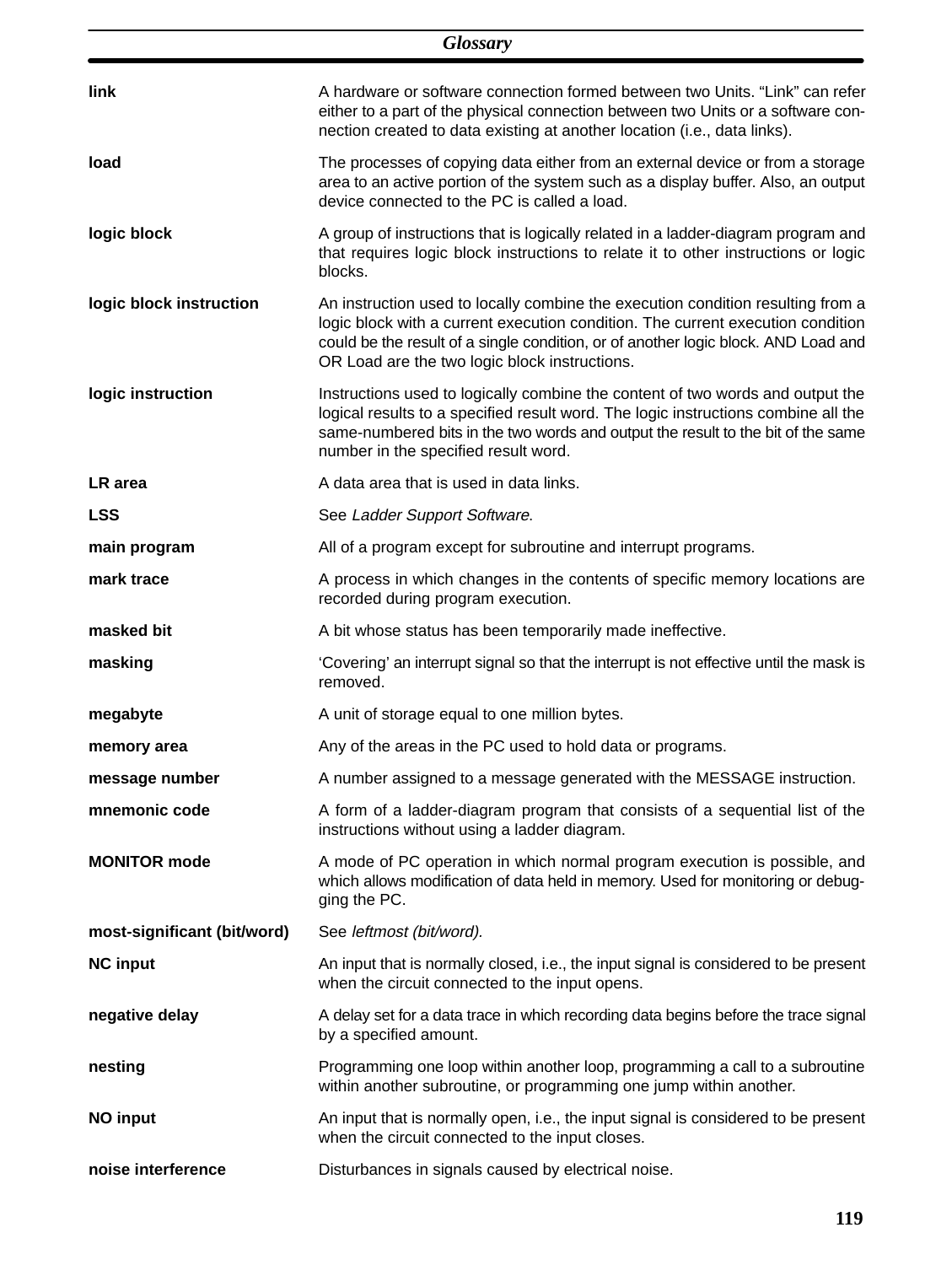| <b>Glossary</b>           |                                                                                                                                                                                                                                                                     |
|---------------------------|---------------------------------------------------------------------------------------------------------------------------------------------------------------------------------------------------------------------------------------------------------------------|
| non-fatal error           | A hardware or software error that produces a warning but does not stop the PC<br>from operating.                                                                                                                                                                    |
| normal condition          | See normally open condition.                                                                                                                                                                                                                                        |
| normally closed condition | A condition that produces an ON execution condition when the bit assigned to it<br>is OFF, and an OFF execution condition when the bit assigned to it is ON.                                                                                                        |
| normally open condition   | A condition that produces an ON execution condition when the bit assigned to it<br>is ON, and an OFF execution condition when the bit assigned to it is OFF.                                                                                                        |
| <b>NOT</b>                | A logic operation which inverts the status of the operand. For example, AND<br>NOT indicates an AND operation with the opposite of the actual status of the<br>operand bit.                                                                                         |
| <b>OFF</b>                | The status of an input or output when a signal is said not to be present. The OFF<br>state is generally represented by a low voltage or by non-conductivity, but can be<br>defined as the opposite of either.                                                       |
| OFF delay                 | The delay between the time when a signal is switched OFF (e.g., by an input<br>device or PC) and the time when the signal reaches a state readable as an OFF<br>signal (i.e., as no signal) by a receiving party (e.g., output device or PC).                       |
| offset                    | A positive or negative value added to a base value such as an address to specify<br>a desired value.                                                                                                                                                                |
| <b>ON</b>                 | The status of an input or output when a signal is said to be present. The ON state<br>is generally represented by a high voltage or by conductivity, but can be defined<br>as the opposite of either.                                                               |
| ON delay                  | The delay between the time when an ON signal is initiated (e.g., by an input<br>device or PC) and the time when the signal reaches a state readable as an ON<br>signal by a receiving party (e.g., output device or PC).                                            |
| one-shot bit              | A bit that is turned ON or OFF for a specified interval of time which is longer than<br>one scan.                                                                                                                                                                   |
| one-to-one link           | See 1:1 link.                                                                                                                                                                                                                                                       |
| online edit               | The process of changed the program directly in the PC from a Programming<br>Device. Online editing is possible in PROGRAM or MONITOR mode. In MON-<br>ITOR mode, the program can actually be changed while it is being                                              |
| operand                   | The values designated as the data to be used for an instruction. An operand can<br>be input as a constant expressing the actual numeric value to be used or as an<br>address to express the location in memory of the data to be used.                              |
| operand bit               | A bit designated as an operand for an instruction.                                                                                                                                                                                                                  |
| operand word              | A word designated as an operand for an instruction.                                                                                                                                                                                                                 |
| operating modes           | One of three PC modes: PROGRAM mode, MONITOR mode, and RUN mode.                                                                                                                                                                                                    |
| operating error           | An error that occurs during actual PC operation as opposed to an initialization<br>error, which occurs before actual operations can begin.                                                                                                                          |
| <b>OR</b>                 | A logic operation whereby the result is true if either of two premises is true, or if<br>both are true. In ladder-diagram programming the premises are usually ON/OFF<br>states of bits or the logical combination of such states called execution condi-<br>tions. |
| output                    | The signal sent from the PC to an external device. The term output is often used<br>abstractly or collectively to refer to outgoing signals.                                                                                                                        |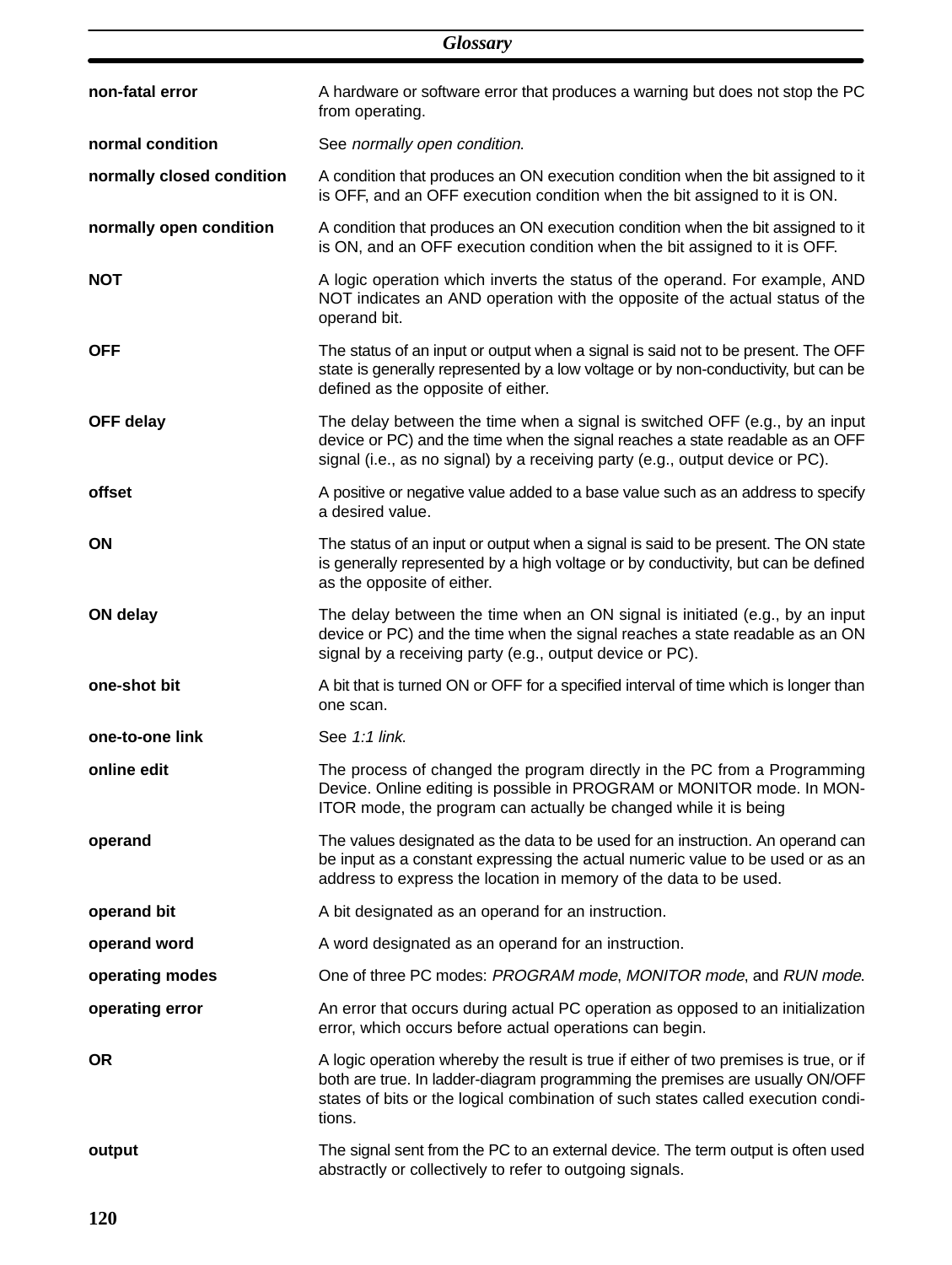| <b>Glossary</b>          |                                                                                                                                                                                                                                                                                                      |
|--------------------------|------------------------------------------------------------------------------------------------------------------------------------------------------------------------------------------------------------------------------------------------------------------------------------------------------|
| output bit               | A bit in the IR area that is allocated to hold the status to be sent to an output<br>device.                                                                                                                                                                                                         |
| output device            | An external device that receives signals from the PC System.                                                                                                                                                                                                                                         |
| output point             | The point at which an output leaves the PC System. Output points correspond<br>physically to terminals or connector pins.                                                                                                                                                                            |
| output signal            | A signal being sent to an external device. Generally an output signal is said to<br>exist when, for example, a connection point goes from low to high voltage or from<br>a nonconductive to a conductive state.                                                                                      |
| overflow                 | The state where the capacity of a data storage location has been exceeded.                                                                                                                                                                                                                           |
| overseeing               | Part of the processing performed by the CPU Unit that includes general tasks<br>required to operate the PC.                                                                                                                                                                                          |
| overwrite                | Changing the content of a memory location so that the previous content is lost.                                                                                                                                                                                                                      |
| parity                   | Adjustment of the number of ON bits in a word or other unit of data so that the<br>total is always an even number or always an odd number. Parity is generally<br>used to check the accuracy of data after being transmitted by confirming that the<br>number of ON bits is still even or still odd. |
| parity check             | Checking parity to ensure that transmitted data has not been corrupted.                                                                                                                                                                                                                              |
| <b>PC</b>                | See Programmable Controller.                                                                                                                                                                                                                                                                         |
| <b>PC</b> configuration  | The arrangement and interconnections of the Units that are put together to form<br>a functional PC.                                                                                                                                                                                                  |
| <b>PC System</b>         | With building-block PCs, all of the Units connected up to, but not including, the<br>I/O devices. The boundaries of a PC System are the PC and the program in its<br>CPU Unit at the upper end; and the I/O Units at the lower end.                                                                  |
| <b>PCB</b>               | See printed circuit board.                                                                                                                                                                                                                                                                           |
| <b>PC Setup</b>          | A group of operating parameters set in the PC from a Programming Device to<br>control PC operation.                                                                                                                                                                                                  |
| <b>Peripheral Device</b> | Devices connected to a PC System to aid in system operation. Peripheral<br>devices include printers, programming devices, external storage media, etc.                                                                                                                                               |
| peripheral servicing     | Processing signals to and from peripheral devices, including refreshing, com-<br>munications processing, interrupts, etc.                                                                                                                                                                            |
| port                     | A connector on a PC or computer that serves as a connection to an external<br>device.                                                                                                                                                                                                                |
| positive delay           | A delay set for a data trace in which recording data begins after the trace signal<br>by a specified amount.                                                                                                                                                                                         |
| <b>Power Supply Unit</b> | A Unit that connected to a PC that provides power at the voltage required by the<br>other Units.                                                                                                                                                                                                     |
| present value            | The current value registered in a device at any instant during its operation. Pres-<br>ent value is abbreviated as PV. The use of this term is generally restricted to tim-<br>ers and counters.                                                                                                     |
| printed circuit board    | A board onto which electrical circuits are printed for mounting into a computer or<br>electrical device.                                                                                                                                                                                             |
| <b>PROGRAM</b> mode      | A mode of operation that allows inputting and debugging of programs to be car-<br>ried out, but that does not permit normal execution of the program.                                                                                                                                                |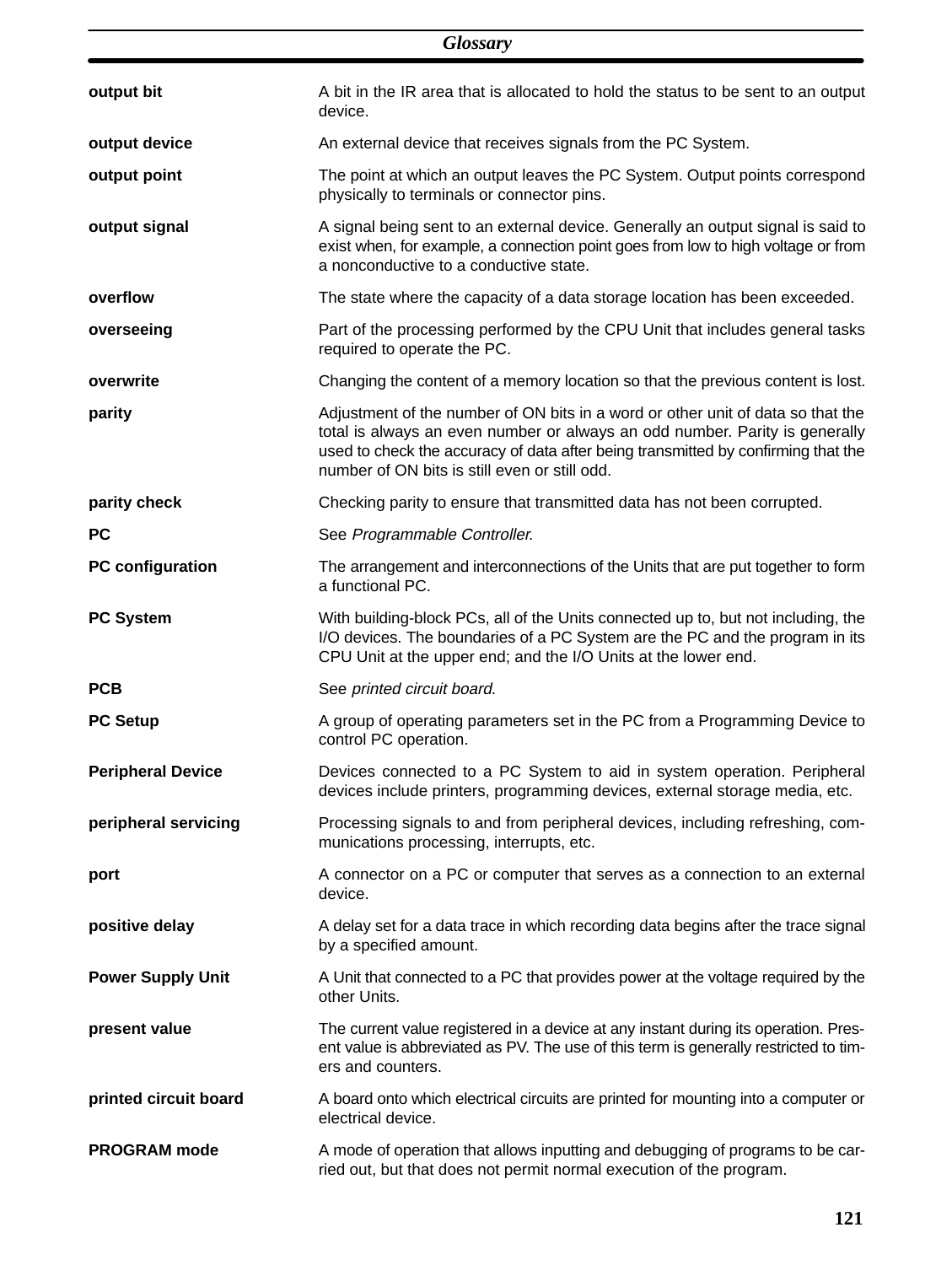| <b>Glossary</b>                |                                                                                                                                                                                                                                                                                                                                                                                                                                                                                                                                        |
|--------------------------------|----------------------------------------------------------------------------------------------------------------------------------------------------------------------------------------------------------------------------------------------------------------------------------------------------------------------------------------------------------------------------------------------------------------------------------------------------------------------------------------------------------------------------------------|
| <b>Programmable Controller</b> | A computerized device that can accept inputs from external devices and gener-<br>ate outputs to external devices according to a program held in memory. Pro-<br>grammable Controllers are used to automate control of external devices.<br>Although single-unit Programmable Controllers are available, building-block<br>Programmable Controllers are constructed from separate components. Such<br>Programmable Controllers are formed only when enough of these separate<br>components are assembled to form a functional assembly. |
| programmed alarm               | An alarm given as a result of execution of an instruction designed to generate the<br>alarm in the program, as opposed to one generated by the system.                                                                                                                                                                                                                                                                                                                                                                                 |
| programmed error               | An error arising as a result of the execution of an instruction designed to gener-<br>ate the error in the program, as opposed to one generated by the system.                                                                                                                                                                                                                                                                                                                                                                         |
| programmed message             | A message generated as a result of execution of an instruction designed to gen-<br>erate the message in the program, as opposed to one generated by the system.                                                                                                                                                                                                                                                                                                                                                                        |
| <b>Programming Console</b>     | The portable form of Programming Device for a PC.                                                                                                                                                                                                                                                                                                                                                                                                                                                                                      |
| <b>Programming Device</b>      | A Peripheral Device used to input a program into a PC or to alter or monitor a<br>program already held in the PC. There are dedicated programming devices,<br>such as Programming Consoles, and there are non-dedicated devices, such as<br>a host computer.                                                                                                                                                                                                                                                                           |
| <b>PROM</b>                    | Programmable read-only memory; a type of ROM into which the program or<br>data may be written after manufacture, by a customer, but which is fixed from<br>that time on.                                                                                                                                                                                                                                                                                                                                                               |
| prompt                         | A message or symbol that appears on a display to request input from the opera-<br>tor.                                                                                                                                                                                                                                                                                                                                                                                                                                                 |
| protocol                       | The parameters and procedures that are standardized to enable two devices to<br>communicate or to enable a programmer or operator to communicate with a<br>device.                                                                                                                                                                                                                                                                                                                                                                     |
| <b>PV</b>                      | See present value.                                                                                                                                                                                                                                                                                                                                                                                                                                                                                                                     |
| <b>RAM</b>                     | Random access memory; a data storage media. RAM will not retain data when<br>power is disconnected.                                                                                                                                                                                                                                                                                                                                                                                                                                    |
| <b>RAS</b>                     | An acronym for reliability, assurance, safety.                                                                                                                                                                                                                                                                                                                                                                                                                                                                                         |
| read-only area                 | A memory area from which the user can read status but to which data cannot be<br>written.                                                                                                                                                                                                                                                                                                                                                                                                                                              |
| refresh                        | The process of updating output status sent to external devices so that it agrees<br>with the status of output bits held in memory and of updating input bits in memory<br>so that they agree with the status of inputs from external devices.                                                                                                                                                                                                                                                                                          |
| relay-based control            | The forerunner of PCs. In relay-based control, groups of relays are intercon-<br>nected to form control circuits. In a PC, these are replaced by programmable cir-<br>cuits.                                                                                                                                                                                                                                                                                                                                                           |
| reserved bit                   | A bit that is not available for user application.                                                                                                                                                                                                                                                                                                                                                                                                                                                                                      |
| reserved word                  | A word in memory that is reserved for a special purpose and cannot be accessed<br>by the user.                                                                                                                                                                                                                                                                                                                                                                                                                                         |
| reset                          | The process of turning a bit or signal OFF or of changing the present value of a<br>timer or counter to its set value or to zero.                                                                                                                                                                                                                                                                                                                                                                                                      |
| response code                  | A code sent with the response to a data transmission that specifies how the<br>transmitted data was processed.                                                                                                                                                                                                                                                                                                                                                                                                                         |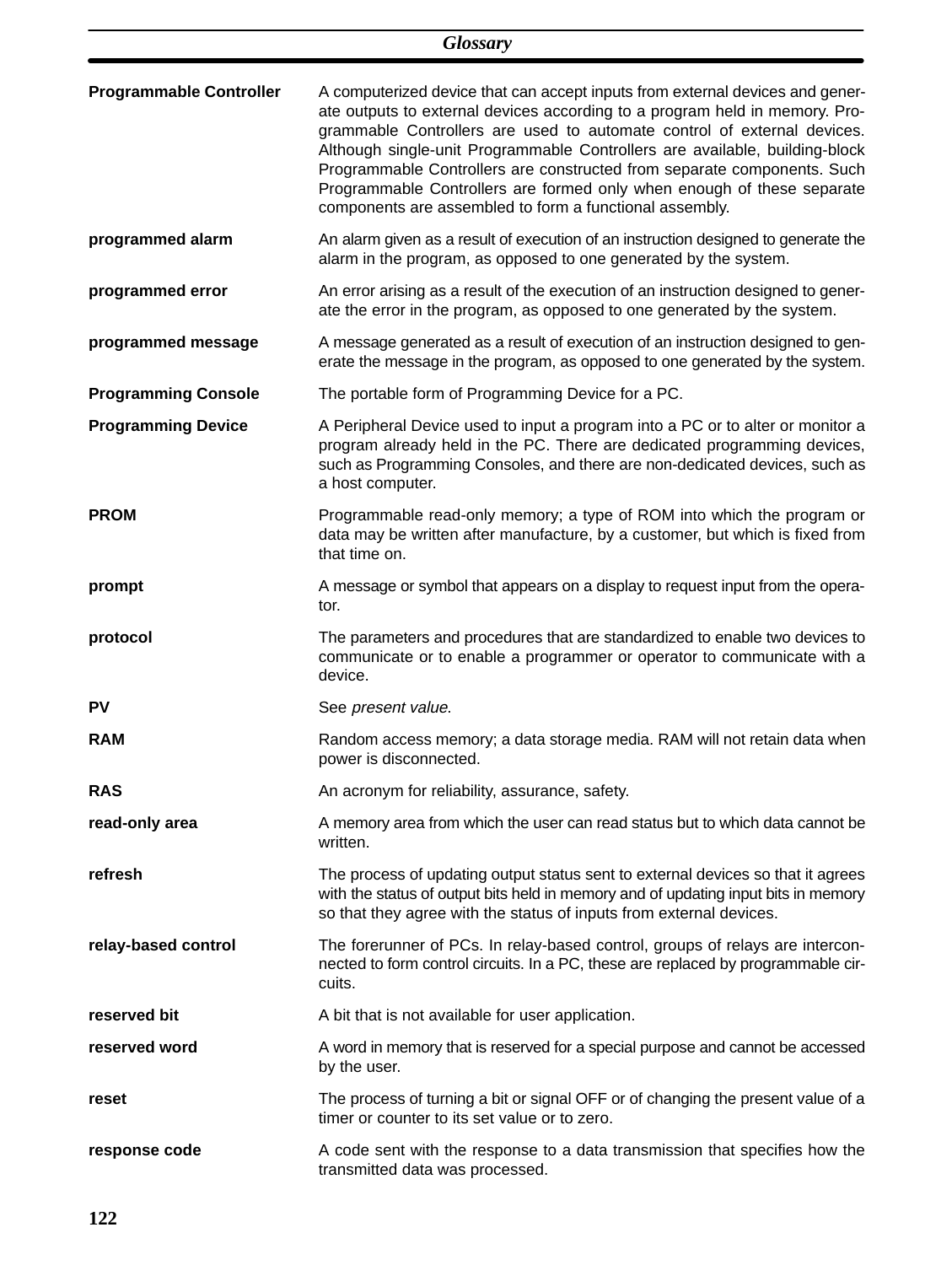| <b>Glossary</b>           |                                                                                                                                                                                                                                                                                                                |
|---------------------------|----------------------------------------------------------------------------------------------------------------------------------------------------------------------------------------------------------------------------------------------------------------------------------------------------------------|
| response format           | A format specifying the data required in a response to a data transmission.                                                                                                                                                                                                                                    |
| response monitoring time  | The time a device will wait for a response to a data transmission before assum-<br>ing that an error has occurred.                                                                                                                                                                                             |
| <b>Restart Bit</b>        | A bit used to restart part of a PC.                                                                                                                                                                                                                                                                            |
| result word               | A word used to hold the results from the execution of an instruction.                                                                                                                                                                                                                                          |
| retrieve                  | The processes of copying data either from an external device or from a storage<br>area to an active portion of the system such as a display buffer. Also, an output<br>device connected to the PC is called a load.                                                                                            |
| retry                     | The process whereby a device will re-transmit data which has resulted in an<br>error message from the receiving device.                                                                                                                                                                                        |
| return                    | The process by which instruction execution shifts from a subroutine back to the<br>main program (usually the point from which the subroutine was called).                                                                                                                                                      |
| reversible counter        | A counter that can be both incremented and decremented depending on the<br>specified conditions.                                                                                                                                                                                                               |
| reversible shift register | A shift register that can shift data in either direction depending on the specified<br>conditions.                                                                                                                                                                                                             |
| right-hand instruction    | See terminal instruction.                                                                                                                                                                                                                                                                                      |
| rightmost (bit/word)      | The lowest numbered bits of a group of bits, generally of an entire word, or the<br>lowest numbered words of a group of words. These bits/words are often called<br>least-significant bits/words.                                                                                                              |
| rising edge               | The point where a signal actually changes from an OFF to an ON status.                                                                                                                                                                                                                                         |
| <b>ROM</b>                | Read only memory; a type of digital storage that cannot be written to. A ROM<br>chip is manufactured with its program or data already stored in it and can never<br>be changed. However, the program or data can be read as many times as<br>desired.                                                          |
| rotate register           | A shift register in which the data moved out from one end is placed back into the<br>shift register at the other end.                                                                                                                                                                                          |
| RS-232C interface         | An industry standard for serial communications.                                                                                                                                                                                                                                                                |
| <b>RUN mode</b>           | The operating mode used by the PC for normal control operations.                                                                                                                                                                                                                                               |
| rung                      | See instruction line.                                                                                                                                                                                                                                                                                          |
| scan                      | The process used to execute a ladder-diagram program. The program is<br>examined sequentially from start to finish and each instruction is executed in<br>turn based on execution conditions.                                                                                                                  |
| scan time                 | See cycle time.                                                                                                                                                                                                                                                                                                |
| scheduled interrupt       | An interrupt that is automatically generated by the system at a specific time or<br>program location specified by the operator. Scheduled interrupts result in the<br>execution of specific subroutines that can be used for instructions that must be<br>executed repeatedly at a specified interval of time. |
| <b>SCP</b>                | See subtract count input.                                                                                                                                                                                                                                                                                      |
| seal                      | See self-maintaining bit.                                                                                                                                                                                                                                                                                      |
| self diagnosis            | A process whereby the system checks its own operation and generates a warn-<br>ing or error if an abnormality is discovered.                                                                                                                                                                                   |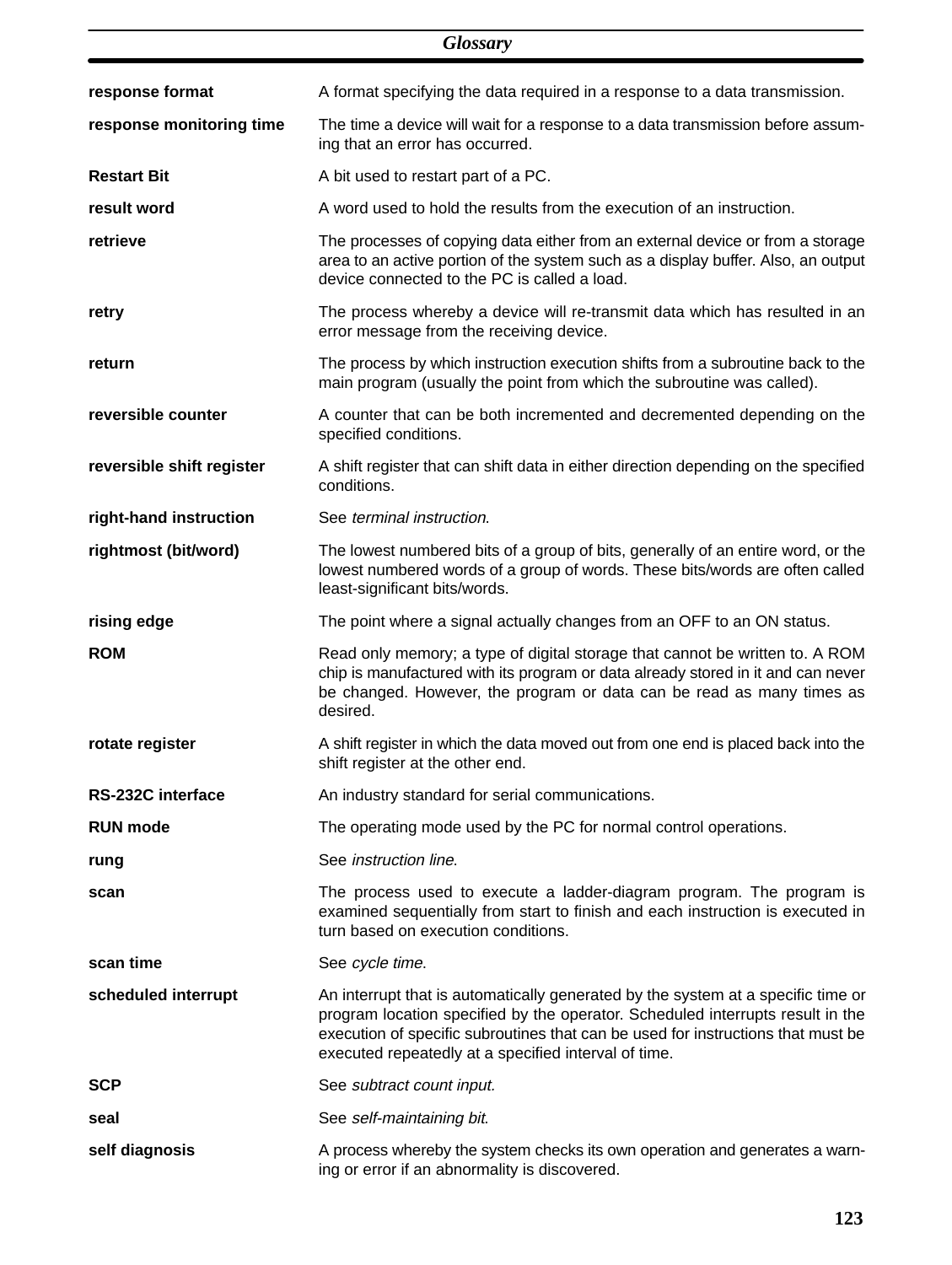| <b>Glossary</b>       |                                                                                                                                                                                                                                                                                                                                                                                   |
|-----------------------|-----------------------------------------------------------------------------------------------------------------------------------------------------------------------------------------------------------------------------------------------------------------------------------------------------------------------------------------------------------------------------------|
| self-maintaining bit  | A bit that is programmed to maintain either an OFF or ON status until set or reset<br>by specified conditions.                                                                                                                                                                                                                                                                    |
| series                | A wiring method in which Units are wired consecutively in a string.                                                                                                                                                                                                                                                                                                               |
| servicing             | The process whereby the PC checks a connector or Unit to see if special proces-<br>sing is required.                                                                                                                                                                                                                                                                              |
| set                   | The process of turning a bit or signal ON.                                                                                                                                                                                                                                                                                                                                        |
| set value             | The value from which a decrementing counter starts counting down or to which<br>an incrementing counter counts up (i.e., the maximum count), or the time from<br>which or for which a timer starts timing. Set value is abbreviated SV.                                                                                                                                           |
| shift input signal    | An input signal whose OFF to ON transition causes data to be shifted one bit.                                                                                                                                                                                                                                                                                                     |
| shift register        | One or more words in which data is shifted a specified number of units to the right<br>or left in bit, digit, or word units. In a rotate register, data shifted out one end is<br>shifted back into the other end. In other shift registers, new data (either specified<br>data, zero(s) or one(s)) is shifted into one end and the data shifted out at the<br>other end is lost. |
| signed binary         | A binary value that is stored in memory along with a bit that indicates whether the<br>value is positive or negative.                                                                                                                                                                                                                                                             |
| signed decimal        | One-word signed hexadecimal values stored in the two's complement format<br>can be displayed at the Programming Console as decimal values from -32,768<br>to 32,767.                                                                                                                                                                                                              |
| software error        | An error that originates in a software program.                                                                                                                                                                                                                                                                                                                                   |
| software protect      | A means of protecting data from being changed that uses software as opposed<br>to a physical switch or other hardware setting.                                                                                                                                                                                                                                                    |
| source (word)         | The location from which data is taken for use in an instruction, as opposed to the<br>location to which the result of an instruction is to be written. The latter is called<br>the destination.                                                                                                                                                                                   |
| special instruction   | An instruction input with a function code that handles data processing opera-<br>tions within ladder diagrams, as opposed to a basic instruction, which makes up<br>the fundamental portion of a ladder diagram.                                                                                                                                                                  |
| <b>SR</b> area        | A memory area containing flags and other bits/words with specific functions.                                                                                                                                                                                                                                                                                                      |
| <b>SSS</b>            | See SYSMAC Support Software.                                                                                                                                                                                                                                                                                                                                                      |
| store                 | The process of recording a program written into a display buffer permanently in<br>memory.                                                                                                                                                                                                                                                                                        |
| subroutine            | A group of instructions placed separate from the main program and executed<br>only when called from the main program or activated by an interrupt.                                                                                                                                                                                                                                |
| subroutine number     | A definer used to identify the subroutine that a subroutine call or interrupt acti-<br>vates.                                                                                                                                                                                                                                                                                     |
| subtract count input  | An input signal used to decrement a counter when the signal changes from OFF<br>to ON.                                                                                                                                                                                                                                                                                            |
| <b>SV</b>             | See set value.                                                                                                                                                                                                                                                                                                                                                                    |
| switching capacity    | The maximum voltage/current that a relay can safely switch on and off.                                                                                                                                                                                                                                                                                                            |
| synchronous execution | Execution of programs and servicing operations in which program execution<br>and servicing are synchronized so that all servicing operations are executed<br>each time the programs are executed.                                                                                                                                                                                 |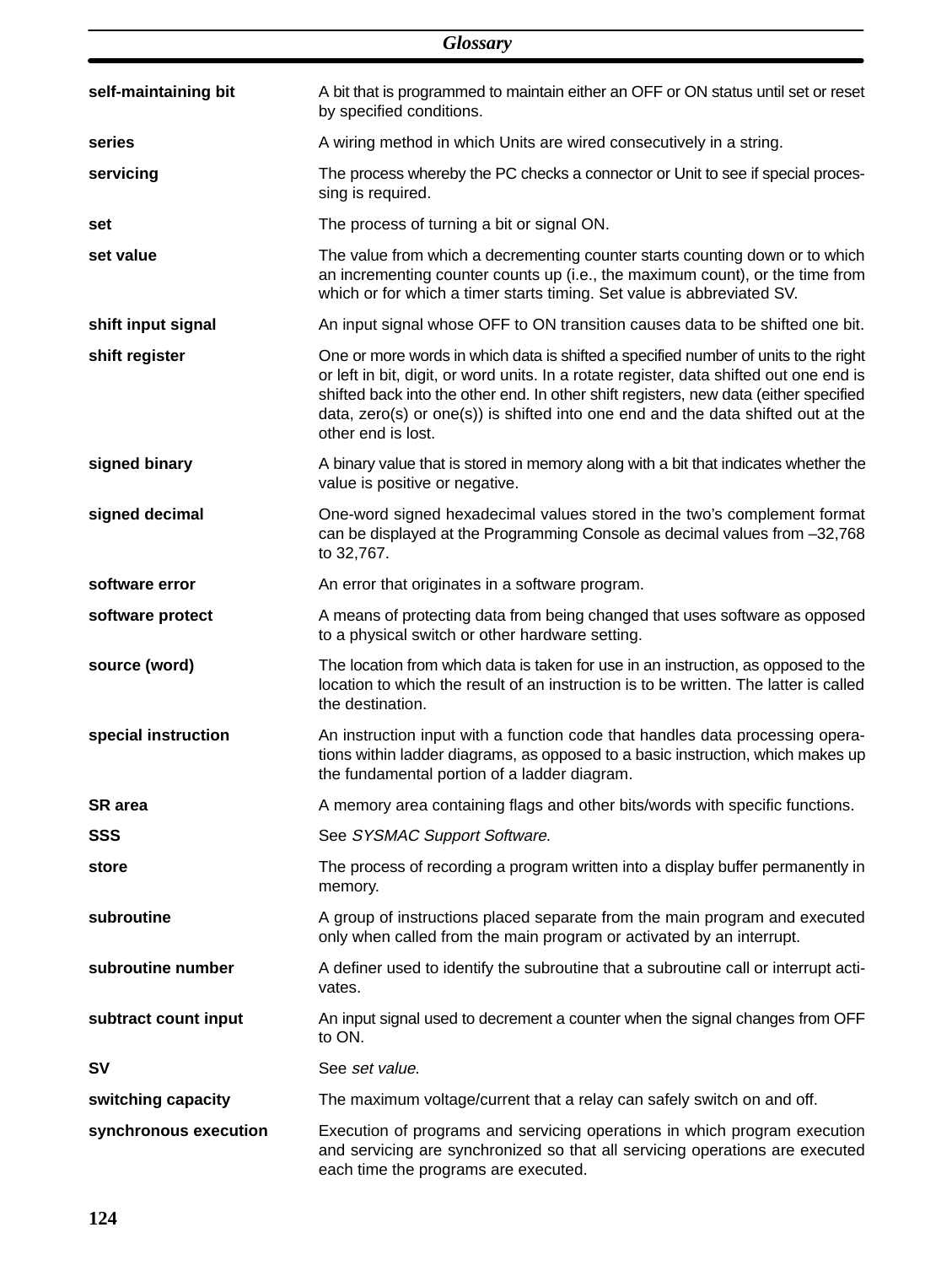| <b>Glossary</b>                |                                                                                                                                                                                                                                                                                                                                                                                     |
|--------------------------------|-------------------------------------------------------------------------------------------------------------------------------------------------------------------------------------------------------------------------------------------------------------------------------------------------------------------------------------------------------------------------------------|
| syntax                         | The form of a program statement (as opposed to its meaning).                                                                                                                                                                                                                                                                                                                        |
| syntax error                   | An error in the way in which a program is written. Syntax errors can include<br>'spelling' mistakes (i.e., a function code that does not exist), mistakes in specify-<br>ing operands within acceptable parameters (e.g., specifying read-only bits as a<br>destination), and mistakes in actual application of instructions (e.g., a call to a<br>subroutine that does not exist). |
| <b>SYSMAC Support Software</b> | A software package installed on a IBM PC/AT or compatible computer to func-<br>tion as a Programming Device.                                                                                                                                                                                                                                                                        |
| system configuration           | The arrangement in which Units in a System are connected. This term refers to<br>the conceptual arrangement and wiring together of all the devices needed to<br>comprise the System.                                                                                                                                                                                                |
| system error                   | An error generated by the system, as opposed to one resulting from execution of<br>an instruction designed to generate an error.                                                                                                                                                                                                                                                    |
| system error message           | An error message generated by the system, as opposed to one resulting from<br>execution of an instruction designed to generate a message.                                                                                                                                                                                                                                           |
| system setup                   | Operating environment settings for a Programming Device, e.g., the LSS or<br>SSS.                                                                                                                                                                                                                                                                                                   |
| terminal instruction           | An instruction placed on the right side of a ladder diagram that uses the final<br>execution conditions of an instruction line.                                                                                                                                                                                                                                                     |
| timer                          | A location in memory accessed through a TIM/CNT bit and used to time down<br>from the timer's set value. Timers are turned ON and reset according to their<br>execution conditions.                                                                                                                                                                                                 |
| <b>TR</b> area                 | A data area used to store execution conditions so that they can be reloaded later<br>for use with other instructions.                                                                                                                                                                                                                                                               |
| TR bit                         | A bit in the TR area.                                                                                                                                                                                                                                                                                                                                                               |
| trace                          | An operation whereby the program is executed and the resulting data is stored to<br>enable step-by-step analysis and debugging.                                                                                                                                                                                                                                                     |
| trace memory                   | A memory area used to store the results of trace operations.                                                                                                                                                                                                                                                                                                                        |
| transfer                       | The process of moving data from one location to another within the PC, or<br>between the PC and external devices. When data is transferred, generally a<br>copy of the data is sent to the destination, i.e., the content of the source of the<br>transfer is not changed.                                                                                                          |
| transmission distance          | The distance that a signal can be transmitted.                                                                                                                                                                                                                                                                                                                                      |
| trigger                        | A signal used to activate some process, e.g., the execution of a trace operation.                                                                                                                                                                                                                                                                                                   |
| trigger address                | An address in the program that defines the beginning point for tracing. The<br>actual beginning point can be altered from the trigger by defining either a positive<br>or negative delay.                                                                                                                                                                                           |
| <b>UM</b> area                 | The memory area used to hold the active program, i.e., the program that is being<br>currently executed.                                                                                                                                                                                                                                                                             |
| Unit                           | In OMRON PC terminology, the word Unit is capitalized to indicate any product<br>sold for a PC System. Most of the names of these products end with the word<br>Unit.                                                                                                                                                                                                               |
| unit number                    | A number assigned to some Units to facilitate identification when assigning<br>words or other operating parameters.                                                                                                                                                                                                                                                                 |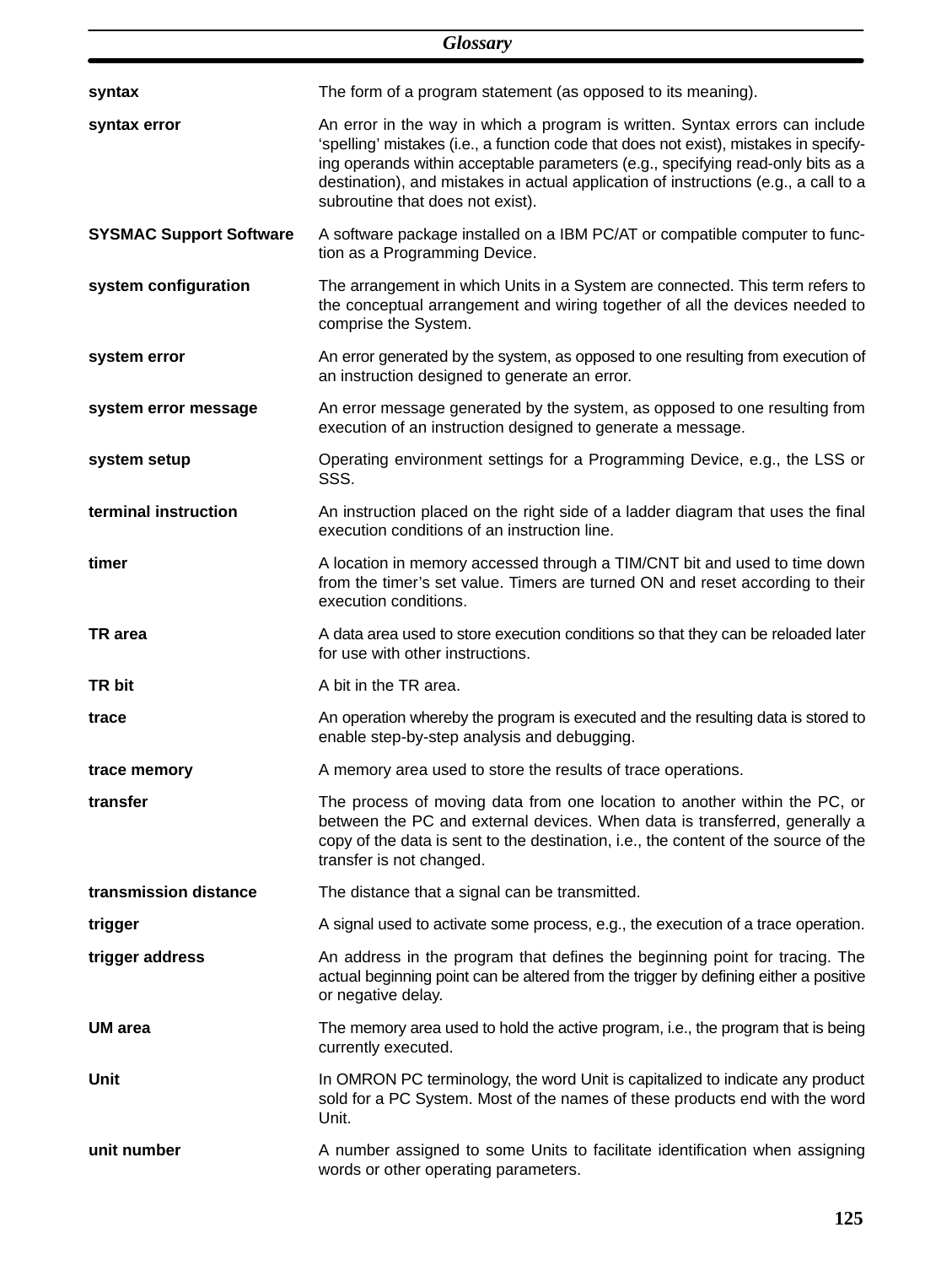| <b>Glossary</b>      |                                                                                                                                                                                                                                                                                        |
|----------------------|----------------------------------------------------------------------------------------------------------------------------------------------------------------------------------------------------------------------------------------------------------------------------------------|
| unmasked bit         | A bit whose status is effective. See masked bit.                                                                                                                                                                                                                                       |
| unsigned binary      | A binary value that is stored in memory without any indication of whether it is<br>positive or negative.                                                                                                                                                                               |
| unsigned decimal     | One-word hexadecimal values can be displayed at the Programming Console<br>as decimal values from 0 to 65,535.                                                                                                                                                                         |
| uploading            | The process of transferring a program or data from a lower-level or slave com-<br>puter to a higher-level or host computer. If a Programming Devices is involved,<br>the Programming Device is considered the host computer.                                                           |
| watchdog timer       | A timer within the system that ensures that the scan time stays within specified<br>limits. When limits are reached, either warnings are given or PC operation is<br>stopped depending on the particular limit that is reached.                                                        |
| <b>WDT</b>           | See watchdog timer.                                                                                                                                                                                                                                                                    |
| word                 | A unit of data storage in memory that consists of 16 bits. All data areas consists<br>of words. Some data areas can be accessed only by words; others, by either<br>words or bits.                                                                                                     |
| word address         | The location in memory where a word of data is stored. A word address must<br>specify (sometimes by default) the data area and the number of the word that is<br>being addressed.                                                                                                      |
| work area            | A part of memory containing work words/bits.                                                                                                                                                                                                                                           |
| work bit             | A bit in a work word.                                                                                                                                                                                                                                                                  |
| work word            | A word that can be used for data calculation or other manipulation in program-<br>ming, i.e., a 'work space' in memory. A large portion of the IR area is always<br>reserved for work words. Parts of other areas not required for special purposes<br>may also be used as work words. |
| write protect switch | A switch used to write-protect the contents of a storage device, e.g., a floppy<br>disk. If the hole on the upper left of a floppy disk is open, the information on this<br>floppy disk cannot be altered.                                                                             |
| write-protect        | A state in which the contents of a storage device can be read but cannot be<br>altered.                                                                                                                                                                                                |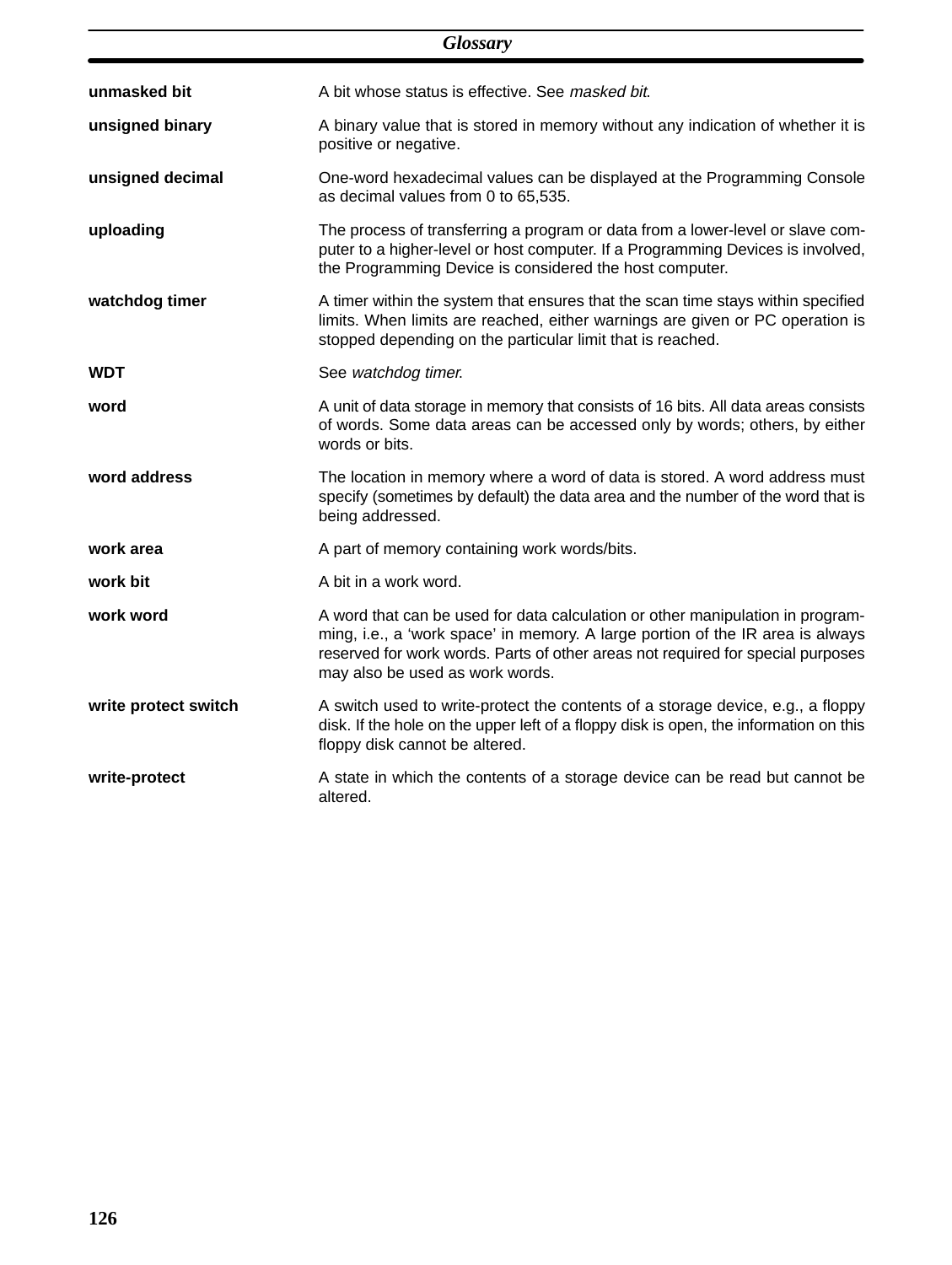# **Index**

# Numbers

1to1 communications, [9](#page-20-0) , [42](#page-53-0) 1-to-n communications, [10](#page-21-0), [43](#page-54-0)

# A

Adapters, list of communications adapters, [10](#page-21-0)  analog setting function, [3](#page-14-0) , [4](#page-15-0)  analog volume controls, [4](#page-15-0)  location, [24](#page-35-0) arc killer, examples, [41](#page-52-0)  ASCII, converting displays, Programming Console, [78](#page-89-0)

# B

binary data, modifying, Programming Console, [75](#page-86-0)  bit status, force-set/reset, Programming Console, 77 bits, searching, Programming Console, [63](#page-74-0) buzzer operation, Programming Console, [61](#page-72-0) 

# C

cabinet installation, precautions, [30](#page-41-0) Programming Console installation, [56](#page-67-0)  characteristics, [17](#page-28-0) check levels, program checks, [91](#page-102-0)  checking, program syntax, Programming Console, [68](#page-79-0) circuit configuration inputs, [19](#page-30-0)  outputs, [21](#page-32-0) clearing, memory areas, Programming Console, [60](#page-71-0) communication errors, [89](#page-100-0)  communications, adapters, list, [10](#page-21-0) communications adapters, standard models, [103](#page-114-0)  communications baud rate, for SSS, [48](#page-59-0)  components Communication Adapters, [26](#page-37-0)  CPU Unit, [22](#page-33-0) Expansion I/O Unit, [25](#page-36-0)  computer 1-to-1 communications, 9 1-to-n communications, 10 connecting, [42](#page-53-0) conduit installation, [34](#page-45-0)  configuration, [8](#page-19-0)  Counter Mode, [5](#page-16-0) countermeasures, EMC Directives, [40](#page-51-0)  counters changing SV, Programming Console, [73](#page-84-0) example of inputting, [82](#page-93-0)  CPM1 installation, [31](#page-42-0)  CPU Units, standard models, [103](#page-114-0) 

cycle, CPM1 operating cycle, [88](#page-99-0) cycle time displaying, Programming Console, [78](#page-89-0)  processing, [88](#page-99-0) 

# D

data, modifying, Programming Console, [73](#page-84-0) , [74](#page-85-0) , [75](#page-86-0) , [76](#page-87-0) data link, [11](#page-22-0) , [45](#page-56-0) decimal data with sign. See signed decimal data decimal data without sign. See unsigned decimal data differentiated instructions, entering, [66](#page-77-0) dimensions, [105](#page-116-0)  DIN Track installation, [32](#page-43-0) displays converting between hex and ASCII, Programming Con sole, [78](#page-89-0)  cycle time, Programming Console, [78](#page-89-0)  duct installation, [34](#page-45-0) 

### E

electrical noise, preventing, [30](#page-41-0) , [34](#page-45-0)  EMC Directives, countermeasures, [40](#page-51-0)  ERR/ALM indicator flashing, [89](#page-100-0) lit, [89](#page-100-0) errors communications, [89](#page-100-0) error processing, [85](#page-96-0)  fatal, [89](#page-100-0) identifying, [90](#page-101-0) non-fatal, [89](#page-100-0) programming, [91](#page-102-0)  Programming Console operations, [91](#page-102-0)  reading/clearing messages, Programming Console, [61](#page-72-0) user-defined errors, [90](#page-101-0) Expansion I/O Units connection, [33](#page-44-0)  standard models, [103](#page-114-0)

### F

FAL numbers, [89](#page-100-0)  FAL(06), [90](#page-101-0) FALS numbers, [89](#page-100-0)  FALS(07), [91](#page-102-0)  false inputs, [38](#page-49-0) fatal errors, troubleshooting, [95](#page-106-0)  features, CPM1 features, [2](#page-13-0)  filter function, [2](#page-13-0)  flash memory, precautions, [87](#page-98-0) flicker output, example, [83](#page-94-0)  force-set/reset clearing, Programming Console, [77](#page-88-0)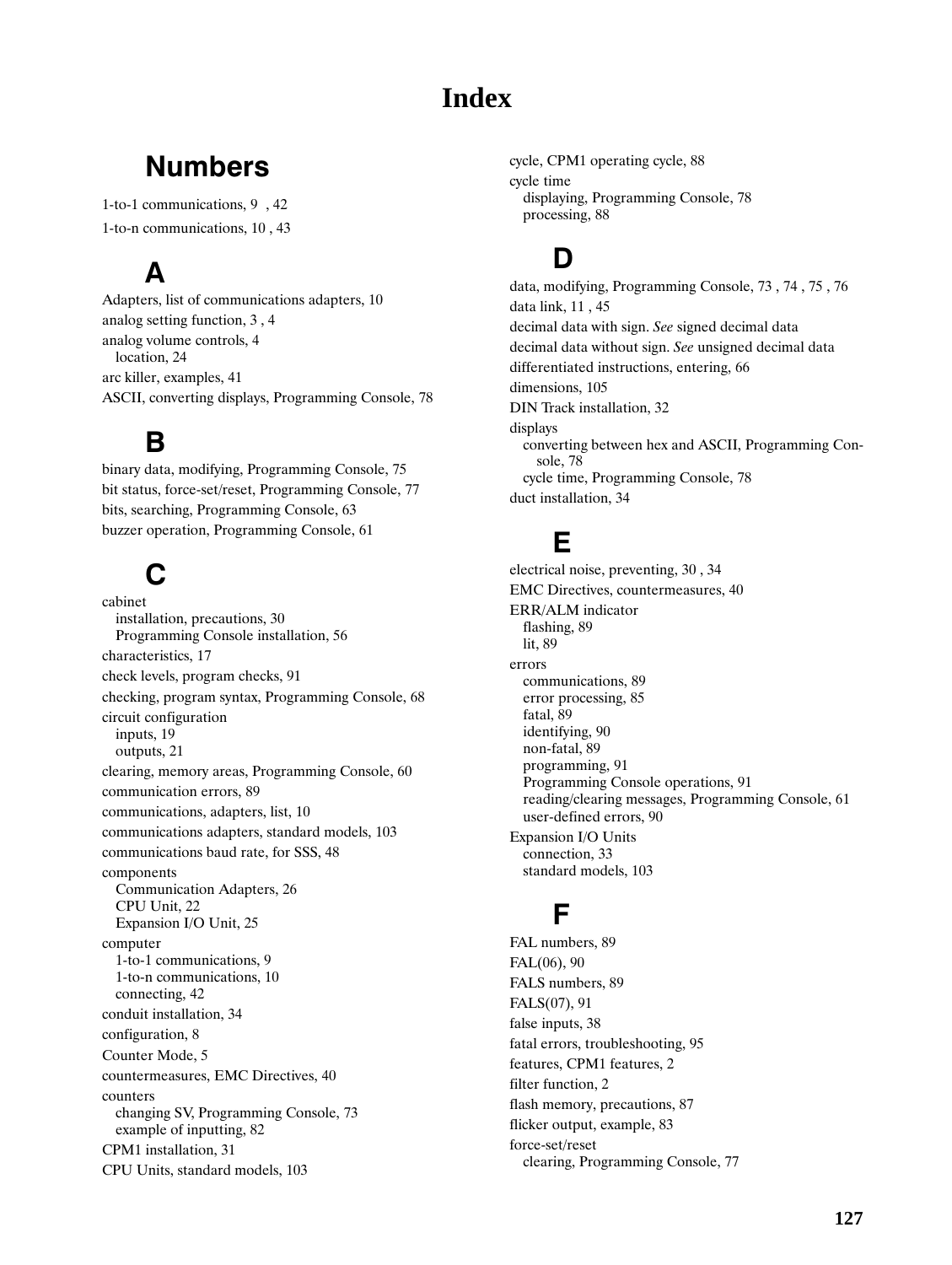Programming Console, [77](#page-88-0)  functions, CPM1 functions, [4](#page-15-0) 

## G

grounding, [16](#page-27-0) , [23](#page-34-0) 

# H

hexadecimal data, converting displays, Programming Console, [78](#page-89-0)  high-speed counter, 3,7 Host Link communications, [9](#page-20-0)  connections, [42](#page-53-0)

### I

I/O errors, troubleshooting, [97](#page-108-0)  I/O line noise, preventing, [34](#page-45-0)  I/O terminals, IR bit allocation, [3](#page-14-0)  incremental mode, [7](#page-18-0)  indicators flashing ERR/ALM indicator, [89](#page-100-0) lit ERR/ALM indicator, [89](#page-100-0)  PC status indicators, [24](#page-35-0)  inductive loads, [38](#page-49-0) , [39](#page-50-0) initialization processes, [88](#page-99-0)  input devices, connecting, [37](#page-48-0)  input filter function, [4](#page-15-0)  input interrupts, [2 ,](#page-13-0) [5](#page-16-0)  input specifications, [19](#page-30-0)  input time constant, [4](#page-15-0)  inputs, wiring, [36](#page-47-0)  inspections, [101](#page-112-0)  installation CPM1 installation, [31](#page-42-0) site, selecting, [29](#page-40-0)  instructions inserting and deleting, Programming Console, [63](#page-74-0)  searching, Programming Console, [62](#page-73-0)  interlock circuit, example, [28](#page-39-0) interrupt inputs, [2](#page-13-0) [, 5](#page-16-0)  Interrupt Mode, [5](#page-16-0)  interval timer, [2 ,](#page-13-0) [6](#page-17-0)  IR bit allocation, [3](#page-14-0) 

# L

leakage current, [38](#page-49-0) limit circuit, [28](#page-39-0)  limit switches, preventing false inputs, [38](#page-49-0)

# M

maintenance, [101](#page-112-0)  memory backup, [2](#page-13-0) , [17](#page-28-0) 

protection, [17](#page-28-0) memory areas clearing, Programming Console, [60](#page-71-0)  partial clear, [60](#page-71-0) messages, reading/clearing, [61](#page-72-0) mode, changing the PC mode, [58](#page-69-0) Mode Setting Switch, RS-232C Adapter, [26](#page-37-0) modifying binary data, Programming Console, [75](#page-86-0) data, Programming Console, [73](#page-84-0)  hexadecimal/BCD data, Programming Console, [74](#page-85-0) signed decimal data, Programming Console, [75](#page-86-0) SV, Programming Console, [73](#page-84-0)  unsigned decimal data, Programming Console, [76](#page-87-0) MONITOR mode description, [58](#page-69-0) example test run, [84](#page-95-0) monitoring 3-word monitor, Programming Console, [71](#page-82-0) binary monitor, Programming Console, 70-71 differentiation monitor, Programming Console, [70](#page-81-0) signed decimal monitor, Programming Console, [72](#page-83-0)  status, Programming Console, [68](#page-79-0) unsigned decimal monitor, Programming Console, [72](#page-83-0)  MSG(46), [91](#page-102-0)

# N

noise, preventing electrical noise, [30](#page-41-0) , [34](#page-45-0) non−fatal errors, troubleshooting, [96](#page-107-0) NPN current output, connecting, [37](#page-48-0)  NPN open collector, connecting, [37](#page-48-0)  NT Link communications, [12](#page-23-0) connections, [46](#page-57-0)

# O

oneshot mode[, 6](#page-17-0)  operating conditions, troubleshooting, [99](#page-110-0)  operation, preparations, [57](#page-68-0)  operations, internal processing, flowchart, [88](#page-99-0)  output short protection, [39](#page-50-0)  output specifications, [21](#page-32-0) output wiring, [38](#page-49-0) overseeing processes, [88](#page-99-0) 

### P

panel, Programming Console installation, [56](#page-67-0) panel installation, precautions, [30](#page-41-0) password, entering on Programming Console, [57](#page-68-0)  PC mode, changing, [58](#page-69-0)  PC Status, indicators, [24](#page-35-0) Peripheral Devices, [104](#page-115-0)  connecting, [12](#page-23-0) , [42](#page-53-0) using, [47](#page-58-0) photoelectric switches, preventing false inputs, [38](#page-49-0)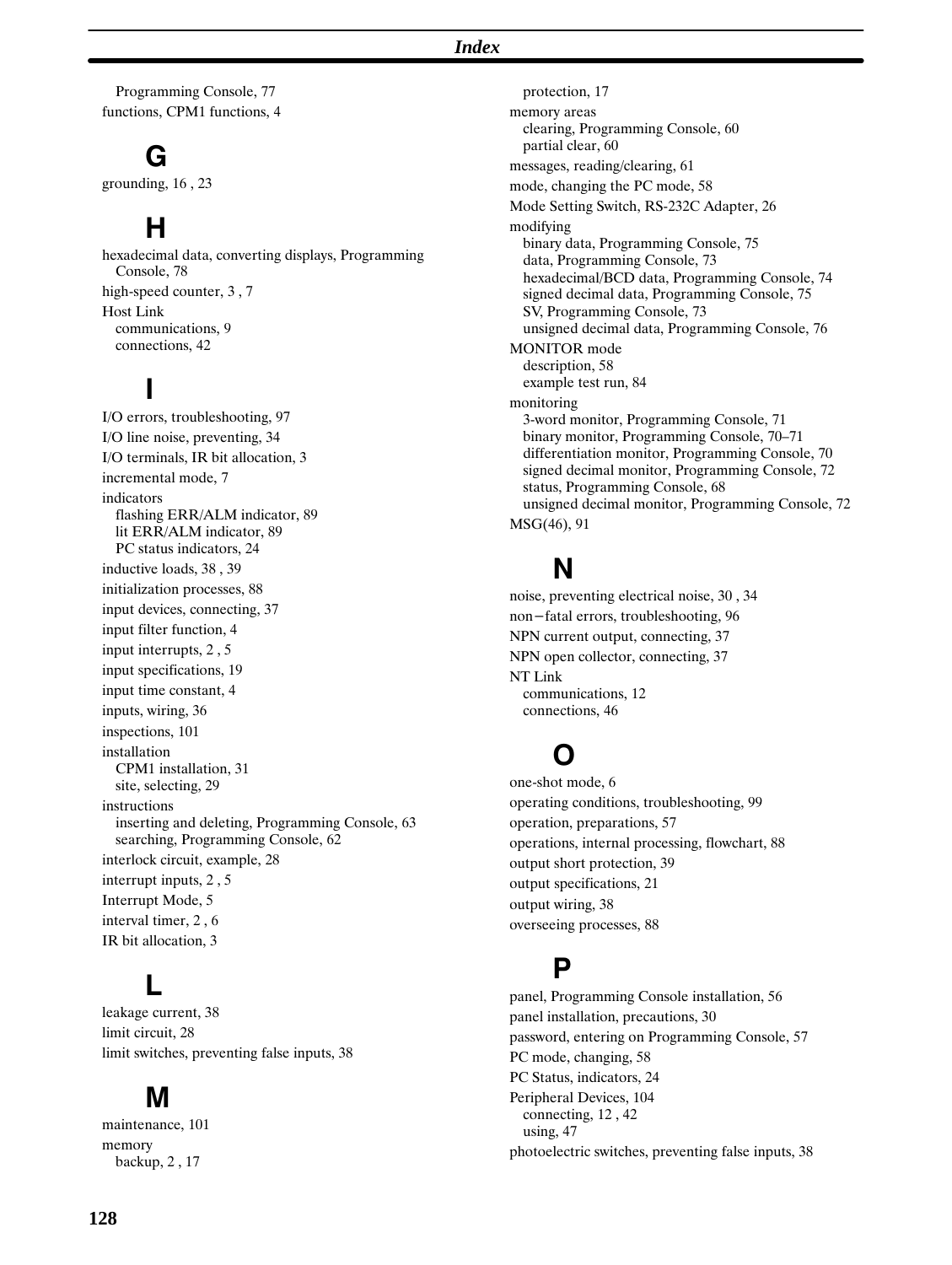PNP current output, connecting, [37](#page-48-0) power, consumption, [16](#page-27-0)  power cables, [34](#page-45-0) power interruptions, CPM1, [28](#page-39-0)  power supply capacity, [16](#page-27-0) troubleshooting, [94](#page-105-0) , [100](#page-111-0) wiring, [35](#page-46-0)  precautions design precautions, [28](#page-39-0) general, [vii](#page-6-0)  handling, [102](#page-113-0) SSS, [48](#page-59-0)  program, programming example, [78](#page-89-0)  program capacity, [17](#page-28-0) program memory, setting address and reading content, Programming Console, [62](#page-73-0)  PROGRAM mode, description, [58](#page-69-0) Programmable Terminal 1-to-1 communications, 9 connecting, [43](#page-54-0) programming checking the program, 83-84 checks for syntax, Programming Console, [68](#page-79-0) errors, [91](#page-102-0) inserting and deleting instructions, Programming Con sole, 63–65 preparation for, [78](#page-89-0) searching, Programming Console, 62–63 setting and reading a memory address, Programming Console, [62](#page-73-0) Programming Console connecting, [12](#page-23-0) , [42](#page-53-0) , [56](#page-67-0)  keys, [55](#page-66-0)  models, [55](#page-66-0)  operations, [59](#page-70-0) programming example, [78](#page-89-0) programs checking, check levels, [91](#page-102-0) entering and editing, Programming Console, [65](#page-76-0)  proximity switches, preventing false inputs, [38](#page-49-0)

# Q)

quick-response inputs, 2, 6

# R

relay outputs, connecting, [37](#page-48-0) response time, for interrupt inputs, [5](#page-16-0)  restrictions, SSS, [48](#page-59-0)  RS-232C Adapter components, [26](#page-37-0) specifications, [21](#page-32-0)  RS422 Adapter components, [26](#page-37-0) specifications, [22](#page-33-0)  RUN mode, description, [58](#page-69-0)

#### S

scheduled interrupt mode, [6](#page-17-0)  scheduled interrupts, [2](#page-13-0) , [6](#page-17-0)  search instruction, Programming Console, 62–63 operands, Programming Console, [63](#page-74-0)  self-diagnosis functions, [17](#page-28-0) self-diagnosis functions, [89](#page-100-0) self-holding bit, example, [81](#page-92-0) signed decimal data modifying, Programming Console, [75](#page-86-0)  monitoring, [72](#page-83-0) specifications changes, [14](#page-25-0)  characteristics, [17](#page-28-0) Communications Adapters, [21](#page-32-0)  general specifications, [16](#page-27-0) input specifications, [19](#page-30-0)  output specifications, [21](#page-32-0) SSS, [48](#page-59-0) offline and online operations, [54](#page-65-0)  offline operations, [49](#page-60-0)  online operations, [52](#page-63-0)  precautions, [48](#page-59-0) restrictions, [48](#page-59-0) System Setup, [48](#page-59-0)  status, monitoring, Programming Console, [68](#page-79-0) SV, modifying, Programming Console, [73](#page-84-0) syntax, checking the program, Programming Console, [68](#page-79-0)  SYSMAC Support Software, [13](#page-24-0)  See also SSS connecting, [12](#page-23-0) SYSMAC-CPT, 13, [48](#page-59-0) system checks, [86](#page-97-0)  configuration, [8](#page-19-0)  System Setup, [48](#page-59-0)

# T

temperature effect on capacitor backup, [18](#page-29-0)  operating, storage, [16](#page-27-0)  Termination Resistance Switch, RS-422 Adapter, [26](#page-37-0) test run example, [84](#page-95-0) procedure, [86](#page-97-0)  timers changing SV, Programming Console, [73](#page-84-0) example of inputting, [82](#page-93-0)  troubleshooting, [93](#page-104-0)  fatal errors, [95](#page-106-0)  I/O errors, [97](#page-108-0)  non−fatal errors, [96](#page-107-0) operating conditions, [99](#page-110-0) power supply, [94](#page-105-0) , [100](#page-111-0)